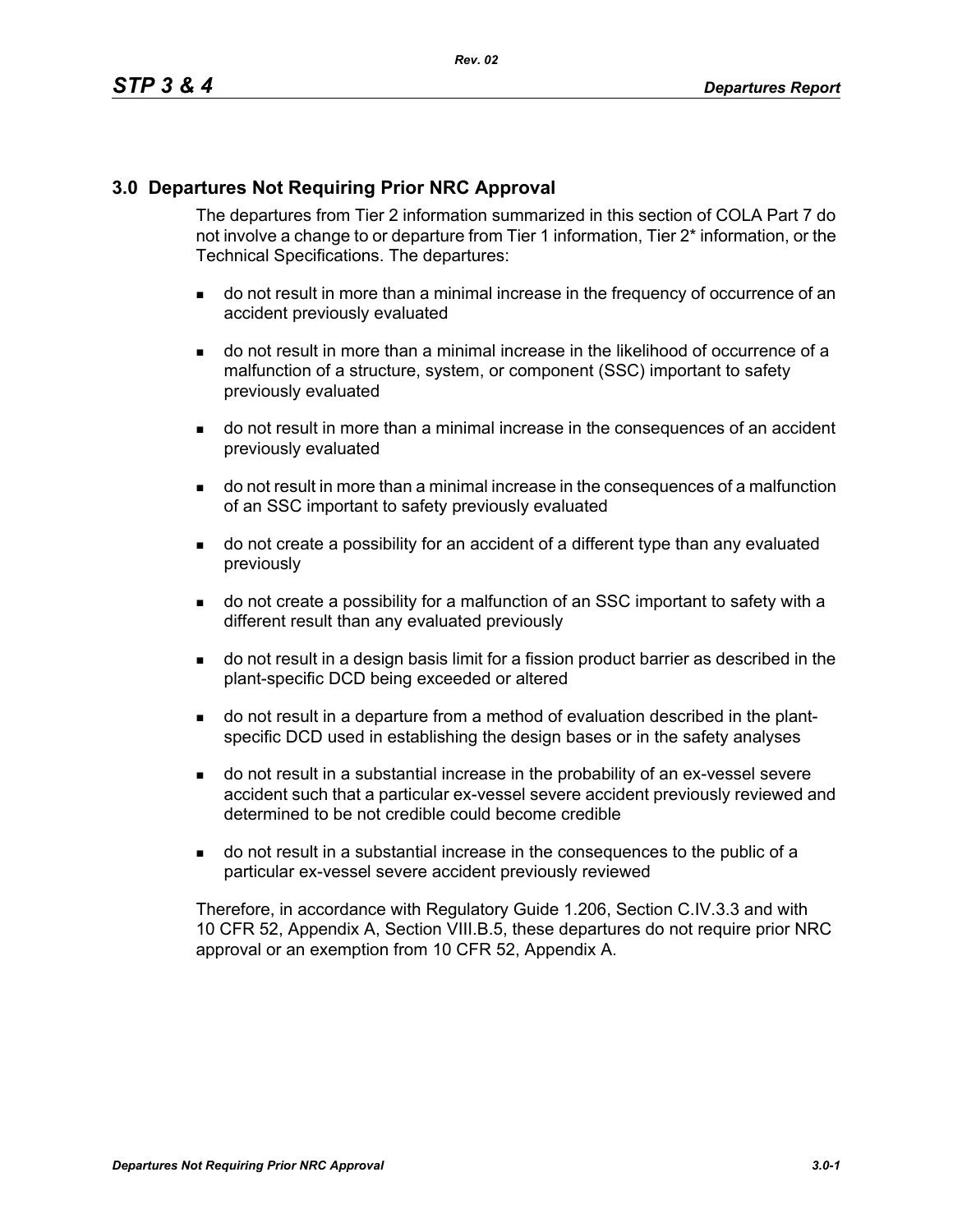# **STD DEP 1.1-1, Type of License Required**

# **Description**

The reference ABWR DCD was submitted to receive a design certification. The COL applicant submits a site-specific DCD to receive a Class 103 combined operating license. This departure pertains to administrative matters and does not affect the function of any SSC under 10 CFR 52.

# **Evaluation Summary**

This departure has been evaluated pursuant to the requirements in 10 CFR 52. Appendix A, Section VIII.B.5. This change only updates the DCD to reflect the type of license for which the applicant is applying. There is no change in any design or function of an SSC important to safety as described in the DCD as a result of this change. Consequently, this change has no impact on the frequency or consequences of any accident or malfunction of an SSC important to safety previously evaluated. There is no impact on the frequency or consequences of any ex-vessel severe accident previously reviewed. This change has no impact on any Tier 1, Tier 2\*, Technical Specifications, bases for the Technical Specifications, or operational requirements information.

As a result of this evaluation, prior NRC approval of this change is not required.

# **STP DEP 1.1-2, Dual Units at STP 3 & 4**

# **Description**

The reference ABWR DCD is based on a single-unit site. Because STP 3 & 4 is a dualunit project on an existing site, some supporting systems described in the DCD are single systems that support two or more units. In addition, STP 3 & 4 share the main cooling reservoir with STP 1 & 2.

The systems shared by STP 3 & 4 include:

- Fire Protection Water Supply System Regulatory Guide 1.189, Rev. 1, allows for use of a common water supply at multi-unit nuclear power plant sites. A single fire protection pump house and two storage tanks provide water for fire suppression to both units via piping in the yard. Since STP 3 & 4 do not share fire areas where safe shutdown systems are located, and it is extremely unlikely that there will be simultaneous fires in areas of the plant affecting safe shutdown areas, it is extremely unlikely that protection systems for both units will need to function at the same time.
- A common nonsafety-related communication system is required for multi-unit sites to provide plant wide communications. A common communication system providing plant wide communications is a personnel safety enhancement since it allows for ease of communication between units.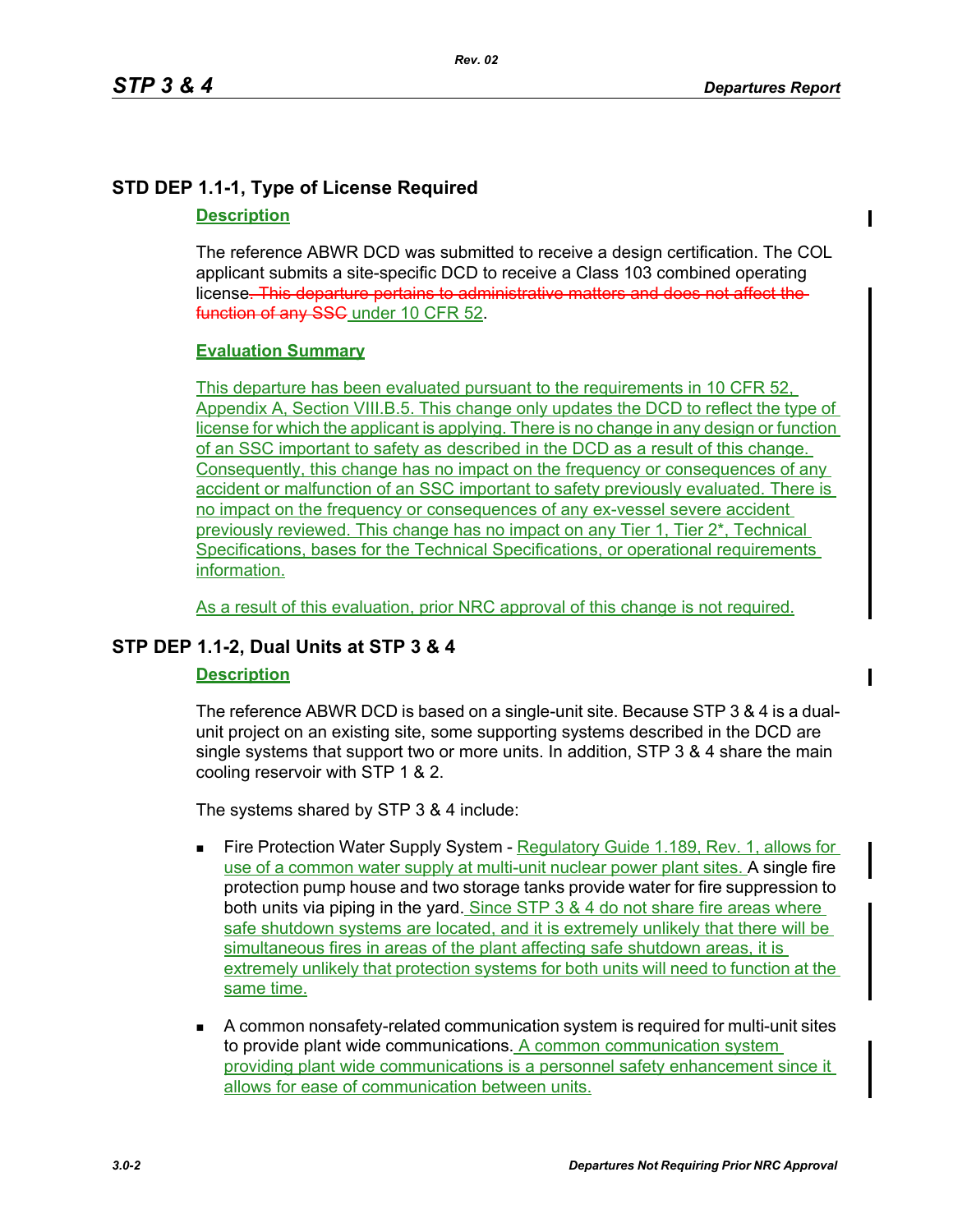- Makeup Water Preparation A common nonsafety-related makeup water preparation system that utilizes a common raw water storage tank and a common demineralized water storage tank will supply water to the makeup water condensate system and makeup water purified system of both units. This system is discussed further in STP DEP 9.2-2. Sharing of the MWP System does not impair the ability to cooldown STP Units 3 & 4 under Station Blackout conditions. The Station Blackout analysis is contained in Appendix 1C of the ABWR DCD. The primary source of water during the initial 10 to 60 minute period of a Station Blackout event is from the Condensate Storage Tank (CST) for each unit. The source of water for each CST is the shared MWP System via the Makeup Water Condensate (MUWC) System. During a Station Blackout, each unit's respective CST is capable of providing at least 8 hours of makeup water without replenishment. The Alternate AC power source (i.e., the CombustionTurbine Generator) for each unit is designed to start and load 10 minutes into the event. With the use of Alternate AC power sources other water sources (including MWP) are readily available for makeup, heat removal, and plant equipment cooling.
- Hydrogen Gas Storage Facility A single nonsafety-related bulk hydrogen gas storage facility will be used to store hydrogen compressed gas cylinders for two units. The bulk hydrogen storage facility will be located at least 100m from any safety-related building or structure to prevent damage to safety-related equipment due to a fire or explosion at the facility.
- **An intertie is provided between the plant protection buses at the combustion** turbines. The tie line has two normally open breakers and is only energized for testing and for emergency operation under station blackout conditions and needed.
- A common plant grounding grid is used that extends the contact area to ground and meets the resistance-to-ground criterion. The system in electrically interconnected between units.
- **Potable Water system is shared between STP 3 and 4 and the Sanitary Treatment** system are shared between all four units on site as well as with common buildings. This is discussed further in STP DEP 9.2-8.

## **Evaluation Summary**

This departure has been evaluated pursuant to the requirements in 10 CFR 52, Appendix A, Section VIII.B.5.

There is no impact on any Tier 1, Tier 2\*, technical specifications, basis for technical specifications or operational requirements as a result of this change.

The functional description of each of the systems proposed to be shared between STP 3 & 4 that are affected by this change (Fire Protection System Water Supply, Communications System, Makeup Water Preparation, Potable and Sanitary Water, Bulk Hydrogen Gas Storage Facility, and common grounding grid) is not significantly changed by this departure. Each system is consistent with the description contained in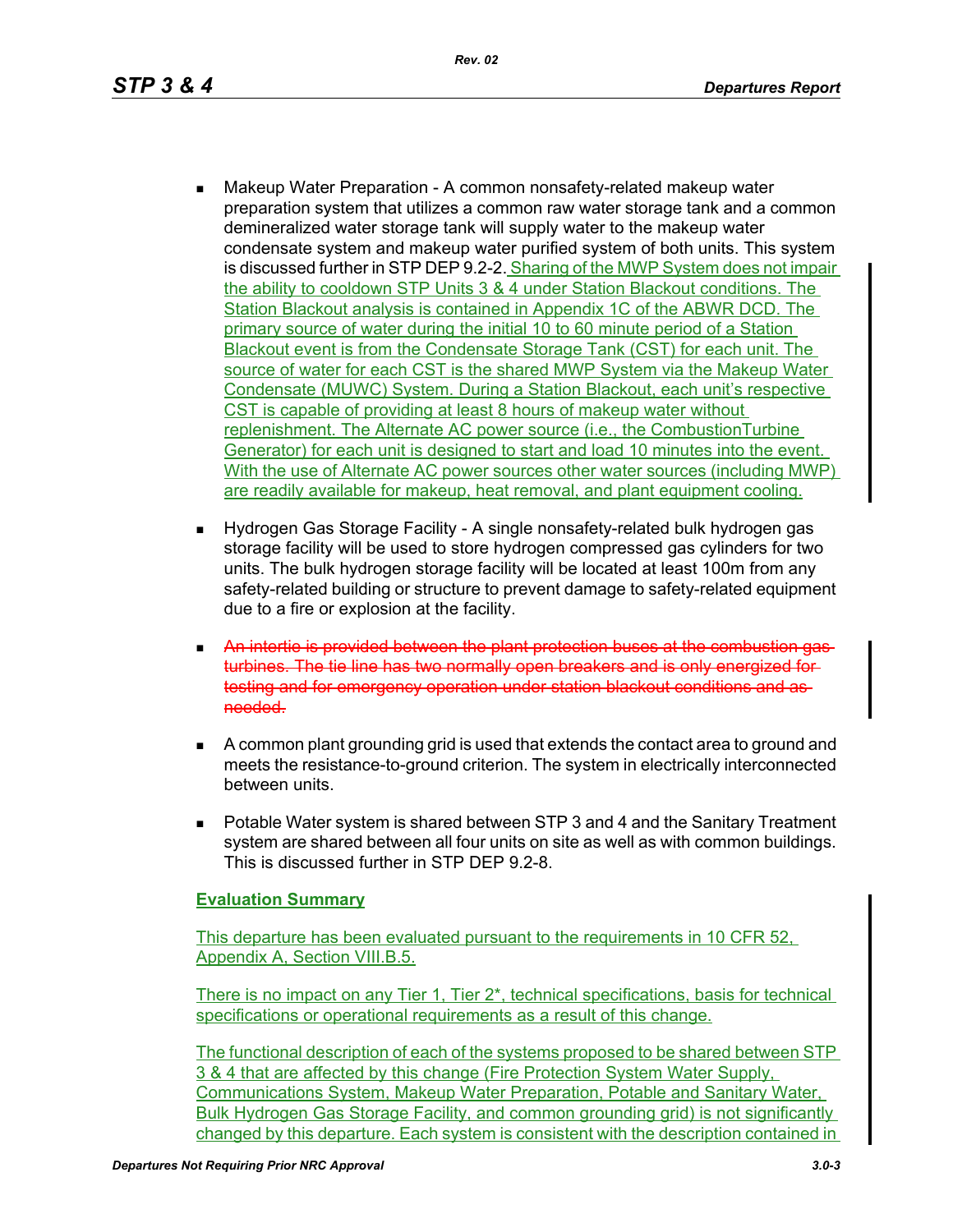the ABWR DCD except that each will be sized and designed to serve two units instead of one standard ABWR.

The proposed changes to these common systems to both Units 3 & 4 do not involve a reduction in their ability to support the mitigation of an accident or a malfunction of equipment important to safety in that they will not impede required actions by Engineered Features designed for this purpose. In the case of the shared Fire Water Supply System, the occurrence of simultaneous fires in separate fire areas containing safe shutdown equipment in either or both units simultaneously is extremely unlikely.

Changes associated with this departure do not affect fission product barriers. These changes do not affect the probability of occurrence of a severe accident as described by the DCD, nor do they increase the consequences of a severe accident.

Additionally, the Ultimate Heat Sink that is specific to each unit (i.e., not shared) is consistent with the approved ABWR DCD.

Based on this evaluation, prior NRC approval of the change is not required.

These changes establish an equivalent level of plant reliability and performance as described in the reference ABWR DCD. This departure has been evaluated and determined to comply with the requirements in 10 CFR 52, Appendix A, Section VIII.B.5, as described previously. The change does not affect any safety function.

## **STD DEP 1.2-1, Control Building Annex**

### **Description**

The Reactor Internal Pump (RIP) motor-generator sets and associated support components are relocated to a new,  $n\text{Non-}$ Seismic Category I Control Building Annex adiacent to the Control Building. This is to prevent the possibility that the 13.8 kV, 5000-HP motor-generator sets could cause adverse EMI/RFI effects on the plant controlnetworks located in the Control Building. There was insufficient space in the CB for the two RIP MG sets and their associated equipment. This departure creates no new adverse effects and eliminates potential adverse effects that were identified for the standard design.

### **Evaluation Summary**

The Control Building Annex is a nonsafety-related structure located adjacent to the Control Building. It houses the two reactor internal pump motor-generator sets, control panels, and the cooling water lines, HVAC system, and electrical lines that support the motor-generator sets. As described in DCD Tier 2 Section 9.5.10.3, the reactor internal pump motor-generator set equipment performs no safety-related function. Failure of the motor-generator set equipment does not compromise any safety-related system or component and does not prevent safe reactor shutdown.

The Control Building Annex has no personnel or equipment access paths to the Reactor Building. The Control Building Annex has one access path which is used for both personnel and equipment. This access path has a watertight door installed at the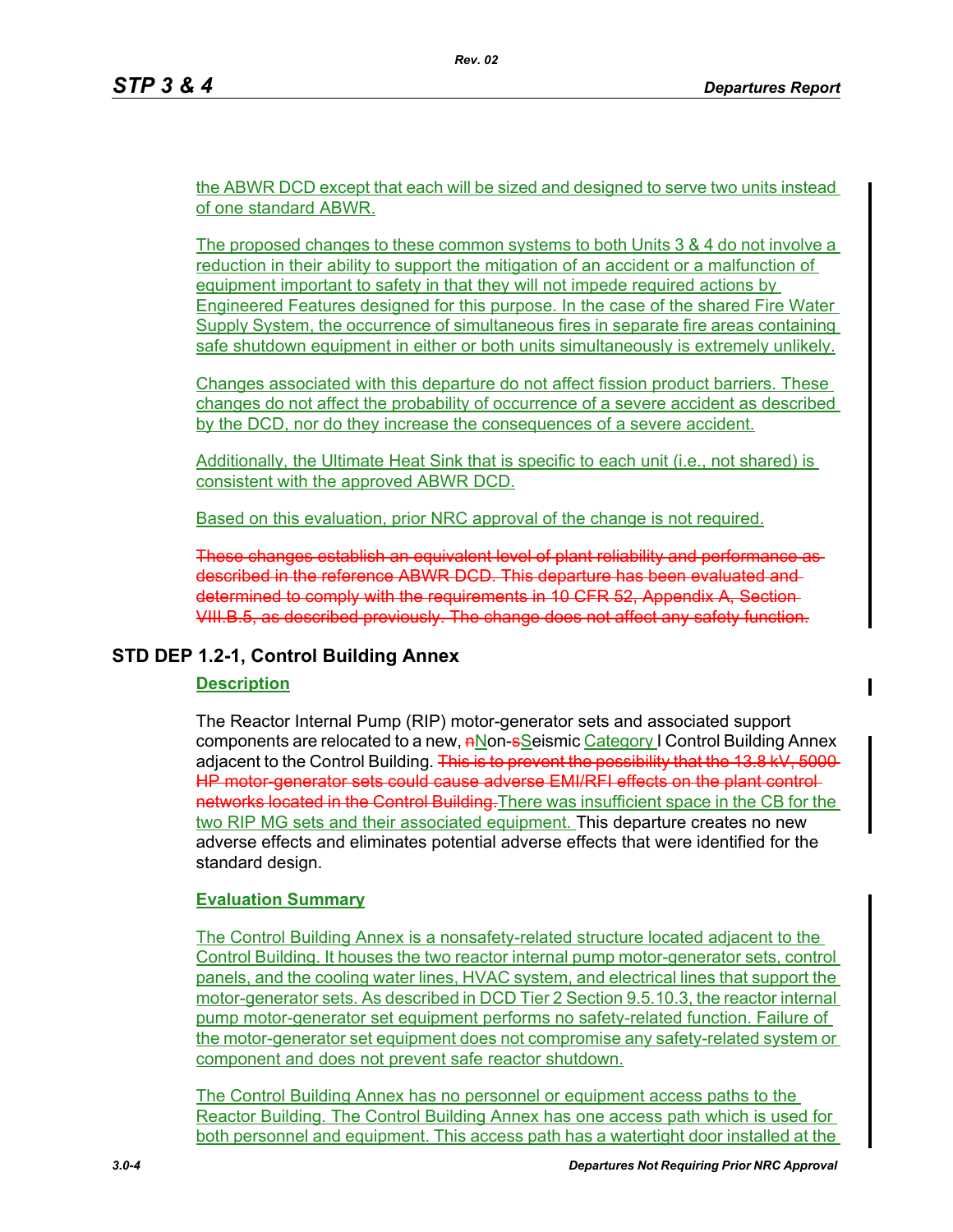entrance to the Control Building designed to protect the Control Building from flood effects external to the Control Building. This includes protection from the effects of internal flood initiated within the Control Building Annex or the effect of external floods due to natural phenomena. Any penetrations between the Control Building and the Control Building Annex are either above any design basis flood levels or are designed to be watertight. This approach is consistent with FSAR Tier 2 Section 3.4.3.1 that addresses penetrations and doors that penetrate the exterior walls of Seismic Category I (safety-related) buildings. Therefore, flooding in the Control Building Annex won't have any effect on any safety-related buildings.

The CB Annex is also a Non-Seismic Category I building, but is designed to withstand the SSE to avoid jeopardizing adjacent Seismic Category I buildings.

Consequently , there is no impact on the probability or consequences of an accident or malfunction of an SSC important to safety. Furthermore, there is no impact on fission product barriers or the probability of an ex-vessel severe accident. Therefore, this change has no adverse impacts and does not require prior NRC approval.

This departure has been evaluated and determined to comply with the requirements in 10 CFR 52, Appendix A, Section VIII.B.5, as described previously. The change has adverse impact.

This change meets the criteria of 10 CFR 52 VIII.B.5. This change does not affect Tier 1, Tier 2\*, or Technical Specifications or operational requirements. Therefore prior NRC approval of this change is not required.

# **STP DEP 1.2-2, Turbine Building**

### **Description**

The Turbine Building design has changed because of the following:

- **The turbine generator described in the reference ABWR DCD is now obsolete and** the replacement will differ dimensionally. The turbine cycle equipment such as feedwater heaters and pumps also differ from the cycle equipment described in the DCD.
- The power generation heat sink described in the DCD (natural draft cooling tower) is being replaced by a cooling reservoir. This affects the sizing of the condenser and circulating water piping. The increase in floor area and addition of equipment as described affect the chiller size and addition/relocation of room coolers. The design now includes condensate booster pumps.
- The DCD medium voltage electrical system design is being replaced by a dual voltage design and requires relocation of major components into and within the Turbine Building.

This departure has been evaluated pursuant to the requirements in 10 CFR 52, Appendix A, Section VIII.B.5. The change affects the function, but is safety analysis.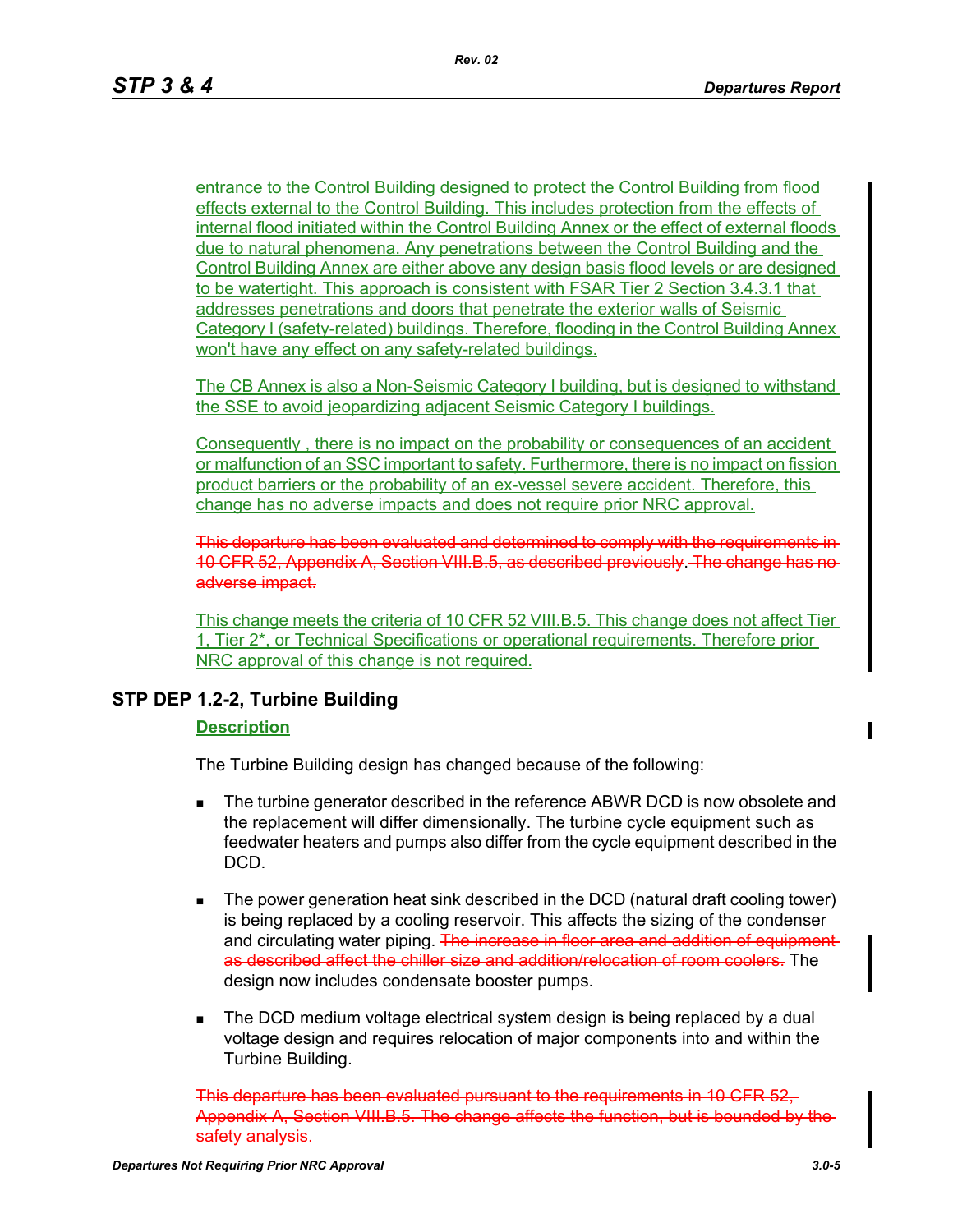## **Evaluation Summary**

This departure has been evaluated pursuant to the requirements in 10 CFR 52, Appendix A, Section VIII.B.5. The change affects the function, but is bounded by the safety analysis.

The Turbine Building (T/B) s a nonsafety-related structure located adjacent to the Control Building. The T/B includes the electrical building and houses the main turbine generator and other power conversion cycle equipment and auxiliaries. With the exception of instrumentation associated with Reactor Protection System (RPS) and the safety-related condensate pump motor trip circuit breakers, there are no safetyrelated equipment in the T/B. The electrical building houses various plant support systems and equipment such as non-divisional switchgear and chillers.

Since the safety-related condensate pump motor trip circuit breakers are located above the design basis flood level and the T/B is designed to withstand the SSE, this change does not result in any increase in the frequency of an accident previously evaluated.

The Circulating Water System (CWS) and the Turbine Building Service Water System (TSW) are the only systems large enough to fill the condenser pit; therefore, only these two systems are required to be addressed to show that the T/B design is adequate to prevent flooding into the adjacent Reactor Building and Control Building. The CWS and TSW floods are limited by system isolation signals from leak detectors in the condenser pit and the TSW System equipment room. The increased area in T/B provides adequate volume for storing the limited flooding water from CWS and TSW to assure that water level remains below the access level to R/B and C/B via Service Building. Therefore, this change has no adverse impact to the result of DCD T/B flooding protection analysis evaluation, which means the flooding won't have any effect on any safety-related buildings.

The T/B is also a Non-Seismic Category I building, but is designed to withstand the SSE to avoid jeopardizing adjacent Seismic Category I buildings.

Consequently, this change does not result in any increase in the frequency of a malfunction of a structure, system, or component (SSC) important to safety.

This change affects the function, but is bounded by the safety analysis and as discussed above has no adverse impact. It does not require prior NRC approval.

This departure has been evaluated and determined to comply with the requirements in 10 CFR 52, Appendix A, Section VIII.B.5, as described previously. The change affects the function, but is bounded by the safety analysis.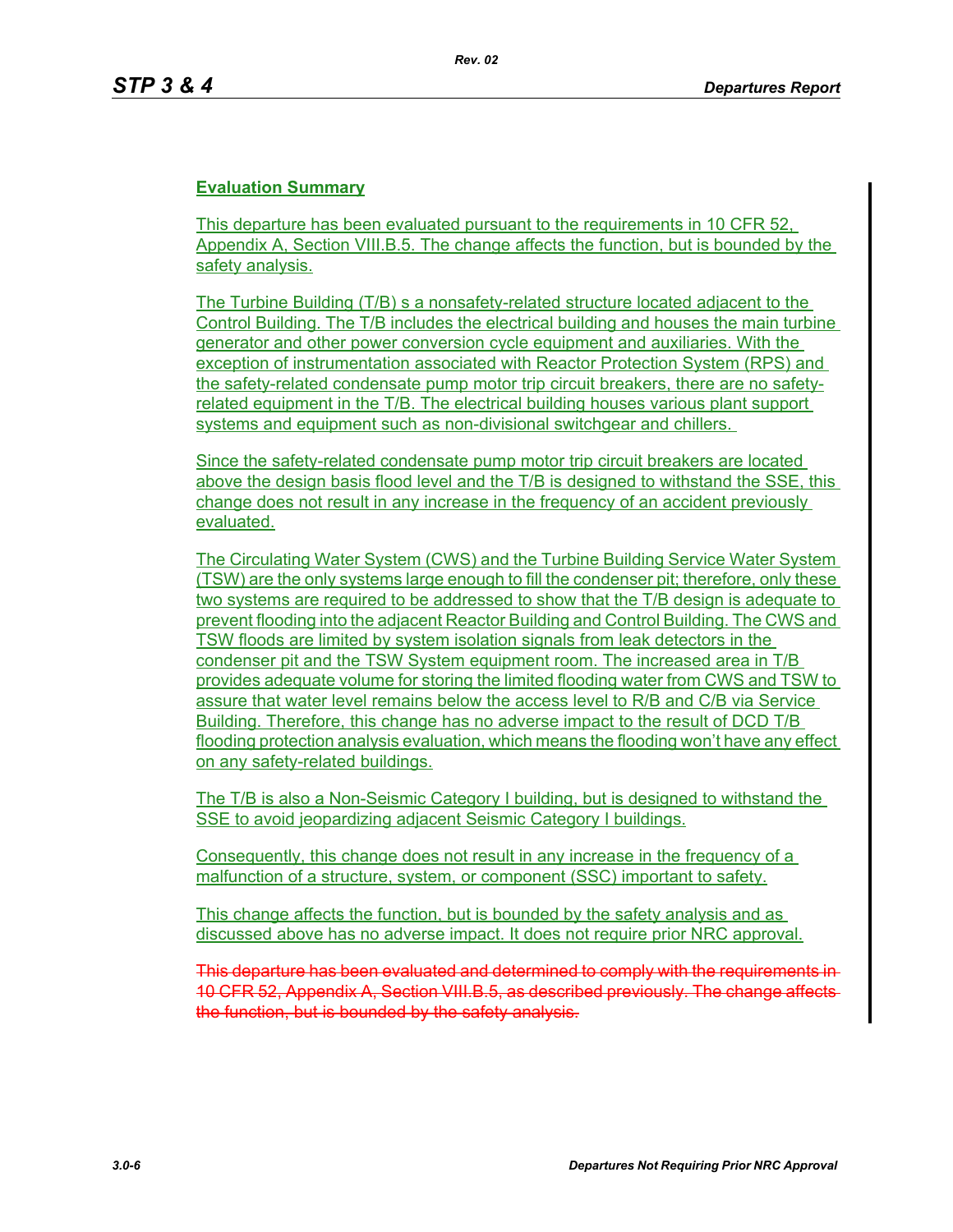# **STD DEP 1AA-1, Shielding Design Review**

### **Description**

Appendix 1AA of the reference ABWR DCD provides the integrated doses for environmental qualification of safety-related equipment. These doses have been reevaluated in the STP 3 & 4 FSAR using similar regulatory guidance, but incorporating the results of design detailing. The doses for the ECCS pump rooms and the SGTS area increase compared to the original DCD values. Safety-related equipment will be qualified to the increased values as required.

## **Evaluation Summary**

This departure is the result of re-evaluation of the post-accident radiation conditions inside the reactor building. There is no impact on the frequency of occurrence or the consequences of an accident as a result of this change. In addition, any SSCs important to safety will be qualified to the revised radiation dose limit, so there is no impact on the likelihood of occurrence or consequences of a malfunction of an SSC important to safety as a result of this change.

There is no new accident scenario or no unexpected malfunction of an SSC important to safety as a result of this change. A design basis limit for a fission product barrier is not exceeded or altered. A method of evaluation in establishing the design bases or in the safety analyses does not change. There is no impact on the probability or the consequences to the public of an ex-vessel severe acident.

Based on this evaluation, prior NRC approval of these changes is not required.

This departure has been evaluated and determined to comply with the requirements of 10 CFR 52, Appendix A, Section VIII.B.5 as described previously. This change affects the conditions but is bounded by the safety analysis.

# **STD DEP 2.2-5, CRAC2 and MACCS2 Codes**

## **Description**

This departure includes the use of another accident analysis computer code known as MACCS2 (MELCOR Accident Consequence Code System, Version 2) for the analysis of site-specific characteristics in the offsite dose assessment for STP 3 & 4. The reference ABWR DCD references the use of CRAC2, and the FSAR analysis supplements the existing DCD analysis. Since approval of the DCD, offsite dose methodology and computer codes have been improved, with the MACCS2 code considered the best available code for performing offsite dose analysis. Therefore MACCS2 is being included along with CRAC2. The NRC has approved the use of the MACCS2 for this type of analysis (NUREG/CR-6613).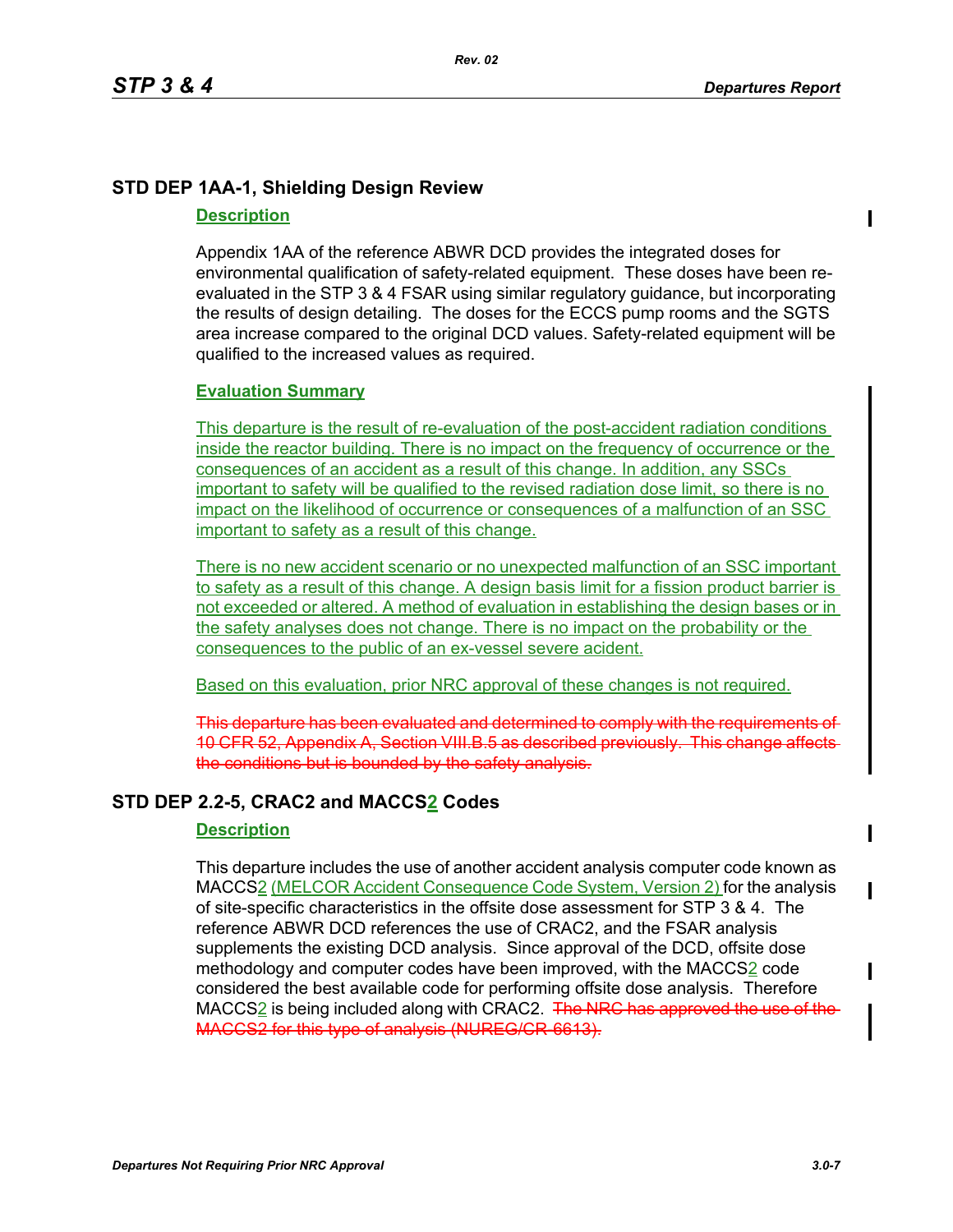## **Evaluation Summary**

This departure has been evaluated and determined to comply in accordance with the requirements in 10 CFR 52, Appendix A, Section VIII.B.5<del>, as described previously</del>. The change represents an improvement in safety improved methodology to better calculate potential offsite doses and has no adverse impact.

The NRC has approved the use of MACCS2 for this type of analysis (NUREG/CR-6613). This change to the DCD incorporates the latest accident analysis computer code along with site specific data. The results were compared to the generic results using CRAC2 previously approved by the NRC in the ABWR DCD and found to be bounded by the earlier criteria. The change in analysis methodology does not introduce new equipment nor does it affect redundancy. The site specific accident consequences reanalysis performed with MACCS2 demonstrates that the acceptance criteria have been met. No design basis limit for a fission product barrier is being exceeded or altered by this departure. There is no impact on any Tier 1, Tier  $2^*$ , Technical Specifications, Bases for the Technical Specifications or operational requirements as a result of this departure. Consequently, prior NRC approval is not required.

# **STP DEP 3.5-1, Missile Protection**

### **Description**

This departure addresses the change from a single unit with a favorable turbine generator placement and orientation to a dual unit in which the turbine generator placement and orientation is considered unfavorable to essential systems of the adjoining unit per Regulatory Guide 1.115. The probability for missile generation (P1) is revised accordingly and criteria for Licensee Actions contained in Table 3.5-1 are revised in accordance with Standard Review Plan 3.5.1.3. Figure 3.5-2 is revised to show the +/- 25 degree low-trajectory turbine missile ejection zones for the two adjacent STP 3 & 4 units and the relation to corresponding essential equipment of the adioining unit.

## **Evaluation Summary**

The NRC has provided guidance in Regulatory Guide 1.115, Rev 1 for protection against low-trajectory turbine missiles. Further criteria were provided in NUREG-0800, Standard Review Plan (SRP) Section 3.5.1.3. Previously the DCD contained information based on a single unit plant. This was evaluated in the FSER (NUREG-1503) Chapter 3.5.

The design in the DCD assumed a single unit with a favorably oriented turbine. The STP 3 & 4 dual unit plant has an unfavorably oriented turbine when considered in relation to the other unit. The SRP also addresses an unfavorable orientation. This change incorporates the probability values for an unfavorable orientation in Table 3.5-1.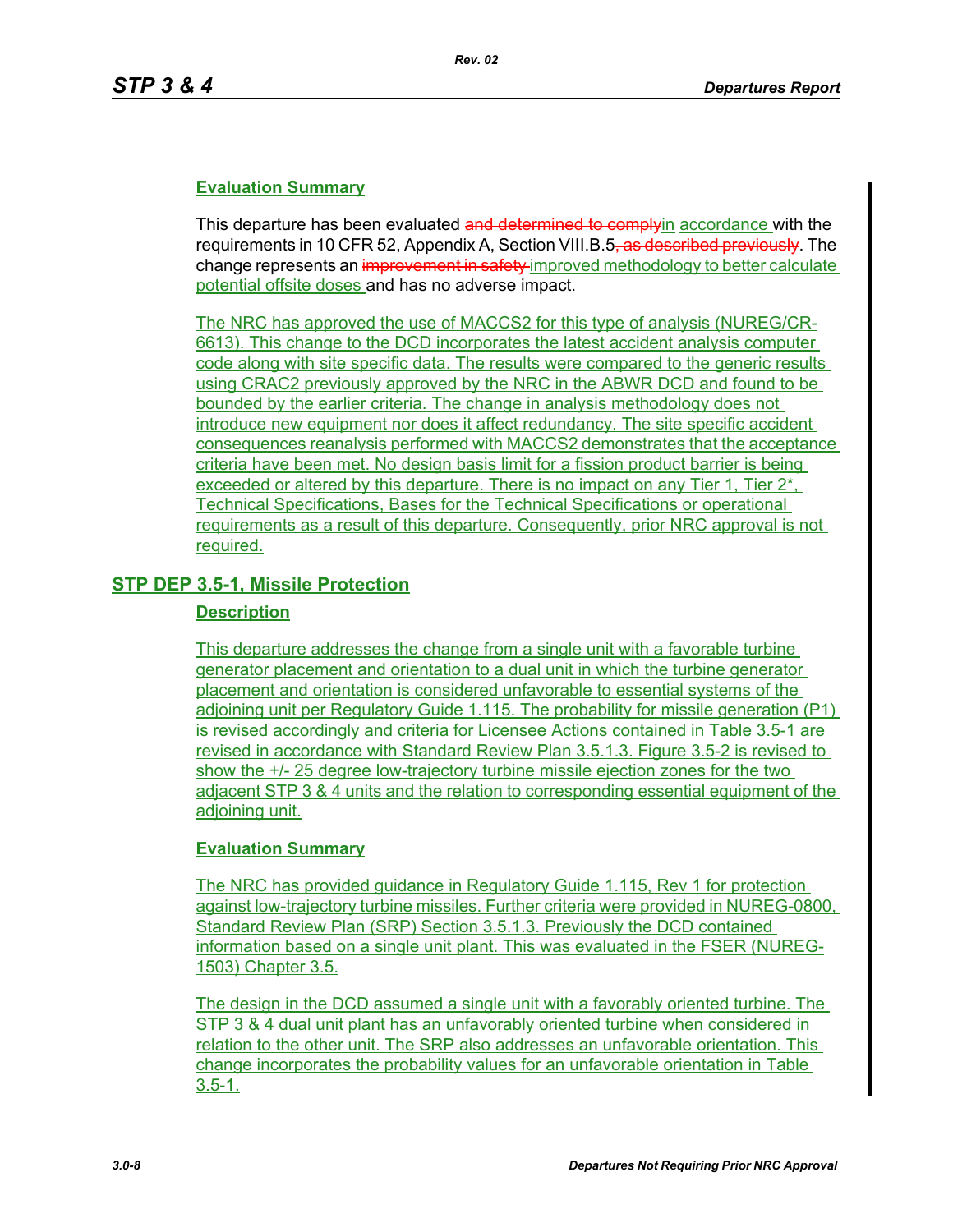The change does not affect Tier 1, Tier 2\*, Tech Specs, the basis for Tech Specs or Operational Requirements. The NRC Commitment for a turbine system maintenance program is being tracked separately (COL Item 3.13, Commitment Number COM  $3.5 - 1$ ).

This departure has been evaluated and determined to comply with the requirements in 10 CFR 52, Appendix A, Section VIII.B.5. Although not part of a safety related system, the turbine is a potential source of high energy missiles that could damage SSCs important to safety. The turbine is designed to minimize the possibility of failure of a turbine blade or rotor. That design in addition to the recommended maintenance and inspection program ensures that the probabilities of missile generation are maintained at or below the acceptable level contained in the SRP. As a result, this change will not result in more than a minimal increase in the probability of an accident. The change does not affect the consequences of previously evaluated accidents. Turbine missiles have been addressed in the DCD. The change results in more targets but that change does not affect the possibility of a malfunction of any SSC important to safety and therefore does not result in an increase to the consequences of such a malfunction. This change results in no new accident scenarios which were not previously analyzed. This change does not affect the design basis limits for fission product barriers. The methodologies for evaluating turbine missiles are outlined in RG1.115 and SRP Section 3.5.1.3. This change does not depart from those methodologies.

The NRC established criteria for both favorably and unfavorably oriented turbines. While this change results in an unfavorable orientation and thus in an increase in the product of strike probability and damage probability, the missile generation probability values (P1) included in Table 3.5-1 are such that the probability calculation of unacceptable turbine missile damage results in a probability of less than  $1 \times 10^{-7}$  per year for STP 3 & 4 and therefore no new ex-vessel severe accidents will become credible. This calculation will be made available for NRC review (COL Item 3.13, Commitment number COM 3.5-1).

Therefore, this change has no adverse impact and does not require prior NRC approval.

# **STD DEP 3.6-1, Main Steam Tunnel Concrete Thickness**

## **Description**

DCD Tier 2 Subsection 3.6.1.3.2.3 specifies a 2 meter minimum wall thickness for concrete in the main steam tunnel. However, a minimum concrete wall thickness of less than 2 meters is acceptable in some locations, based on structural and shielding calculations. The location-specific minimum required wall thickness will be evaluated. ABWR DCD Tier 2 Subsection 3.6.1.3.2.3 is revised to remove this requirement. STP 3 & 4 will be designed using the more general requirement specifying a Steam Tunnel thickness of 1600 mm or greater provided in ABWR DCD Tier 1 Table 2.15.12.

#### **Evaluation Summary**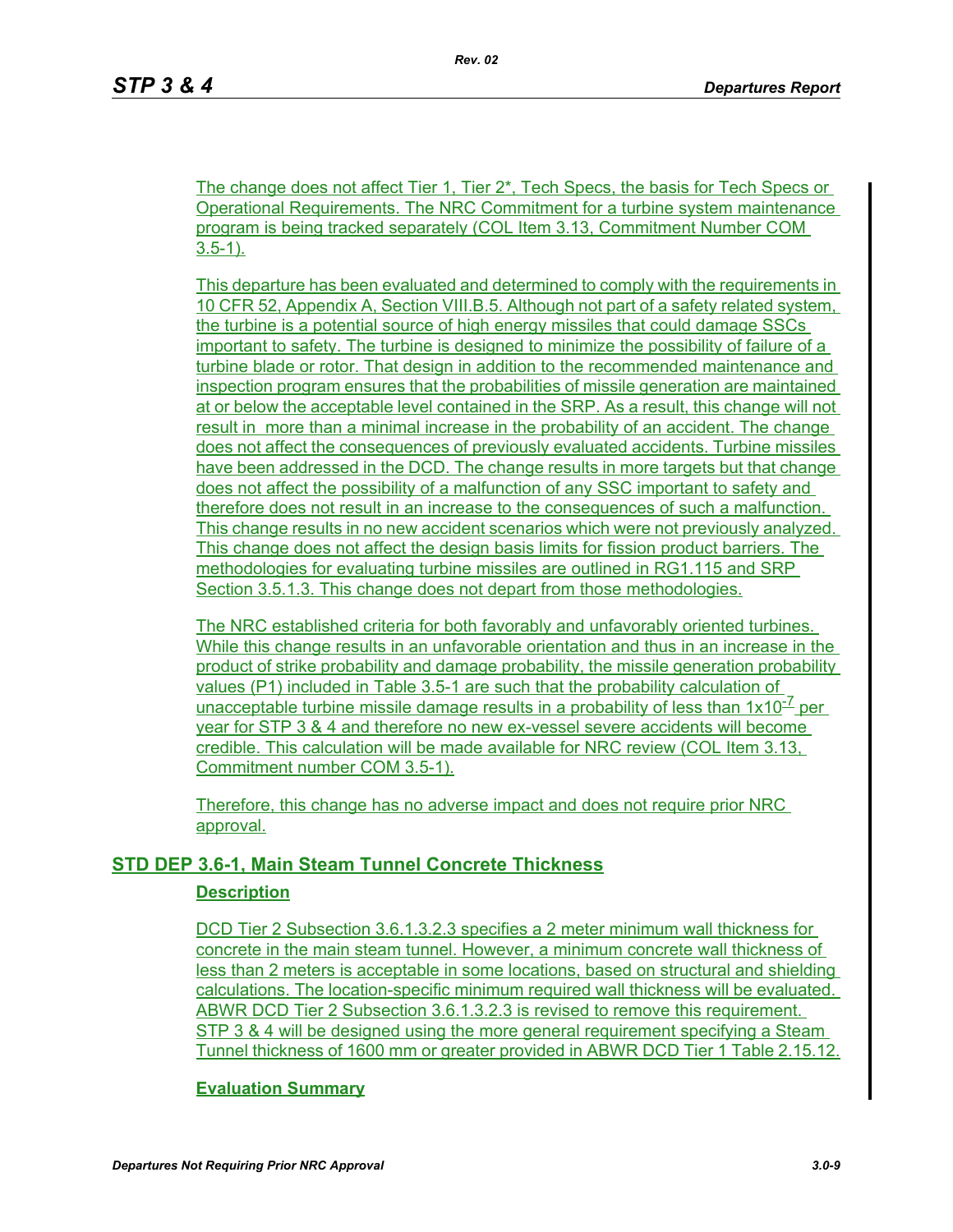The Steam Tunnel concrete thickness has been evaluated for structural stability and radiation shielding.

The structural calculation has been based on ACI 349 requirements using estimated loads from a similar plant.

The DCD specifies ACI 349-80 edition. However, based on a Code Edition Change, ACI 349-97 is used for this evaluation and is considered equivalent. The results of the structural calculation demonstrate that the concrete thicknesses below the ABWR DCD Tier 2 Subsection 3.6.1.3.2.3 requirements are adequate.

A dose rate calculation for the MS Tunnel has also been performed at the most critical radiation shielding requirement areas in the Reactor and Control Building. These calculations were performed using a N-16 activity concentration of 11.1 MBq/g, as specified in the DCD. The calculation shows that Steam Tunnel concrete thicknesses below the ABWR DCD Tier 2 Subsection 3.6.1.3.2.3 requirements are also adequate.

This proposed change affects the MS Tunnel concrete thickness, and does not affect any active plant SSC important to safety. Thus, there is no effect on any malfunctions previously evaluated in the DCD, therefore, there is no increase in occurrence and the likelihood of occurrence of a malfunction of an SSC important to safety previously evaluated.

The structural integrity and shielding requirement of MS Tunnel were verified. The proposed change is not relied upon for probability and consequences of an ex-vessel severe accident.

Consequently, the proposed change does not have any adverse impact on safety, accident and other aspects evaluated in the DCD, and prior NRC approval is not required for this departure.

# **STD DEP 3.8-1, Resizing the Radwaste Building**

## **Description**

Due to process changes to the radioactive waste treatment systemstreatments described in departures STD DEP 11.2-1 and 11.4-1, the dimensions and **layoutdesign**analysis-have changed from the DCD. The major changes from the Liquid Waste Management System (LWMS) and Solid Waste Management System (SWMS) described in the DCD are caused by the use of mobile processing equipment rather that permanently installed processing equipment. Permanently installed equipment is limited to the tanks and pumps used for collection, transfer and sampling of liquid and solid radwaste. In addition to the change to mobile processing equipment, some major system components described in the DCD, such as the radwaste evaporator, incinerator and compacter, will not be used. The result is a building that is slightly longer and slightly narrower than the Radwaste Building described in the DCD. The overall height of the new layout is smaller than the DCD layout, but the depth of the below grade substructure (which contains all of the liquid storage) is nearly identical to the below grade substructure described in the DCD.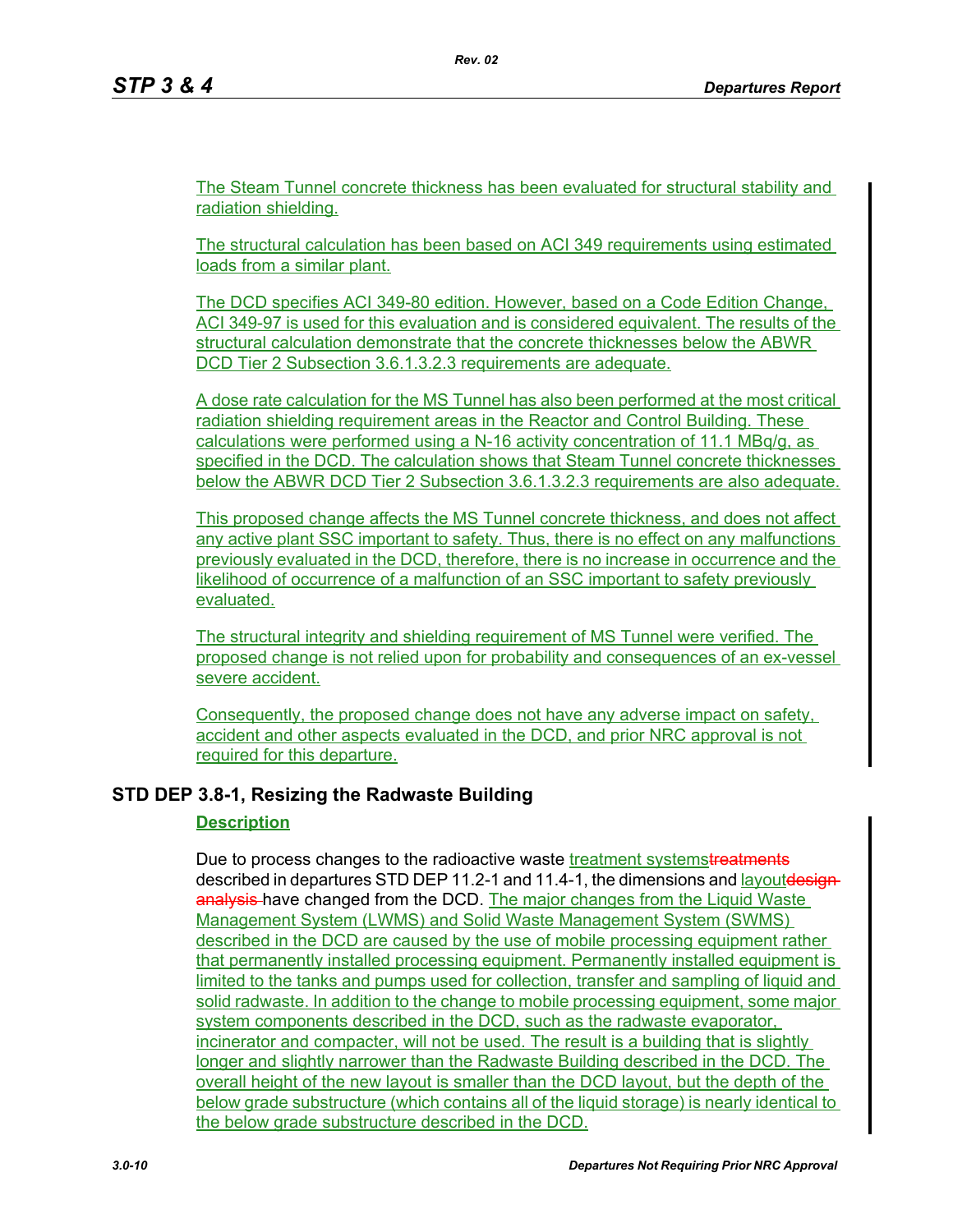The new layout of the Radwaste Building is depicted on the general arrangement drawings in FSAR Section 1.2 (Figures 1.2-23a through 1.2-23e). The new arrangement also affected the fire protection drawings in FSAR Section 9a (Figures 9A.4-28 through 9A.4-32). Note that although the fire protection drawings are affected, there is no effect on the Fire Hazards Analysis contained in FSAR Section 9A. As stated in FSAR Section 9A.4.5, there are no safe shutdown components located in the Radwaste Building, so there is no evaluation of fire hazards in specific rooms in the Radwaste Building. The new arrangement of the Radwaste Building, so there is no evaluation of fire hazards in specific rooms in the Radwaste Building. The new arrangment of the Radwaste Building also required that the radiation zone drawings and the radiation monitor location drawings be updated for the new layout (Figures 12.3-37 through 12.3-41, and Figures 12.3-65 through 12.3-68, and Table 12.3-6). The Radwaste Building minimum bearing capacity, shear wave velocity, and Poisson ratio have been revised to reflect the shallower Radwaste Building embedment.

### **Evaluation Summary**

This departure has been evaluated pursuant the requirements in 10 CFR 52, Appendix A, Section VIII.B.5.

There is no impact on Tier 1, Tier 2<sup>\*</sup>, technical specifications, basis for technical specifications, or operational requirements as a result of this change.

This is a change to the dimensions and arrangement of the Radwaste Building. The limiting accident for the Radwaste Building is the failure of the Low Conductivity Waste (LCW) tank and the subsequent airborne release. The new arrangement is based on a different number of tanks with different sizes. However, this change does not alter the design of the radwaste storage tanks and therefore will not increase the frequency of a tank failure. The change in layout results in a footprint for the new building that is slightly larger than the Radwaste Building described in the DCD, and the depth of the below grade substructure is nearly identical to the Radwaste Building described in the DCD. The construction of the below grade substructures includes concrete slabs and walls that are lined with steel. The new layout results in all equipment (tanks) containing contaminated liquid located in the below grade substructure, similar to the Radwaste Building design in the DCD. Therefore, a release to groundwater caused by the new layout of the Radwaste Building is not considered credible and the airborne release remains bounding. Therefore, the proposed change does not result in more than a minimal increase in the frequency or the consequences of the limiting accident previously evaluated in the plant-specific DCD.

No new processes or equipment are introduced by this change. Therefore, the proposed change does not result in more than a minimal increase in the occurrence or the consequences of a malfunction of a structure, system, or component (SSC) important to safety previously evaluated in the plant-specific DCD.

All equipment containing a large quantity of radioactive liquid is located in the substructure of the building so that failure of the equipment will lead to the collection of the liquid in the building substructure. This prevents liquid release to the groundwater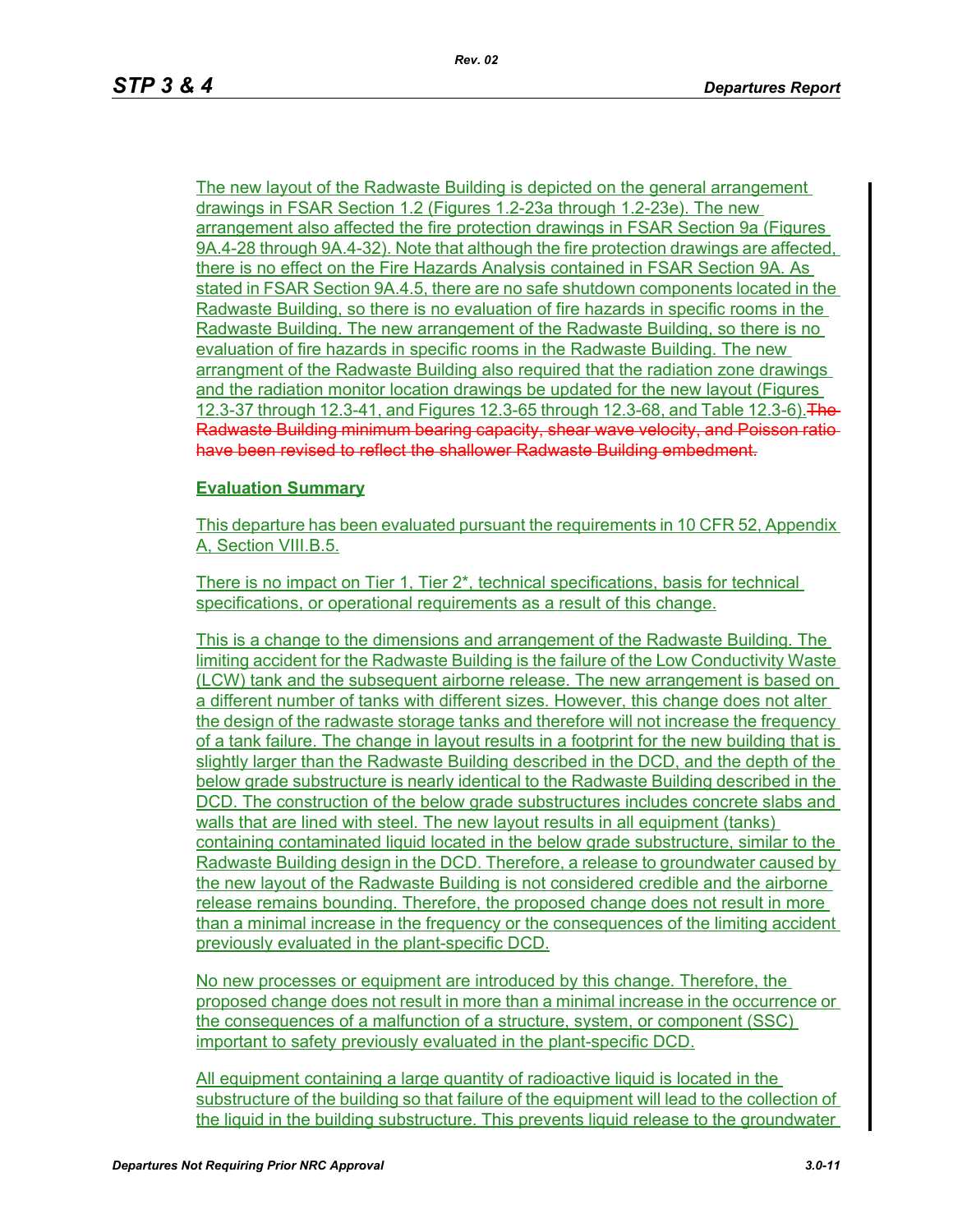or to the surface of the ground in the event of a tank failure. This design is consistent with the design of the Radwaste Building in the DCD. Therefore, the proposed change does not create the possibility for an accident of a different type than evaluated previously in the DCD.

The Radwaste Building does not contain any safe shutdown or other safety related equipment, so no equipment important to safety is affected by the new layout of the Radwaste Building. Therefore, the proposed changes do not create the possibility for a malfunction of an SSC important to safety with a different result than evaluated previously in the DCD.

The changes to the Radwaste Building dimensions do not involve any interaction with the fuel, reactor system boundary, or the containment boundary. Therefore the proposed change does not affect the fission product barriers as described in the DCD.

No evaluations related to the plant safety analysis are affected by the changes to the dimensions of the Radwaste Building. Therefore, the proposed change does not result in a departure from the method of evaluation described in the DCD used in establishing the design basis or in safety analysis.

The changes to the dimensions and arrangement of the Radwaste Building do not involve any interaction with fuel, reactor system boundary, or the containment structure or interact directly with systems associated with ex-vessel severe accidents or severe accident mitigation. Therefore, there is no substantial increase in the probability or consequences of an ex-vessel severe accident previously reviewed.

Based on this evaluation, prior NRC approval of the change in not required.

This departure has been evaluated and determined to comply with the requirements in 10 CFR 52, Appendix A, Section VIII.B.5, as described previously. The change affects the function, but is bounded by the safety analysis.

# **STD DEP 3.9-1 Reactor Internals Materials**

## **Description**

DCD Tier 2 Section 3.9.5.1.2.9 states that the reactor incore guide tubes have "two levels of stainless steel stabilizer." It specifies the material as stainless steel for the stabilizer. On all currently operating ABWRs, the lower level of stabilizer is Ni-Cr-Fe Alloy. This departure specifies that there are two levels of Incore guide tube stabilizers. The upper stabilizer is welded to Shroud made from stainless steel. The lower stabilizer is welded to Shroud Support made from Ni-Cr-Fe alloy. The material of stabilizers needs to be the same or similar material as the components to be welded in order to minimize differential thermal expansion. Therefore, the upper stabilizer needs to be stainless steel and the lower stabilizer needs to be Ni-Cr-Fe Alloy.

## **Evaluation Summary**

This change has been evaluated pursuant to the requirements in 10CFR52, Appendix A, Section VIII.B.5.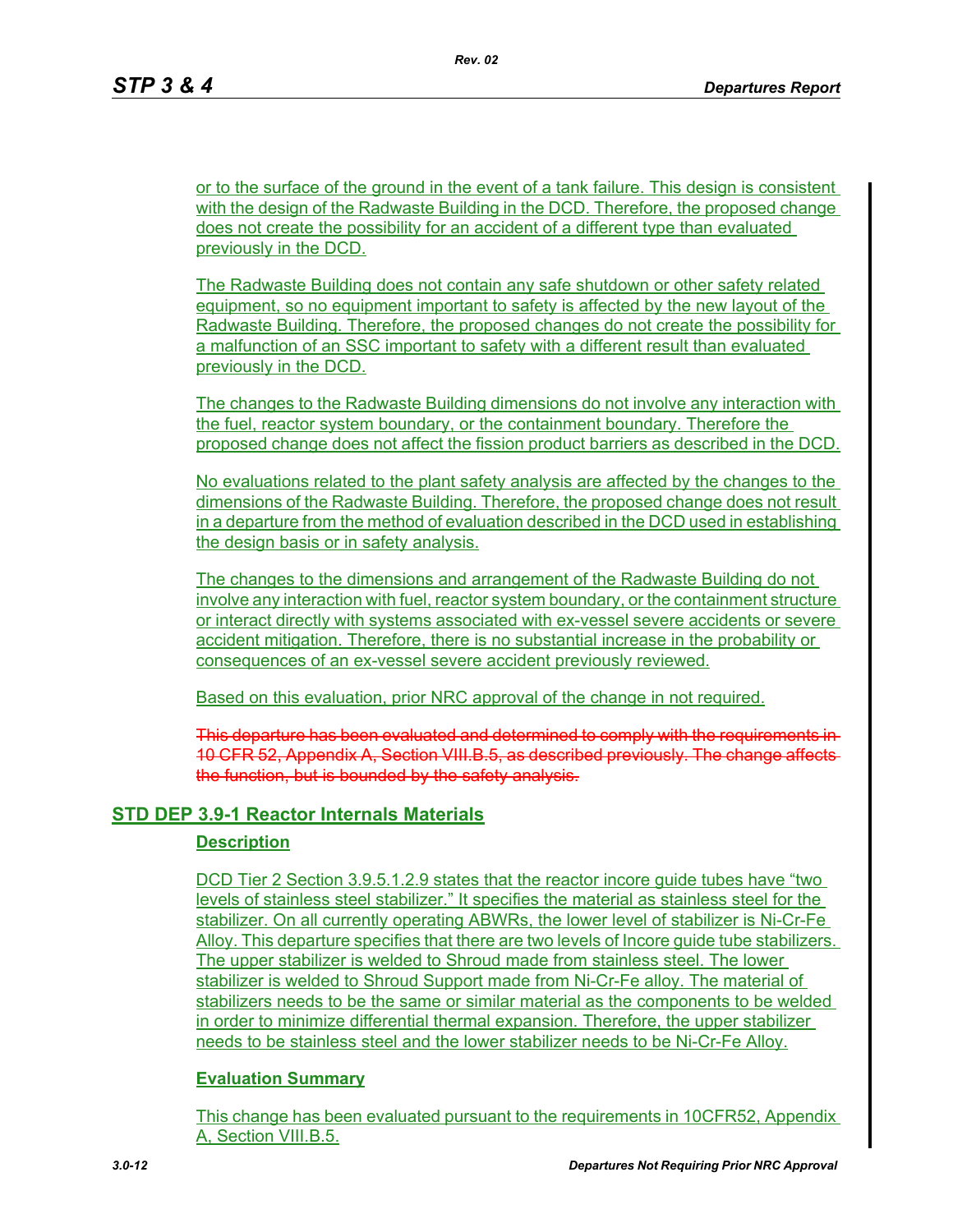There is no impact on any Tier 1, Tier 2\*, DCD, technical specifications, basis for technical specifications or operational requirements as a result of this change.

Reliability of the Incore Guide Tube Stabilizer is increased using the same material as the welded component and minimizing the differential thermal expansion. Due to the increased reliability of the Incore Guide Tube stabilizer provided by this change, this change does not result in more than a minimal increase in the frequency of occurrence of an accident previously evaluated in the DCD. This change does not affect any systems relied upon to prevent or mitigate a severe accident.

Based on this evaluation, prior NRC approval of the change is not required.

# **STD DEP 3B-1, Equation Error in Containment Impact Load**

## **Description**

Reference ABWR DCD Appendix 3B, Section 3B.4.2.3 provides two equations for calculating the pulse duration for a flat target, one of which, for  $V < 2.13$  m/s, is:

 $T = (0.0016 \times W)$ 

Where:

T= the duration of impact (seconds)

W= the width of the flat structure (meters)

The multiplying factor for W is incorrect because its dimensions are seconds/foot instead of seconds/meter as required in this case. This departure corrects the multiplying factor from 0.0016 seconds/foot to 0.0052 seconds/meter.

## **Evaluation Summary**

This departure has been evaluated and determined to comply with pursuant to the requirements in 10 CFR 52, Appendix A, Section VIII.B.5.as described previously. The change affects the function, but is bounded by the safety analysis. There is no impact on any Tier 1, Tier 2\*, technical specifications, bases for technical specifications or operational requirements as a result of these changes.

The change affects a multiplying factor required for the correct application of units. It does not affect the design or function of the structures and components that can be impacted by a suppression pool swell. The correct loads are used for the structural analyses to show that the structures and components withstand the loads adequately and no failure results. The change does not apply to the analyses of containment penetrations or containment boundary. Consequently, there is no impact on the probability or consequences of an accident or malfunction of an SSC important to safety.

This change involves a correction of a formula, but does not alter the hydrodynamic method of evaluation for the pool swell load effects, or any method used in the design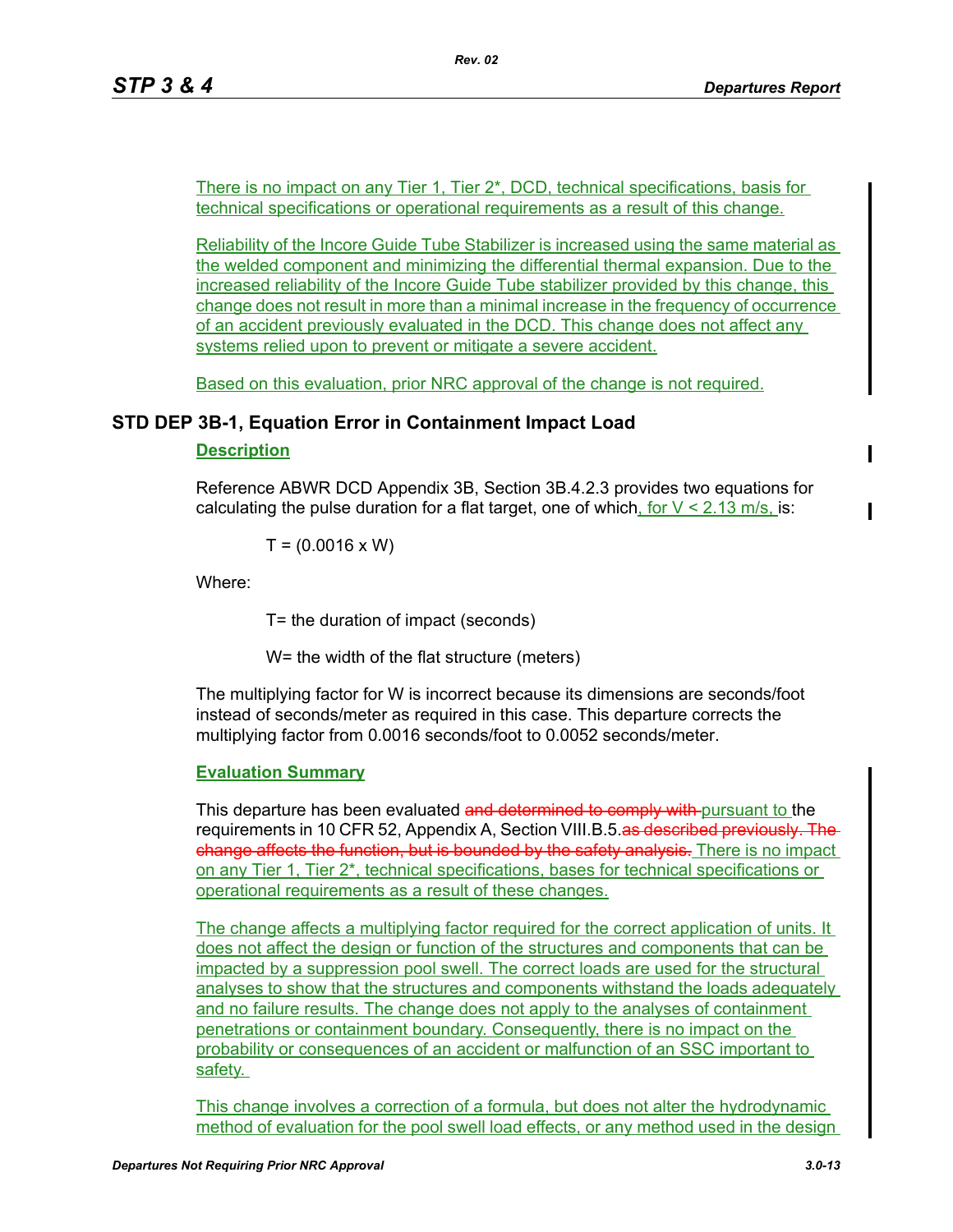bases or safety analyses. The structures and components above the pool have not been identified as a design feature in the plant specific DCD for mitigating an exvessel severe accident. Therefore, the likelihood or consequences of a severe accident is not impacted.

As a result of this evaluation, prior NRC approval of the change is not required.

# **STD DEP 3H -1, Liner Anchor Material**

## **Description**

ABWR DCD Tier 2 Subsection 3H.1.4.4.3 incorrectly identifies the Containment Liner Anchor material as ASTM A-633 Gr. C, which is not an ASME Code allowable material. ASTM A-633 Gr. C is inconsistent with ABWR DCD Subsection 19F.3.2.1, which identifies the Containment Liner Anchor Material used in the containment severe accident evaluation as ASTM A-36. ASME SA-36 and ASTM A-36 have the same physical properties. This departure corrects the Containment Liner Anchor material identified in Subsection 3H.1.4.4.3 to SA-36.

## **Evaluation Summary**

This change has been evaluated pursuant to the requirements set forth in 10 CFR 52 Appendix A Section VIII.B.5. This change does not affect Tier 1, Tier 2\* or Technical Specifications, the bases for Technical Specifications, or operational requirements. The containment severe accident structural evaluation described in ABWR DCD Tier 2 Chapter 19F includes an assessment of the Containment Liner and Liner Anchors. The material properties used for the Liner Anchors in the Subsection 19F.3.2.1 analysis are for ASTM A-36. ASME permitted material SA-36 meets the requirements of ASTM A-36. This evaluation, supplemented with Bechtel Topical Report BC-TOP-1, "Containment Building Liner Plate Design Report" (ABWR DCD Reference 19F-7), demonstrates that the A-36 Liner Anchor material is acceptable. Furthermore, ABWR DCD Tier 2 Subsection 3H.1.5.1 indicates that the Liner Anchors are considered rigid links and are not explicitly evaluated in the containment analysis. Based on this, the use of SA-36 Containment Liner Anchors is appropriate and ABWR DCD 3H.1.4.4.3, which identifies the material as ASTM A-633 Gr. C, is incorrect. Subsection 3H.1.4.4.3 is revised to identify the material as SA-36.

No change is required for Section 19F.3.2.1 because this section is documenting an historical calculation and the properties of ASME SA-36 and ASTM A-36 are the same.

This departure does not change any severe accident evaluation including those in ABWR DCD Tier 2 Chapter 19F. Therefore, the likelihood of a severe accident is not impacted. There is also no impact on the probability or consequences of an accident or malfunction of an SSC important to safety. Furthermore, there is no impact on fission product barriers. Therefore, this change has no adverse impacts and does not require prior NRC approval.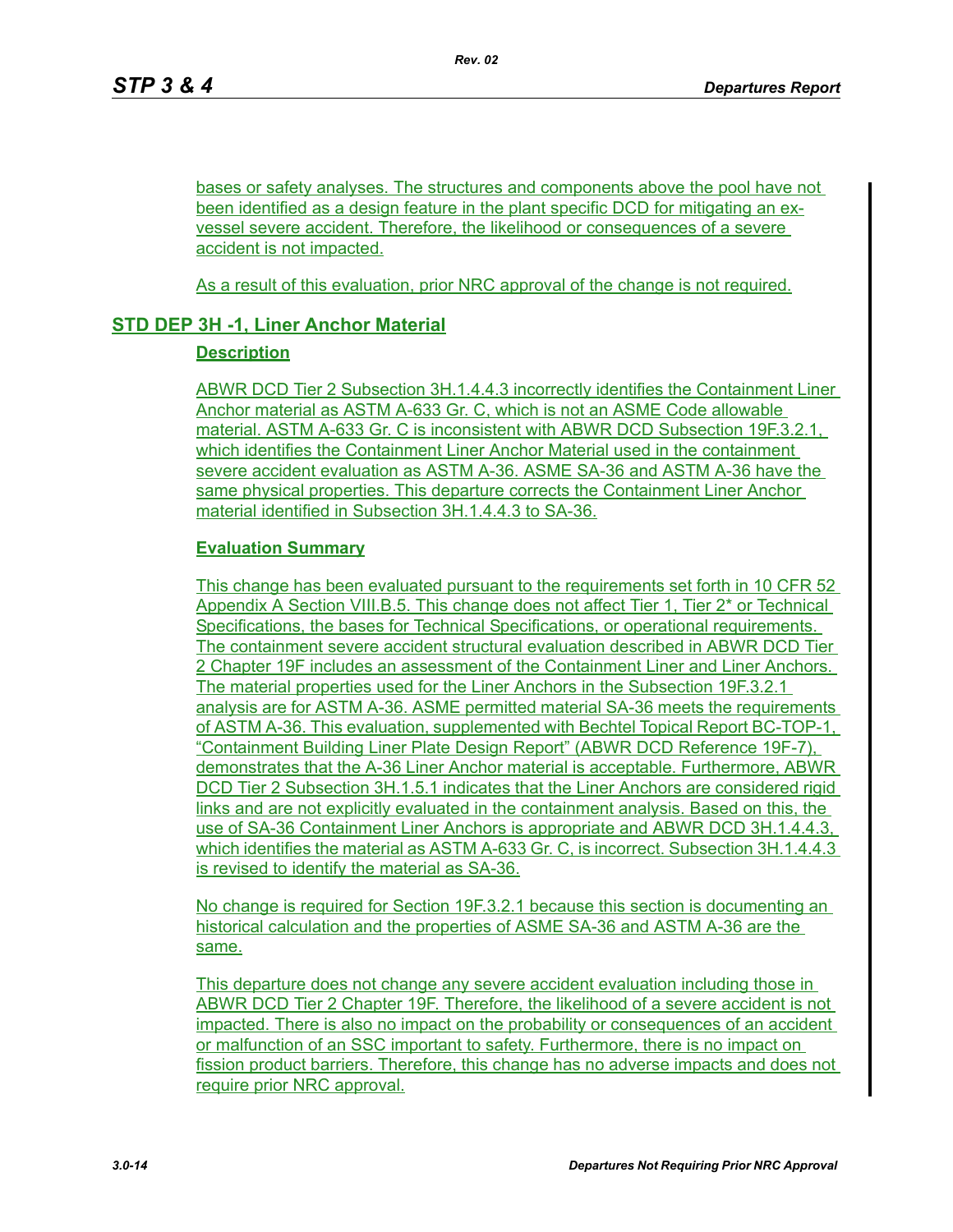## **STD DEP 3I-1, Environmental Qualification Conditions (Containment Spray)**

The environmental qualification requirements for equipment located in the upper and lower drywell areas include the potential for wetting and submergence based on useof the containment cooling (spray) mode of the RHR system. Equipment located in the lower drywell must be qualified for submergence based on the ability to flood the lower drywell in event of a severe accident scenario. The design of the upper drywell includes provisions to prevent submergence in this area, but the equipment must be capable of performing the respective safety functions before, during, and after the initiation of the containment spray function. The density change and duration more accurately reflects the design parameters for containment spray operation in a post-LOCA environment, and still results in the equipment located in the upper drywell being completely wetted. Thus, there is no decrease in the capability of equipment located in the upper drywell to perform their respective safety functions.

This departure has been evaluated and determined to comply with the requirements in 10 CFR 52, Appendix A, Section VIII.B.5, as described previously. The change does not affect any safety or design function.

### **STD DEP 3I-2, Environmental Qualification - Radiation**

#### **Description**

This departure revises the integrated gamma radiation dose for the main steam tunnel presented in Table 3I-17. The increase in this value is based on current results of post-accident radiation calculations and analysis. These results show increases in the integrated accident gamma dose to the affected area. Table 3I-17 was updated to ensure that equipment located in this area will meet their design requirements to operate in a post-accident environment. Therefore, this change ensures continued compliance with the regulatory requirements for safety-related equipment.

This departure revises the "Integrated Dose-Gamma & Beta" values for the main steam tunnel and instrument rack rooms presented in Table 3I-17. The increases in these values are based on current results of post-accident radiation calculations and analysis. Those results showed increases in the integrated accident doses to the affected areas. Table 3I-17 was updated to ensure that equipment located in these rooms will meet their design requirements to operate in a post-accident environment. Therefore, this change ensures continued compliance with the regulatory requirements for safety-related equipment.

This departure has been evaluated and determined to comply with the requirements in 10 CFR 52, Appendix A, Section VIII.B.5, as described previously. The change has no adverse impact.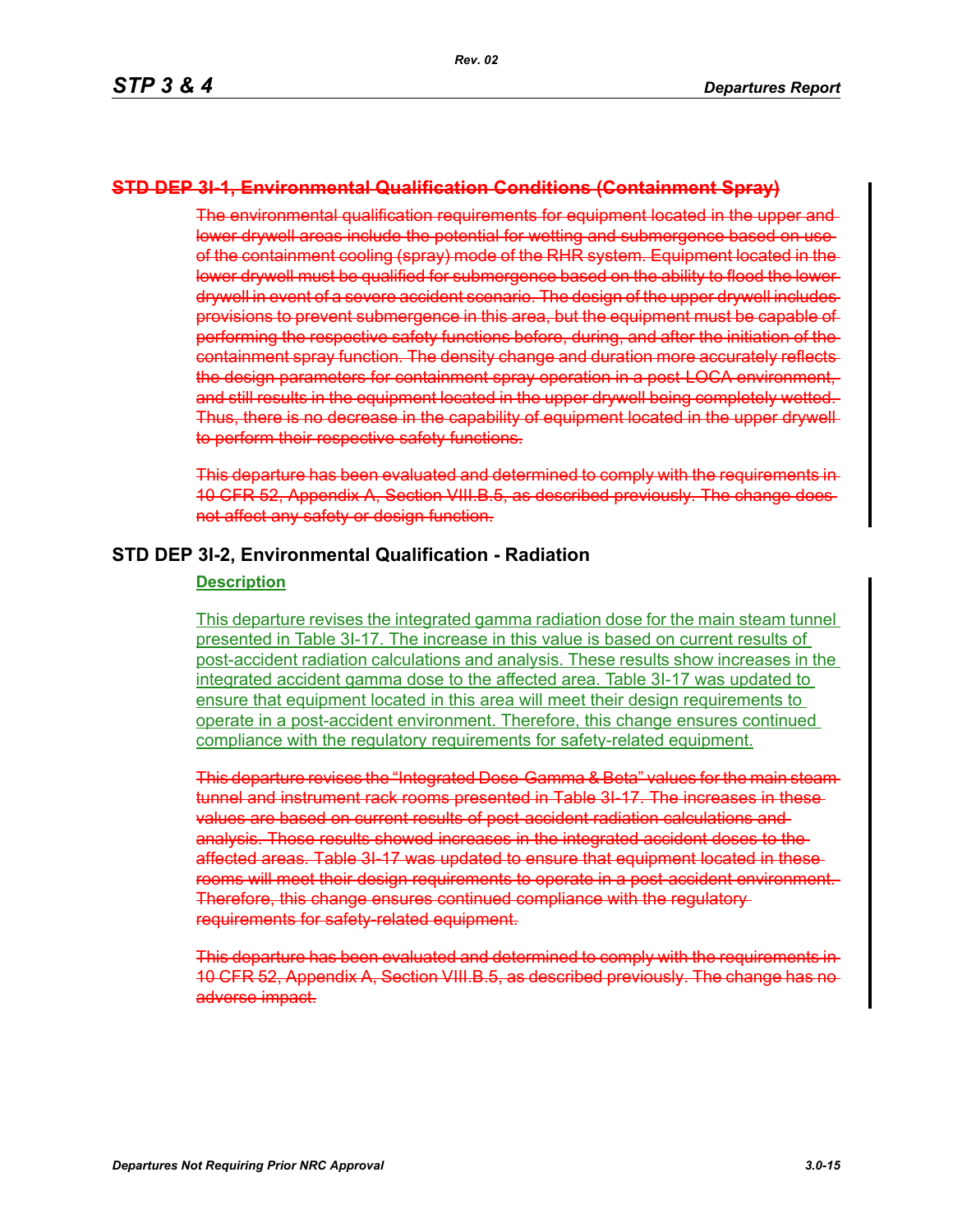## **Evaluation Summary**

This departure is the result of re-evaluation of the post-accident radiation conditions inside the reactor building. There is no impact on the frequency of occurrence or the consequences of an accident as a result of this change. In addition, any SSCs important to safety will be qualified to the revised radiation dose limit, so there is no impact on the likelihood of occurrence or consequences of a malfunction of an SSC important to safety as a result of this change.

There is no new accident scenario or malfunction of an SSC important to safety as a result of this change. A design basis limit for a fission product barrier is not exceeded or altered. A method of evaluation in establishing the design bases or in the safety analyses does not change. There is no impact on the probability or the consequences to the public of an ex-vessel severe accident.

Based on this evaluation, prior NRC approval of these changes is not required.

# **STD DEP 3MA-1, Correction of Inconsistencies In System Evaluation for ISLOCA Description**

The system evaluation for ISLOCA as described in the ABWR DCD Tier 2 Appendix 3MA. This departure consists of the following correction of inconsistencies between Appendix 3MA and P&IDs in Chapter 21.

The following corrections are made:

- (1) Addition of missing components.
- (2) Correction of nominal diameter of the piping.
- (3) Correction or addition of the P&ID sheet number.
- (4) Correction of the number of a component.
- (5) Correction of design pressure of a component. No change to the actual design pressure of a system.
- (6) Correction of design temperature of a component. No change to the actual design temperature.
- (7) Correction of group classification of a component.
- (8) Deletion of an unnecessary component.
- (9) Correction of seismic category of a component.
- (10) Correction of a typo graphical error.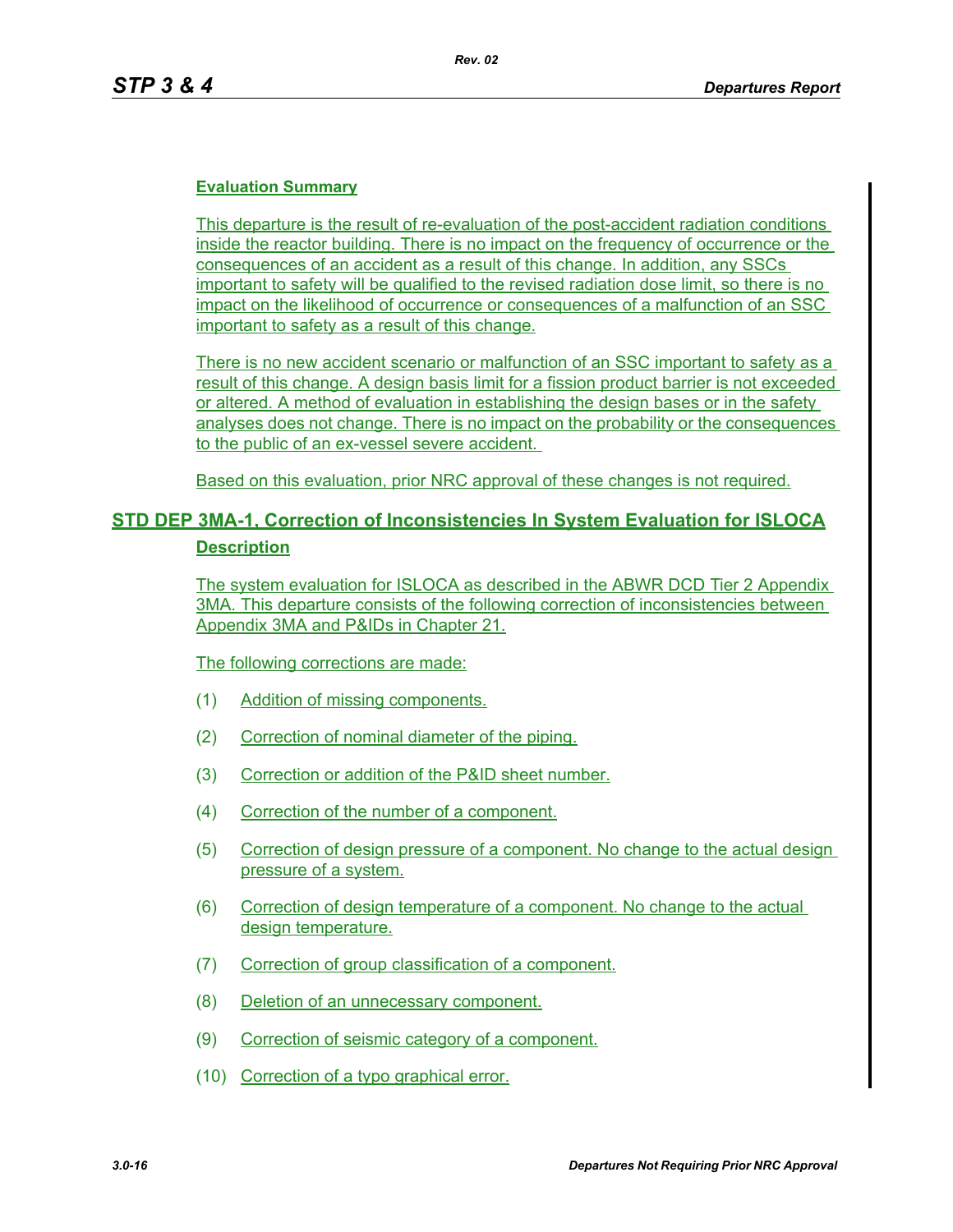## **Evaluation Summary**

This departure has been evaluated in accordance with 10 CFR 52, Appendix A, Section VIII.B.5. This change is a correction of inconsistencies. The correction of the ISLOCA evaluation does not adversely impact the ABWR design. In fact, these clarifications add numerous valves and piping to the list of ISLOCA upgraded components, thus providing greater protection against ISLOCA events, thereby, reducing the probability and consequence of accidents and failure of SSCs important to safety.

Consequently, prior NRC approval is not required.

## **STD DEP 4.5-1, Reactor Materials**

Structural materials used in the control rod drive (CRD) mechanisms and reactor internals listed in Section 4.5 have been revised to reflect the actual ABWR design and materials used in production. All the components made from austenitic stainless steels in the original DCD are still made from austenitic stainless steels in the revised listings. In some cases, wrought material is specified instead of cast, or the product form specification has been changed. In some cases a higher strength material is called for (316 or XM-19 instead of 316L). The previous Ni-Cr-Fe Alloy 600 material is replaced with the ASME Code Case N-580-1 material for improved IGSCC resistance. Proprietary materials are identified for some components as well. The description of the experience base for the materials has been updated to no longer exclude Type XM 19 stainless steel and now covers 25 to 30 years. The paragraph discussing nondestructive examination (NDE) of wrought seamless tubular products was revised to delete reference to the peripheral fuel supports, which are not tubular products, and to address the fact that the CRD housings are reactor coolant pressure boundary components (ASME Code, Section III, Class 1) as well as core support structures (Class CS).

For components that are or contain ASME Code, Section III, Class 1 or Class CS components, the materials listed are permitted for use by the ASME Code, and are supplied meeting all applicable requirements of Subsection NB or NG. None of the changes of materials adversely affects the safety function of the component. Where equivalent materials are now listed for CRD components, the equivalent has demonstrated successful application and operation with no impact on design or safety function. Therefore, this departure does not adversely impact 1) any design function, 2) method of performing or controlling a design function, or 3) an evaluation for demonstrating that the intended design function will be accomplished.

This departure has been evaluated and determined to comply with the requirements in 10 CFR 52, Appendix A, Section VIII.B.5, as described previously. The change does not affect any safety or design function.

### **Description**

The description of the materials for the control rod drive (CRD) mechanisms in Section 4.5.1 and the reactor internals in Section 4.5.2 of the DCD has been revised (1) to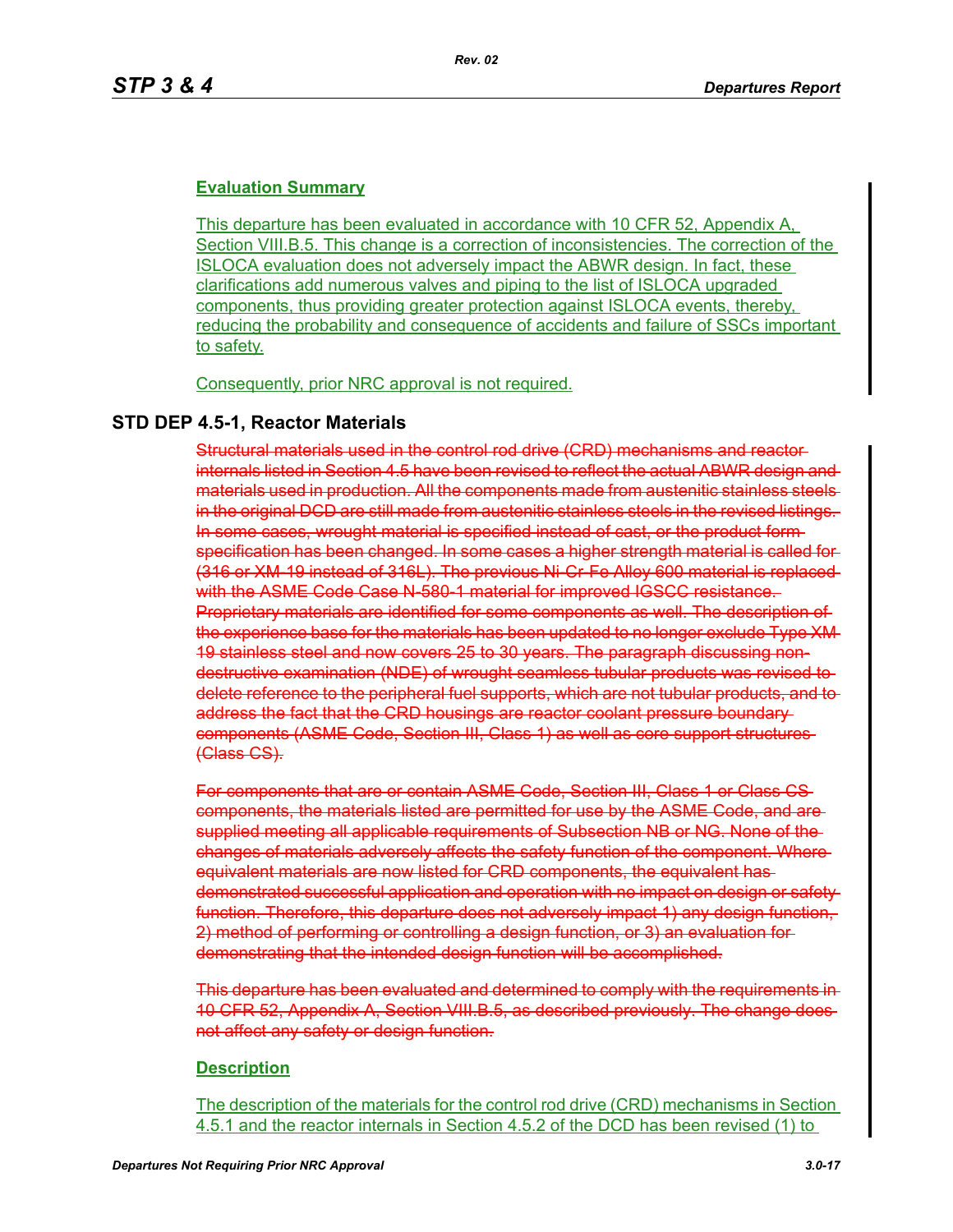reflect the materials successfully used in operating ABWR designs over the last 10 years; (2) to clarify some data and provide equivalent materials, as appropriate; and (3) to clarify some fabrication and material issues for reactor internals materials.

The description of Code Case applied to RPV, Reactor Internals has been revised in Section 5.2 to reflect the issuance of "N-580-2".

A summary of the changes to the DCD is as follows:

- (1) All components made from austenitic stainless steels in the original DCD material listings for the CRD mechanisms and the reactor internals are still fabricated from austenitic stainless steels in the revised listings. For example, 316 stainless steel is added to the original DCD material listings.
- (2) Where equivalent materials are now listed for components, the equivalent material has demonstrated successful application and operation with no impact on the design and safety function of the CRD mechanisms and reactor internals.
- (3) In some cases, wrought material is specified instead of cast, or the product form specification has been changed.
- (4) The description of the experience base for the materials has been updated to no longer exclude Type XM-19 stainless steel and now covers 25 years.
- (5) For components that are reactor pressure boundary components, the materials meet ASME Code, Section III, Class 1 or Class CS requirements (Subsection NB or NG).
- (6) The paragraph discussing nondestructive examination (NDE) of wrought seamless tubular products was revised to delete reference to the peripheral fuel supports, which are not tubular products, and to address the fact that the CRD housings are reactor coolant pressure boundary components (ASME Code, Section III, Class 1) as well as core support structures (Class CS).
- (7) The paragraph discussing controls on welding was clarified to make it clear industry welding standards are applicable to internals other than core support structures and that qualification per Section IX of the ASME Code applies to the core support structures.
- (8) The paragraph discussing the fabrication and processing of austenitic stainless steel was revised to clarify the limitations on delta ferrite content in weld materials and castings. This paragraph was also revised to more clearly state how the ABWR will comply with the intent of Regulatory Guide 1.44.
- (9) Mechanical properties of Alloy X-750 and heat treatment method are changed. Alloy X-750 with changed mechanical properties is used for latch and bayonet coupling materials. The material has demonstrated successful application and operation with no impact on the design and safety function of the CRD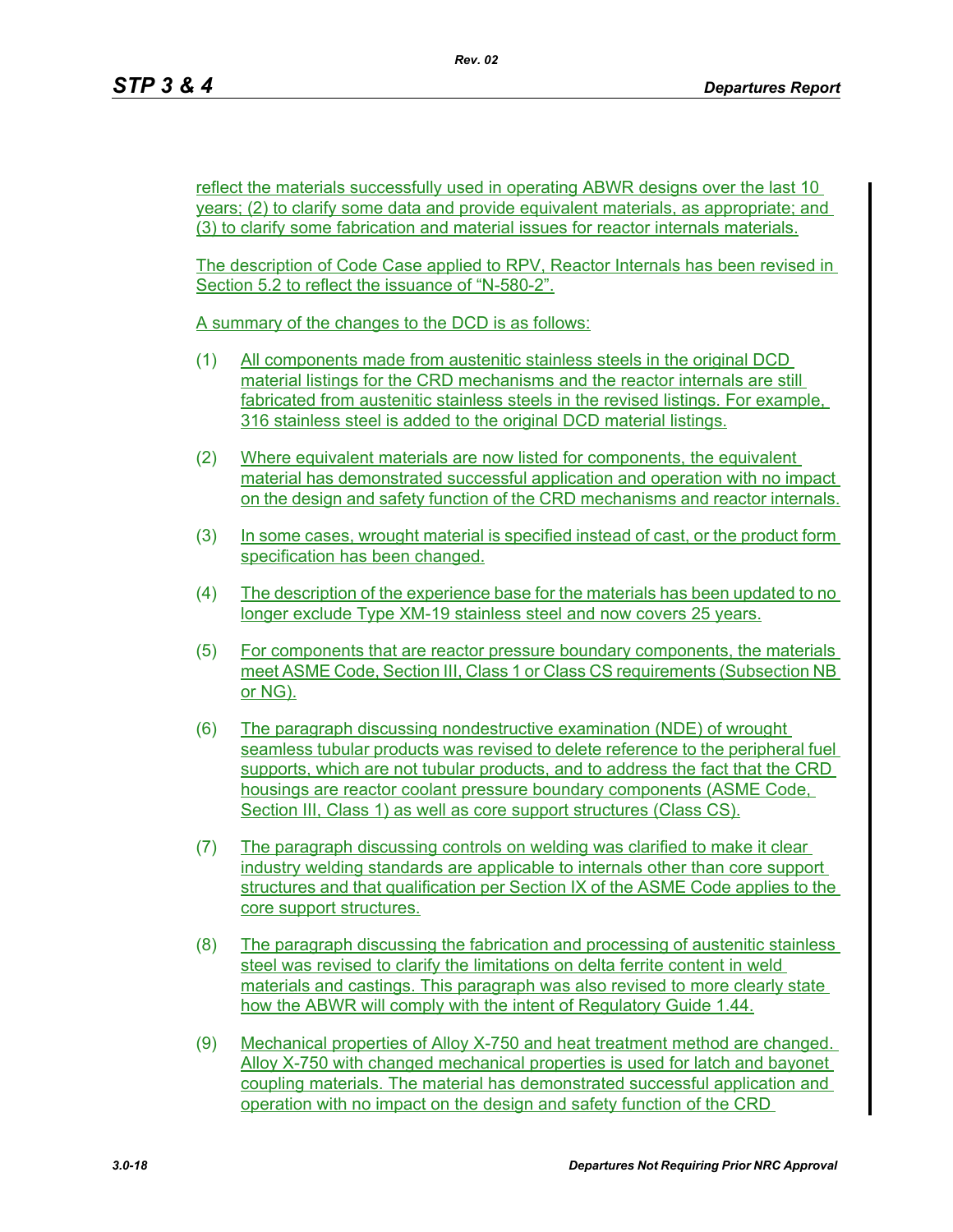mechanisms by the Toshiba reliability verification testing. Furthermore, the DCD is changed to reflect the fact that this material has been used in nuclear power plants for more than 25 years.

## **Evaluation Summary**

This departure has been evaluated pursuant to the requirements in 10 CFR 52. Appendix A, Section VIII.B.5. There is no impact on any Tier 1 or Tier 2\* DCD, Technical Specifications, Basis for Technical Specifications or operational requirements as a result of these changes.

The changes associated with this departure are primarily equivalent material substitutions, changes in material form, editorial clarifications and format changes. Since the proposed material or editorial changes are equivalent to the original DCD design, there is no effect on any accident previously evaluated in the plant specific DCD. Furthermore, it doesn't change any plant physical features, SSCs important to safety, or fission product barriers. Any previously evaluated accident is not affected, and the possibility for an accident of a different type is not created. Also, it does not affect any method used for evaluation in establishing the design bases or in the safety analyses. This departure does not have an adverse impact on any feature for mitigation of an ex-vessel severe accident. For the same reason, and because there is no effect on any event, operation or SSC function, the change does not create a different ex-vessel accident scenario.

Therefore, the change has no adverse impact and does not require prior NRC approval.

# **STD DEP 4.6-1, FMCRD Friction Test Equipment**

## **Description**

ABWR Tier 2 Subsection 4.6.1.2.3(5) describes a test fixture used in Fine Motion Control Rod Drive (FMCRD) friction testing. The test fixture contains a small pump and associated hydraulic controls to pressurize the underside of the hollow piston of FMCRD. The proposed departure removes the small pump from the test fixture. Water for friction testing is supplied from the CRD pump discharge.

## **Evaluation Summary**

This departure has been evaluated pursuant to the requirements in 10CFR52, Appendix A, Section VIII.B.5. There is no impact on any Tier 1, Tier 2\*, DCD, technical specifications, basis for technical specifications or operational requirements as a result of this departure.

The proposed departure removes the small pump from the test fixture for use in FMCRD friction testing. Water for the test fixture is supplied from the CRD pump discharge. This test fixture is only used for testing and not during reactor operation. The change has no impact on the FMCRD or Hydraulic Control Unit (HCU) component design or function. Furthermore, this departure has no impact on any SSC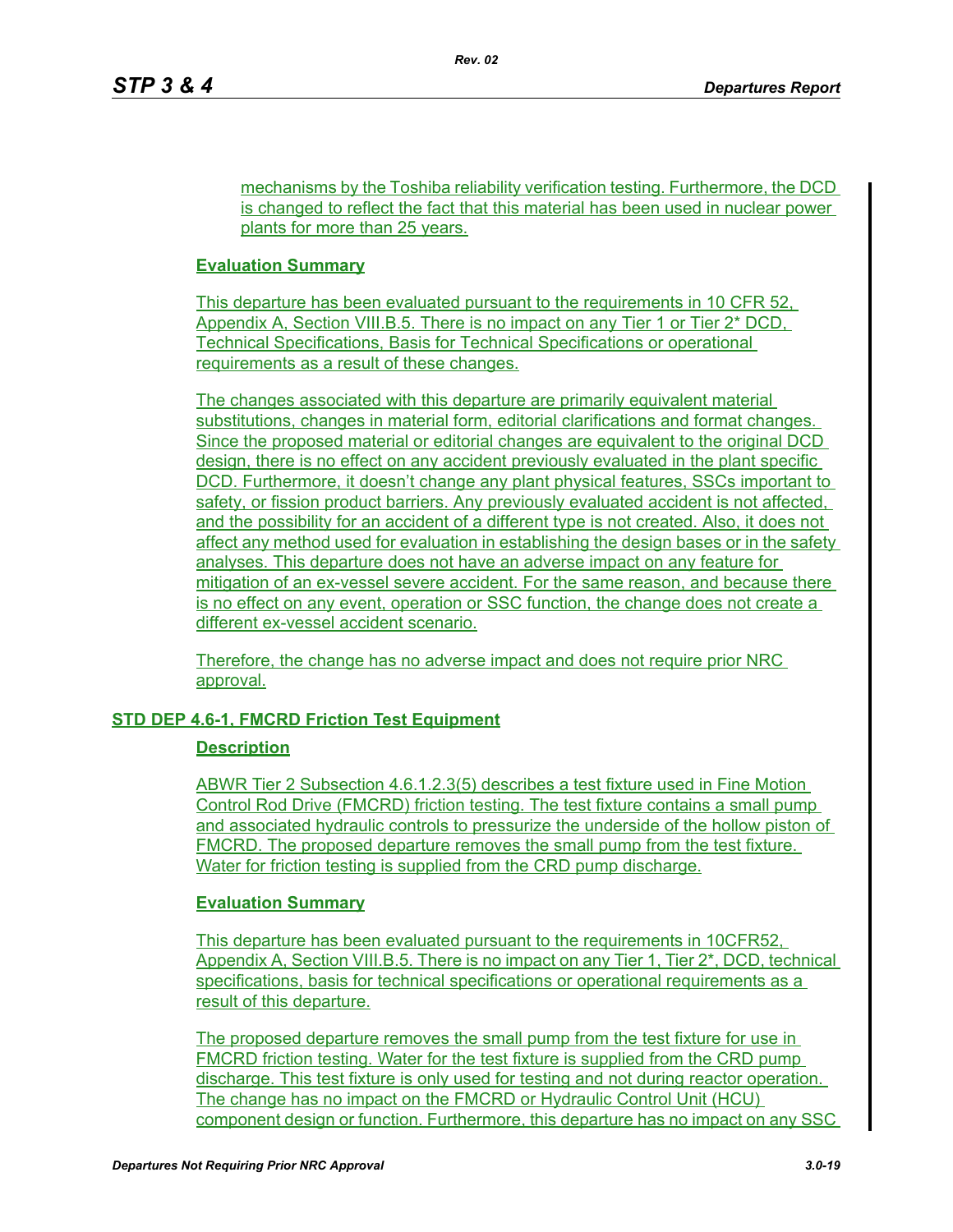important to safety, and it does not result in more than a minimal increase in the frequency of occurrence of an accident previously evaluated in the plant-specific DCD. The FMCRD friction test equipment has not been identified as a design feature in the plant specific DCD for mitigating an ex-vessel severe accident. Fission product barriers are not impacted by the proposed departure.

Based on this evaluation, prior NRC approval of the change is not required.

# **STD DEP 5.2-2, PSI/ISI NDE of the Reactor Coolant Pressure Boundary**

## **Description**

A departure from DCD Subsections 5.2.4.2.2 and 5.2.4.3.1 is provided for PSI and ISI of welds in Reactor Coolant System piping to meet the requirements of ASME Section XI, Appendix VIII as mandated by 10 CFR 50.55a, rather than meeting the requirements of Regulatory Guide 1.150, Rev. 1.

## **Evaluation Summary**

This departure has been evaluated and determined to comply with the requirements inpursuant to 10 CFR 52, Appendix A, Section VIII.B.5, as described previously. The change has no adverse impact.

This change is necessary because of the NRC withdrawal of the previous Regulatory Guide following the requirements being codified in 10CFR50.55a (g)(6)(ii)(C)(1). It provides additional guidance and does not adversely affect any functional or safety requirements. Since this change does not affect any other plant SSCs, there is no effect on any accident previously evaluated in the plant-specific DCD. This departure does not change the Technical Specifications or any other underlying design. The operational requirements for conduct of preservice inspection remain unchanged. This departure does not change any plant physical features, SSCs important to safety or fission product barriers. Any previously evaluated accident is not affected, and the possibility for an accident of a different type is not created. Also, it does not affect any method used for evaluation in establishing the design bases or in the safety analyses. This departure does not affect any feature for mitigation of an ex-vessel severe accident. For the same reason, and because there is no effect on any event, operation or SSC function, the change does not create a different ex-vessel accident scenario. Therefore, this change has no adverse impact and does not require prior NRC approval.

# **STD DEP 5.3-1, Reactor Pressure Vessel Material Surveillance Program Description**

This departure pertains to the RPV material surveillance program. The RPV material surveillance program monitors changes in the fracture toughness properties of ferritic materials in the reactor vessel beltline region resulting from exposure to neutron irradiation. The test results of the RPV material surveillance program are used to evaluate pressure and temperature limitations for the RPV hydro pressure test. This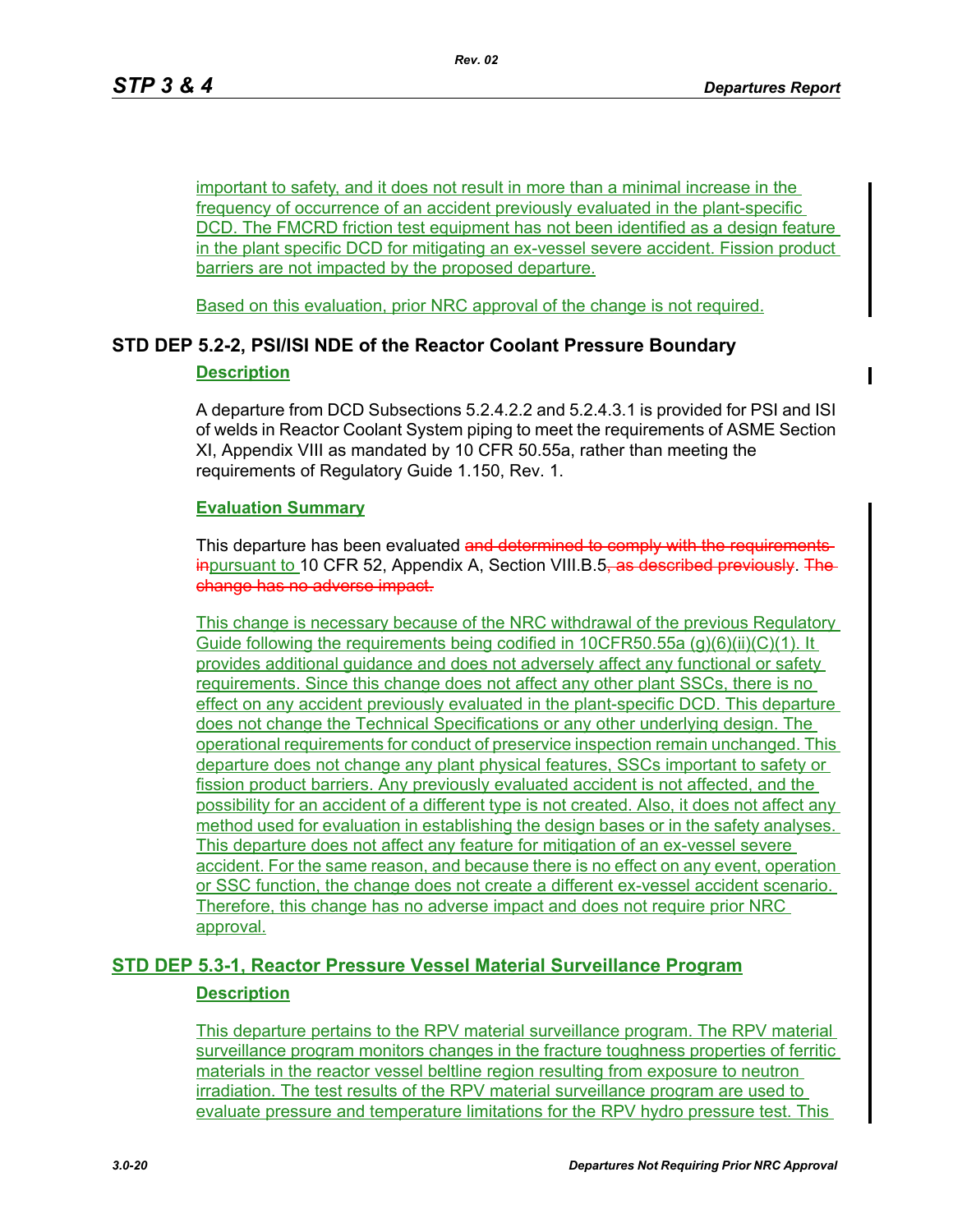departure is a clarification of the number of the test specimens, the lead factor, and it addresses COL License information Item 5.5 of the DCD. Specifically.

- *(1)* ABWR DCD Tier 2 Subsection 5.3.1.6.1 specifies the number of the test specimens required by ASTM E185-82 for each specimen capsule. This departure clarifies that the number of test specimens listed in the Reference DCD are the minimum amount required by the Standard. Additional test specimens may be included in the capsules.
- *(2)* ABWR DCD Tier 2 Subsection 5.3.1.6.4 specifies that the applicable lead factor for surveillance capsule is approximately 1.2 to 1.5. On all currently operating ABWRs, the capsules are placed closer to the vessel wall and the lead factors are approximately 1.1. Therefore, this departure clarifies the width of the lead factors are 1 to 1.5.
- *(3)* A reference for the RPV Material Surveillance Program for STP 3&4 is added in DCD Subsection 5.3.5.

# **Evaluation Summary**

This change has been evaluated pursuant to the requirements in 10CFR52, Appendix A, Section VIII.B.5. There is no impact on any Tier 1, Tier 2\*, DCD, technical specifications, basis for technical specifications or operational requirements as a result of this change. This changes the RPV Material and Surveillance program only; there are no changes to any plant systems or to the manner in which the plant is operated. This program ensures that the RPV maintains its fracture toughness margins throughout the vessel lifetime.

Therefore, this change does not result in more than a minimal increase in the frequency of occurrence or consequences of an accident previously evaluated in the plant-specific DCD, and it does not increase the likelihood or consequences of malfunctions previously evaluated, does not effect design basis limits for fission product barriers, and does not involve a method of evaluation.

This change does not affect any systems and therefore does not affect the evaluation of ex vessel severe accidents.

Based on this evaluation, prior NRC approval of the change is not required.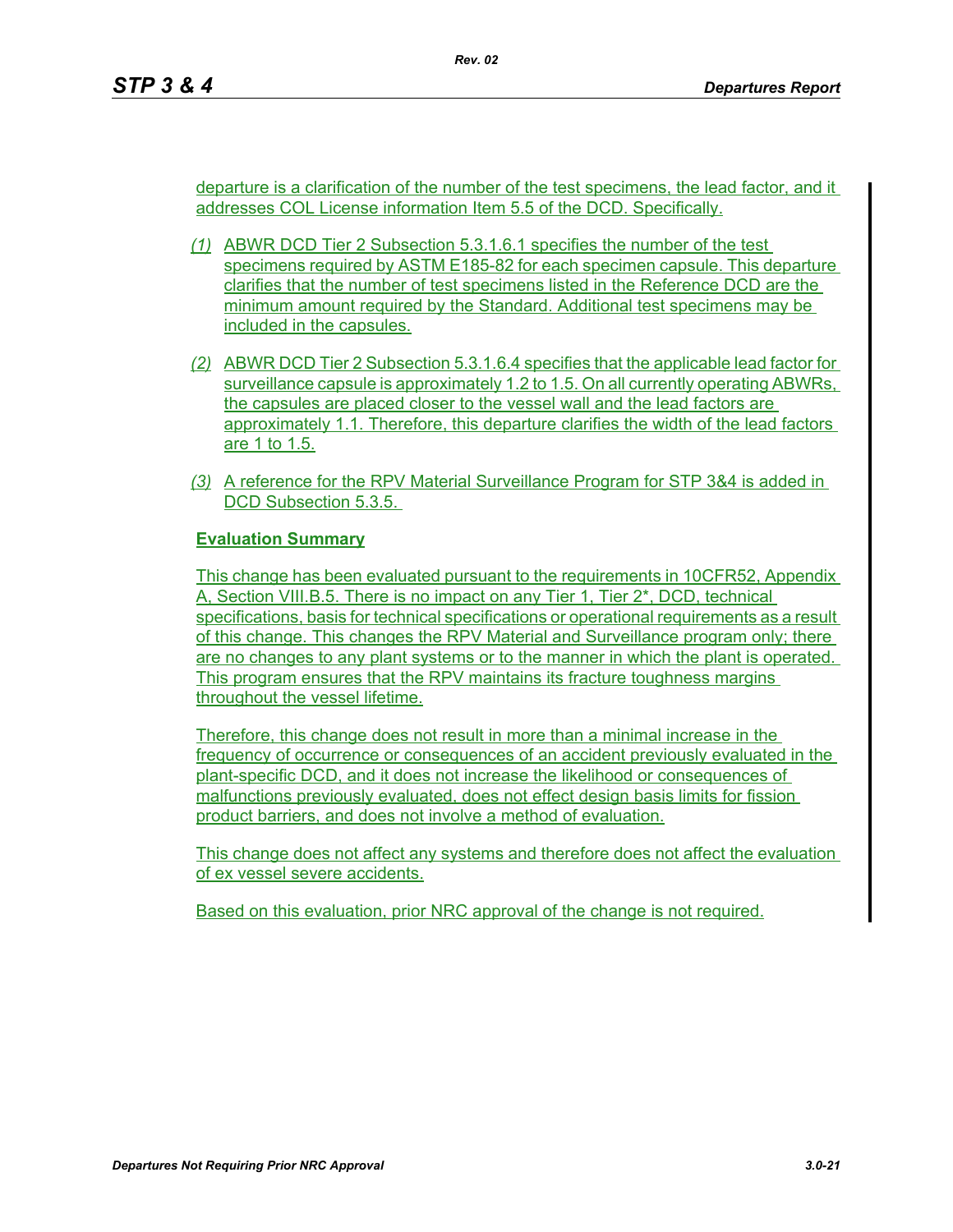# **STD DEP 5.4-1, Reactor Water Cleanup System**

## **Description**

The flow capacity of the two pumps and two filter demineralizers in the Reactor Water Cleanup System are doubled from 1% of rated feedwater flow to 2%. This will improve system performance, maintainability, and availability, by allowing only one of the two pumps to handle the full cleanup flow and filtering requirements. The pump discharge head at shutoff is increased from 160m to 182m and the design pressure of the pumps and heat exchangers is changed from 10.20 MPaG to 10.65 MPaG as described in Table 5.4-6 of the FSAR.

## **Evaluation Summary**

This departure has been evaluated and determined to complyin accordance with the requirements in 10 CFR 52, Appendix A, Section VIII.B.5<del>, as described previously. The</del> change has no adverse impact. There is no impact on Tier 1, Tier 2<sup>\*</sup>, DCD, technical specifications, basis for technical specifications and operational requirements.

The proposed change improves CUW system reliability by providing backup pump and filter demineralizer capability to handle 100% CUW flow and filtering requirements. The probability of situations whereby system flow would be greater than 100% (such as operating both pumps at the same time) are minimized since the CUW system flow rate is controlled to its rated flow by the flow control valve at the outlet of the filter demineralizer when two CUW pumps run at the same time for some duration, as described in the plant-specific DCD. Consequently, the effect on accident and SSC malfunction frequency is minimal.

A break in the CUW system, should one occur, will be automatically isolated by either of two redundant safety related isolation valves which receive signals including low reactor water level, high ambient CUW equipment room area temperature, high main steam tunnel area temperature and high mass differential flow. Any one of these signals will isolate the system. All of the piping upstream of the two safety related isolation valves is Seismic Category I and Quality Group A and is located inside the containment. All CUW operating conditions, including pump flow under normal operating conditions are unchanged from the DCD. Consequently, there is no adverse impact on accident or SSC malfunction consequences previously analyzed nor is there an adverse affect on likelihood or consequences of a severe accident.

There are no new accident scenarios as a result of this change. Any breaks in the CUW system, should they occur, would continue to be bounded by the feedwater line break.

As a result, this departure satisfies all VIII.B.5 criteria and NRC review is not required.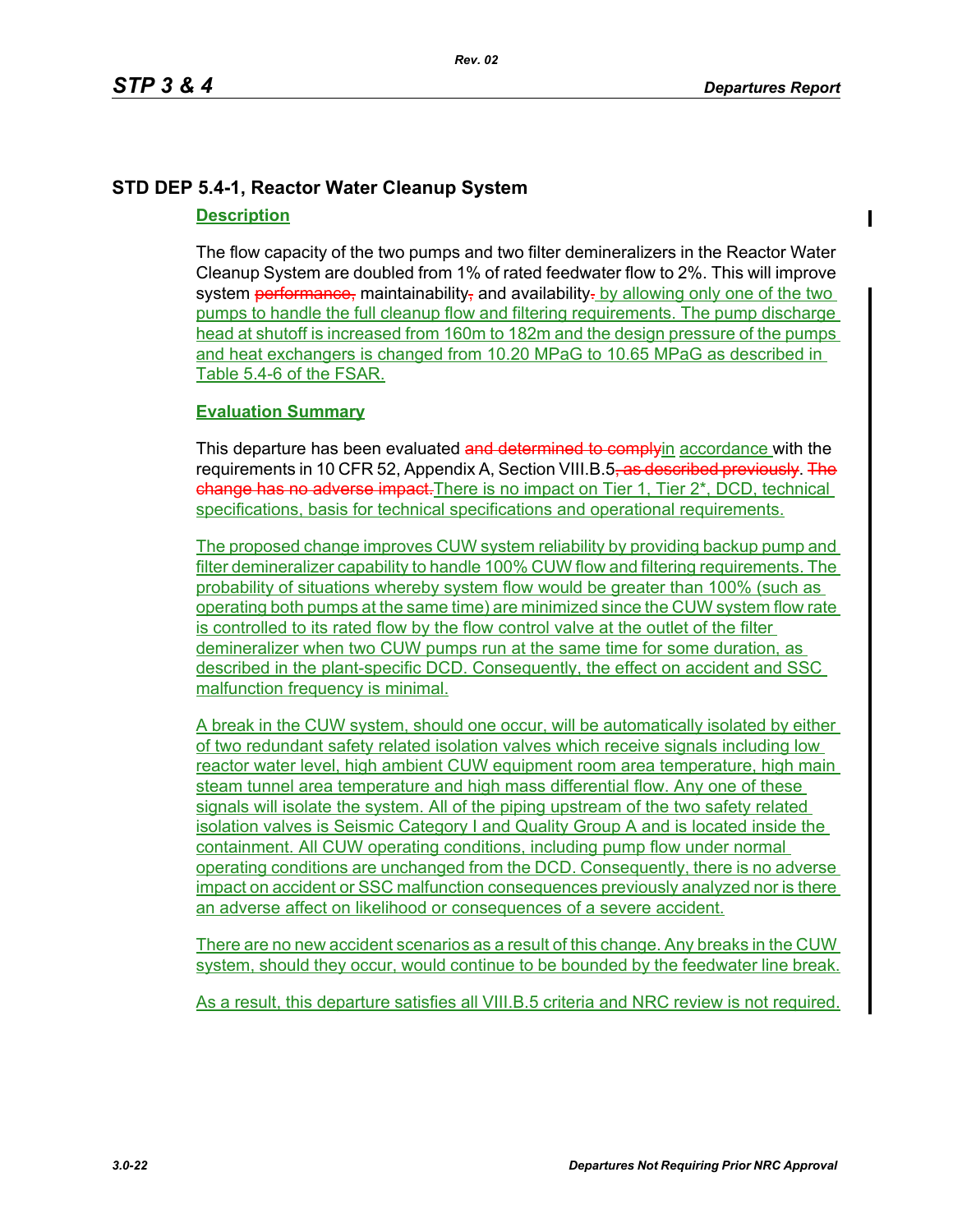# **STD DEP 5.4-2, Reactor Internal Pump (RIP) Motor Cable Box Description**

Subsection 5.4.1 of the reference ABWR DCD describes component and subsystem design information of the Reactor Recirculation System. The FSAR revises the RIP cross section illustration, Figure 5.4-1, to reduce the size of the cable box and to show a plug-in type power connector. Neither the motor cable box nor the power connector is described in any section of the DCD.

# **Evaluation Summary**

This departure has been evaluated pursuant to the requirements in 10 CFR 52, Appendix A, Section VIII.B.5. There is no impact on any Tier 1, Tier 2\*, DCD technical specifications, basis for technical specifications or operational requirements as a result of this change.

This change revises the RIP motor cable box to a smaller size box with a plug-in power connector. It has no effect on the Reactor Internal Pump operation or performance. The change is made to improve maintainability. The RIP motor cable box and plug-in connector are non-safety related components that are not required for safe shutdown or accident mitigation, and thus this change does not increase the probability or consequences of any previously analyzed accident or malfunction of an SSC important to safety, and does not create the possibility of a different type of accident than previously analyzed or the possibility of a malfunction of an SSC with a different result. It has no effect on fission product barrier limits, and does not involve a change in methodology.

The RIPs are not deisgn features important for ex-vessel severe accidents. Therefore this change has no impact on ex-vessel evaluations.

Based on this evaluation, prior NRC approval of these changes is not required.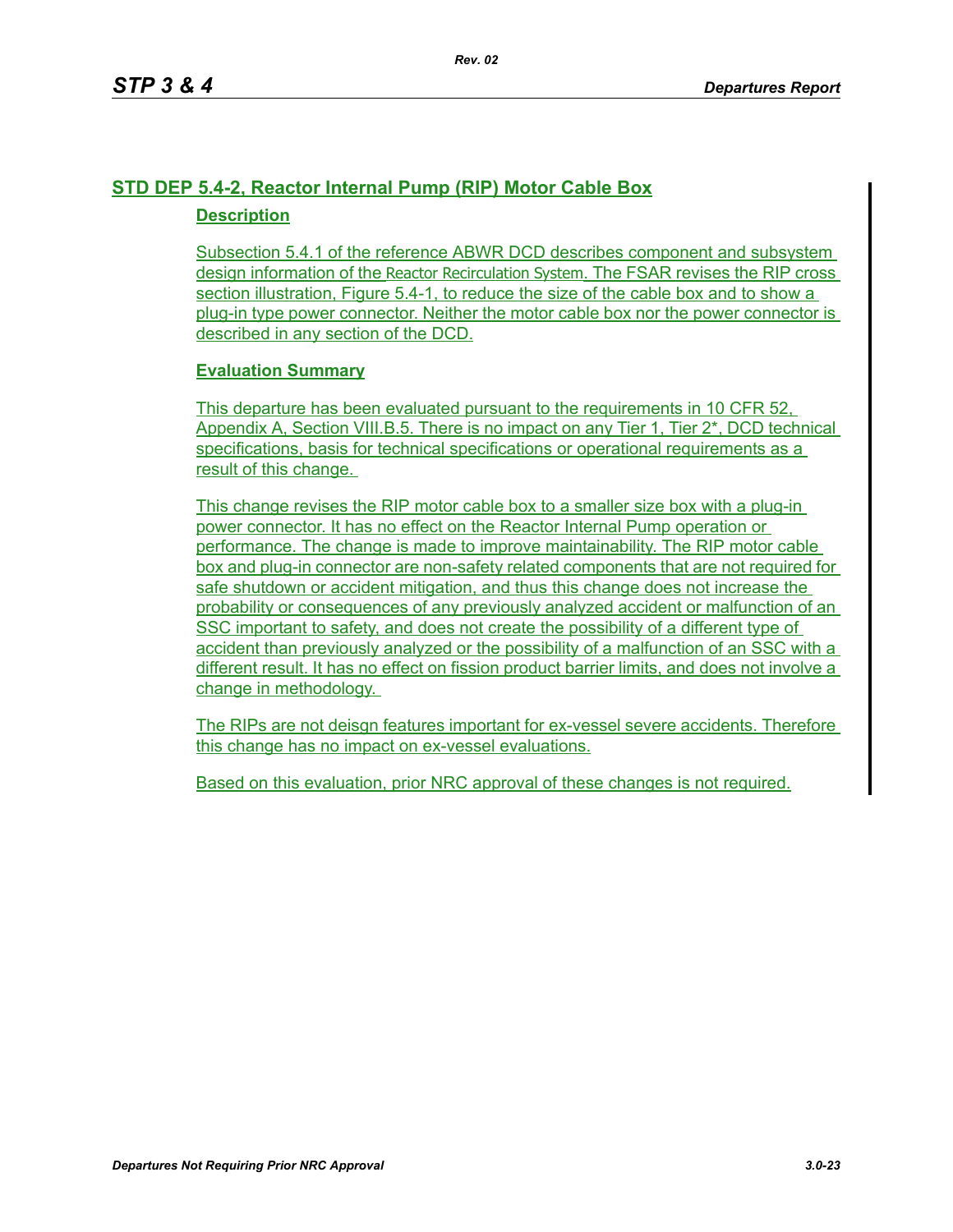# **STD DEP 5.4-3 Residual Heat Removal System Interlock Description**

ABWR DCD Tier 2 subsection 5.4.7.1.1.6 states that the wetwell spray can be used in conjunction with the low pressure flooder (LPFL) mode. However, ABWR DCD Tier 2 Figure 7.3-4 sheet 11 of 20 indicates that the wetwell spray valve will close when the LPFL injection valve is not fully closed. This is in accordance with the ABWR design and the assumptions of the safety analysis. Therefore, the statement in the DCD that the wetwell spray can be operated in conjunction with the LPFL mode is inconsistent and clarified by the proposed departure.

ABWR DCD Tier 2 Table 5.4-3 NOTE C indicates that Minimum Flow Valves open logic is "Pump is running and low loop flow signal." However, ABWR DCD Tier 2 Figure 7.3-4 sheet 12 of 20 indicates that Minimum Flow Valves open logic is "Pump discharge pressure high and low loop flow signal." This proposed departure clarifies the Minimum Flow Valves open logic in Table 5.4-3 to be consistent with the figures.

ABWR DCD Tier 2 Table 5.4-5 indicates that relief pressure of E11-F028A-C and E11- F051A-C is 3.44 MPaG. However, ABWR DCD Tier 2 Figures 5.4-10 sheets 3, 4 and 6 indicate that design pressure of these relief valves is 3.43 MPaG. This proposed departure clarifies the relief pressure of E11-F028A-C and E11-F051A-C in Table 5.4- 5 to be consistent with the figures.

# **Evaluation Summary**

This departure has been evaluated in accordance with 10 CFR 52, Appendix A, Section VIII.B.5. The proposed departures are corrections of inconsistencies in the ABWR DCD Tier 2 information. The proposed departures make no change to the ABWR design. Consequently, prior NRC approval is not required.

# **STD DEP 5.4-4 Recirculation Motor Cooling System**

## **Description**

ABWR DCD Tier 2 Section 5.4.1.3.1 identifies the Recirculation Motor Heat Exchanger (RMHX) shell, tube, sheet and water box material as carbon steel. This departure permits fabrication of these components using carbon steel or stainless steel. Similar changes are made to ABWR DCD Tier 2 Figure 5.4-4 for consistency.

## **Evaluation Summary**

This departure has been evaluated in accordance with the requirements of 10 CFR 52 Appendix A, Section VIII.B.5. The departure has no impact on ABWR DCD Tier 1, Tier 2\*, Technical Specification or Technical Specification Bases Sections.

The proposed change offers enhanced resistance for RMHX components which are sensitive to flow assisted corrosion (FAC). ASME Boiler and Pressure Vessel Code structural margins are maintained. Accordingly, the departure results in less likelihood of a malfunction of any SSC important to safety. It also has no impact on the frequency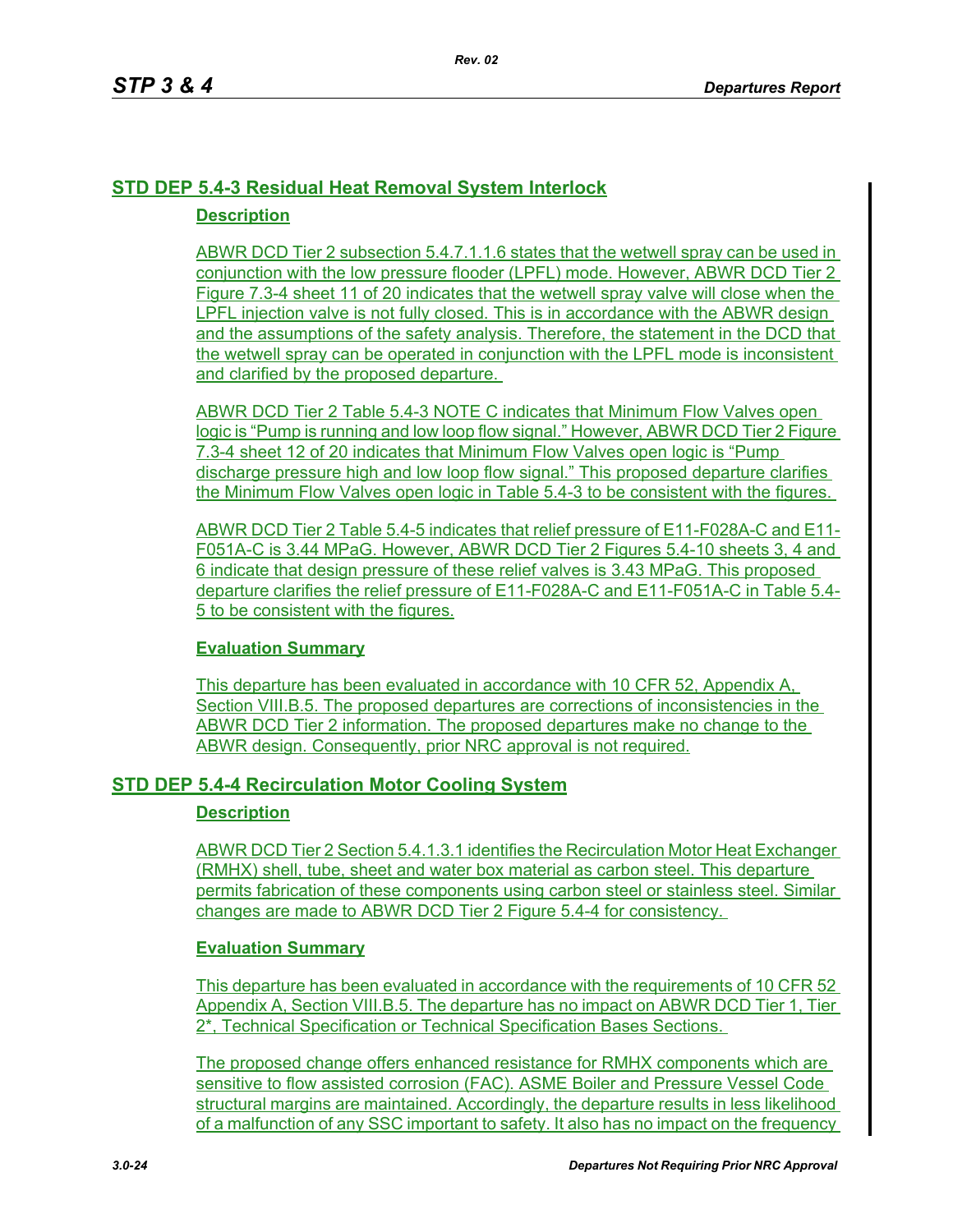of occurrence or consequences of an accident or ex-vessel severe accident previously evaluated. There is no impact on design basis limits to fission product barriers. Thus, the departure meets the requirements outlined in 10 CFR 52, Appendix A Section VIII-B.5, and NRC review is not required.

# **STD DEP 5A-1, Delete Appendix on Compliance with Regulatory Guide 1.150**

## **Description**

This departure deletes the text of Appendix 5A, Method of Compliance for RG 1.150. NRC requirements for performance demonstration of ultrasonic examination of reactor pressure vessels vessel and piping for preservice inspection and inservice inspections inspection once addressed by RG 1.150 will be conducted in accordance with ASME Section XI, Appendix VIII as required by 10 CFR 50.55a.

# **Evaluation Summary**

This departure has been evaluated and determined to comply with pursuant to the requirements in 10 CFR 52, Appendix A, Section VIII.B.5<del>, as described previously. The</del> change has no adverse impact.

RG 1.150 was issued by the NRC in the early 1980's in order to provide guidance on ultrasonic testing of reactor vessel welds during preservice and inservice examanations at a time when the Staff felt that industry guidance was inadequate. The NRC subsequently withdrew the RG in February, 2008 and in its withdrawal stated that the requirements for such testing have been superceded by 10 CFR 50.55a. Specifically, 10 CFR 50.55a requires both preservice and inservice inspection activities to be performed using personnel, equipment, and procedures qualified in accordance with the ASME, Boiler and Pressure Vessel Code, Section XI, Appendix VIII. This requirement is met by STP Units 3 & 4 as stated in Subsection 5.2.4 of the STP 3 & 4 FSAR. With the withdrawal of RG 1.150, no evaluation against that RG is required and the plant meets the latest NRC requirements. Consequently, this change has no impact on the likelihood or consequences of an accident or malfunction of an SSC important to safety previously evaluated. There is no impact on ex-vessel severe accident likelihood or consequences.

This change has no impact on any Tier 1, Tier 2\*, Technical Specifications, bases for the Technical Specification, or operational requirements information.

Based on the results of this evaluation, prior NRC approval of this change is not required.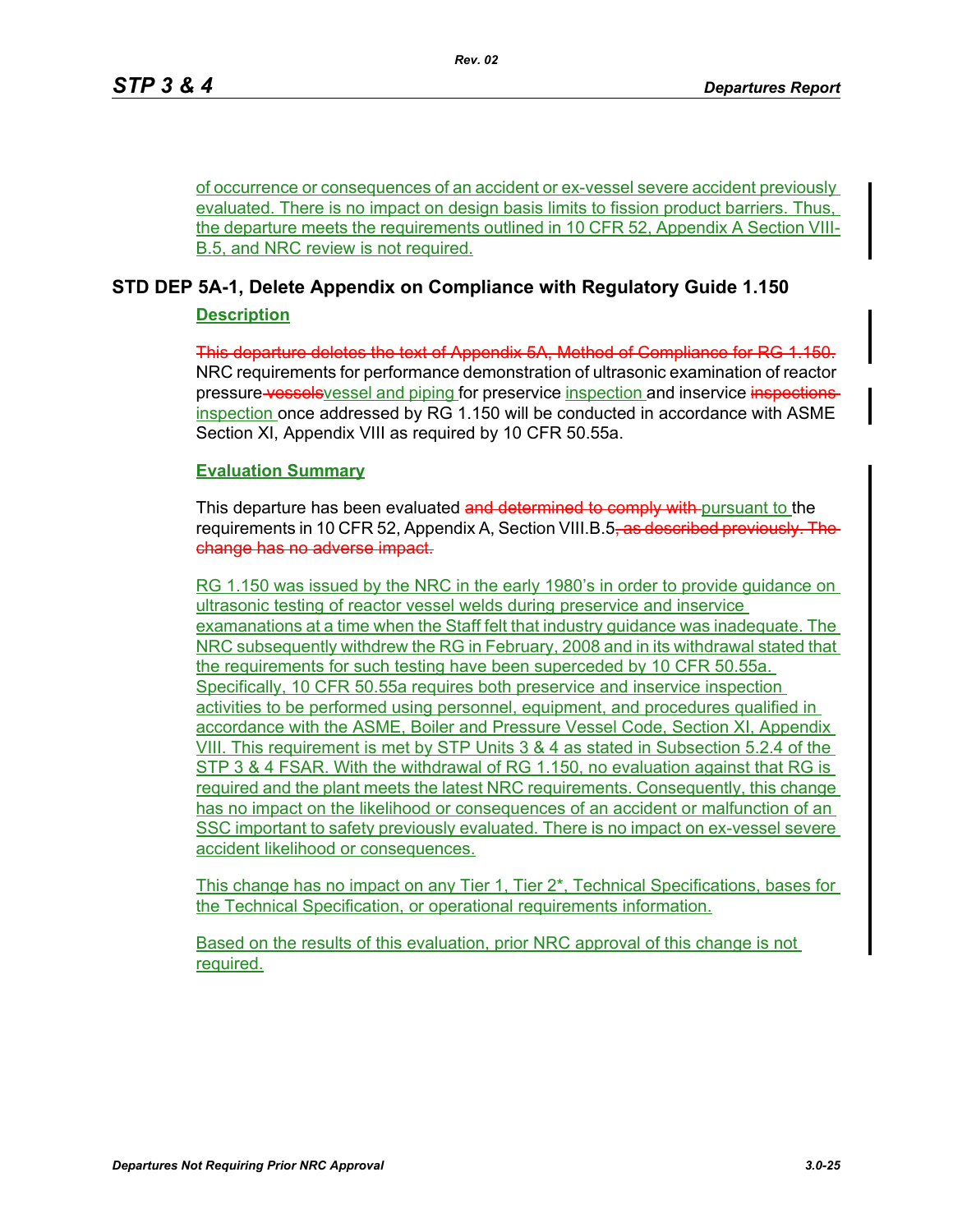# **STD DEP 5B-1, Residual Heat Removal Flow and Heat Capacity Analysis Description**

The K-Value<sup>\*</sup> for the Residual Heat Removal heat exchangers is increased from 3.69 x 10<sup>5</sup> W/°C to 4.27 x 10<sup>5</sup> W/ C because theto reflect an ultimate heat sink water temperature of at STP 3 & 4 is 35°C rather than the ABWR DCD design of 29.4°C and because the. The limiting event for heat exchanger sizing is now the rapid cooldown required for a 17-day outage in accordance with the Utilities Requirement Document. Previously, the limiting event for heat exchanger sizing was a LOCA.

This departure increases the heat removal capacity of the RHR heat exchanges to allow reduced outage time. This change improves system performance, maintainability, and availability. In addition, the reliability of the RWCU system to remove decay heat in the event that the normal residual decay heat removal is lost will be improved due to the increased capacity.

# **Evaluation Summary**

This departure has been evaluated and determined to comply withoursuant to the requirements in 10 CFR 52, Appendix A, Section VIII.B.5, as described previously. The change represents an improvement in safety with no adverse impact and affects the function, but is bounded by the safety analysis. The proposed change improves the heat removal capability of the RHR system for off-normal and accident events by specifying a more conservative design condition for sizing of the RHR heat exchangers.

This change will not impact the reactor systems in any way which would result in any increase in the likelihood of an accident or a malfunction of an SSC. In addition, the consequences of an accident or malfunction of an SSC with implementation of this change will not be affected.

There are no new accident scenarios or SSC failures leading to a different result as presented in the plant specific DCD as a result of this change. By designing the RHR heat exchangers to a higher heat removal capacity, the heat removal capability of the RHR system is enhanced and additional heat removal capability margin is being added relative to the plant-specific DCD. The change will not adversely impact the performance or capability of any fission product barriers.

The method of evaluation being used to size the heat exchangers is consistent with the method provided in Appendix 5B to Part 2 Tier 2 of the plant specific DCD. Neither the likelihood nor consequences of an ex-vessel severe accident are adversely affected by this change. The increase in the heat removal capability of the RHR heat exchangers improves mitigating the consequences of a severe accident.

<sup>\*</sup> The K-Value, or K-Factor, is a method of determining the amount of heat transferred per unit of time based on the temperature difference across the heat exchanger without considering the heat exchanger area or other heat exchanger factors.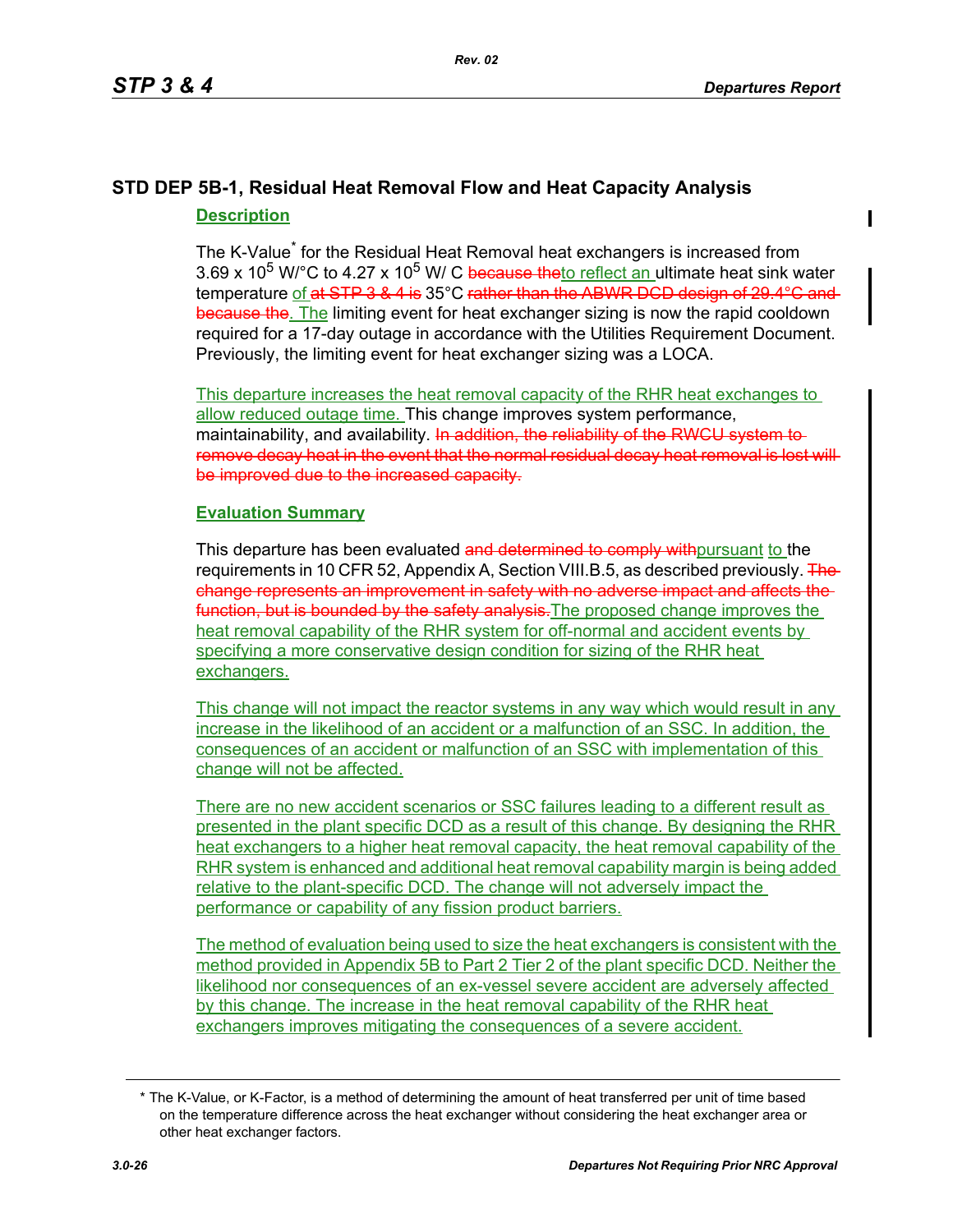# **STD DEP 6.2-3, Containment Penetrations and Isolation Description**

This departure corrects primary containment penetration errors and inconsistencies in Section 6.2 of the reference ABWR DCD and provides additional design detail that was not present in the reference ABWR DCD. This departure is the result of detailed 3-D layout analysis that was performed to ensure that the penetrations meet U.S. codes and standards for mechanical and electrical separation. Changes to the tables include the correction of containment penetration elevation, azimuth, offset, and diameter. In addition, containment isolation barrier type information is provided for valves that did not contain this level of detail in the reference ABWR DCD.

This departure primarily affects the detailed containment isolation valve listings in Tables 6.2-5, 6.2-6, 6.2-7, 6.2-8, and 6.2-10. The changes to each Table are discussed below. Because Tables 6.2-7, 6.2-8, and 6.2-10 are also affected by four other departures, listings of the penetrations that are changed due to STD DEP 6.2-3 are provided .

From First-of-a-Kind-Engineering (FOAKE) efforts, design detailing allows furtherentries to Tables 6.2-7, 6.2-8, and 6.2-9.

- Table 6.2-7 identifies the containment isolation valves associated with the ABWR Primary Containment. Several adjustments to this table were identified during detailed design engineering based on equipment procurement, as well as changes to the equipment design.
- Table 6.2-5 identifies the reactor coolant pressure boundary (RCPB) influent lines penetrating the drywell. This change consists of the correction of inconsistencies of valve type between Table 6.2-5 and Chapter 21 P&ID.
- Table 6.2-6 identifies the RCPB effluent lines penetrating the drywell. This change consists of the correction of inconsistencies of valve type between Table 6.2-6 and Chapter 21 P&ID.
- Table 6.2-7 identifies the containment isolation valves associated with the ABWR Containment. This change consists of the following correction of inconsistencies between Table 6.2-7 and drawings of Chapter 21.
	- (1) Addition of the missing valve that should be listed.
	- (2) Correction of line size.
	- (3) Correction of valve type.
	- (4) Clarification of valve position in various operating condition.
	- (5) Correction of note.
	- (6) Correction of a typo error.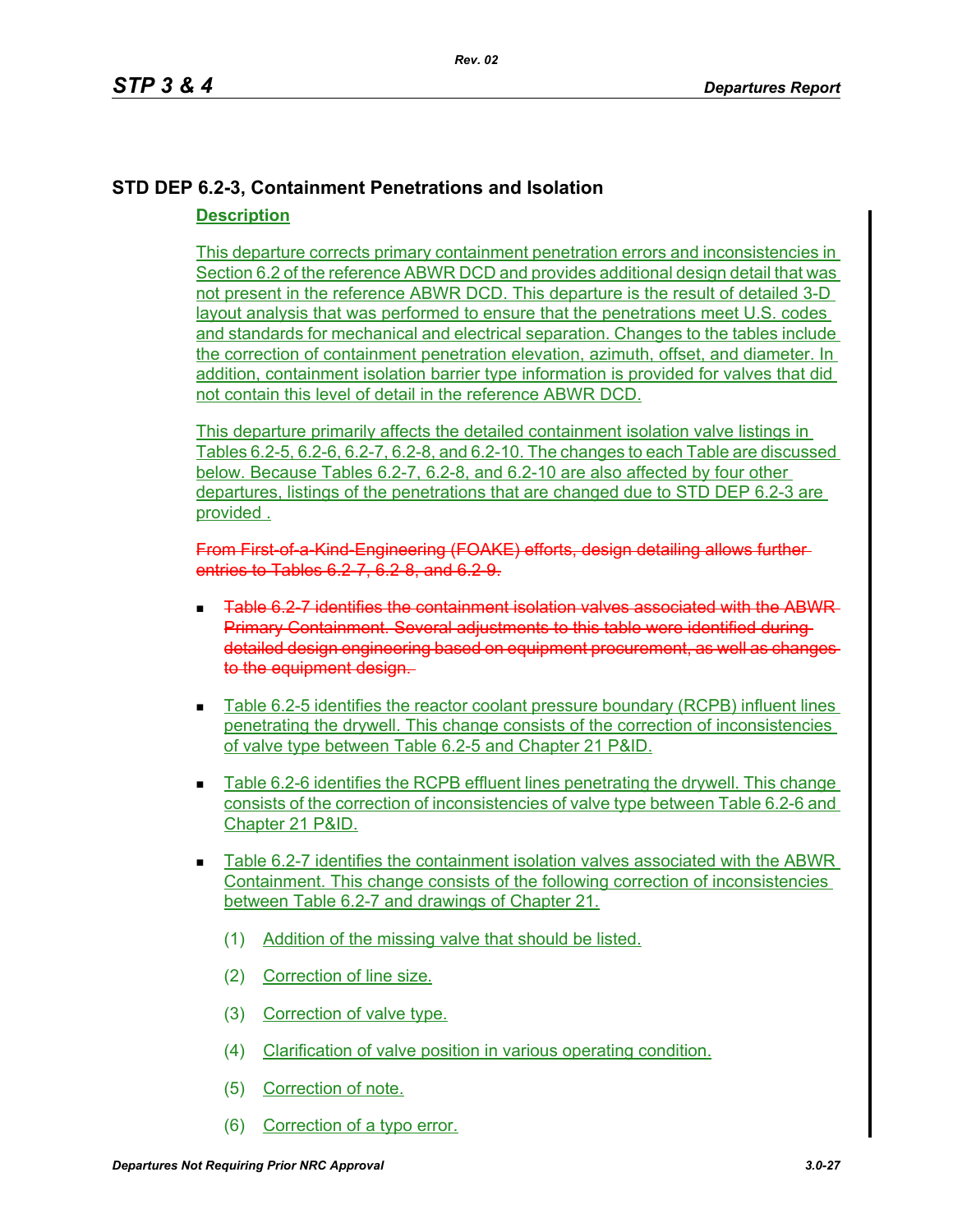- (7) Clarification of applied GDC.
- (8) Correction of power source (division). (To be consistent with Tier 1 Figures 2.1.2b and 2.11.5.)
- (9) Change of closure time of T31-F009 to be identical with T31-F005 for bleed isolation.

In Table 6.2-7, the following are changed:

- Line size for Reactor Recirculation System Valves B31- F008A- H/J/K
- Leak test type for Standby Liquid Control System Valves C41-F008 and F006A/B
- Valve position for Containment Atmospheric Monitoring System valves D23- F004A/B, F005A/B, F006A/B, F007A/B and F008A/B
- CIV signal for Containment Atmospheric Monitoring System valves D23- F001A/B, F004A/B, F005A/B, F006A/B, F007A/B and F008A/B
- Valve position for Residual Heat Removal System Wetwell Spray Valves E11-F019B/C
- Valve position for Residual Heat Removal System Drywell Spray Valves E11- F017B/C and F018B/C
- Valve position for Residual Heat Removal System Minimum Flow Line Valves E11-F021A/B/C
- Valve position for Residual Heat Removal System S/P Suction (LPFL)Valves E11-F001A/B/C
- Valve position for Residual Heat Removal System Inboard Shutdown Cooling E11-F010A/B/C
- Valve position for Residual Heat Removal System Outboard Shutdown Cooling E11-F011A/B/C
- Valve position for Residual Heat Removal System Injection and Testable Check Valves E11-F005B/C and F006B/C
- **Nalve position and CIV signal for High Pressure Core Flooder System S/P** Suction Valves E22-F006B/C
- **EXECT** CIV signal for High Pressure Core Flooder System Test and Minimum Flow Valves E22-F009B/C and F010B/C
- Valve position for High Pressure Core Flooder System Injection Valves E22- F003B/C and F004B/C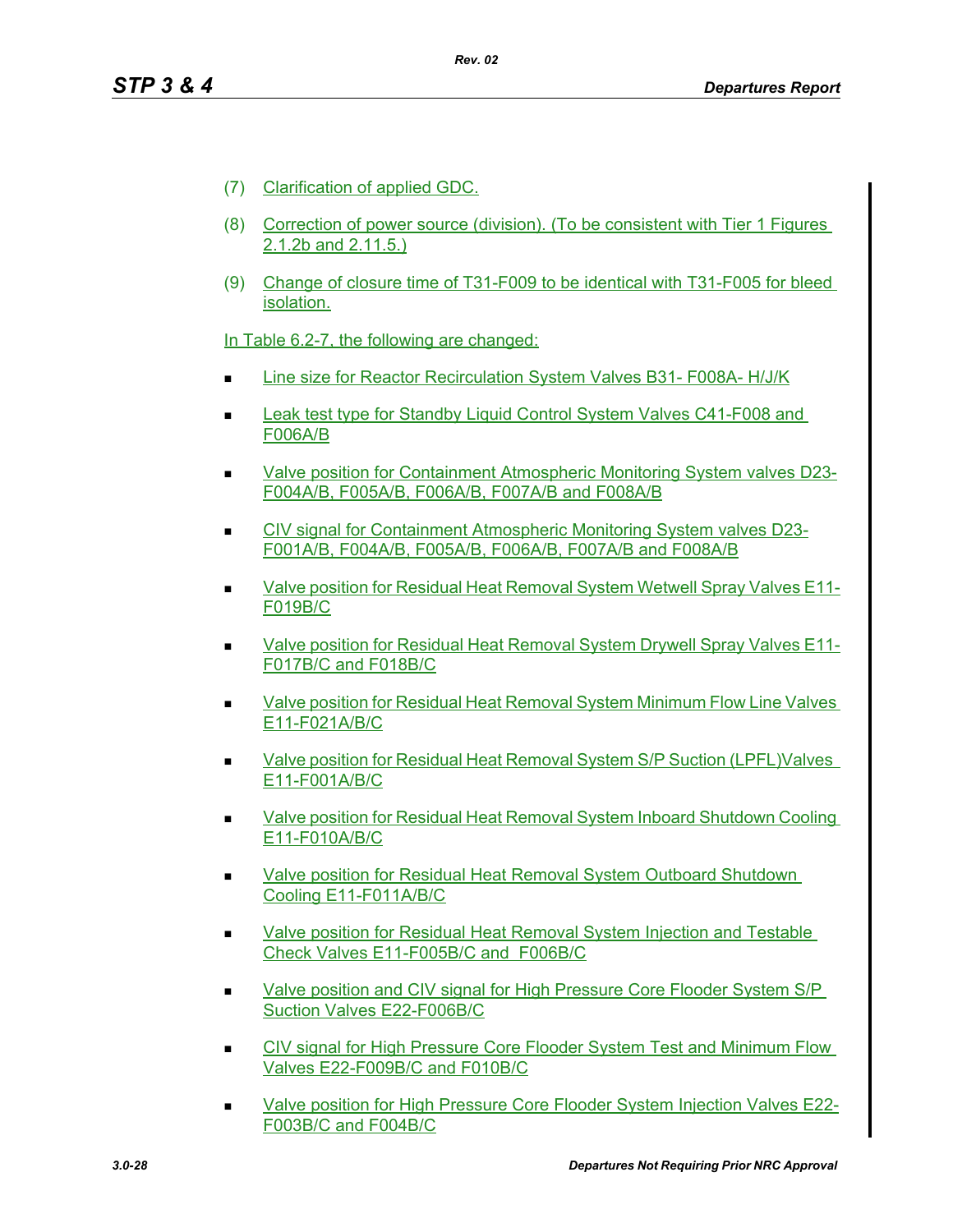- Primary actuation for Nuclear Boiler System Main Steam Lines A, B, C and D Valves B21-F009 A/B C/D
- Valve position for Nuclear Boiler System Feed Water Line A and B Valves B21-F004 A/B and B21-F003 A/B
- Valve position for Reactor Core Isolation Cooling System Steam Supply Valves E51-F035, F048, and F036
- Valve position for Reactor Core Isolation Cooling System S/P Suction Valve E51-F006
- Valve position for Reactor Core Isolation Cooling System Turbine exhaust Valve E51-F038
- CIV signal for Atmospheric Control System Valves T31-F001, F002, F003, F004, F005, F006, F008, F009, F025, F039, F040, F041 and F011
- Closure time for Atmospheric Control System Valve T31-F009
- CIV signal for Reactor Water Cleanup System Valves F002, F003 and F017
- Valve information for Reactor Water Cleanup System valves G31-F071 and F072
- **Leak test type, Valve position and CIV signal for Suppression Pool Cleanup** System Valves G51-F001, F002, F006, and F007
- GDC basis and Valve position for Reactor Building Cooling Water System Valves P21-F075A/B, F076A/B, F080A/B, F081A/B
- GDC basis for HVAC Normal Cooling Water System Valves P24-F053, F054, F142 and F141
- CIV signal for HVAC Normal Cooling Water System Valves P24-F053, F142 and F141
- Power source for HVAC Normal Cooling Water System Valve F141
- GDC basis for Instrument Air System Valves P52-F276 and F277
- GDC basis for High Pressure Nitrogen Gas Supply System Valves P54- F007A/B, F008A/B and F200/F209
- **CIV signal for High Pressure Nitrogen Gas Supply System Valves P54-**F007A/B, F008A/B and F200/F209
- CIV signal for Leak Detection & Isolation System Valves E31-F002, F003, F004 and F005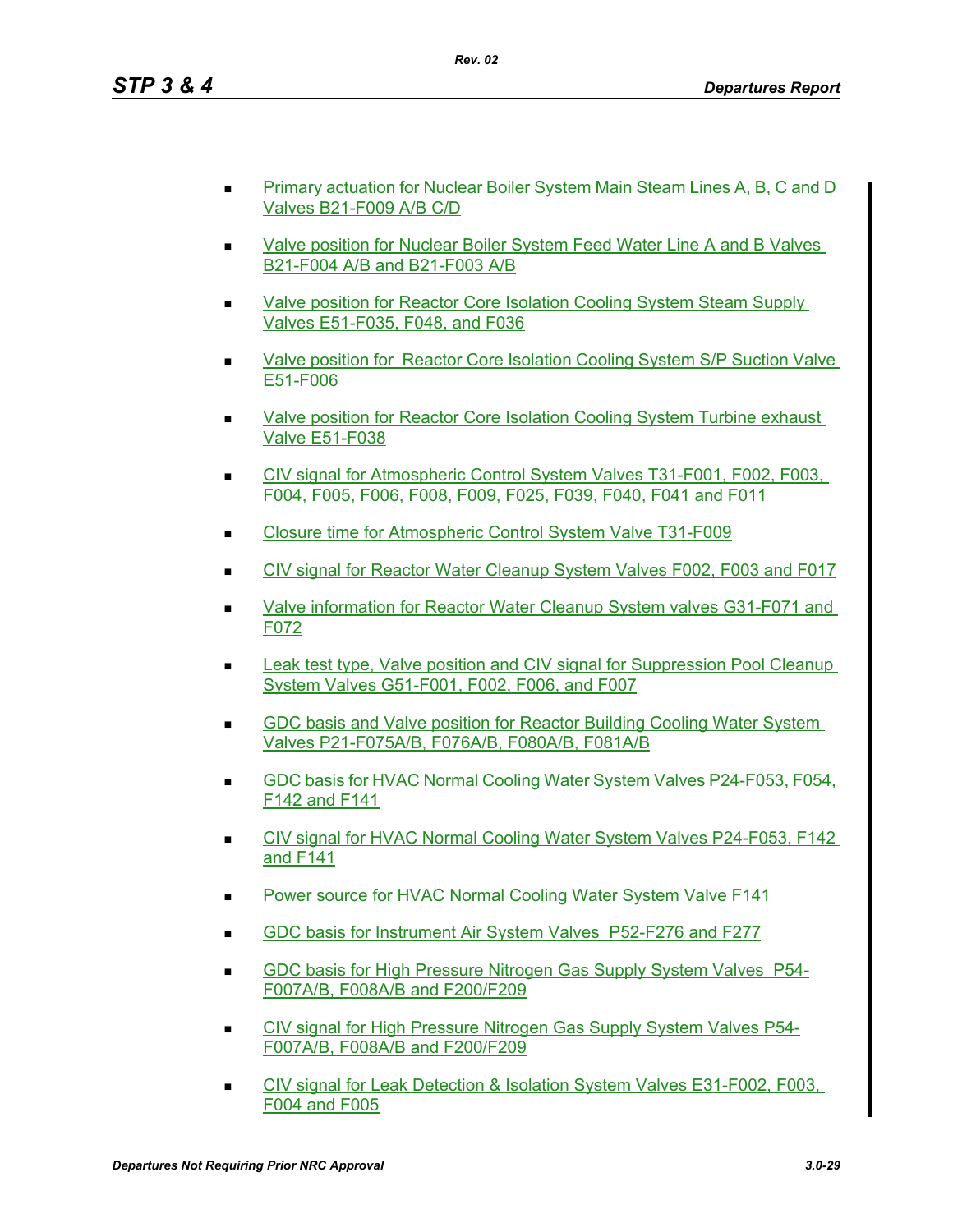- GDC basis and CIV signal for Radwaste System Valves K17-F003, F004, F103 and F104
- Valve information for Neutron Monitoring System Valves C51-XXX A/B/C and XXX

Table 6.2-8 identifies the ABWR Primary Containment Penetrations. During FOAKE,  $\frac{it}{it}$  was determined that this arrangement needed to be changed to meet US mechanical and electrical separation requirements. Containment penetrations are physically isolated in accordance with the requirement specified in 10CFR50, Appendix J. Containment electrical penetrations are physically separated in accordance with the requirement specified in Section 6.5 of IEEE Std 384-1992, which is endorsed by Regulatory Guide 1.75 Revision 3. Changes were also necessary to satisfy electrical load carrying characteristics of currently existing electrical penetration assemblies, and to reflect the detailed physical location plan.

The following parameters are changed in Table 6.2-8 as a result of Departure STD DEP 6.2-3.

# **Penetration Elevation**

Penetrations 37, 61, 62, 70, 92, 103 A/B/C/D/E, 110, 111, 112, 140A, 144A/B/C/D, 161A/B, 171, 201, 202, 203, 204, 205, 206, 213, 250, 321 A/B, 322 E/F, 323C, 331 A/B, 332 A/B, 600A/B/C/D, 610, 620,621, 650A/B/C/D, 651A/B/C/D, 680A/B, 700A/B/C/D/E/F/G/H/J/K, 710, 740, 750 A/B/C/D, 751 A/B/C/D, 780 A/B

## **Azimuth**

Penetrations 90, 101 D/E/F, 102 F, 103 A/B/C/D/E, 104 E/G, 110, 111, 112, 160, 161 A/B, 171, 204, 205, 206, 241, 250, 321 A/B, 322 E/F, 323 C, 331 A/B, 332 A/B

## **Offset**

Penetrations 92, 100B, 100E, 101 B/C/D, 101 C/G/F, 102 B/C/D/G, 103 A/B/C/D/E, 104 C/D/E/G, 105 C/D, 110, 111,112, 140 A, 161 A, 171, 250, 600 A/C/D, 610, 620, 621, 650 A/B/C/D, 651 A/B/C/D, 680 A/B, 700 A/B/C/D/E/F/G/H/J/K, 710, 740, 750 A/B/C/D, 751A/B/C/D, 780 A/B

## **Diameter**

Penetrations 5, 6, 91, 92, 140 A, 100C, 101A/B, 102B, 103A/B/C/D, 104C/D/F/H, 105A/B/C/D, 147, 171, 250, 600A/B/C/D, 610, 620, 650 A/B/C/D, 651 A/B/C/D, 680 A/B, 700 A/B/C/D/E/F/G/H/J/K, 710, 750 A/B/C/D, 751 A/B/C/D, 780A/B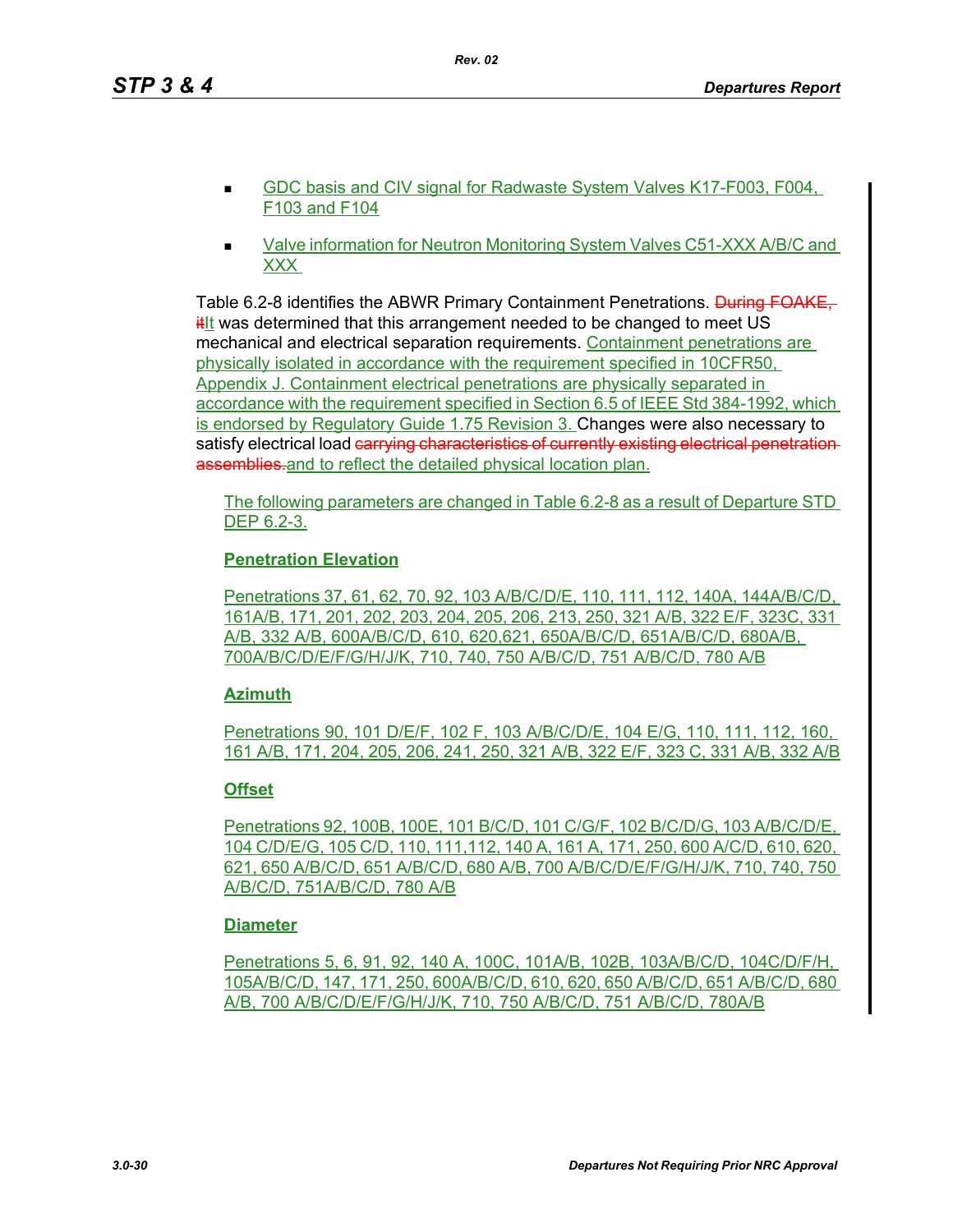## **Barrier Type**

Penetrations 10 A/B/C/D , 11,12 A/B, 22, 30 B/C, 31 A/B, 32 A/B, 33 A/B/C, 37, 38, 50, 60, 61, 62, 63, 64, 65, 66, 69, 70, 71 A/B, 72, 80, 81, 82, 90, 91, 92, 93, 110, 130 A/B/C/D, 140 A/B, 141 A/B, 142 A/B/C/D, 143 A/B/C/D, 144 A/B/C/D, 146 A/B/C/D, 147, 160, 161A/B, 162A/B, 170, 171, 177, 200 B/C, 201, 202, 203, 204, 205, 206, 210, 211, 213, 214, 216, 217, 240, 241, 242, 250, 252, 254, 320, 321A/B, 322A/B/C/D/E/F, 323A/B/C/D/E/F, 331A/B, 332A/B, 342, 600 A/B/C/D, 610, 650 A/B/C/D, 651 A/B/C/D, 680A, 700 A/B/C/D/E/F/G/H/J/K, 710, 740, 750 A/B/C/D, 751 A/B/C/D, 780A/B

## **Testing Type**

10 A/B/C/D, 11,12 A/B, 37, 38, 50, 60, 65, 66, 69, 70, 80, 81, 90, 91, 92, 93, 110, 130 A/B/C/D, 140 A/B, 141 A/B, 142 A/B/C/D, 143 A/B/C/D, 144 A/B/C/D , 146 A/B/C/D, 147, 160, 161 A/B, 162A/B, 170, 171, 177, 213, 240, 241, 250, 252, 254, 320, 321A/B, 322A/B/C/D/E/F, 323 A/B/C/D/E/F, 331 A/B, 332A/B, 342, 650 A/B/C/D, 651 A/B/C/D, 680 A, 750 A, 780A, 780B, 750 B/C/D, 751 A/B/C/D

### **New**

Penetrations 94, 95, 100F, 101J/K, 102 H/J, 106 A/B/C/D/F/G/H/J, 107A/B

### **Removed**

Penetrations 113, 215, 220, 251, 253, 255, 300A/B

Table 6.2-96.2-10 contains the potential leakage paths from the Primary Containment to the environment. Corrections to this table included fields that were identified as requiring change based on changes to Table 6.2-8.

### **Penetration Diameter**

Penetrations 5, 6, 91, 92, 100C, 101A/B, 102A/B, 103A/B/C, 104C/D/F/H, 105A/B/C/D, 110,140A, 171, 250, 252, 600 A/B/C/D, 610, 620, 650A, 650 B/C/D, 651 A/B/C/D, 680 A/B, 700 A/B/C/D/E/F/G/H/J/K, 750 A/B/C/D, 751 A/B/C/D, 780 A/B

## **Termination Region**

Penetration 250

## **Leakage Barriers**

### Penetration 250

## **Potential Bypass Paths**

### Penetration 250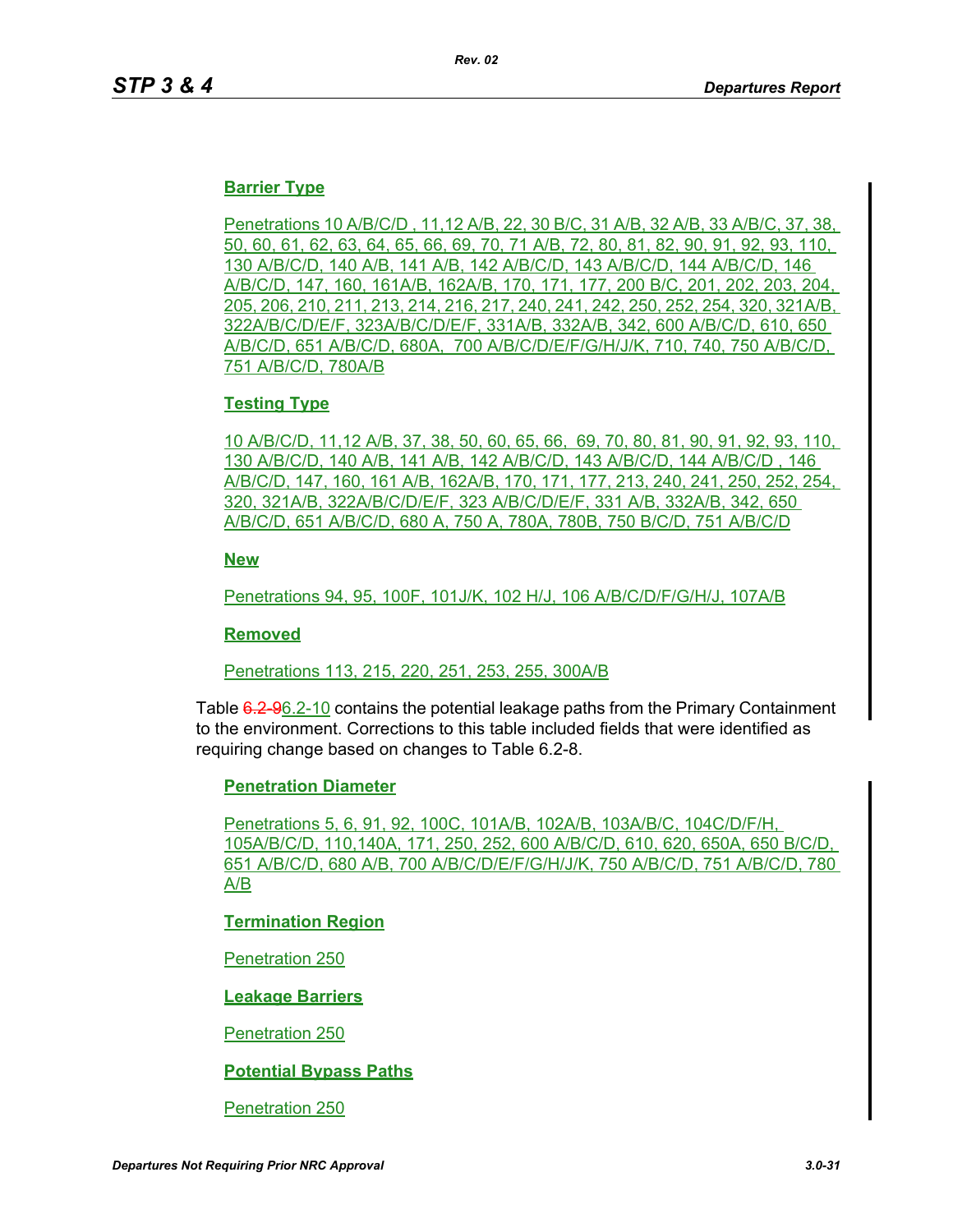## **Added**

Penetrations 94, 95, 100F, 101 J/K, 102 H/J, 103 D/E, 106 A/B/C/D/F/G/H/J, 107 A/B, 710, 740

## **Removed**

Penetrations 113, 220, 215, 251, 253, 255, 300A/B, 334 , 341, 660D

## **Evaluation Summary**

This change ensures the ABWR design conforms to US Codes and Standards, corrects errors and inconsistencies in the reference ABWR DCD, revises penetration locations to ensure they meet separation criteria based on 3-D layout analysis, and provides additional design information regarding containment isolation valve testing that was not present in the reference ABWR DCD. These changes collectively ensure the design is in full compliance with NRC rules and regulations and therefore do not impact the probability of occurrence of accidents, the consequence of accidents, and do not create accidents of a different type than previously evaluated. These changes do not adversely affect the containment fission product barrier, there is no change in any method of analysis, and there is no adverse effect on Severe Accident mitigation.

This departure has been evaluated and determined to comply with the requirements in 10 CFR 52, Appendix A, Section VIII.B.5. The change has no adverse impact and NRC review and approval is not needed.

This departure has been evaluated and determined to comply with the requirements 10 CFR 52, Appendix A, Section VIII.B.5, as described previously. The change l adverse impact.

## **STD DEP 6.6-1, Pre-Service and Inservice Inspection and Testing of Class 2 and 3 Components and Piping**

## **Description**

Departures from Subsections 6.6.2.1 and 6.6.2.2 of the reference ABWR DCD:

- A sentence in Subsection 6.6.2.1 regarding RHR heat exchangers nozzle having 100% accessibility for PSI during fabrication is deleted because it is no longer applicable.
- $\blacksquare$  A paragraph in subsection 6.6.2.2 indicates restrictions for the use of some piping system configurations to ensure that accessibility for ISI is maintained. However, if some of the restricted piping system configurations are used, an evaluation is required to ensure ISI accessibility is provided.
- A sentence is added for clarification at the end of the Subsection 6.6.2.2 requiring an evaluation to be performed where less than the minimum straight pipe is used.

 $\mathbf I$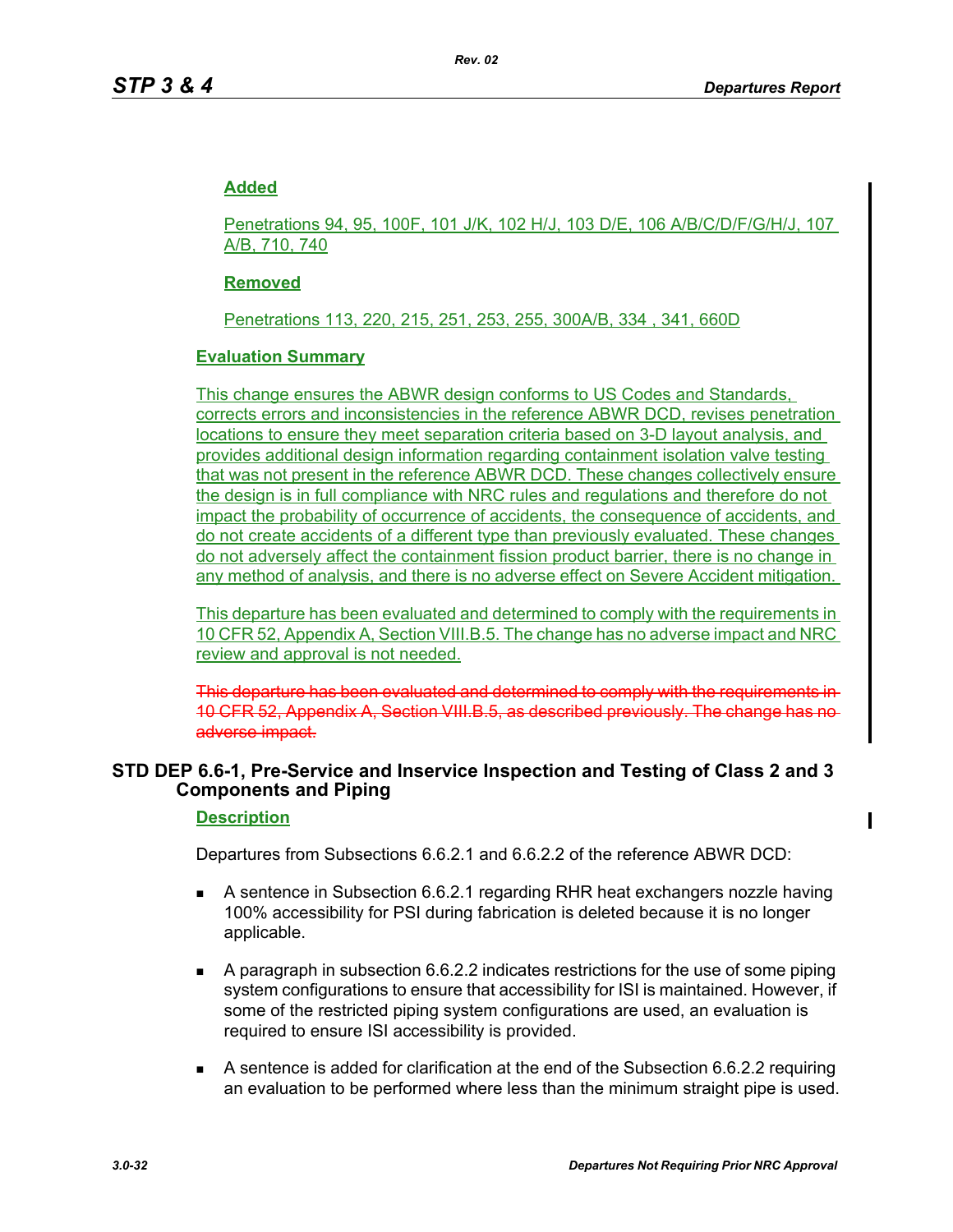*Rev. 02*

- **The comprehensive plant-specific PSI and ISI program plan will be developed and** submitted at least 12 months prior to commercial power operation.
- Access requirements are incorporated in the applicable specifications as an integral part of the design process.

## **Evaluation Summary**

This departure has been evaluated and determined to comply with the requirements in pursuant to 10 CFR 52, Appendix A, Section VIII.B.5, as described previously. change has no adverse impact.

This change provides additional guidance and does not adversely affect any functional or safety requirements. Since this change does not affect any other plant SSCs, there is no effect on any accident previously evaluated in the plant-specific DCD. This departure does not change the Technical Specifications or any other underlying design. The operational requirements for conduct of preservice inspection remain unchanged. This departure does not change any plant physical features, SSCs important to safety or fission product barriers. Any previously evaluated accident is not affected, and the possibility for an accident of a different type is not created. Also, it does not affect any method used for evaluation in establishing the design bases or in the safety analyses. This departure does not affect any feature for mitigation of an exvessel severe accident. For the same reason, and because there is no effect on any event, operation or SSC function, the change does not create a different ex-vessel accident scenario. Therefore, this change has no adverse impact and does not require prior NRC approval.

# **STD DEP 6C-1, Containment Debris Protection for ECCS Strainers**

# **Description**

A departure from Appendix 6C incorporates the new-stacked disk ECCS strainerdesign per Licensing Topical Report NEDC 32721P-A complex ECCS strainers (e.g. Cassette Type Strainer) design per NUREG/CR-6224, NUREG/CR-6808 and guidance from URG. Utility Resolution Guidance for ECCS Strainer Blockage, NEDO-32868-A. The ECCS Strainer design also affects the description and the available NPSH of the ECCS pumps. Changes are made to DCD Tier 2 Section 5.4.7.2.2 and Tables 5.4-1a, 5.4-2, 6.2-2b, 6.2-2c, 6.3-8 and 6.3-9, Figure 5.4-9, Figure 5.4-11 and Figure 6.3-1. Additional mitigating features, such as use of reflective metal insulation (RMI) for large bore piping, Inservice Inspection Program as a Surveillance Requirement, temporary filters during post-construction system testing, and a foreign material exclusion program are introduced. Section 6C.5 and Tables 6C-1 and 6C-2 have been deleted since they are not applicable to the new strainer design.

There is no impact on any Tier 1, Tier 2<sup>\*</sup>, technical specifications, basis for technical specifications or operational requirements as a result of this change.

This departure changes type of ECCS suction strainers and provides design methodology for these strainers. The cassette type strainer improves upon the conical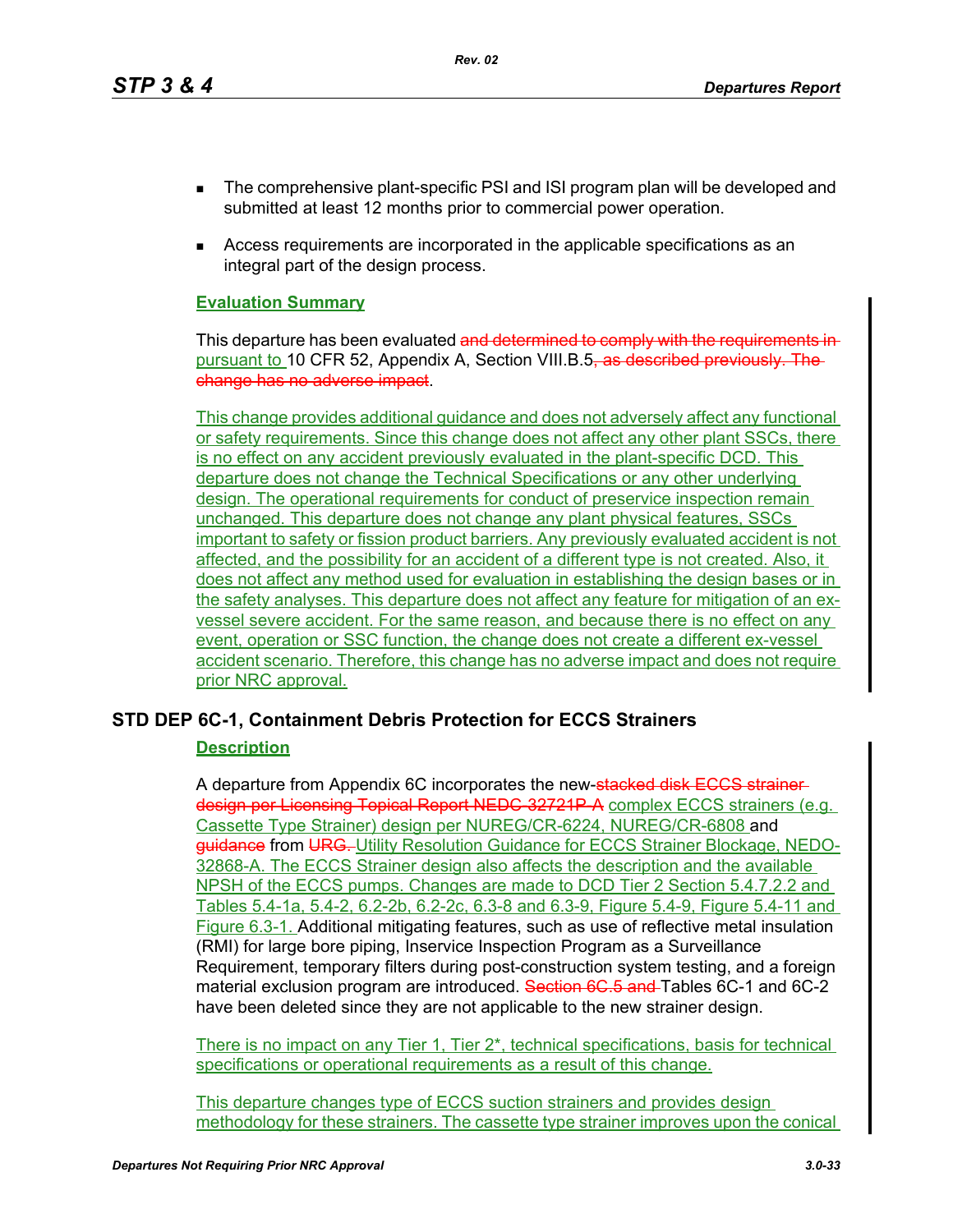type strainer in alleviating strainer blockage. The strainer design incorporates requirements outlined in latest Regulatory Guide 1.82 (Rev.3). These strainers are designed as follows.

- (1) The head loss calculation was performed using head loss equation in NUREG/CR-6224. It was experimentally verified that this calculated head loss overestimates the actual head loss.
- (2) The hydrodynamic and structural analysis calculations for submerged strainers can be performed on S/P penetrations, tee pipes and the strainers. These load calculation procedures take into consideration the effect of size, geometry, porosity and location of the new strainers.

### **Evaluation Summary**

This departure has been evaluated and determined to comply with the requirements in 10 CFR 52, Appendix A, Section VIII.B.5, as described previously. The change affects the function of the strainers, but represents an improvement in safety and ensures that the design is bounded by the safety analysis.

The strainers are passive components that do not impact the operation of the ABWR and therefore do not impact the frequency of occurrence of an accident. Since the new strainers reduce the risk of blockage and improve the reliability of RHR, there is no adverse impact on the likelihood of malfunction of an SSC, the consequences of an accident, and the consequences of a malfunction of an SSC important to safety. Since the strainer improves the performance of the RHR system in an accident scenario, there is no impact on any fission product barriers. The new strainer does use a different methodology for evaluation, however, this methodology has been approved by the NRC in NUREG-6224. This change increases suction strainer surface area and reduces the risk of blockage and therefore there is no adverse impact on the severe accident evaluations. For this reason, prior NRC review and approval is not needed.

## **STD DEP 7.1-1, References to Setpoints and Allowable Values**

The NRC has changed requirements by reformatting the Technical Specifications since the reference ABWR DCD was published. In accordance with currentrequirements, GE plants can provide a single column format, which consist of only the allowable values (AV). NUREG-1434 provides a detailed discussion on the specifics regarding the new AV single column format. The setpoints are now maintained in plantcontrolled documents outside the Technical Specifications. This led to changes in the wording where setpoints or other calculations other than AV appear in the Technical-Specifications.

### **Description**

The Technical Specifications (TS) for STP 3 & 4 include the allowable values in accordance with NUREG-1434, Rev. 3. This NUREG provides a detailed discussion on the specifics regarding the new Allowable Value (AV) single column format that it adopts. The purpose of this departure is to clarify in the FSAR that wherever the TS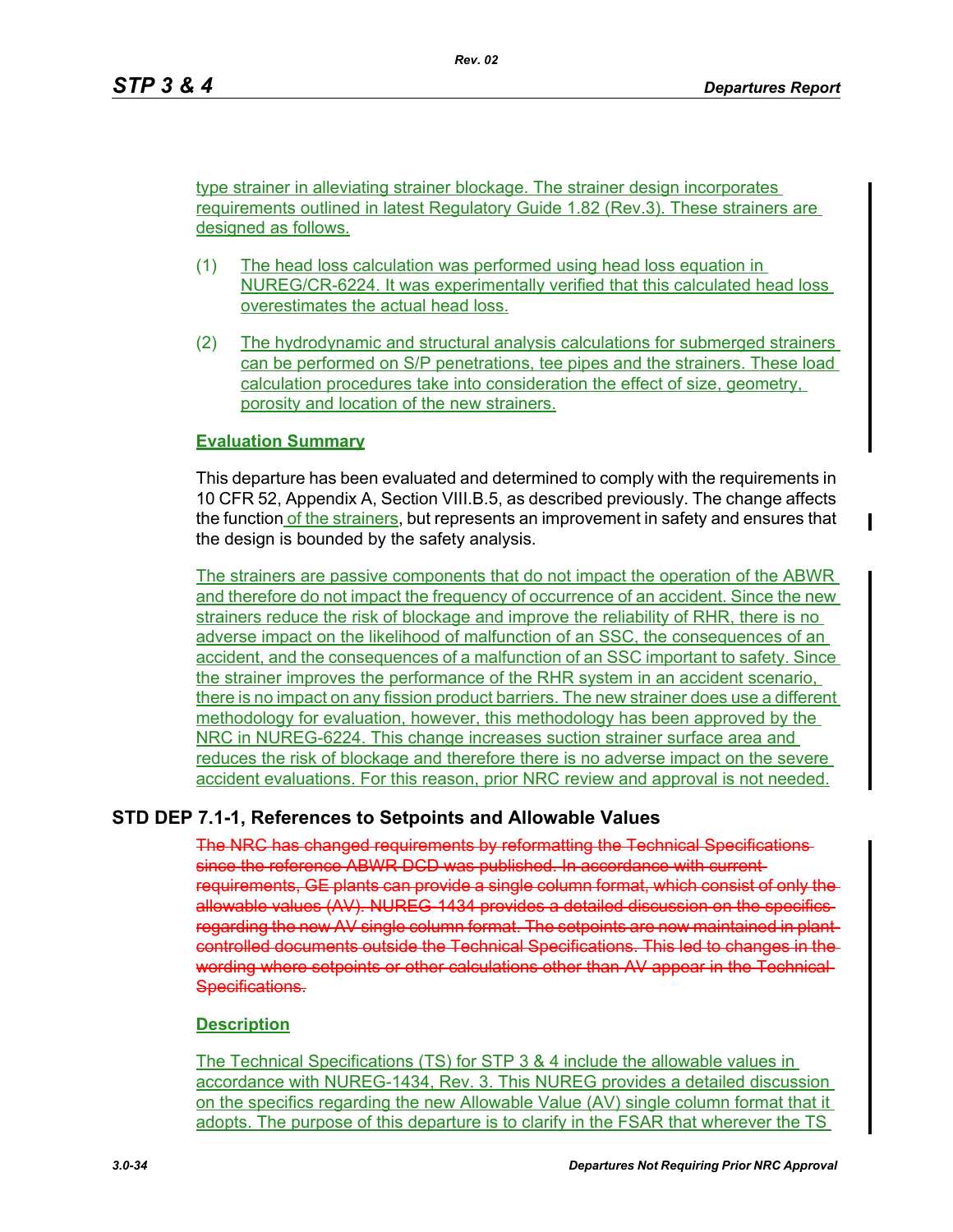are referenced for setpoints or margins, the correct reference is to the methods for calculating the setpoints and margins as described in the TS Bases. Setpoints for high radiation levels are in accordance with the Offsite Dose Calculation Manual. Also, references to the TS are deleted if not necessary or if they need to be replaced with another proper reference.

### **Evaluation Summary**

This departure has been evaluated and determined to comply with pursuant to the requirements in 10 CFR 52, Appendix A, Section VIII.B.5, as described previously. In summary, the departure clarifies the TS reference in the FSAR for setpoints and margins. The TS themselves are not being updated or reformatted under this departure. This departure does not change any Tier 1 or Tier 2\* information, the Technical Specifications or Bases, or other operational requirements. Since the change involves only the reference substitution or deletion in the plant specific DCD (FSAR), there is no change to any SSC important to safety or fission product barrier, or any evaluated technical information. No change is made, due to this departure, to any method used for evaluation in establishing the design basis or in the safety analyses. Also, there is no effect on any accident evaluated previously, and no accident of a different type can occur. Since no design feature is changed, there is no impact on any method of mitigation of ex-vessel accident that relies on certain design features. For the same reason, and because there is no effect on any event, operation or SSC function, the change does not create a different ex-vessel accident scenario. **The The Therefore, this change has no adverse impact and does not require prior NRC** approval.

## **STD DEP 7.1-2, ATWS DB for Startup Range Neutron Monitoring**

### **Description**

Subsection 7.1.2 of the reference ABWR DCD described the safe shutdown systems I&C and the Neutron Monitoring System I&C. The STP 3 & 4 FSAR provides the following departures:

- $\blacksquare$  DCD Subsection 7.1.2.4.1 states that the alternate and diverse method for inserting control rods is the fine motor control rod drive (FMCRD) electric motors STP 3 & 4 FSAR states that the alternate method is the Automatic Rod Insertion (ARI) of the CRDS or using the ARI motor run-in function of the RCIS.
- DCD Subsection 7.1.2.4.1 states that the FMCRD motors shall be connected to the emergency diesel generators. The FSAR subsection clarifies that power for the stepping motor driver modules (SMDMs) that control the power to the FMCRD motors derive their power from a bus that can automatically receive power from the EDG, if necessary.
- STP 3 & 4 FSAR Subsections 7.1.2.6.1.1 (1) and 7.1.2.6.1.4 (1) add as a General Functional Requirement under the Safety Design Bases that the Startup Range Neutron Monitoring (SRNM) subsystem and the Average Power Range Monitor (APRM) subsystem, respectively, will provide ATWS permissive signals to the ESF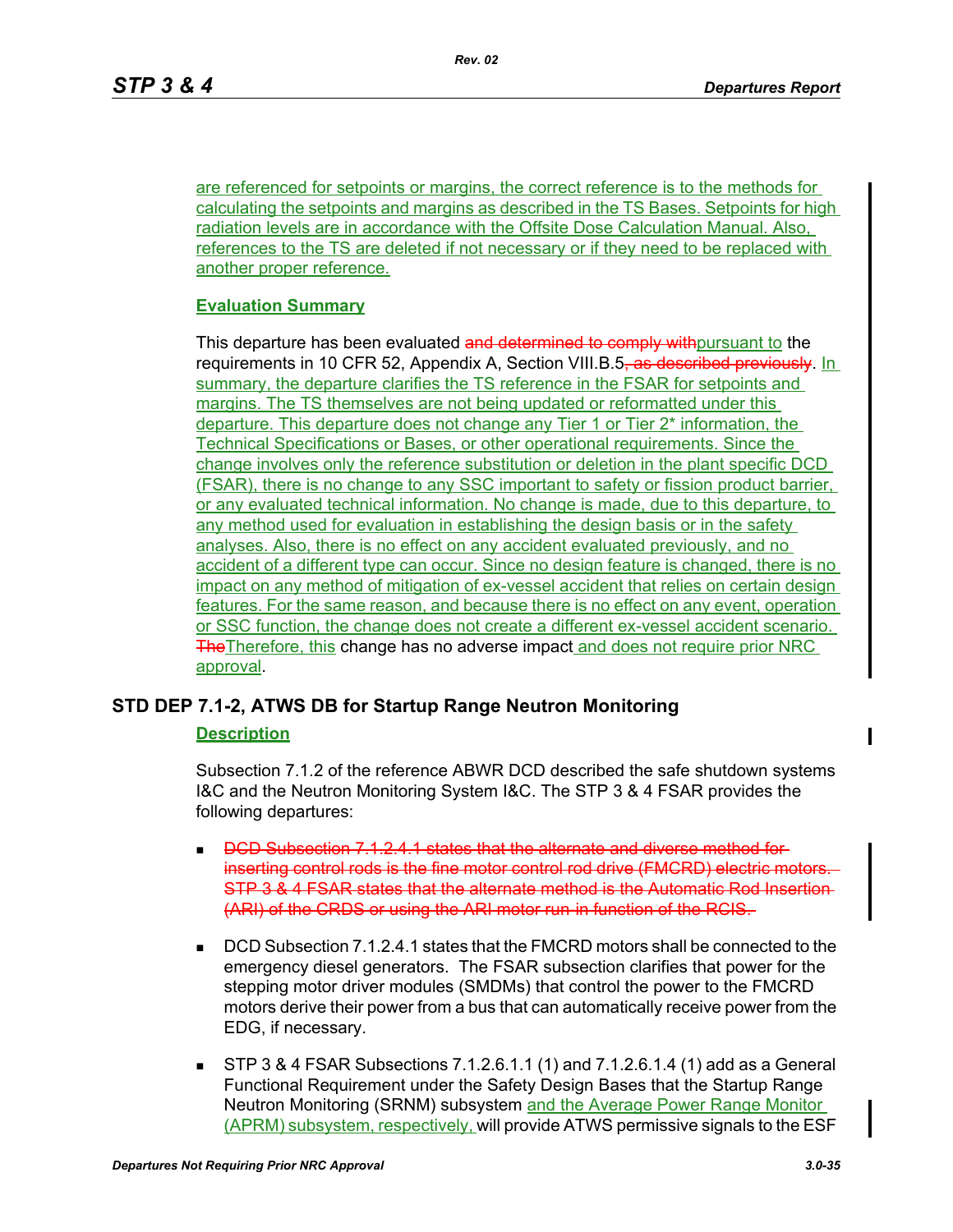Logic and Control System (ELCS). These changes are also reflected in Table 7.6- 5.

- $\Box$  DCD Subsection 7.1.2.6.1.1 (2) states as a nonsafety-related design basis that the SRNM Subsystem shall be able to provide a continuous measure of the time rate of change of neutron flux (reactor period) over the range from -100 s to (-) infinity and  $(+)$  infinity to  $+10$  s. The FSAR revises the upper period limit to  $+3$  s.
- $\Box$  DCD Subsection 7.4.2.6.1.2 (1) describes the control and reference signal for the APRM System core flow-rate dependent trips as a flow measurement from the recirculation system and signal conditioning equipment. The FSAR states that the control and reference signal comes from converting a core plate differential pressure signal from the Recirculation Flow Control System into a core flow rate signal.

### **Evaluation Summary**

This departure has been evaluated and determined pursuant to comply with the requirements in 10 CFR 52, Appendix A, Section VIII.B.5, as described previously. There is no impact on any Tier 1, Tier 2\* DCD, Technical Specifications, Bases for Technical Specifications or operational requirements.

The first item of the departure clarifies in more detail how the FMCRD motors receive power from the EDG. The second item reflects the existing design as described in Section 7.6.1.1.1(6) of the DCD whereby the SRNM sends an "ATWS Permissive" signal to the SSLC system to permit ATWS protection action, and the existing design in Section 7.6.1.1.2.2(5) of the DCD whereby the APRM sends an ATWS permissive signal to the SSLC system. These changes are for added clarification and completeness, do not affect the underlying design of any plant SSC important to safety, and do not impact the likelihood or consequences of an accident or malfunction of an SSC important to safety nor is there any impact on ex-vessel severe accident likelihood or consequences. No new accident scenarios are created by this change and no fission product barrier design basis limits are impacted. The Therefore this change has no adverse impact and affects the function, but is bounded by the safety analysisprior NRC approval is not required.

## **STD DEP 7.1-3, Isolation of Automatic Traversing Incore Probe (ATIP)**

ABWR DCD Subsection 7.1.2.6.1.5 described the operation of the ATIP. STP 3 & 4 FSAR Subsection 7.1.2.6.1.5 (2) 9 (d) adds a non-safety-related power generation design basis that the ATIP should provide an automatic function of retracting the ATIP and closing the containment isolation valves for the ATIP lines in response to an LDI signal.

This departure has been evaluated and determined to comply with the requirements in 10 CFR 52, Appendix A, Section VIII.B.5, as described previously. The change has no adverse impact.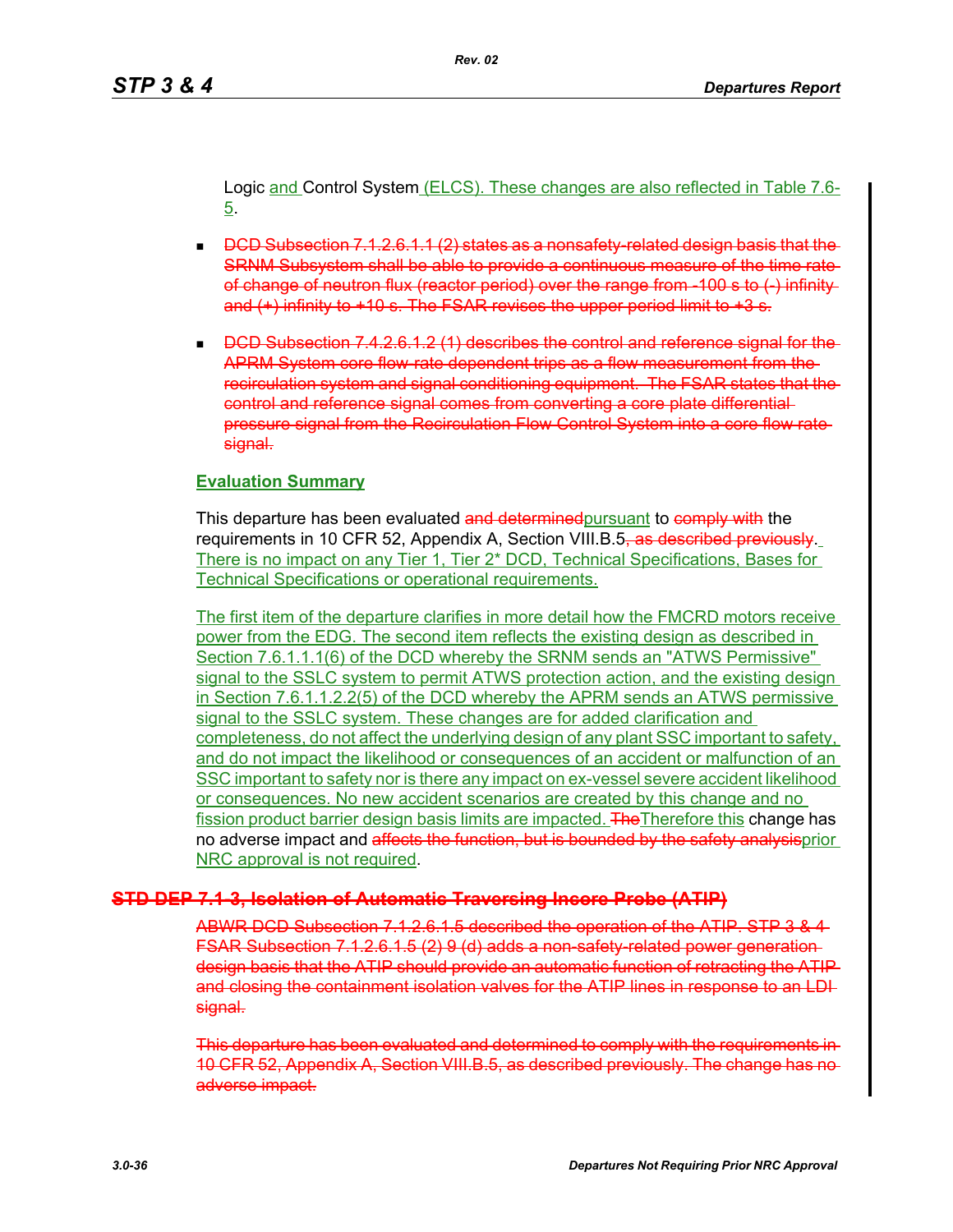### **STD DEP 7.2-1, Neutron Monitoring System Connection to RTIF**

Section 7.2 of the reference ABWR DCD describes implementation of the interface between the Neutron Monitoring System (NMS) and the Reactor Protection System (RPS). The STP 3 & 4 FSAR revises and clarifies that description as follows.

The DCD describes two-out-of-four (2/4) voting logic related to the NMS Startup Range Neutron Monitor (SRNM) and Average Power Range Monitor (APRM) trips, as being performed by the RPS using divisional SRNM and APRM signals from each of the four divisions of NMS. In the STP 3 & 4 FSAR, the logic is functionally identical. However, the 2/4 logic is performed by each division of the NMS instead of by the RPS. The resulting trip signals are then sent from each NMS division to its corresponding RPS division for execution of the RPS trip. As a result of this 2/4 voting logic moving from the RPS to the NMS, certain other associated functions are also moved as follows:

Bypasses associated with the NMS input channels are performed by the NMS, instead of the RPS, because this must logically occur ahead of the 2/4 voting function that now resides in the NMS. This eliminates the need to transmit NMS divisional input bypass signals to RPS, as described in the ABWR DCD.

 The ABWR DCD describes a manual, key lock non-coincident NMS trip disable switch for use during shutdown, refuel and startup modes. The ABWR DCD describes this switch as being provided by the RPS. This function is moved to the NMS in the STP FSAR, because of its logical association with the 2/4 voting logic, which now resides in the NMS.

This departure has been evaluated and determined to comply with the requirements in 10 CFR 52, Appendix A, Section VIII.B.5, as described previously. The change has no adverse impact.

# **STD DEP 7.2-2, Description of Scram Actuating Relays**

### **Description**

Subsection 7.2.1.1.4.1 (1) of the reference ABWR DCD describes multiplexers, digitaltrip modules, and the Essential Multiplexing System. The FSAR revises these terms to reflect the current design which includes data communication equipment, digital trip units, and Remote Digital Logic Controllers.

DCD Subsection 7.2.1.1.4.1 (3) describes normally closed relay contacts in the scram logic circuitry between the air header dump valve solenoids (back-up scram solenoids) and the power source (125 VDC) for the air header dump valve solenoids.

The STP 3 & 4 FSAR subsection has revised the wording of the relay logic contact status from "normally closed" to "normally open" and clarified that the tripped state is when the coil is "energized." This departure ensures a clear description is provided for the Reactor Protection System.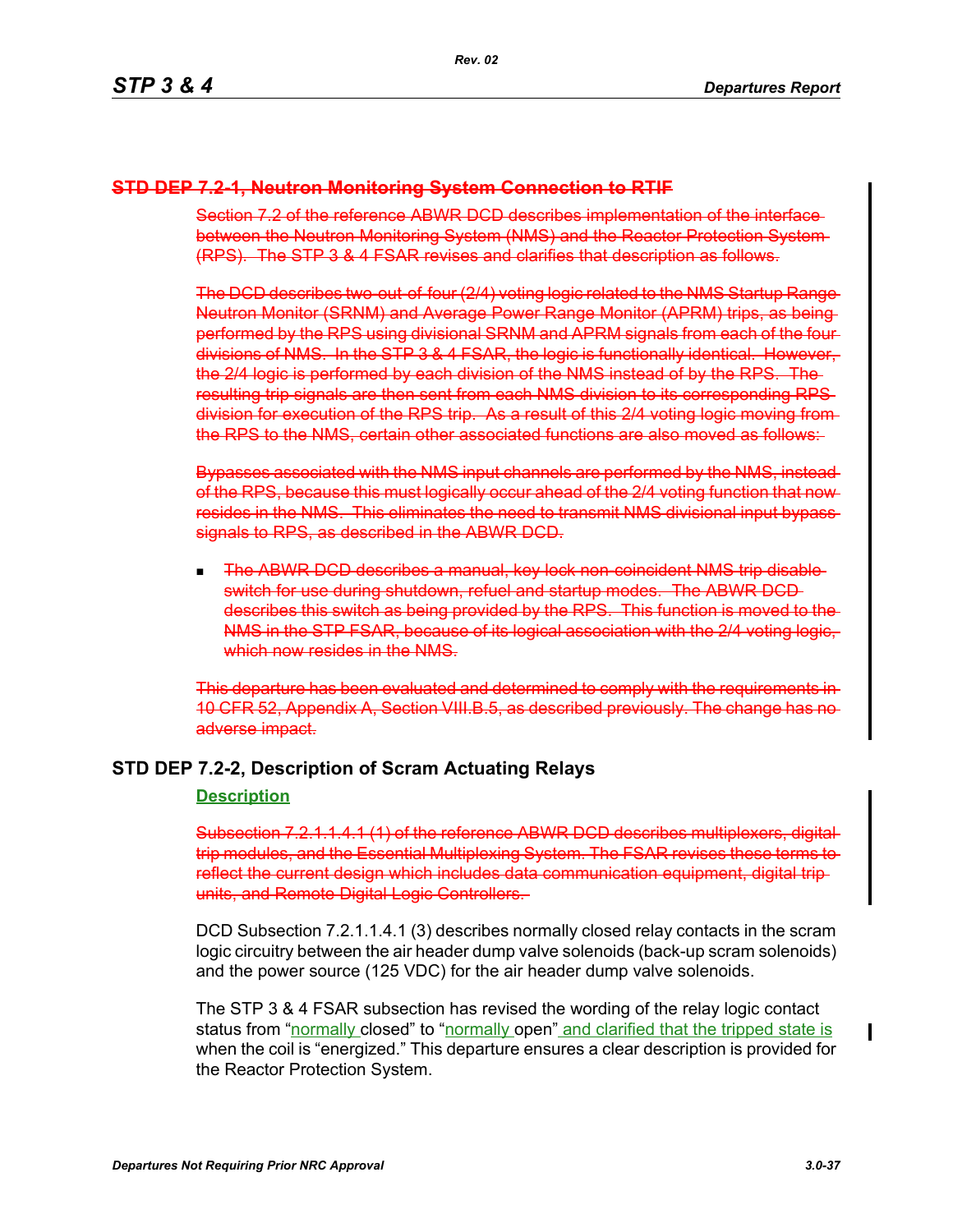This departure has been evaluated pursuant to and determined to comply with the requirements in 10 CFR 52, Appendix A, Section VIII.B.5<del>, as described previously</del>.

This departure does not change the Technical Specifications, any underlying design or other operational requirements. Furthermore, it does not change any plant physical features, SSCs important to safety or fission product barriers. Any previously evaluated accident is not affected, and the possibility for an accident of a different type is not created. Also, it does not affect any method used for evaluation in establishing the design bases or in the safety analyses. This departure does not affect any feature for mitigation of an ex-vessel severe accident. For the same reason, and because there is no effect on any event, operation or SSC function, the change does not create a different ex-vessel accident scenario.

The Therefore this change has no adverse impact and does not require prior NRC approval.

#### **STD DEP 7.2-4, Manual Scram Monitoring**

### **Description**

Subsection 7.2.1.1.4.2 (6) (c) of the reference ABWR DCD describes the two manual scram switches andor the reactor mode switch as providing the means to manually initiate a reactor trip. The subsection also states that one bypass initiating variable is also monitored in addition to the scram initiating variables. The FSAR subsections This departure deletes the statement about monitoring initiating variables because it could be misinterpreted is misplaced in the Manual Scram subsection discussion and could be misleading in light of the manual scram not being bypassed.

This departure has been evaluated and determined to comply with the requireme 10 CFR 52, Appendix A, Section VIII.B.5, as described previously. The change has adverse impact.

#### **Evaluation Summary**

This departure has been evaluated pursuant to the requirements in 10 CFR 52, Appendix A, Section VIII.B.5. This departure does not change the Tier 1, Tier2\*, Technical Specifications, bases for the Technical Specifications, nor any underlying design or other operational requirements. Furthermore, it does not change any plant physical features, SSCs important to safety, or fission product barriers. Any previously evaluated accident is not affected, and the possibility for an accident of a different type is not created. Also, it does not affect any method used for evaluation in establishing the design bases or in the safety analyses. This departure does not affect any feature for mitigation of an ex-vessel severe accident. For the same reason, and because there is no effect on any event, operation, or SSC function, the change does not create a different ex-vessel accident scenario. Therefore, this change has no adverse impact and does not require prior NRC approval.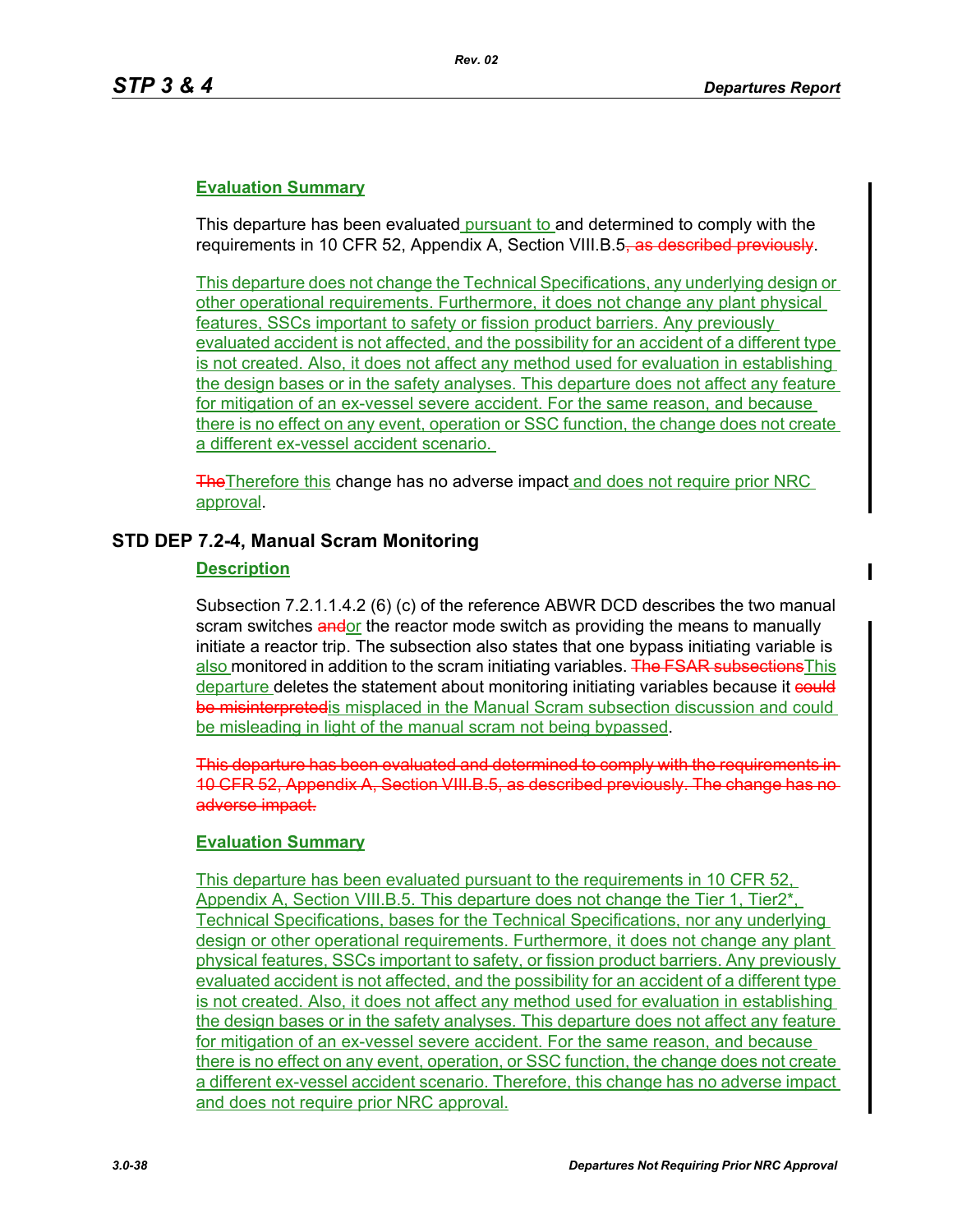# **STD DEP 7.2-6, RPS Instrumentation Ranges**

### **Description**

Table 7.2-1 of the reference ABWR DCD provided specifications for Reactor Protection System Instrumentation. This **standard** departure provides new ranges for:

- Reactor Vessel High Pressure
- Drywell High Pressure
- Reactor Vessel Low Water Level 3
- **Low Charging Pressure to Rod HCU Accumulators** CRD charging header pressure High
- Turbine Control Valve Fast Closure
- High Suppression Pool Temperature
- Turbine First-stage Pressure

Continuing design effort has determined that the original ranges did not provide for optimal performance. The ranges are now updated to reflect a range of values appropriate for optimal performance.

This departure has been evaluated and determined to comply with the requirements in 10 CFR 52, Appendix A, Section VIII.B.5, as described previously. The change has no adverse impact.

# **Evaluation Summary**

This departure to update the RPS instrumentation ranges has been evaluated pursuant to and determined to comply with the requirements in 10 CFR 52, Appendix A, Section VIII.B.5. This departure does not change the Technical Specifications, any underlying design or other operational requirements. Furthermore, it does not change any plant physical features, SSCs important to safety or fission product barriers. Any previously evaluated accident is not affected, and the possibility for an accident of a different type is not created. Also, it does not affect any method used for evaluation in establishing the design bases or in the safety analyses. This departure does not affect any feature for mitigation of an ex-vessel severe accident. For the same reason, and because there is no effect on any event, operation or SSC function, the change does not create a different ex-vessel accident scenario. Therefore, this change has no adverse impact and does not require prior NRC approval.

# **STD DEP 7.3-1, Time Intervals for Licensing Analysis**

# **Description**

Subsections 7.3.1.1.1.1 and 7.3.1.1.1.4 of the reference ABWR DCD provide specific times for the High Pressure Core Flood System and the Low Pressure Flooder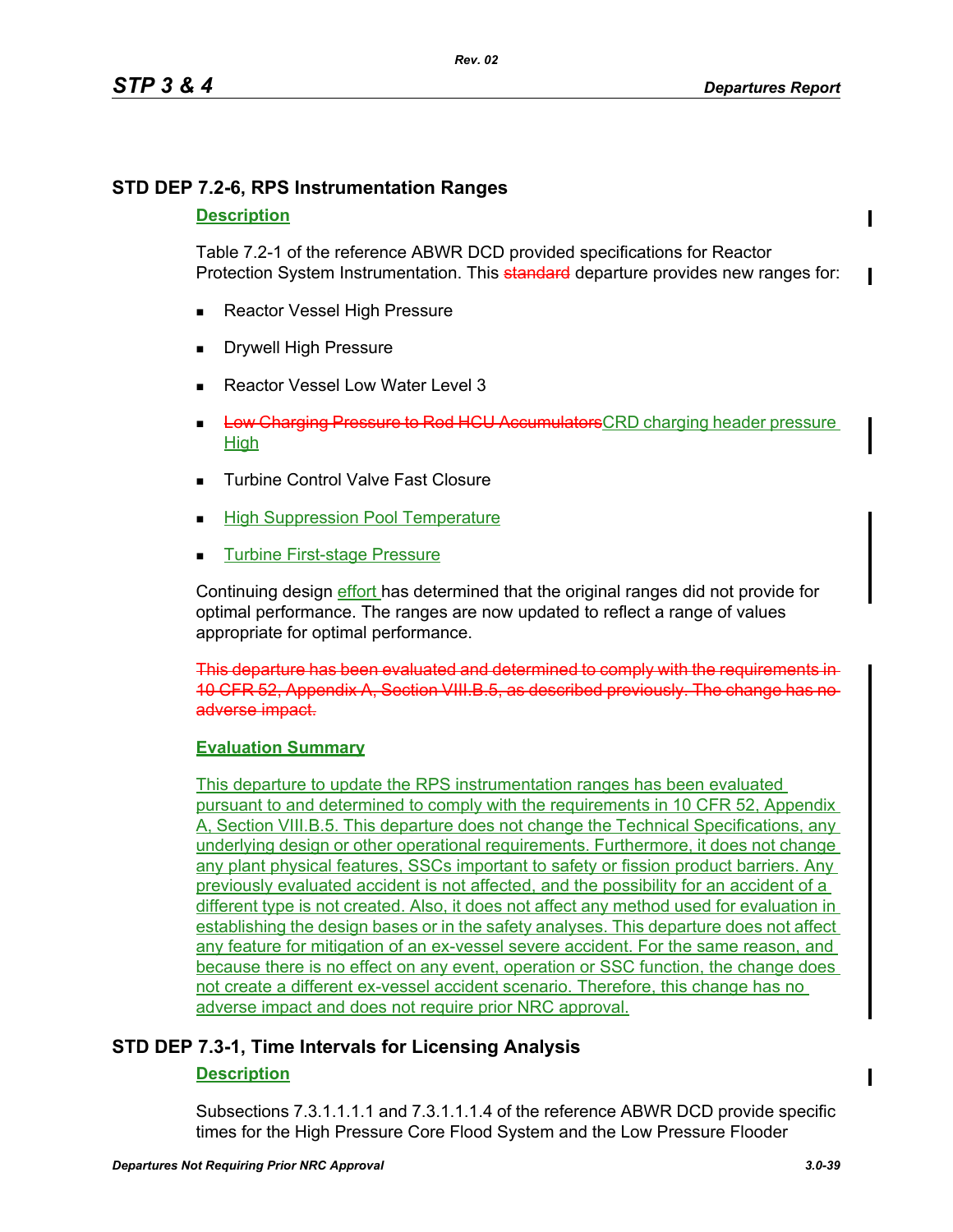Subsystem to respond to accidents. Table 6.3-1 provides these same values in addition to other significant input variables used in the Loss-of-Coolant Accident analysis.

To ensure consistency of information within the DCD, the specific values have been deleted in from these Chapter 7 subsections and a reference has been inserted to the Table 6.3-1. This ensures that all data relative to these inputs remain in one place, consistent with the accident analysis.

This departure has been evaluated and determined to comply with the requirements in 10 CFR 52, Appendix A, Section VIII.B.5, as described previously. The change has no adverse impact.

#### **Evaluation Summary**

This departure has been evaluated pusuant to the requirements in 10 CFR 52, Appendix A, Section VIII.B.5.

Specific response times for the Low Pressure Flooder and the High Pressure Core Flood systems exist both in the text narrative in Section 7.3 and in tables in Section 6.3 of the DCD. This change removes the specific times from the text narrative in Section 7.3 and references the appropriate table in Section 6.3. This removes the possibility of there being inconsistencies in the COLA. This change is intended to improve the quality and consistency of the information in the COLA and does not change any design or function for an SSC important to safety. Consequently, this change has no impact on the frequency or consequences of any accident or malfunction of an SSC important to safety previously evaluated. There is no impact on ex-vessel severe accident likelihood or consequences.

This change has no impact on any Tier 1, Tier 2\*, Technical Specifications, bases for the Technical Specification, or operational requirements information.

Based on the results of this evaluation, prior NRC approval of this change is not required.

# **STD DEP 7.3-2, Automatic Depressurization Subsystem (ADS) Operator**

#### **Description**

Subsection 7.3.1.1.1.2 of the reference ABWR DCD incompletely describes actuation of the automatic safety/relief valves as "with electrical power." The valve utilizes pneumatic action for the relieving function, but the operating air is introduced via an electric signal to a solenoid valve. A more complete description of the actuation would be "electro-pneumatic." The relief (power) mode of operation is initiated when an electrical signal is received at any of the solenoid valves located on the pneumatic actuator assembly. These valves also operate by mechanical function as described in this subsection. The STP 3 & 4 FSAR states "pneumatic action" as the actuation method to clearly describe the ADS function of the SRV.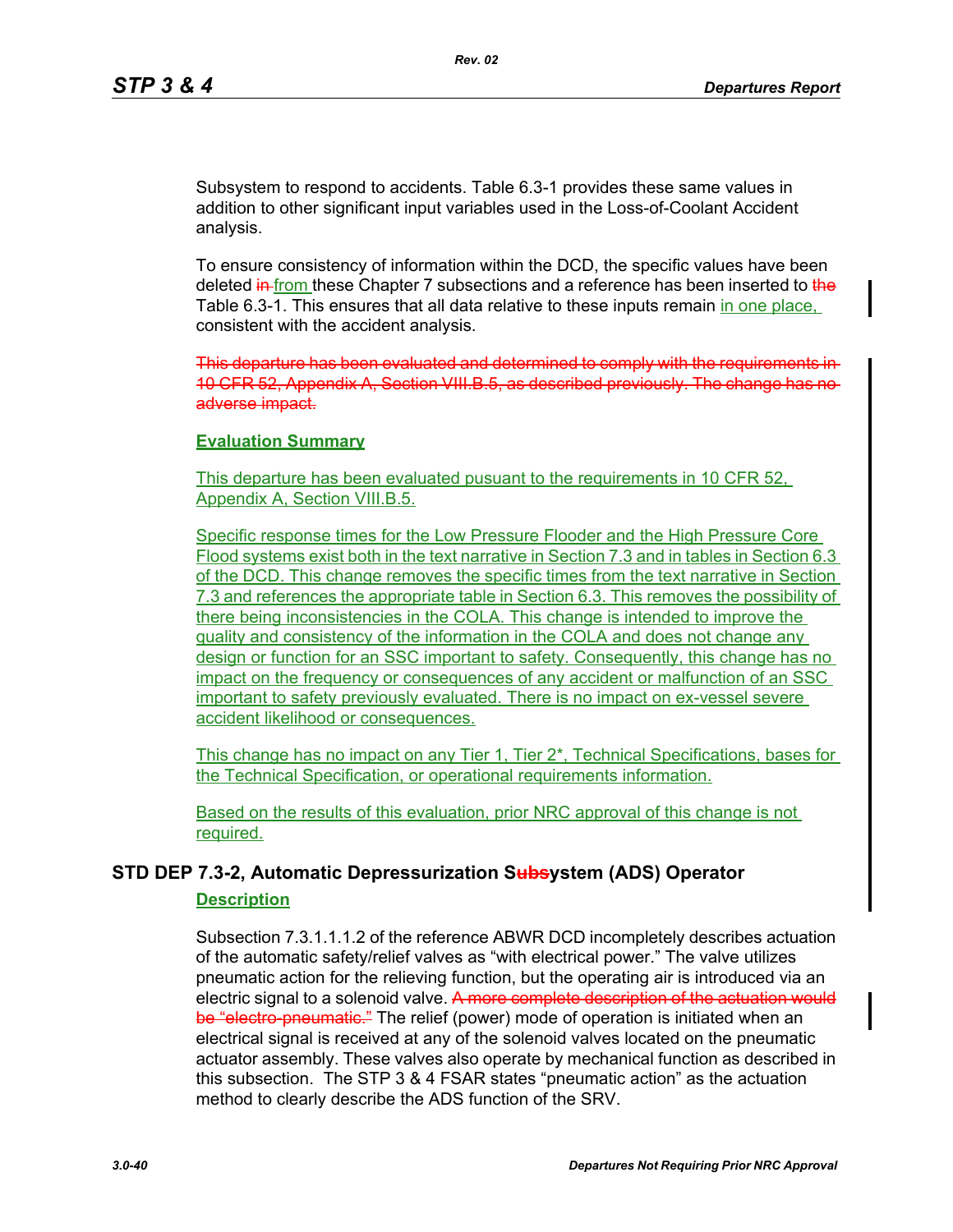This departure has been evaluated and determined to comply with pursuant to the requirements in 10 CFR 52, Appendix A, Section VIII.B.5<del>, as described previously</del>. The change is a rewording for clarification that does not change the meaning or intent and has no adverse impact on the ADS system design or function. As a result, there is no impact on the probability or the consequences of an accident or malfunction of an SSC important to safety. There is also no impact on the likelihood or the consequences of an ex-vessel severe accident. There is no impact on any Tier 1, Tier 2\*, Technical Specifications, bases for Technical Specifications, or operational requirements information as a result of this change.

Based on the results of this evaluation, prior NRC approval of this change is not required.

# **STD DEP 7.3-4, ADS Logic**

### **Description**

Subsection 7.3.1.1.1.2 (3) (b) of the reference ABWR DCD describes the logic and sequencing for the ADS. The original description did not **fully**clearly describe the conditions under which ADS could be initiated. The description identifies the two parameters required as Reactor Water Level and Drywell Pressure. The description could be misinterpreted as requiring both parameters simultaneously to initiate ADS. The actual logic hasincludes a bypass timer that initiates on Reactor Water Level (Level 1) that will initiate ADS without the presence of High Drywell Pressure after eight minutes (nominal). Subsection 7.3.2.1.1 discusses this timer, but does not provide the information that it is initiated by the Level 1 signal.

The above subsections are amended in the STP 3 & 4 FSAR to state that the bypass timer is initiated by the Reactor Vessel Water Level (Level 1) input. Additionally, the 8-minute exact value for the timer setting is removed from Subsection 7.3.2.1.1 to ensure that there is no conflict with Tier 1 information regarding the settinge of less than or equal to 8 minutes for this timer.

# **Evaluation Summary**

This departure has been evaluated and determined to comply with pursuant to the requirements in 10 CFR 52, Appendix A, Section VIII.B.5<del>, as described previously</del>. This departure does not change the Technical Specifications, setpoints for the parameters or other operational requirements. Furthermore, it does not change the ADS design, any plant physical features, or SSCs important to safety or fission product barriers. Previously evaluated accidents are not affected, and the possibility for an accident of a different type is not created. Also, it does not affect any method used for evaluation in establishing the design bases or in the safety analyses. The ADS has not been identified as a design feature in the plant specific DCD for mitigating an ex-vessel severe accident. Consequently, this change has no impact on ex-vessel severe accident likelihood or consequences. Therefore, this The change has no adverse impact and does not require prior NRC approval.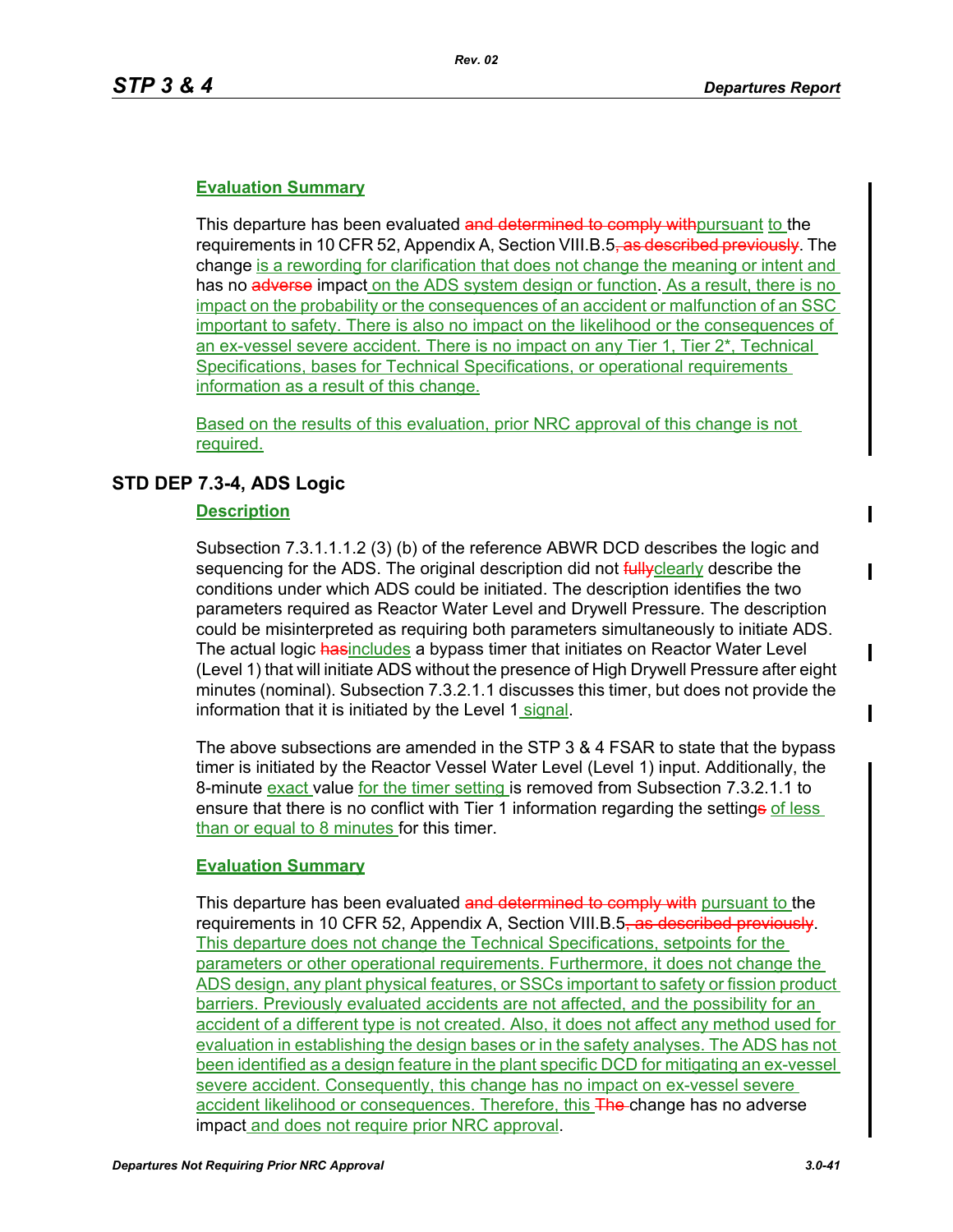# **STD DEP 7.3-5, Water Level Monitoring**

# **Description**

Subsection 7.3.1.1.1.2 $\left(3\right)$  (b) and 7.3.1.1.1.4 of the reference ABWR DCD describes the equipment design for the ADS and RHR/LPFL I&C using the terms "Low" and "Low-Low" when describing the initiation inputs from the Reactor Water Level instrumentation. These terms **generally refer to** are replaced by the standard ABWR nomenclature of Level 1.5 and Level 1, respectively, for this instrumentation initiating signals. This instrumentation hasalso provides initiating signals for other levels, such as Level 2, Level 3, and Level 8, etc.

To ensure clarity of understanding for all users, terms such as "Low" and "Low-Low" will beare replaced with the actual level nomenclature, e.g., "Level 1.5" and "Level 1," in the  $STP$  3 & 4 FSAR. This clarification is also added to Subsections 7.3.1.1.1.2 (3) (a),  $(3)$  (b) and  $(3)$  (d) and 7.3.1.1.1.4 (3) (a), and (3) (d), and (3) (e).

# **Evaluation Summary**

This departure has been evaluated and determined to comply with pursuant to the requirements in 10 CFR 52, Appendix A, Section VIII.B.5<del>, as described previously</del>and determined not to require prior NRC approval. There is no underlying design change to any plant SSC. In summary, the evaluation demonstrates that this departure is a clarification since it provides the standard ABWR nomenclature for the reactor vessel level initiating instrumentation. This departure does not change any Tier 1 or Tier 2<sup>\*</sup> information, change the Technical Specifications, or other operational requirements, and does not affect any previously evaluated accident or create the possibility for an accident of a different type. Further, there is no effect on any SSC important to safety or fission product barrier, and it does not affect any method used for evaluation in establishing the design basis or in the safety analyses. Therefore, this. The change has no adverse impact.

# **STD DEP 7.3-6, SRV Position Indication**

# **Description**

Subsection 7.3.1.1.1.2 (3) (b) of the reference ABWR DCD describes the position indication provided in the main control room for the safety/relief valves. The description states that lights are provided when the solenoid-operated pilot valves are energized to open. It also states that linear variable differential transformers (LVDTs) are mounted on the valve operators.

As stated in the STP 3 & 4 FSAR subsection, the current design for main control room indication of safety/relief valve position is provided by a limit switch. ADS solenoid energized status is not indicated as this is not a direct indication of the safety/ relief valve position. The incorporation of the limit switch on the valve provides a direct, positive indication of the safety/relief valve position that is more reliable than the original described LVDT. The requirement for position indication of the safety/relief valve is assured by this limit switch.

Π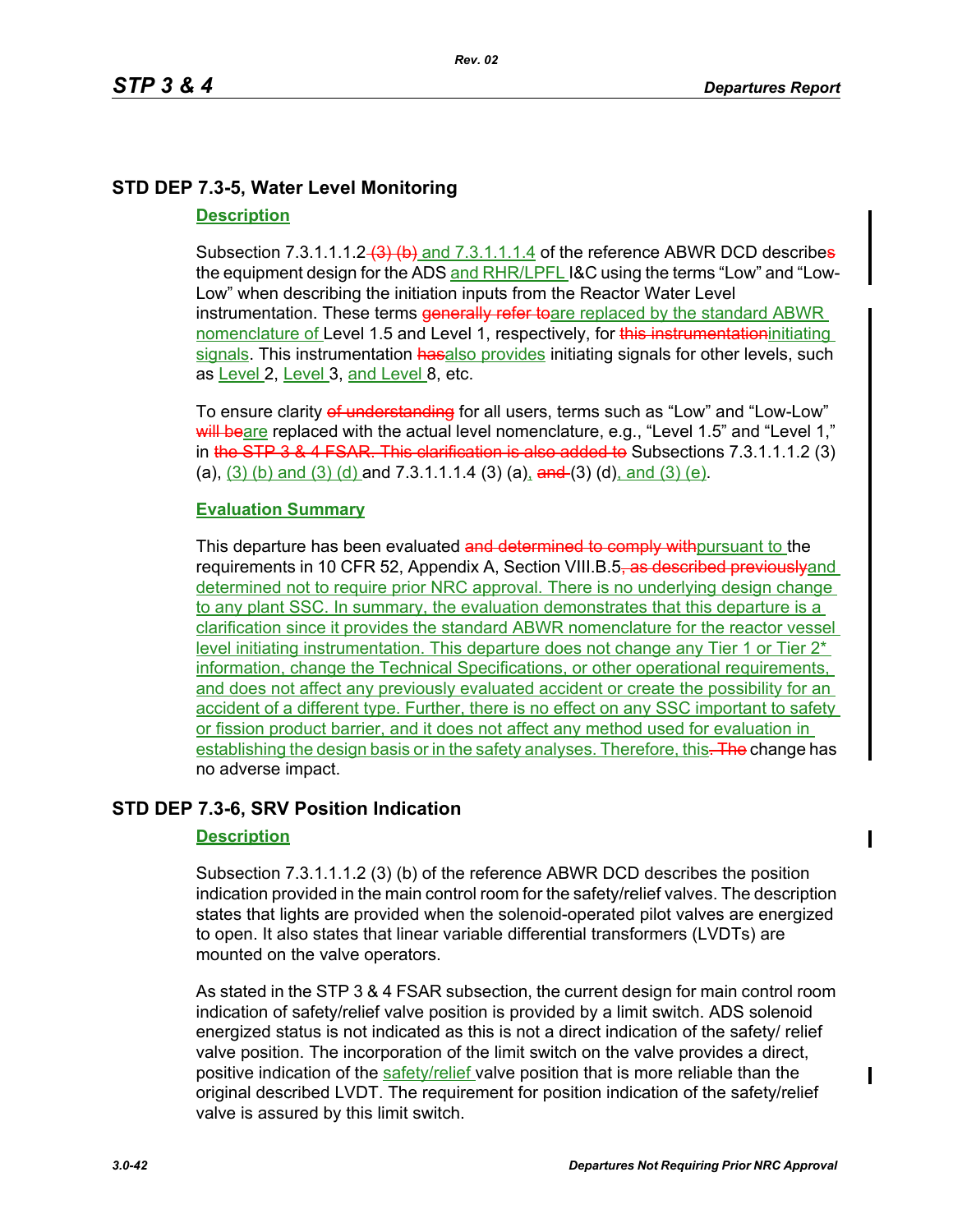This departure has been evaluated and determined pursuant to comply with the requirements in 10 CFR 52, Appendix A, Section VIII.B.5<del>, as described previously. The</del> change has no adverse impact. There is no impact on any Tier 1, Tier 2<sup>\*</sup>, technical specifications, basis for technical specifications or operational requirements as a result of this change.

This change provides direct position indication of the safety relief valves using limit switches in place of the method described in the DCD where position of the safety relief valves was monitored with less reliable LVDTs or inferred by indication of energization of the solenoids to the pilot valves. The direct monitoring of SRV position with the more reliable limit switches versus LVDTs provides a more reliable and direct indication of SRV position status to the control room operator. There are no accidents described in the DCD or the COLA that are directly affected by this change, thus there is no adverse effect on the frequency or consequences of accidents, and the change does not affect the occurrence or consequences of a malfunction of SSCs important to safety. No accident analyses of fission product barrier design limits are impacted by this change. The change to SRV position indication swtiches has no impact on frequency of occurrence or consequences of ex-vessel severe accidents previously reviewed.

The result of the evaluation is that prior NRC approval is not required for this change.

# **STD DEP 7.3-7, Automatic Depressurization System (ADS) Manual Operation**

# **Description**

Subsection 7.3.1.1.1.2(3)(b) of the reference ABWR DCD describes the manual controls associated with the ADS. This section describes the ADS inhibit switch as "keylocked." The ADS inhibit switches are no longer the keylock type. The subsection is modified in the STP 3 & 4 FSAR to present the current design.

# **Evaluation Summary**

DCD Tier 1 and Tier 2\* information, Technical Specifications, Technical Specification Bases, and operational requirements were reviewed and were found to not be impacted by this change.

This departure replaces the ADS inhibit switches from a keylock type to a normal manual switch. This change does not affect the overall function of the ADS inhibit switches. This change is to facilitate operator action.

The purpose of the ADS inhibit switch is to allow one ADS division to be taken out of service. This switch is ineffective once the ADS timers have timed out and thus cannot be used to abort and reclose the valves once they are signalled to open. The inhibit mode is continuously annunciated in the main control room. This departure only changes the type of switch and does not change the functionality of ADS.

This departure does not change any of the automatic initiation capabilities of the ADS on such signals as low reactor water level and high drywell pressure. Because there is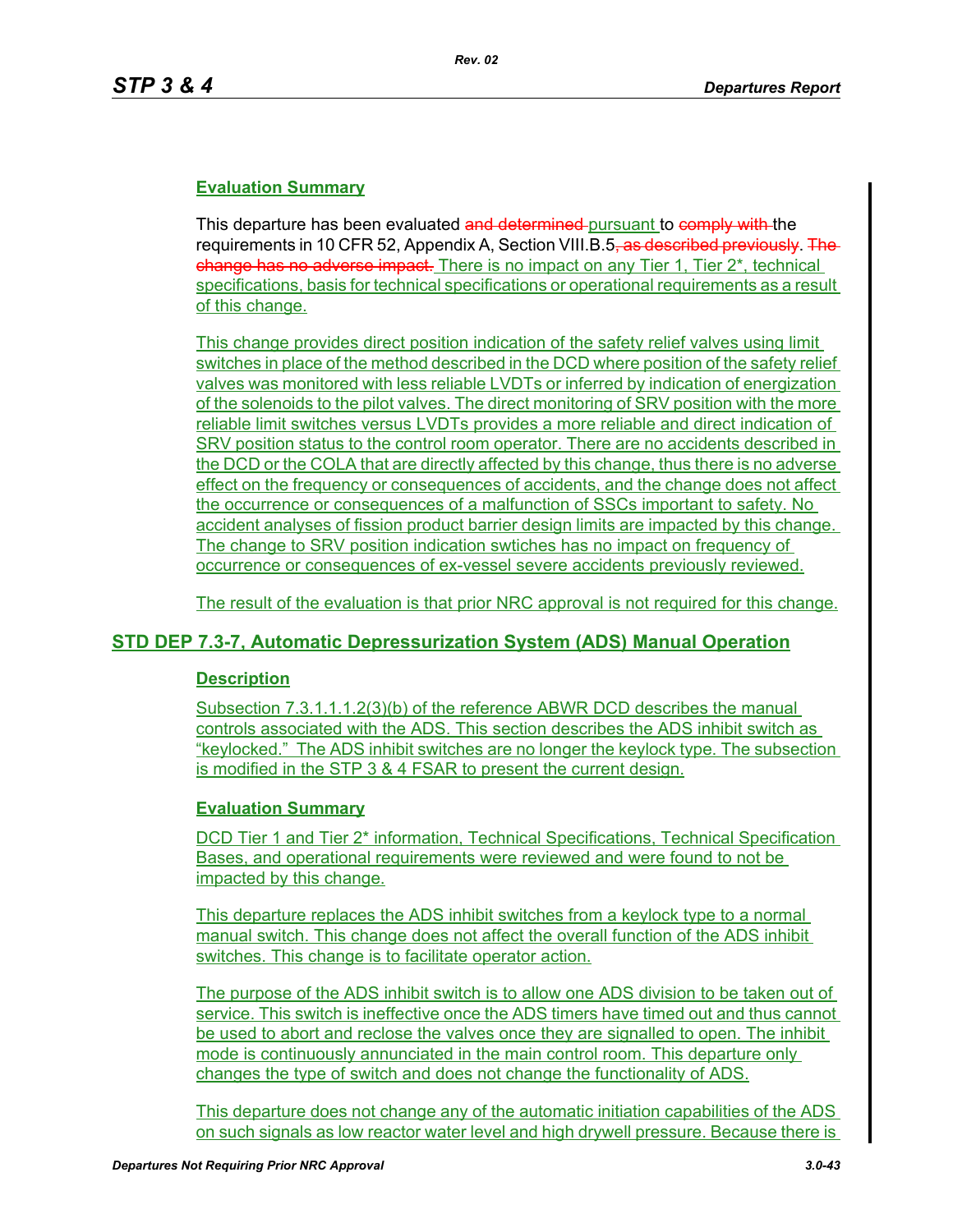no change in design or function of an SSC important to safety. This departure has no impact on the likelihood or consequences of analyzed accidents or of a malfunction of an SSC important to safety. No new accident scenarios are created and there is no impact on the design basis limit of any fission product barrier. The ADS has not been identified as a design feature in the plant specific DCD for mitigating an ex-vessel severe accident. Therefore this change has no impact on the likelihood or consequences of an ex-vessel severe accident.

Based on the results of this evaluation, prior NRC approval of this change is not required.

#### **STD DEP 7.3-8, Surveillance Test Controller**

Subsection 7.3.1.1.1.2 (3) (g) of the reference ABWR DCD states that the instrument channels are "automatically verified at 10 minute intervals." The STP 3 & 4 FSAR has replaced that phrase with "manually verified in accordance with Technical Specification requirements."

DCD Subsection 7.3.1.1.1.2 (3) (g) also states that the Surveillance Test Controller (STC) as discussed in the Subsection 7.1.2.1.6 is applicable to the ADS.

To reduce operator burden and decrease outage time, an STC is provided as a dedicated instrument. The STC performs semi-automatic (operator-initiated) test including trip, initiation, and interlock logic. A separate test sequence for each safe system is operator-selectable. Testing will proceed automatically to conclusion after initiation by the operator. Surveillance testing is performed in one division at a time.

To ensure understanding of the testing frequency, the "10 minute" discussion is removed and verification in accordance with the "Technical Specification Requirements" is inserted in the STP 3 & 4 FSAR subsection.

This departure has been evaluated and determined to comply with the requirements in 10 CFR 52, Appendix A, Section VIII.B.5, as described previously. The change has no adverse impact, and although it affects the function, it is bounded by the safety analysis.

#### **STD DEP 7.3-9, Shutdown Cooling Operation**

#### **Description**

Subsection 7.3.1.1.1.4 (3) (e) of the STP 3 & 4 FSAR clarifies the reference ABWR DCD description of the RHR Shutdown Cooling Mode valve alignment duringafter a Low Pressure Flooder (LPFL) actuation signal. In the shutdown cooling mode of operation, the RHR System removes decay heat from the reactor core and is used to achieve and maintain a cold shutdown condition. In this mode, each division takes suction from the RPV via its dedicated suction line, pumps the water through its respective heat exchanger tubes, and returns the cooled water to the RPV. Each shutdown cooling suction valve automatically closes if reactor water level falls below level 3Level 3. These valves will not open on high reactor pressure. This informationwas not presented as clearly as it could have been in the DCD.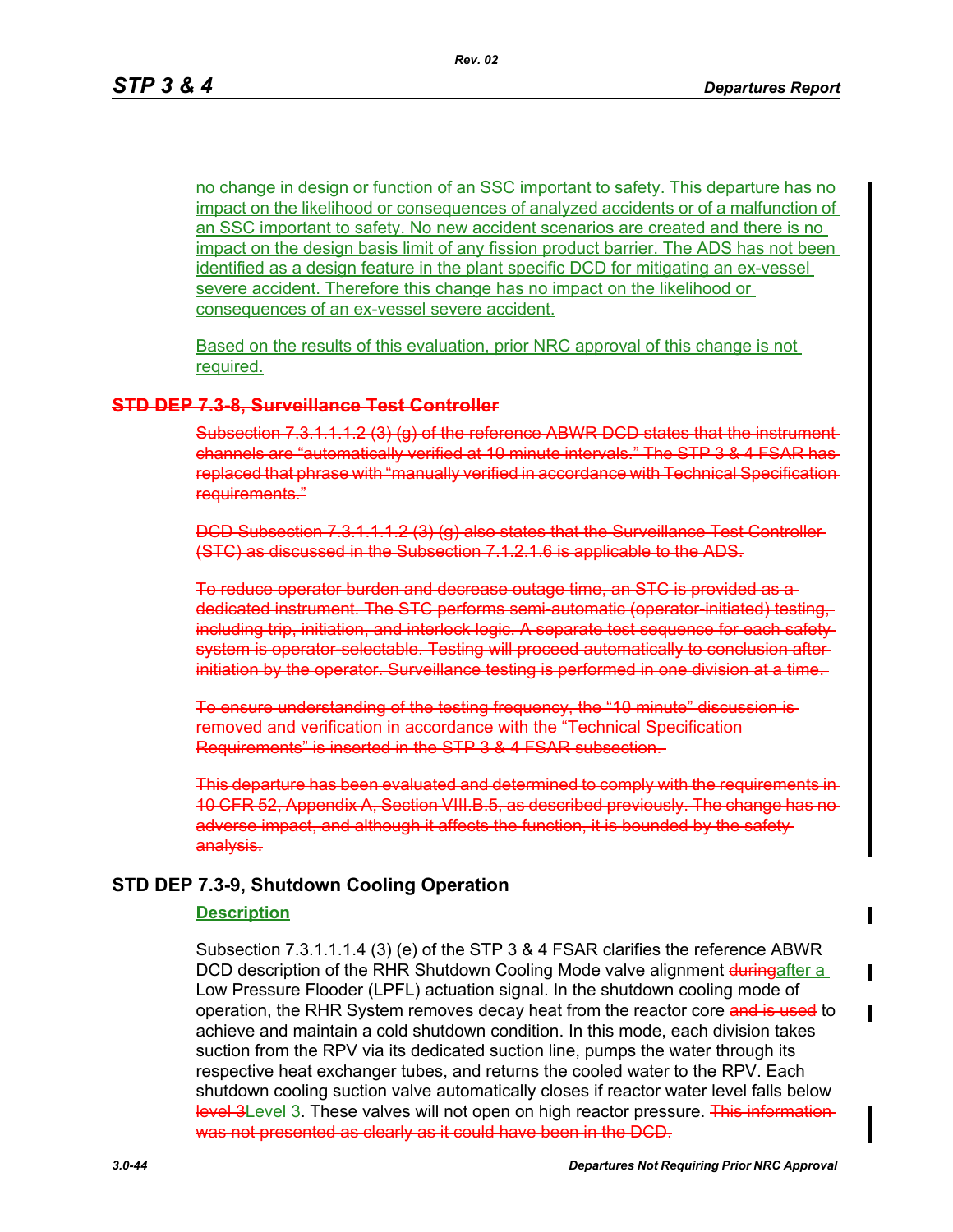This clarification deletes reference to automatic closure of the RHR suction valves for the SCS mode on receipt of an LPFL initiation signal on Level 1. These valves are already automatically closed on a Level 3 signal. This departure further clarifies that the shutdown cooling isolation valves must be closed to permit suction from the Suppression Pool.

This departure has been evaluated and determined to comply with the requirer 10 CFR 52, Appendix A, Section VIII.B.5, as described previously. The change has adverse impact.

### **Evaluation Summary**

This departure has been evaluated pursuant to the requirements in 10 CFR 52, Appendix A, Section VIII.B.5. This departure does not change any Tier 1 or Tier  $2^*$ information, the Technical Specifications, any underlying design or other operational requirements. This departure clarifies the correct alignment of RHR valves in the SCS mode upon receipt of an LPCF initiation signal and does not change any plant physical features, SSCs important to safety or fission product barriers. Any previously evaluated accident is not affected, and the possibility for an accident of a different type is not created. Also, it does not affect any method used for evaluation in establishing the design bases or in the safety analyses. This departure does not affect any feature for mitigation or an ex-vessel severe accident. For the same reason, and because there is no effect on any event, operation or SSC function, the change does not create a different ex-vessel accident scenario. Therefore, this change has no adverse impact and does not require prior NRC approval.

# **STD DEP 7.3-10, ESF Logic and Control System (ELCS) Mode Automation**

# **Description**

Subsection 7.3.1.1.1.4(3i) of the reference ABWR DCD states that the operator may control the RHR pumps and injection valves manually after LPFL initiation to useby using RHR capabilities in other modes if the core is being cooled by other emergency core cooling systems.  $\overline{STP}$  3 & 4 FSAR Subsection 7.3.1.1.1.4(3i) of STP 3 & 4 COLA replaces that statement with an expanded description of the Mode switches in the main control room. In order to support the displays and to reduce operator burden, RHR has specific mode operation capability. This eliminates the possibility of operator error and supports the display requirements. For example, the Containment Spray Mode is initiated by first "arming" the logic and then "initiating" the operation. Mode-specific permissives are required for system alignment.

The change to Section 7.3.1.1.1.4 replaces the DCD text which states that the operator may control the RHR pumps and injection valves manually after LPFL initiation to use RHR capabilities in other modes if the core is being cooled by other emergency core cooling systems. The updated text expands this by describing the Mode switches in the main control room. These logic changes are reflected in a revision made to Figure 7.3-4, Sheets 10, 11, 13, 14, 19, 20 and 20a.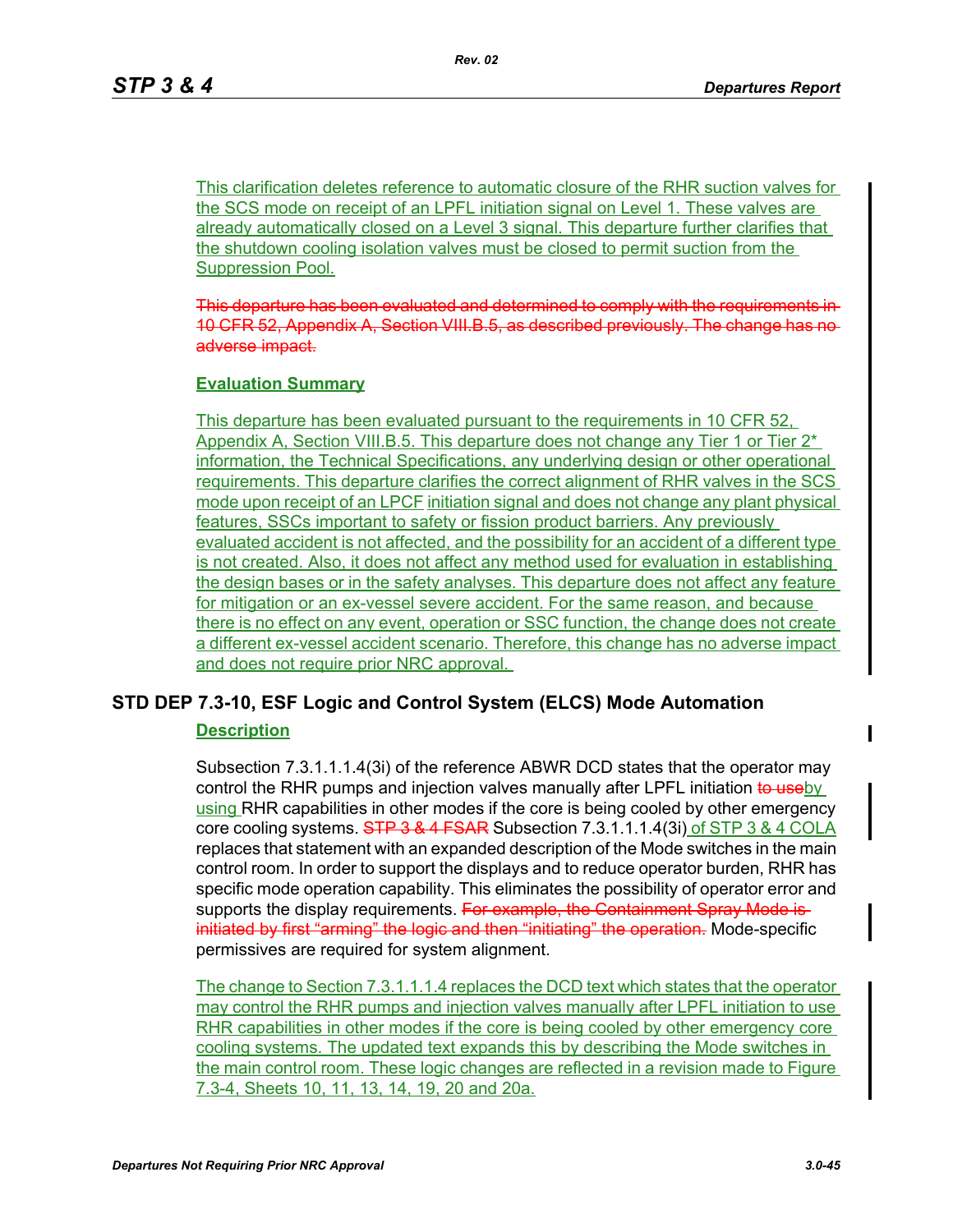In addition, Section 7.3.1.1.1.4 (3) explains that logic power for the LPFL subsystem is from the ELCS power supply for the division involved. ELCS mode automatic logic changes are implemented for Figure 7.3-1, Sheets  $2, 5, 7, 11, 13, 14$  and 17 to assure that the HPCF "C" diverse hard-wired manual initiation function has priority over the normal automatic initiation logic for HPCF "C". This departure also modifies information in Figure 7.3-1, Sheets 2, 7-10, 15 and 16. These changes assure proper implementation of the diverse hard-wired HPCF "C" manual initiation capability described in Appendix 7C.5.

#### **Evaluation Summary**

This departure has been evaluated and determined to comply with pursuant to the requirements in 10 CFR 52, Appendix A, Section VIII.B.5<del>, as described previously. The</del> change has no adverse impact.

The Tier 1 and Tier 2\* DCD, Technical Specifications, Bases for Technical Specifications and operational requirements were reviewed and it was found that none of these documents are impacted by this change.

The change to Section 7.3.1.1.1.4 replaces the DCD text which states that the operator may control the RHR pumps and injection valves manually after LPFL initiation to use RHR capabilities in other modes if the core is being cooled by other emergency core cooling systems. The updated text expands this by describing the Mode switches in the main control room. In order to support the displays and to reduce operator burden, RHR has specific mode operation capability. These changes are also reflected in revisions made to Figure 7.3-4. These changes reduce the likelihood of operator error and support the display requirements. The logic changes to the ELCS are implemented to assure that the HPCF "C" diverse hard-wired manual initiation function has priority over the normal automatic initiation logic for HPCF "C". These changes assure proper implementation of the diverse hard-wired HPCF "C" manual initiation capability described in Appendix 7C.5.

These changes provide enhancements to reduce the likelihood of operator error, to support display requirements and to implement manual diversity as described in Appendix 7C.5. Consequently, these changes are favorable and have no adverse impact on the frequency or consequences of an accident or malfunction of an SSC important to safety. The changes do not create an accident of a different type than previously evaluated and do not adversely affect a fission product barrier limit. These changes also have no adverse effect on the likelihood or consequences of an exvessel severe accident.

Based on the results of this evaluation, prior NRC approval of this change is not required.

# **STD DEP 7.3-11, Leak Detection and Isolation System Valve Leakage Monitoring Description**

П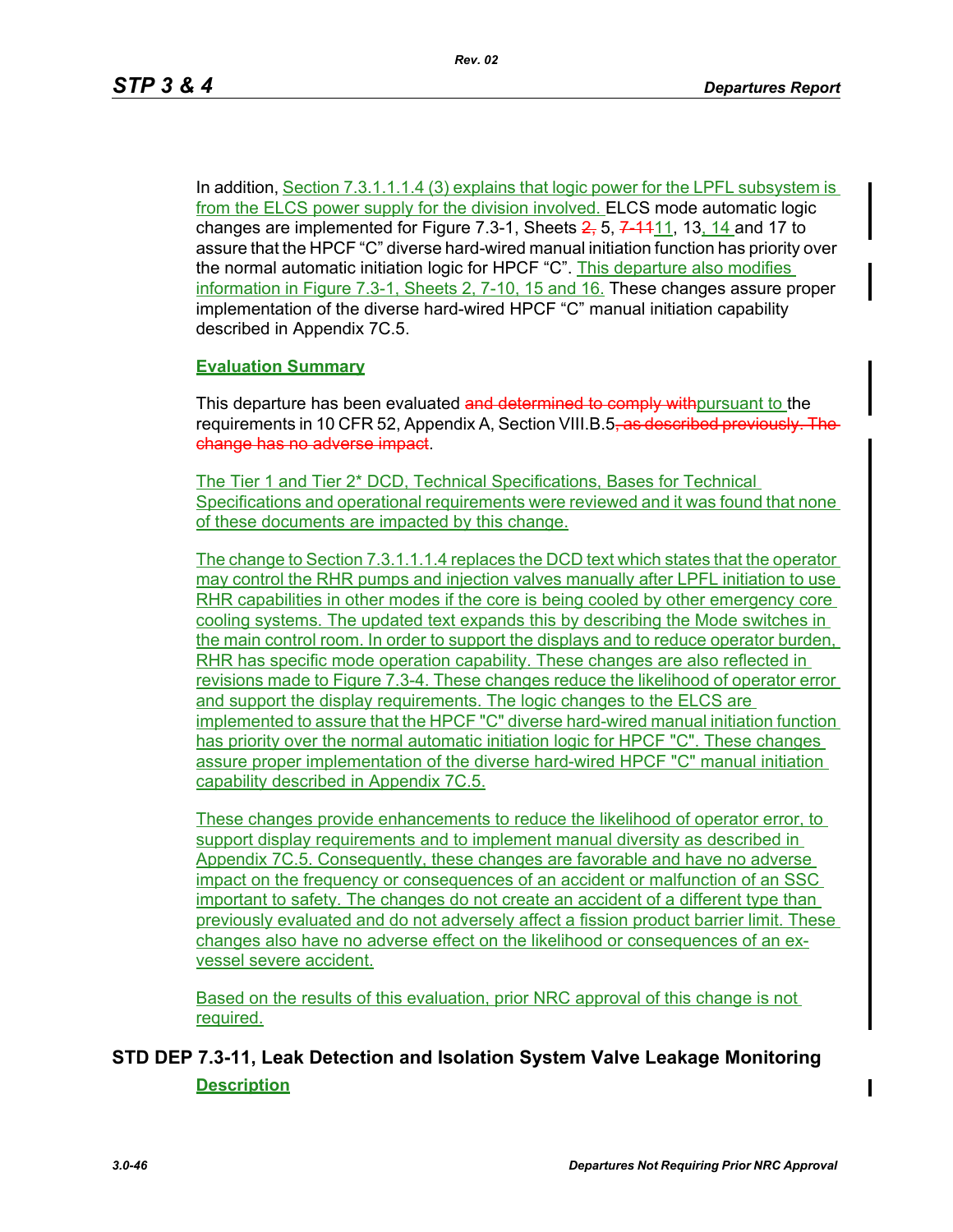Reference ABWR DCD Subsection 7.3.1.1.2 (3)(l) provides a description of the leak detection instrumentation provided for valve stem leak-off lines of large bore reactor coolant pressure boundary isolation valves. Originally, valve stem packing rings were mostly made of asbestos material, which was prone to shrinkage during service. The shrinkage could cause voids in the packing chamber, which leads to leakage. To counter frequent leaks, two sets of packing rings were provided with a leak-off line from the chamber between the packing rings. The leak-off was then routed to a collection sump, where leakage was identified in accordance with pressure boundary leakage requirements. While providing relief from leakage requirements, this arrangement did not resolve the issue of stem leakage.

To resolve the stem leakage issue, valves were specified in the FSAR to use one set of expanded graphite packing to seal the valve stem penetration. Expanded graphite has shown superior sealing properties, is less likely to induce corrosion and damage to the valve stem due to trace material, retain their form longer and avoid the formation of voids that could lead to leakage. Due to the valve packing changes, during the design evolution of the ABWR, the valve stem leak-off lines have been eliminated. The valve gland leak-off lines have been eliminated for the valves and the described instrumentation is no longer applicable. The large remote power operated valves, located in the Drywell for Main Steam, Reactor Water Clean Up, Reactor Core Isolation Cooling and Residual Heat Removal Systems are affected by this change. A similar discussion is provided in STP 3 & 4 FSAR Subsection 5.2.5. The deletion of this section ensures the discussion of the Leakage Detection Instrumentation is consistent with the current design.

### **Evaluation Summary**

This departure to eliminate the RCS isolation valve stem/gland leakage monitoring system has been evaluated pursuant to the requirements in 10 CFR 52, Appendix A, Section VIII.B.5. This change is removal of the RCS isolation valve leak-off lines piping arrangement and the instrumentation for valve stem leakage monitoring.

This departure does not change any Tier 1, Tier 2\* information, the Technical Specifications, bases for technical Specifications, any underlying design or other operational requirements.

The improvements of in valve packing have changed the way pressure boundary leakage from valves is assessed. The packing improvements have reduced valve stem leakage and result in a more reliable configuration. With the reduction inreduced stem leakage, which is aand more reliable configuration, a leakage detection system is no longer needed. This conclusion results in the removal of the piping arrangement and the instrumentation for direct monitoring of valve stem leakage detection.

It does not change any functional or safety requirements to monitor and assess valve leakage. Existing systems for detection of unidentified leakage (e.g. drywell floor drain sump monitoring) as described in Subsection 5.2.5.2.1 of the STP 3&4 COLA are capable of monitoring and alarming any leakage from these valves, including valve stem leakage.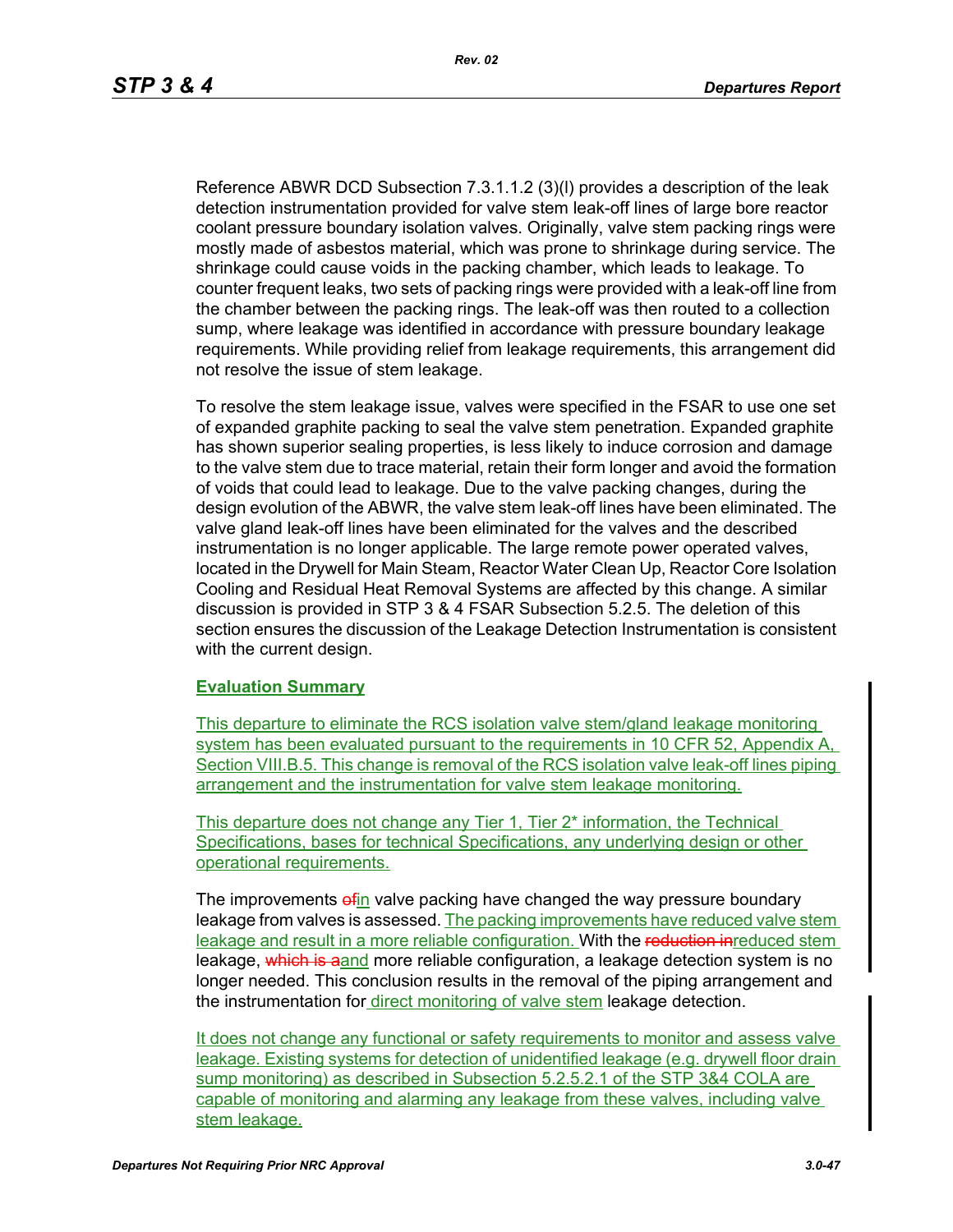П

Since this change does not affect any plant SSC except for removing the valve leakoff piping and associated monitoring instrumentation, there is no effect on any accident previously evaluated in the plant-specific DCD. Furthermore, it does not change any plant physical features, SSCs important to safety or fission product barriers. Any previously evaluated accident is not affected, and the possibility for an accident of a different type is not created. Also, it does not affect any method used for evaluation in establishing the design bases or in the safety analyses. This departure does not affect any feature for mitigation of an ex-vessel severe accident. For the same reason, and because there is no effect on any event, operation or SSC function, the change does not create a different ex-vessel accident scenario.

Therefore, this change has no adverse impact and does not require prior NRC approval.

This departure has been evaluated and determined to comply with the requirements in 10 CFR 52, Appendix A, Section VIII.B.5, as described previously. The change does not affect any safety or design function.

# **STD DEP 7.3-13, Containment Spray Logic**

# **Description**

The reference ABWR DCD states that if Containment Spray has been initiated, then the system automatically realigns to the LPFL Mode if Reactor Vessel Water Level falls below Level 1. The This departure changes to STP 3 & 4 FSAR Subsections 7.3.1.1.3 (3) (a), (b), and (c), and  $7.3.2.3.47.3.2.3.2(1)$  and (4) to; 1) emphasize that the LPFL mode has precedence over containment Spray when below Level 1, 2) clarify the method by which the Drywell and Wetwell sprays can be initiated, and  $3)$  clarify the interlocks associated with this mode of RHR operation. Figure 7.3-4 sheets 4, 6, 10, 11, 13 & 20 are revised to reflect logic changes for removal of the manual override logic for the wetwell spray valves and suppression pool return valves. The annunciator status lights for these functions are removed from the table of status lights and annunciators.

# **Evaluation Summary**

This departure clarifies the operation of the Containment Spray System, removes the manual override logic, and provides a bettermore complete description of the operation of this mode of RHR. This departure has been evaluated in accordanceand determinedto comply with the requirements in 10 CFR 52, Appendix A, Section VIII.B.5, as described previously. The containment spray system is discussed in Tier 1 and Chapter 15. Those sections have been reviewed and the departure has no adverse effect on them. The design change to remove the manual override logic is made to reflect that the spray system will continue to operate until manually terminated by the operator, or will automatically terminate and realign to the LPFL injection mode on receipt of a RPV Water Level 1 since core cooling has priority. There is no adverse effect on any SSC important to safety or fission product barrier. There is no increase in the frequency of accidents and no increase in the likelihood of a malfunction of an SSC important to safety. Any previously evaluated accident is not affected and the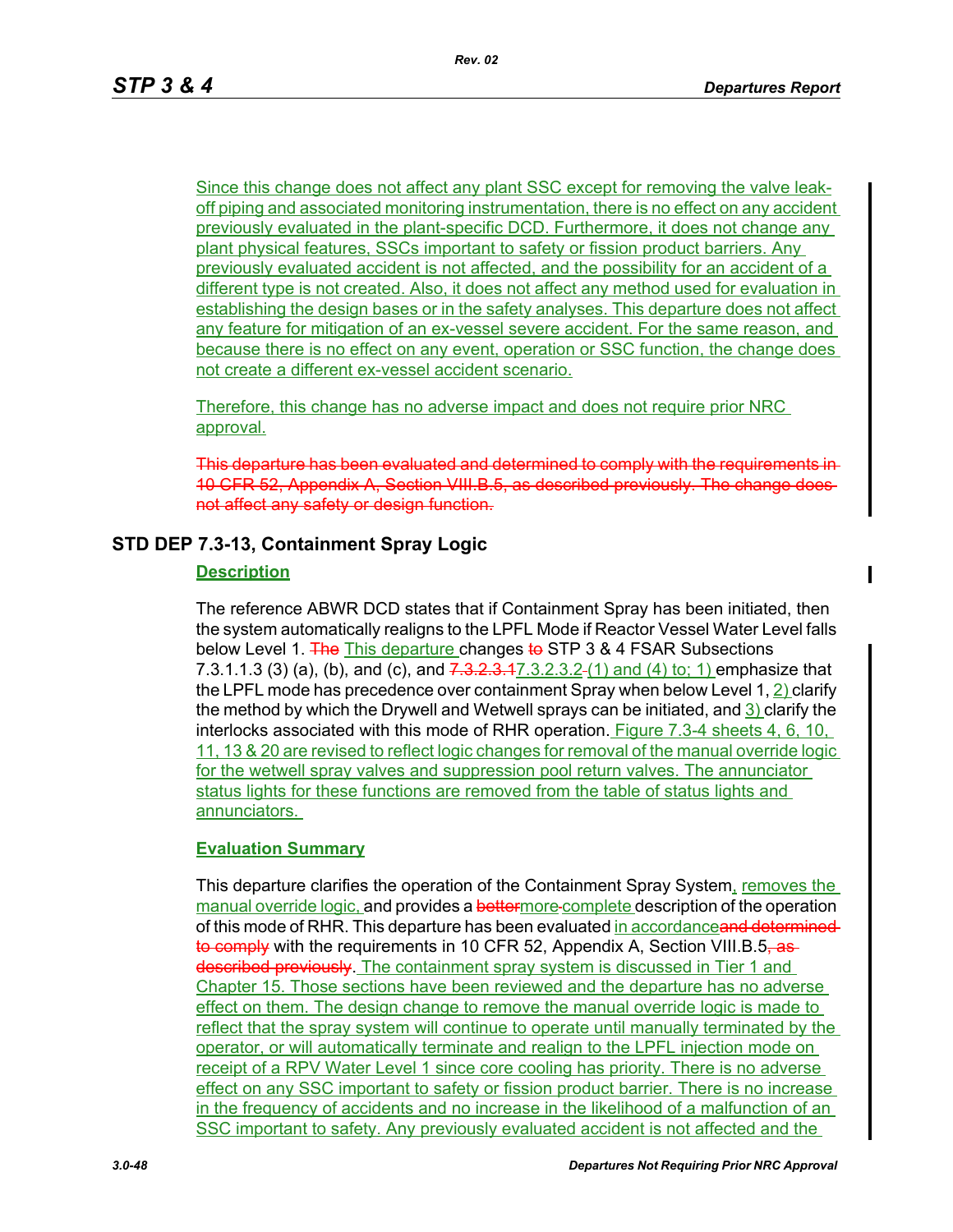possibility for an accident of a different type is not created. Also, it does affect any method used for evaluation in establishing the design bases or in the safety analyses. This departure does not affect any feature for mitigation to an ex-vessel severe accident. For the same reason, and because there is no effect on any event, operation or SSC function, the change does not create a different ex-vessel accident scenario. **The Therefore, this change has no adverse impact and does not require prior NRC** approval.

# **STD DEP 7.3-14, Residual Heat Removal Suppression Pool Cooling Logic**

# **Description**

Subsection 7.3.1.1.4 (3) (b) of the reference ABWR DCD describes the logic and sequencing of the RHR Suppression Pool Cooling Mode. The FSAR includes the following departures:

- Item (ii) has been corrected to show that valves in other RHR modes are automatically repositioned to align to the SPC mode.
- A description of the Suppression Pool Cooling Mode Switch has been added to Item (iv) to provide a more complete understanding of the initiation of this mode.
- Item (v) of this subsection has been augmented to state the SPC mode continues to operate until the operator closes the discharge valves. This operation is facilitated by the activation of another permitted mode of operation. This information has been added to ensure a complete understanding of the termination of this mode.
- Item (vi) has been added to this section to clarify that this mode only operates automatically when entered from the RHR Standby Mode.
- **Figure 7.3-4 has been revised to change the SPC manual initiation switch from an** "On/Off" to an "Arm/Disarm" type.

# **Evaluation Summary**

This departure clarifies the operation of the Suppression Pool Cooling Mode of RHR and provides a better description of the operation of this mode of RHR. This departure has been evaluated and determined to comply with the requirements in 10 CFR 52, Appendix A, Section VIII.B.5., as described previously. The change has no adverse impact. This departure has been evaluated pursuant to the requirements in 10 CFR 52, Appendix A, Section VIII.B.5. This change has no impact on Tier 1, Tier 2<sup>\*</sup>, technical specifications, basis for technical specifications and operational requirements. The logic and sequencing of the automatic and manual actions required to initiate and terminate the operation of the suppression pool cooling mode of the RHR system are correctly defined in ABWR DCD Tier 2 subsection 5.4.7.1.1.5. The changes to Section 7.3.1.1.4 provide a more complete description of the SPC mode automatic and manual operations and makes them consistent with the description in Section 5.4.7.1.1.5. The design change to an Arm and Initiate switch provides added assurance that the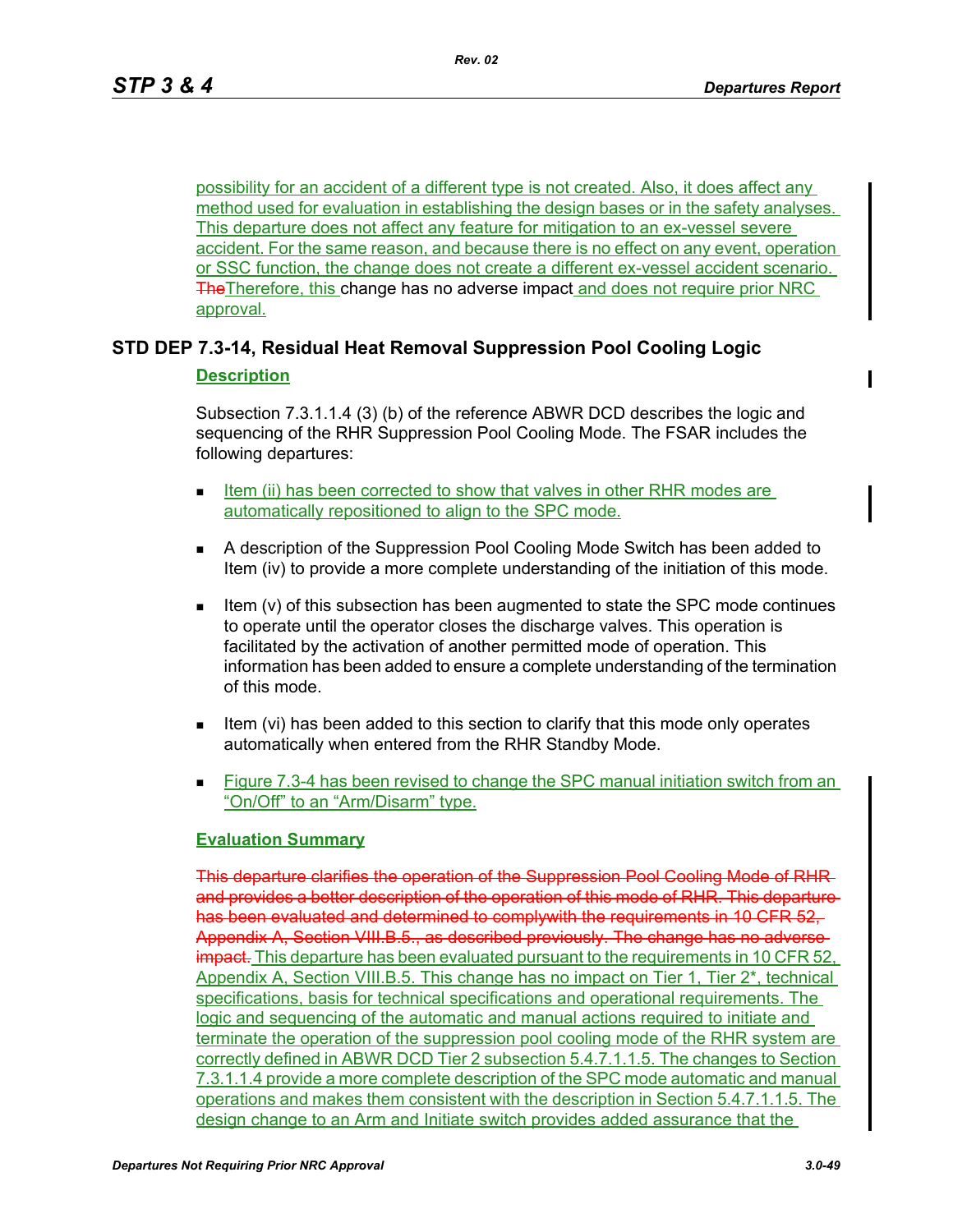$\mathbf I$ 

operator will not inadvertently switch to the SPC mode from the LPFL mode while performing the critical operation of maintaining water level in the RPV. This change does not impact the automatic initiation of the SPC mode on high SP temperature. Consequently, this change will not impact the frequency or consequences of accidents or malfunction of an SSC important to safety. There is no impact on any fission product barrier, nor is there any impact on the likelihood or consequences of an ex-vessel severe accident.

Consequently, prior NRC approval of this change is not required.

# **STD DEP 7.3-15, Reactor Service Water Logic Interfaces**

### **Description**

Subsection 7.3.1.1.7(3i) of the reference ABWR DCD provides information about the safety interfaces for the Reactor Coolant Cooling Water controls. This description is modified in the FSAR **s**Subsection as follows:

- The original information stated that only Division I and II provided flow signals to the Main Control Rooms. The current design provides flow signals for all three divisions (Div. I, II, and III) of RCW.
- This section also discusses the "RCW Hx A or D" differential pressure instrumentation. This equipment is actually the strainers on the suctional scharge side of the two RSW pumps in each division. Therefore, the nomenclature of this equipment is changed to "RSW pump Suction A or D strainer."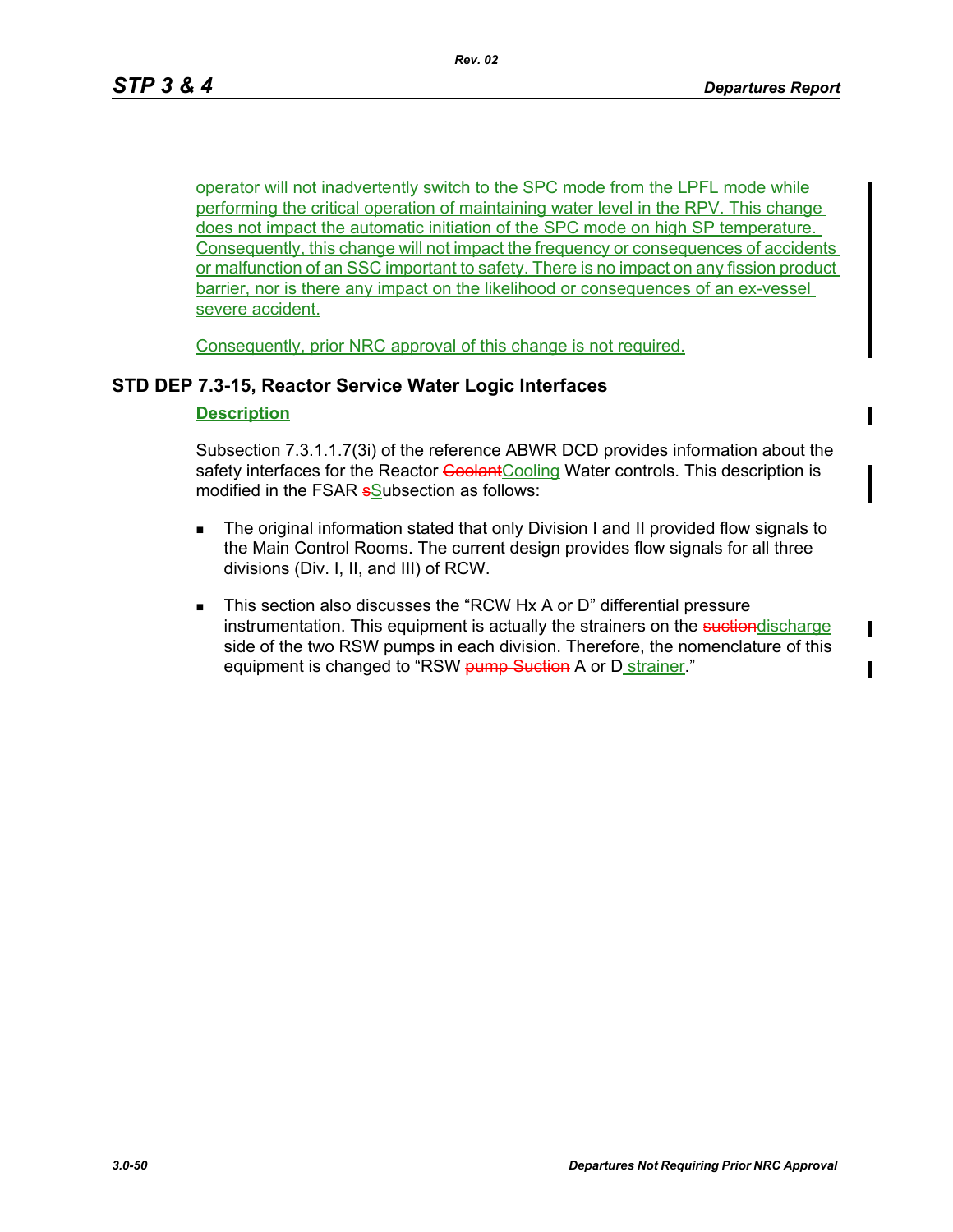This departure has been evaluated and determined to comply with pursuant to the requirements in 10 CFR 52, Appendix A, Section VIII.B.5<del>, as described previously. The</del> change has no adverse impact.

The Tier 1 and Tier 2\* DCD, technical specifications, basis for technical specifications and operational requirements were reviewed and were found to not be impacted by this change.

The first bullet item in the departure description is an improvement as it provides the control room operator with additional and more complete information regarding RCW flow. The second bullet item changes the annunciator alarm on high differential pressure from the RCW heat exchangers to the RSW A or D strainers. It does not change any control room indications concerning these systems (e.g. flow rate, differential pressure, temperature) nor does it change any SSC important to safety. Because fouling of the strainers is more likely to restrict cooling flow in the RSW than fouling of the heat exchangers, providing differential pressure monitoring of the strainers will provide more effective monitoring of conditions that could impede flow in the RSW. Based on this discussion, this change will not have an adverse affect on the reliability of heat removal capability for the RCW/RSW. Consequently, there is no adverse impact on the likelihood or consequences of an accident or malfunction of an SSC important to safety previously evaluated. There are no new accident scenarios created as a result of this change nor is there any impact on a fission product barrier design basis limit. The likelihood or consequences of an ex-vessel severe accident are not impacted by this change.

Based on this evaluation, prior NRC approval of this change is not required.

# **STD DEP 7.3-16, Testing Safety Relief Valve Solenoid Valves**

#### **Description**

Improved testing capabilities have been incorporated into the ABWR design thancompared with those described in Subsection 7.3.1.1.2of Subsection 7.3.1.1.1.2  $(q)$  of the reference ABWR DCD. These improvements allow the testing of the safety/relief valve pilot solenoid valves to be performed at any pressure. Therefore, the restrictions that were discussed in the *eriginal* reference ABWR DCD are no longer applicable and have been removed. This departure has been evaluated and determined to comply with the requirements in 10 CFR 52, Appendix A, Section VIII.B.5, as described previously. The change has no adverse impact.

#### **Evaluation Summary**

This departure has been evaluated pursuant to the requirements in 10 CFR 52, Appendix A, Section VIII.B.5.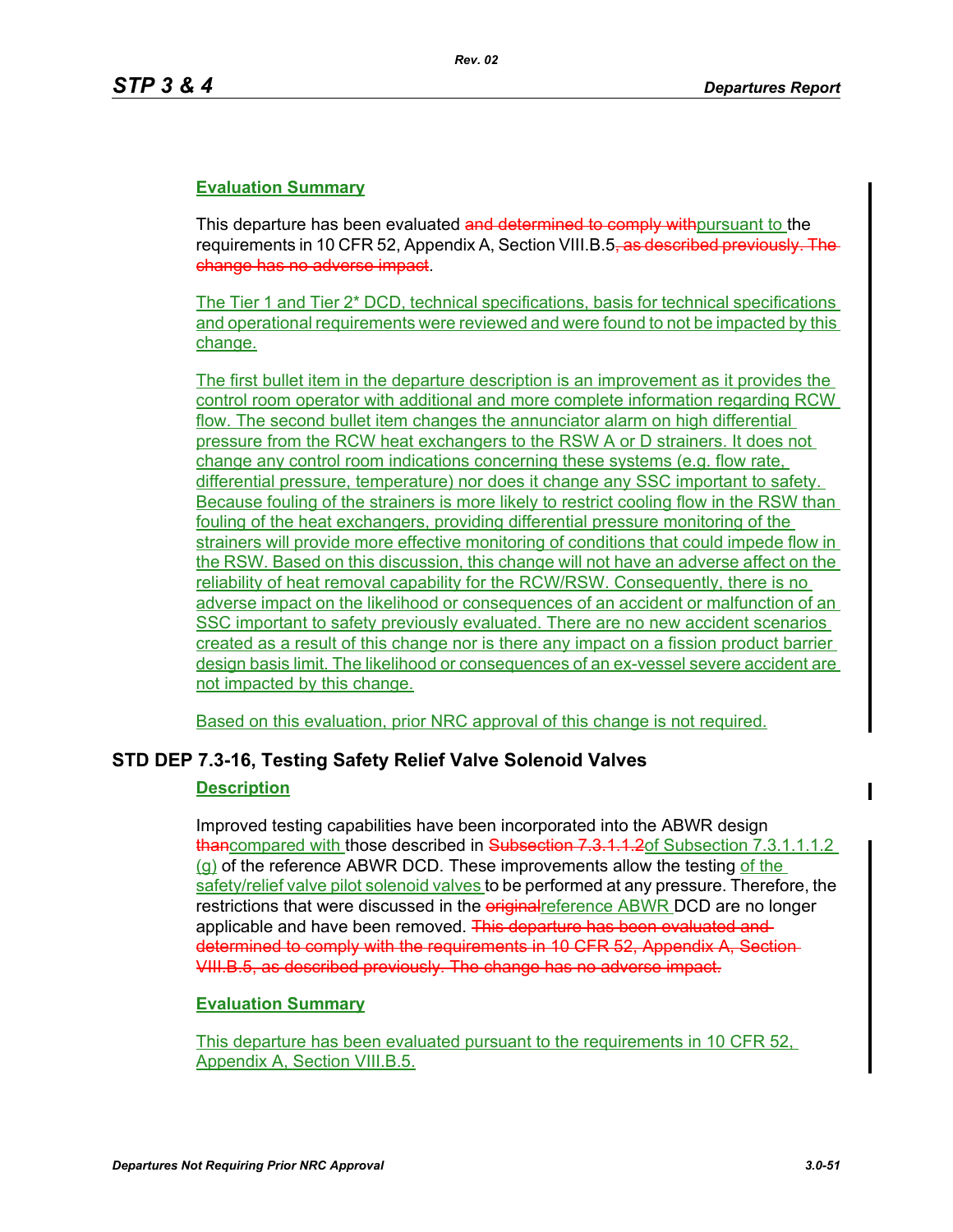The Tier 1 and Tier 2\* DCD, Technical Specifications, Basis for Technical Specifications and operational requirements were reviewed and were found to not be impacted by this change.

Improved testing capabilities have been incorporated into the ABWR design described in Subsection  $7.3.1.1.1.2$  (g) of the reference ABWR DCD. These improvements allow the testing of the safety/relief valve pilot solenoid valves to be performed at any pressure instead of only when the reactor is not pressurized. By allowing testing at any pressure, flexibility for testing of these valves is enhanced. Consequently, this change has no adverse affect on the frequency or consequences of accidents or malfunction of an SSC important to safety. There is no adverse impact on any fission product barrier design basis limits, and there is no failure of an SSC leading to a different result than previously analyzed. The ADS has not been identified as a design feature in the plant specific DCD for mitigating an ex-vessel severe accident. Consequently, this change has no impact on ex-vessel severe accident likelihood or consequences.

As a result of this evaluation, NRC review of this change is not required.

# **STD DEP 7.4-1, Alternate Rod Insertion (ARI) Function Description**

# **Description**

This departure revises Subsections 7.1.1, 7.1.2, 7.4.1 and 7.4.2re writes mos first paragraph of the STP 3 & 4 FSAR Subsection 7.4.1.1. The original description in the reference ABWR DCD described the implementation of the ARI function for the following features. The revised STP 3 & 4 FSAR wording clarifies the descriptions of these features. It specifies the:

- ARI function is a diverse method for inserting control rods by either hydraulic insertion or Fine Motion Control Rod Drive (FMCRD) motor run-in by providing a more complete discussion of the function.
- **Low-level signals or high vessel pressure from the safety systems (i.e., SSLC-ESF)** and the RFC system for the ARI function are isolated. The interface of the isolated signals from safety system to the non-safety RFC system ensures that no safety related functions are affected.
- **Two hard-dedicated switches on the Main Control Room Panel located near the** RCIS dedicated operator interface to clarify the manual initiation capability.
- Complete scope of the key components related to the ARI function.

This departure provides a clear and concise understanding of the ARI function, which is not required for safety, nor are its components considered Class 1E. This departure has been evaluated and determined to comply with pursuant to the requirements in 10 CFR 52, Appendix A, Section VIII.B.5, as described previously. The change has no adverse impact.

П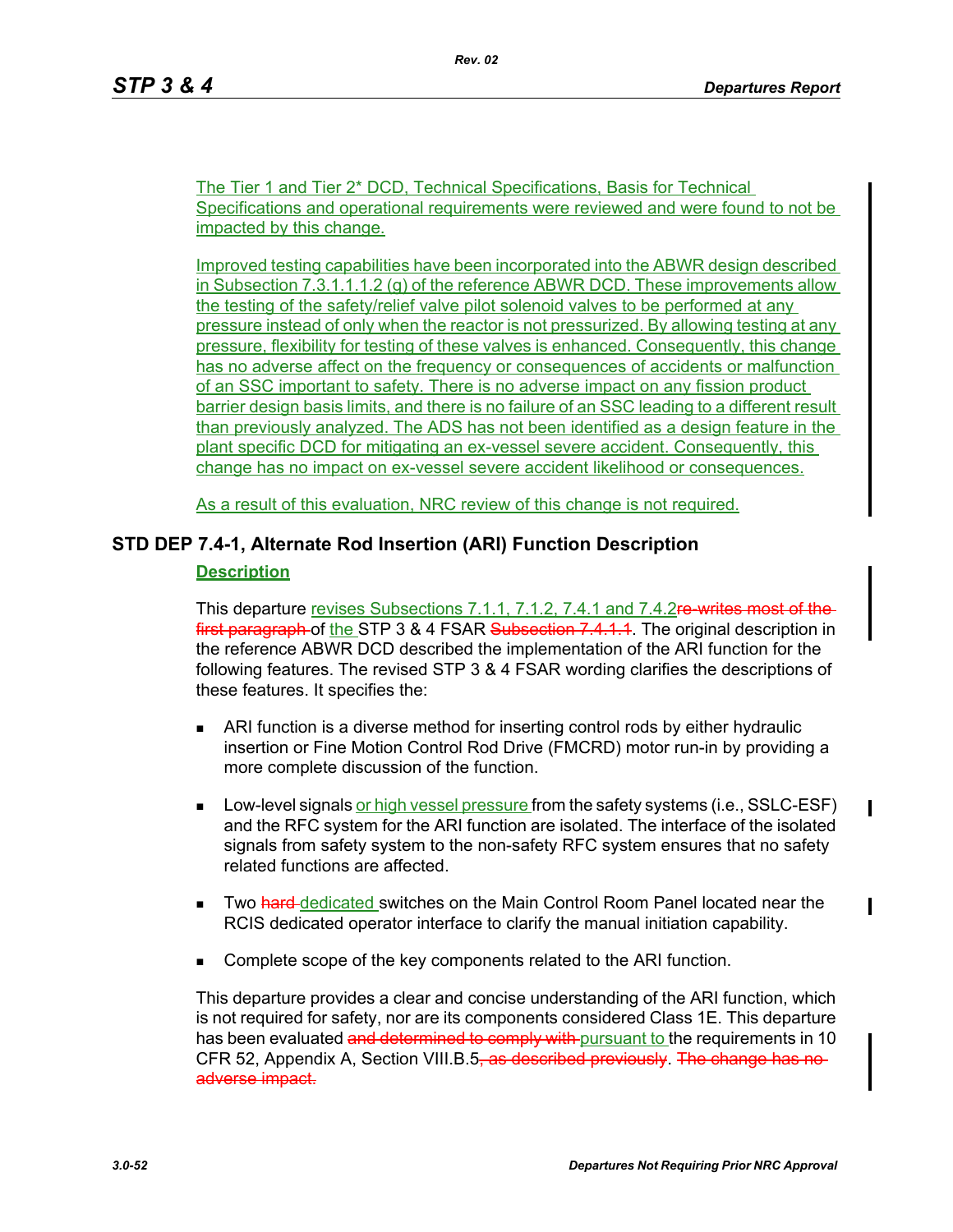The Tier 1 and Tier 2\*, technical specifications, basis for technical specifications and operational requirements were reviewed and were found to not be impacted by this change.

This departure does not change the design nor the functioning of the ARI. It's purpose is to provide additional details on the functioning of the instrumentation and controls for this nonsafety-related system. The ARI system is described in several sections of the DCD such as 7.1.1.4.1, 4.6.1.2.5.4 and 19.3. It is described as a nonsafety-related system which is separate and diverse from the RPS safety-related shutdown system, and initiated by low reactor water level or high vessel pressure signals or by manual means. This departure does not change these basic characteristics of the system but only adds further details on each of these items. Because there is no change in design or function of an SSC important to safety, this departure has no impact on the likelihood or consequences of analyzed accidents or of a malfunction of an SSC important to safety. No new accident scenarios are created and there is no impact on the design basis limit of any fission product barrier. The ARI has not been identified as a design feature in the DCD for mitigating an ex-vessel severe accident, and therefore this change has no impact on the likelihood or consequences of and ex-vessel severe accident.

Based on the results of this evaluation, prior NRC approval of this change is not required.

# **STD DEP 7.4-2, Residual Heat Removal (RHR) Alarm**

#### **Description**

Subsection 7.4.2.3.1 of the reference ABWR DCD provides functional requirements for the reactor shutdown cooling mode of the RHR system. Item (3) of this section provides a list of alarms that apply to all modes of the RHR System. As a result of detailed design evolution, the STP 3 & 4 FSAR replaces the alarm for "RHR Logic Power Failure" with the more general alarm "ELCS Out of Service." The FSAR also clarifies that the only time the "Manual Initiation Armed" alarm is activated is when the RHR system is in the Low Pressure Flooder (LFPLLPFL) Mode of operation.

#### **Evaluation Summary**

This departure has been evaluated and determined to comply with pursuant to the requirements in 10 CFR 52, Appendix A, Section VIII.B.5<del>, as described previously. The</del> change has no adverse impact.

The Tier 1 and Tier 2\* DCD, Technical Specifications, Bases for Techical Specifications and operational requirements were reviewed and were found to not be impacted by this change.

The replacement of the alarm for "RHR Logic Power Failure" with the alarm "ELCS Out of Service" reflects the STP 3 & 4 logic design whereby the logic for all of the ECCS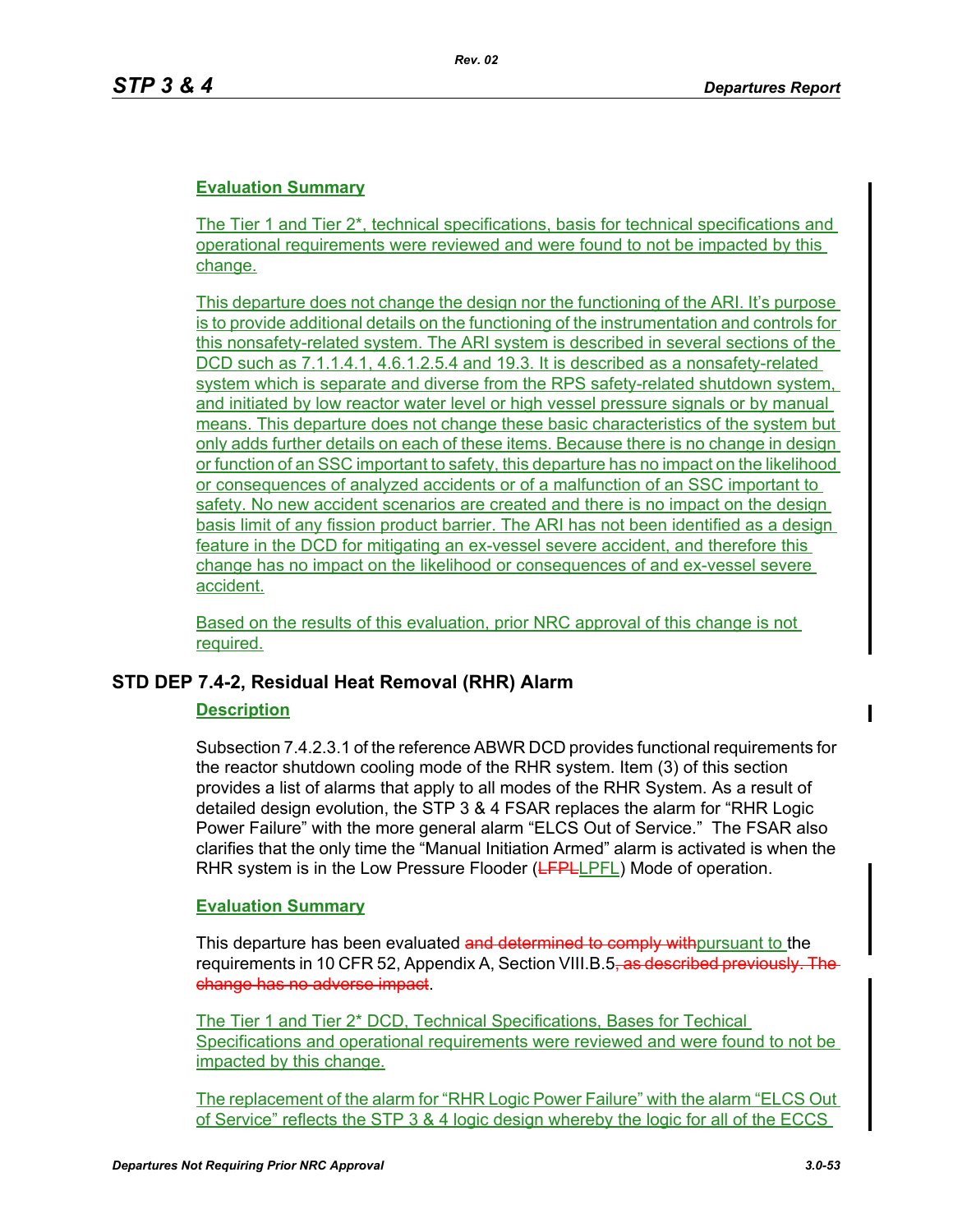(e.g. HPCF, ADS, LDS, RHR systems) is controlled and powered by the ELCS. Because the ELCS powers the logic for the RHR system, the "ELCS Out of Service" alarm description provides the control room operator with the same information as for the previous alarm description and therefore would have no effect on the information available to the operator to take actions following any accident or malfunction of an SSC.

The second change is a clarification as only the LPFL mode of the RHR system has an arming feature. Typically, when a switch is "armed" an alarm is activated alerting the operator that they are about to operate a system.

These changes do not impact any SCC design or function. The likelihood and the consequences of an accident or malfunction of an SSC important to safety are not impacted. There is no impact on a design basis limit for a fission product barrier nor is there any change to a method of analysis previously approved. There is no impact on the probability or consequences of an ex-vessel severe accident.

Based on the evaluation, prior NRC approval of this change is not required.

# **STPSTD DEP 7.6-1, Oscillation Power Range Monitor (OPRM) Logic**

### **Description**

Subsection 7.6.1.1.2.2 of the STP 3 & 4 FSAR now states the

- OPRM trips logic is performed separately from the APRM trips logic
- **Each OPRM function**channel has its own inoperative trip, which actuates when the channel has less than the required minimum operable cells, or there is an OPRMself test faulta fault is detected, or the APRMOPRM instrument firmware/software watchdog timer has timed out, or if there is a loss of power to the APRMPRNM instrument.
- **OPRM trip outputs also follow the two-out-of-four-logic as the APRM but**independent from the APRM trip outputs to the RPSThe trip signals from each division of APRM and OPRM are provided separately to the RPS, where the RPS performs two-out-of-four voting.
- The period tolerance factor  $(t_{error})$  is limited between 0.100 and 0.300 seconds and the time constant of the averaging flux filter is set at 0.95 seconds.

NEDO-33328, "Advanced Boiling Water Reactor (ABWR) APRM Oscillation Monitoring Logic," April 2007, provides the justification for the changes noted above.

Consistent with the changes above, Subsections 7.6.2.1.1 and 7.6.2.1.2 are also revised to reflect that the the OPRM is independent from the APRM.

### **Evaluation Summary**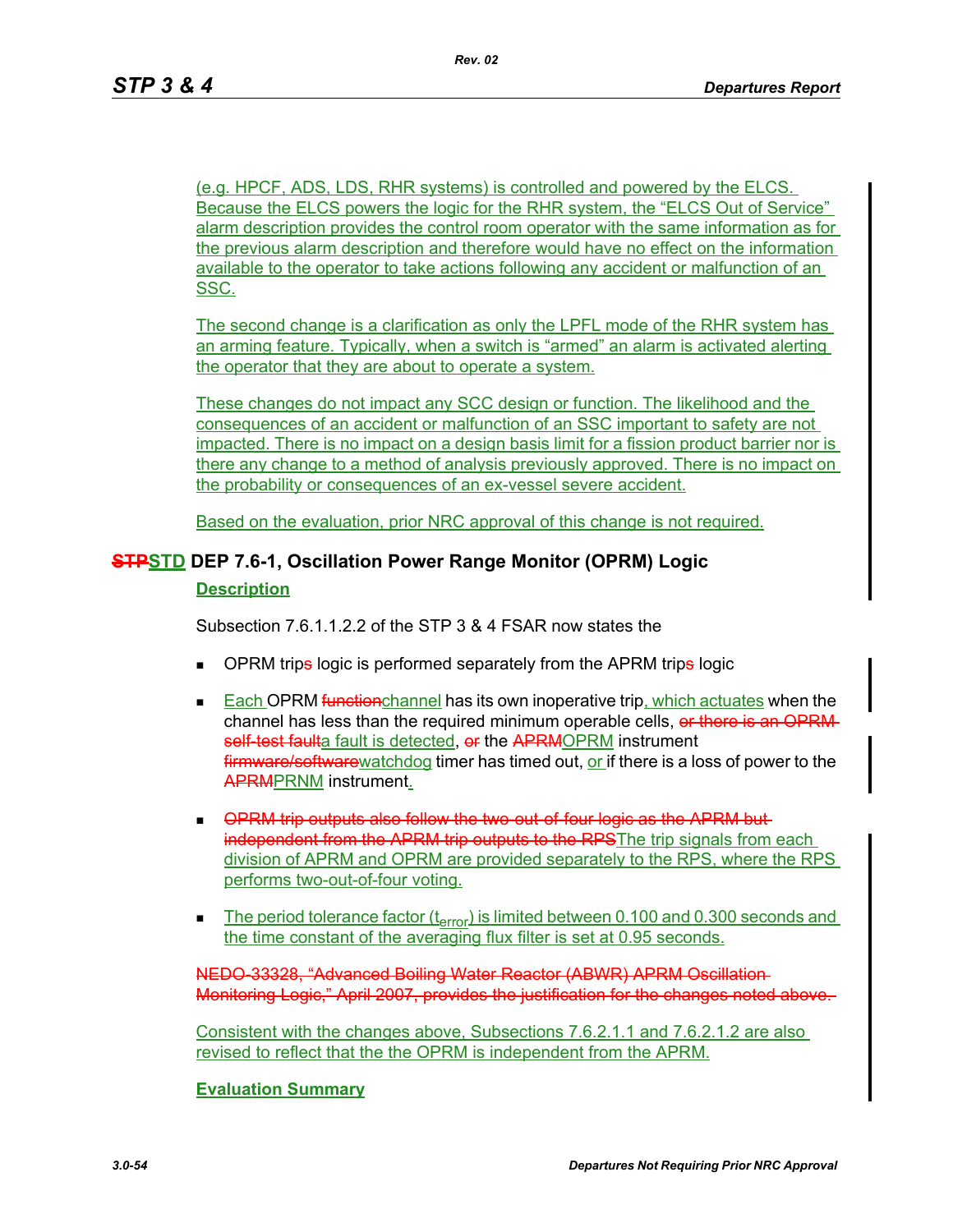This design change to separate the OPRM trip logic from the APRM trip logic is an upgrade expected to reduce the likelihood of reactor scrams from failures of OPRM and APRM channels without impacting performance of their safety functions. With this logic design, a trip in one APRM channel and in one OPRM channel does not result in a reactor scram. Any two OPRM channels that sense an abnormal condition will result in a reactor scram through the RPS. The BWR Owner's Group has endorsed this separate OPRM and APRM logic configuration and there has been initial favorable response from the NRC.

This departure has been evaluated and determined to comply with pursuant to the requirements in 10 CFR 52, Appendix A, Section VIII.B.5<del>, as described previously. The</del> change affects the function, but is bounded by the safety analysis.

This departure does not change any Tier 1 or Tier 2\* information, the Technical Specifications or Bases, any underlying design or other operational requirements. Furthermore, it does not change any other plant physical features, SSCs important to safety or fission product barriers. Any previously evaluated accident is not affected, and the possibility for an accident of a different type is not created. Also, it does not affect any method used for evaluation in establishing the design bases or in the safety analyses. This departure does not affect any feature for mitigation of an ex-vessel severe accident. For the same reason, and because there is no effect on any event, operation or SSC function, the change does not create a different ex-vessel accident scenario. Therefore, this change has no adverse impact and does not require prior NRC approval.

# **STD DEP 7.6-2, SPTM Subsystem of Reactor Trip and Isolation System**

# **Description**

The reference ABWR DCD description for the Suppression Pool Temperature Monitoring (SPTM) System in Subsection 7.6.1.7.1 has been clarified in the STP 3 & 4 FSAR to add that SPTM System is parta subsystem of the Reactor Trip and Isolation System (RTIS).

# **Evaluation Summary**

This departure has been evaluated and determined to comply in accordance with the requirements in 10 CFR 52, Appendix A, Section VIII.B.5<del>, as described previously</del>. The This-departure is clerical in that it adds further clarification as the result of STD DEP T1 3.4-1. Part 3 of STD DEP T1 3.4-1 in part states, "to better define the functional design and implementation of the digital controls platforms, specific I&C system names were assigned to the ESF digital controls systems and the Reactor Protection System (RPS)." It further states, "The RPS functions are implemented in two separate I&C systems: the Reactor Trip & Isolation System (RTIS) and the Neutron Monitoring System (NMS)."

Tier 1 changes have been reviewed separately. The SPTM System is not impacted by adding this clarification. This proposed change has no impact on Tier 1, Tier 2\*, Tech Specs, bases for Tech Specs or operational requirements.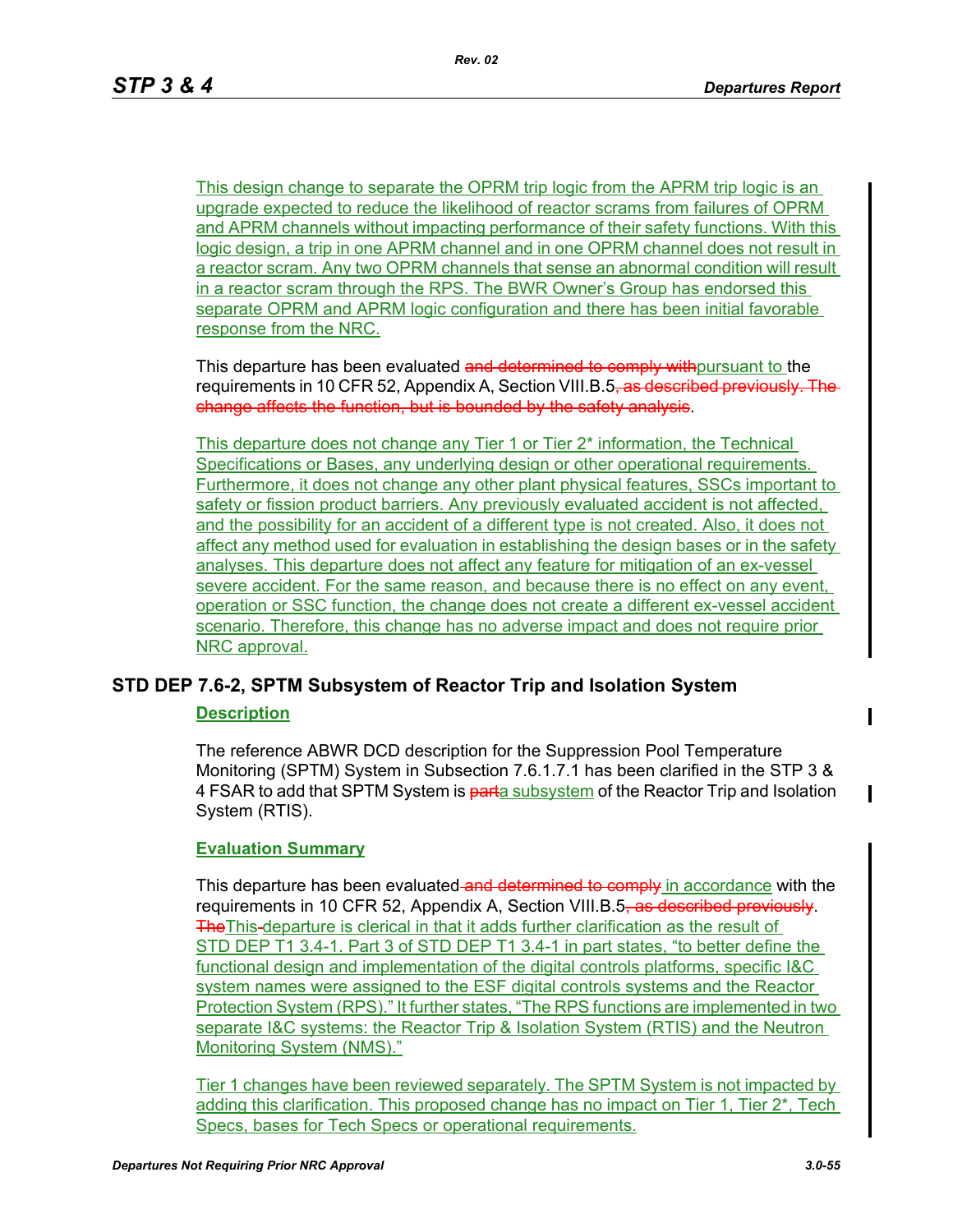No underlying design change is made and no SSC important to safety or fission product barrier is affected. There is no increase in the frequency of accidents and there is no increase in the likelihood of a malfunction of an SSC important to safety. Any previously evaluated accident is not affected and the possibility for an accident of a different type is not created. Also, it does affect any method used for evaluation in establishing the design bases or in the safety analyses. This departure does not affect any feature for mitigation of an ex-vessel severe accident. For the same reason, and because there is no effect on any event, operation or SSC function, the change does not create a different ex-vessel accident scenario. Therefore, Thethis change has no adverse impact and does not require prior NCR approval.

# **STD DEP 7.6-3, SPTM Sensor Arrangement**

### **Description**

The reference ABWR DCD description for the SPTM System in Section 7.6.1.7.3 is clarified in the FSAR to better illustrate the approximate temperature sensor locations in relation to the SRVs. The STP 3 & 4 FSAR rewording states that the SRV discharge line quenchers are in direct sight of two sets of SPTM system temperature sensors.

### **Evaluation Summary**

This departure has been evaluated and determined to comply with pursuant to the requirements in 10 CFR 52, Appendix A, Section VIII.B.5<del>, as described previously. The</del> change has no adverse impact.

The Tier 1 and Tier 2\* DCD, technical specifications, basis for technical specifications and operational requirements were reviewed and were found to not be impacted by this change.

This departure provides additional clarification and detail regarding the location of the temperature sensors in the suppression pool. The DCD indicates that the temperature sensors are in direct sight of the SRVs. The SRVs are located in the drywell and are mounted on the main steam piping whereas the suppression pool monitors are located in the suppression pool in the wetwell. The intent of this statement in the DCD was to note that the discharge from the SRVs is located in proximity to the suppression pool temperature monitors in order to provide an early and reliable indication of suppression pool temperature rise as a result of a transient or accident condition. Consequently, it has been clarified that the temperature monitor location is with respect to the SRV line quenchers at the discharge into the suppression pool. This is a clarifying change only and does not impact any SSC design or function. As a result, there is no impact on the likelihood or consequences of analyzed accidents or failure of an SSC important to safety. There is no impact on a fission product design basis limit nor are there any new accident scenarios created by this change, as it is only a clarifying change. The SPTM system has been identified as a design feature in the DCD for mitigating an ex-vessel severe accident. However, because this is a clarifying change only and does not impact the system design or function, there is no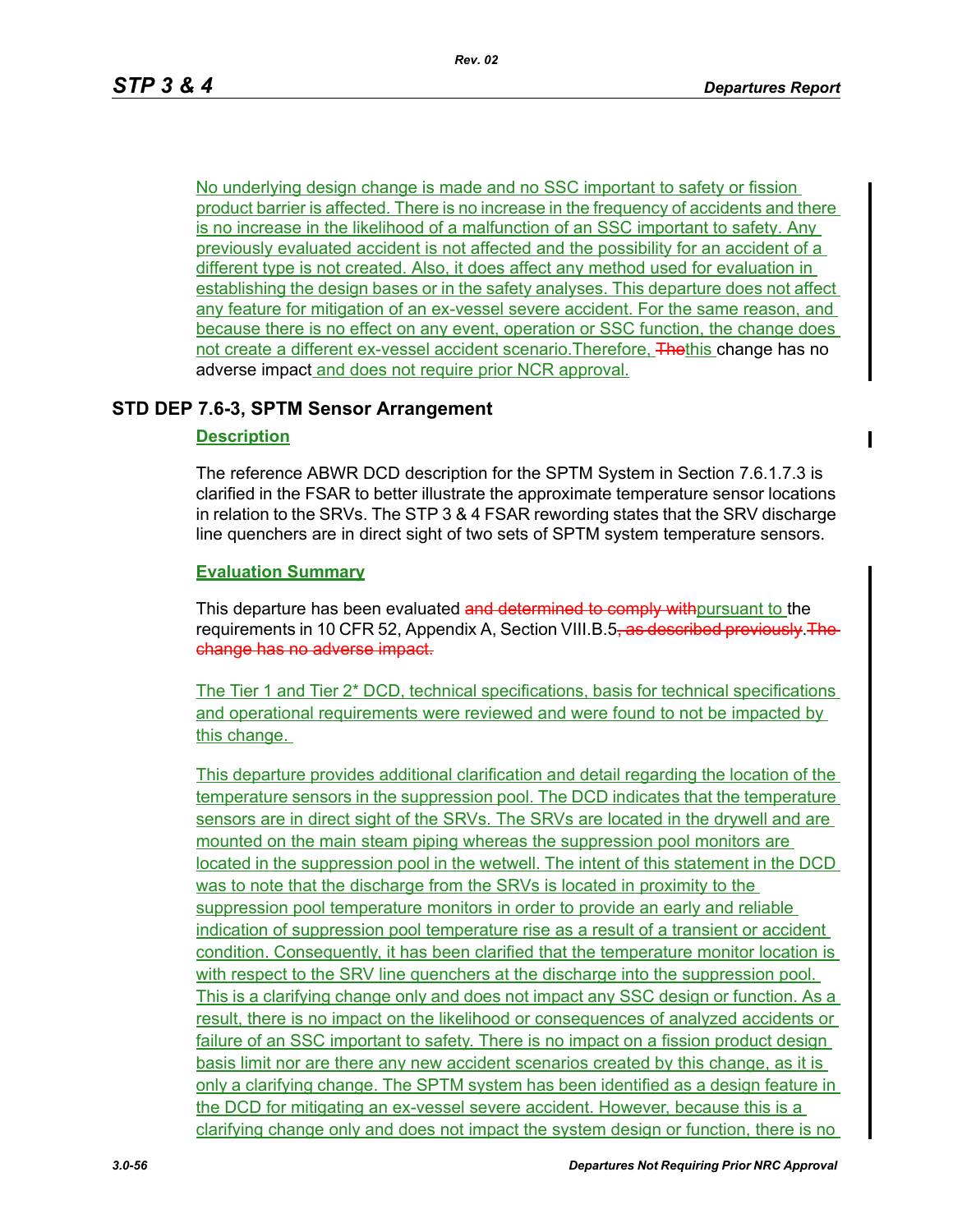increase in the probability or consequences of an ex-vessel severe accident.

Based on this evaluation, prior NRC approval of this change is not required.

# **STD DEP 7.6-4, Range of Power Range Neutron Monitoring Operability**

### **Description**

The reference ABWR DCD description for the Power Range Neutron Monitors (PRNM) in Subsection 7.6.2.1.1 stated that the PRNM provide information for monitoring the average power level of the reactor core and for monitoring the local power level when the reactor power is in the power range (above approximately 15% power). The FSAR clarifies the statement to indicate that the power range begins at approximately 5% power.

This departure has been evaluated and determined to comply with the requirements in 10 CFR 52, Appendix A, Section VIII.B.5, as described previously. The change has adverse impact.

# **Evaluation Summary**

This departure has been evaluated pursuant to the requirements in 10 CFR 52, Appendix A, Section VIII.B.5. This departure does not change any Tier 1 or Tier 2<sup>\*</sup> information, Technical Specifications, bases for Technical Specifications, any underlying design or other operational requirements. This change corrects the bottom of the power range for operation of the PRNM from 15% to its actual value of 5%. Consequently, this change is favorable and correctly reflects the actual design, which provides overlap with the SRNM for neutron flux monitoring in the range of 5%-15% power. Furthermore, it does not change any plant physical features, SSCs important to safety or fission product barriers. Any previously evaluated accident is not adversely affected, and the possibility for an accident of a different type is not created. Also, it does not affect any method used for evaluation in establishing the design bases or in the safety analyses. This departure does not adversely affect any feature for mitigation of an ex-vessel severe accident. For the same reason, and because there is no effect on any event, operation or SSC function, the change does not create a different exvessel accident scenario. Therefore, this change has no adverse impact and does not require prior NRC approval.

# **STD DEP 7.7-1, RPV Water Level Instrumentation**

# **Description**

Subsection 7.7.1.1 of the reference ABWR DCD implies that all instrument lines are flushed even when they do not need to be. A clarification indicates that only those instrument lines with a condensing chamber can have entrained non-condensable gasses. STP 3 & 4 FSAR Subsection 7.7.1.1 Subsections 4.6.1.2, 7.7.1.1, 15B.2.3 and Figure 15B-1 now states state that the concern of non-condensable gas build-up in the water column in the reactor vessel reference leg water level instrument lines, i.e. the reactor vessel instrument lines at the elevation near the main steam line nozzles, has been addressed by continually flushing these instrument lines with water supplied by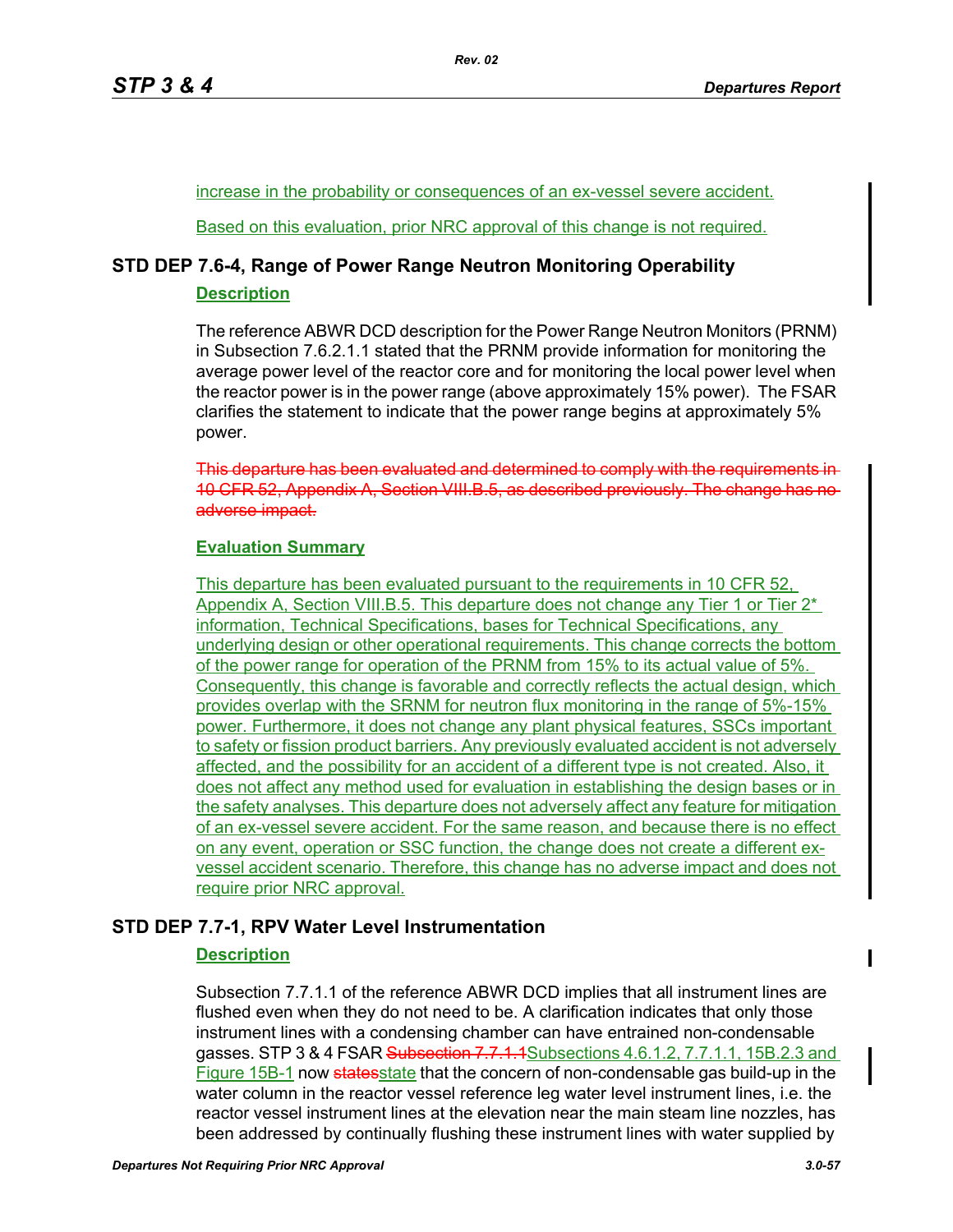the Control Rod Drive (CRD) System for those instrument lines with a condensing chamber.

The original design intent was to have flushing only apply to lines with condensing chambers which was not clear in the original DCD. Subsection 7.7.1.1 of the FSAR provides this clarification.

In addition, this departure also updates Section 4.6.1.2 and 15B.2.3 of the reference ABWR DCD to clarify that the Control Rod Drive Hydraulic System (CRDHS) supplies the purge flow for the NBS instrument lines.

### **Evaluation Summary**

This departure has been evaluated and determined to comply with pursuant to the requirements in 10 CFR 52, Appendix A, Section VIII.B.5<del>, as described previously. The</del> change has no adverse impact.

This departure does not change any Tier 1, Tier 2\* information, the Technical Specifications or Bases, any underlying design or other operational requirements.

This departure clarifies that the source of water for purging of the instrument lines in the Nuclear Boiler System (NBS) is the CRD hydraulic system (CRDHS). It further clarifies that for the RPV level instruments, this purging is only performed on instrument lines with condensing chambers. The purpose of the instrument line purging is to eliminate any non-condensible gases which could lead to erroneous level indications. Because only those RPV level instruments with condensing chambers have the potential for buildup of non-condensible gases, this purging is only required for those lines. The function of the purging system for removal of non-condensible gases from instrument lines is unaffected by this change. This departure has no impact on any SSC system design intent or function and has no impact on the likelihood or consequences of analyzed accidents or malfunction of an SSC important to safety. Furthermore, it does not change any plant physical features, SSCs important to safety or fission product barriers. Any previously evaluated accident is not affected, and the possibility for an accident of a different type is not created. Also, it does not affect any method used for evaluation in establishing the design bases or in the safety analyses. This departure does not adversely affect any feature for mitigation of an ex-vessel severe accident. For the same reason, and because there is no effect on any event, operation or SSC function, the change does not create a different ex-vessel accident scenario.

Therefore, this change has no adverse impact and does not require prior NRC approval.

# **STD DEP 7.7-2, SRV Discharge Pipe Temperature Data Recording**

# **Description**

There have been significant technological advances in data recording since the reference ABWR DCD was written. Subsections  $7.3.1.1.1$  and  $7.7.1.1$  of the  $STP3.8$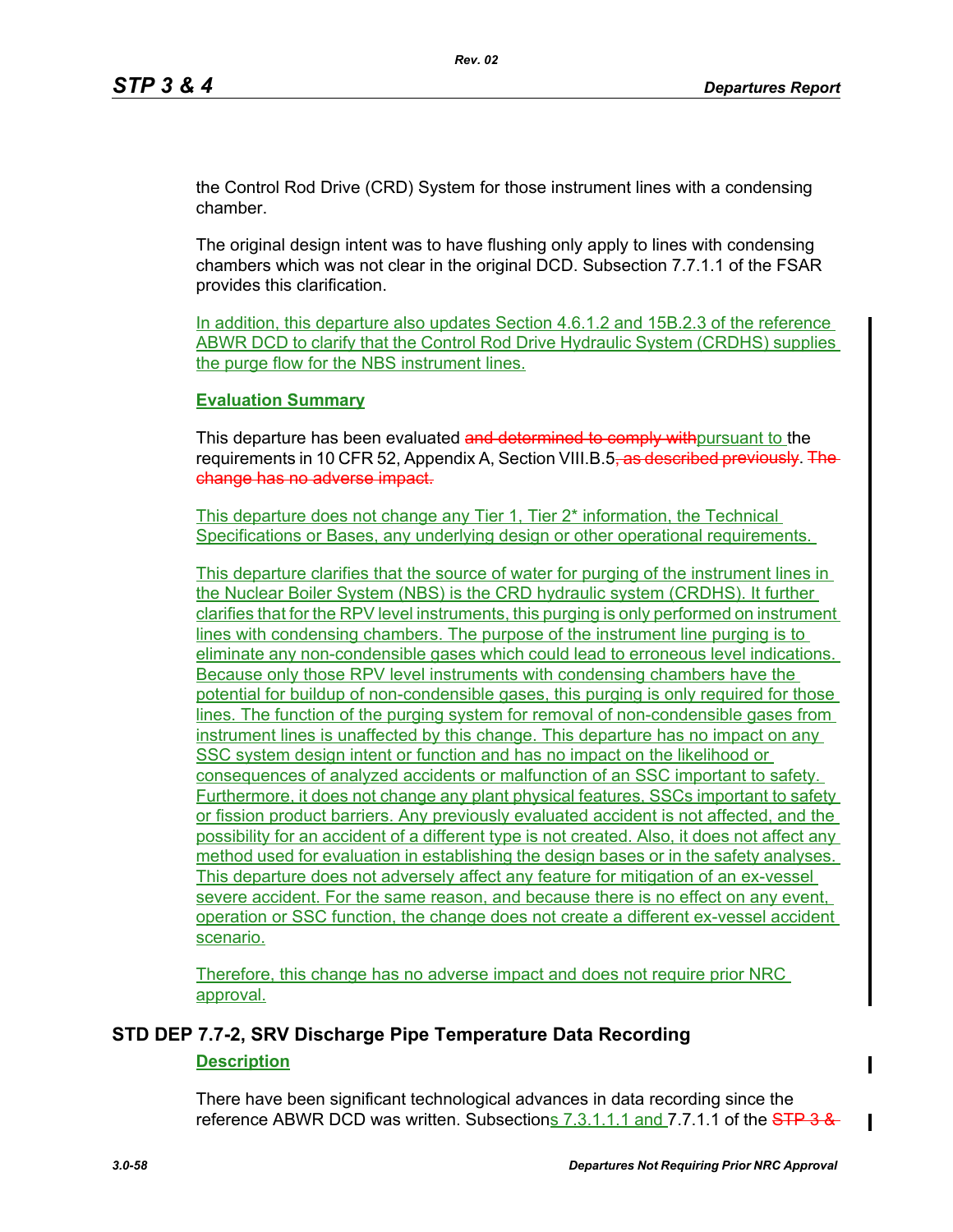4 FSAR now states state that the discharge temperatures of all the safety/relief valves are shown on an historian function in the control room.

Recording SRV discharge temperature data is now performed in a more accurate manner and is easily retrievable. The recorded data rate meets all design criteria. The data recorded remains the same along with the parameters.

### **Evaluation Summary**

This departure has been evaluated and determined pursuant to comply with the requirements in 10 CFR 52, Appendix A, Section VIII.B.5<del>, as described previously</del>. This departure does not change any Tier 1 or Tier 2\* information, the Technical Specifications, the bases for Technical Specifications, any other underlying design or other operational requirements.

SRV discharge pipe temperature data recording and alarm change is a design upgrade to replace the multipoint recorders with a historian function digital system. It does not adversely affect any functional or safety requirements for temperature monitoring, does not affect temperature detection or high temperature alarm setpoints, and the data recorded and parameters remain the same. Since this change does not affect any other plant SSCs, there is no effect on any accident previously evaluated in the DCD. Furthermore, it does not change any plant physical features other than that affected by this design change, SSCs important to safety or fission product barriers. Any previously evaluated accident is not affected, and the possibility for an accident of a different type is not created. Also, it does not affect any method used for evaluation in establishing the design bases or in the safety analyses. This departure does not affect any feature for mitigation of an ex-vessel severe accident. For the same reason, and because there is no effect on any event, operation or SSC function, the change does not create a different ex-vessel accident scenario. The Therefore this change has no adverse impact and prior NRC approval is not required.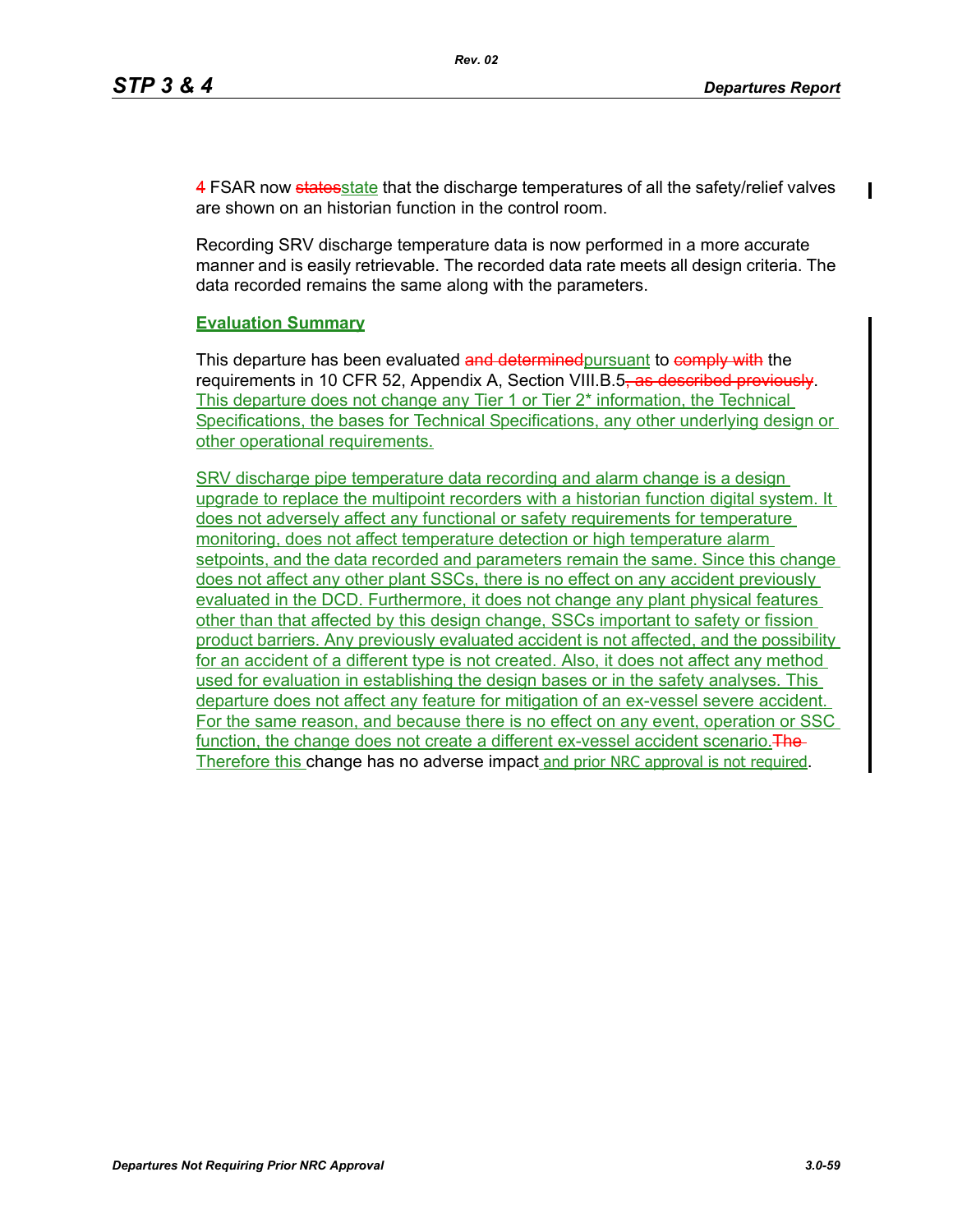# **STD DEP 7.7-3, Feedwater Turbidity**

### **Description**

The reference ABWR DCD Subsection 7.7.1 discusses the measurement of feedwater turbidity and signal transmission to the MCR, but turbidity is normally determined by sampling. there seems to be There is no practical manner in which to perform this measurement and it is. Because of this, and since measurement of turbidity is not considered to have any safety significance. Therefore, it is being deleted. This departure has been evaluated and determined to comply with the requirements in 10 CFR 52, Appendix A, Section VIII.B.5, as described previously. The change has no adverse impact.

# **Evaluation Summary**

This departure to remove the feedwater turbidity monitoring subsystem has been evaluated pursuant to the requirements in 10 CFR 52, Appendix A, Section VIII.B.5. This departure does not change any Tier 1 or Tier 2\* information, the Technical Specifications and Bases, any underlying design or other operational requirements.

It does not change the functional or safety requirements of the feedwater or condensate systems. Filtering of corrosion products and other impurities from the feedwater system is accomplished by the condensate purification system and the reactor water cleanup system. The adequacy of performance of these systems is indicated by instruments such as conductivity monitors to assure adequate purity of water flowing to the reactor vessel. Any determination of turbidity for a system such as feedwater, if needed, could be performed through sampling techniques. Furthermore, this change does not impact any plant physical features, SSCs important to safety or fission product barriers. Any previously evaluated accident is not affected, and the possibility for an accident of a different type is not created. Also, it does not affect any method used for evaluation in establishing the design bases or in the safety analyses. This departure does not affect any feature for mitigation of an ex-vessel severe accident. For the same reason, and because there is no effect on any event, operation or SSC function, the change does not create a different ex-vessel accident scenario.

Therefore, this change has no adverse impact and does not require prior NCR approval.

# **STD DEP 7.7-4, Automatic Power Regulator / Rod Control and Information System Interface**

# **Departure Descripton**

Section 7.7.1.2 (1) (a) (ii) of the reference ABWR DCD described the Power Generation and Control System (PGCS) as initiating control changes in the automatic rod movement mode. The STP 3 & 4 FSAR now clarifies that the APR is actually the direct controlling system that interfaces with the RCIS for accomplishing automatic rod movement mode and the PGCS interfaces only with APR for initiating various reactor power change control tasks.

 $\mathbf I$ 

 $\blacksquare$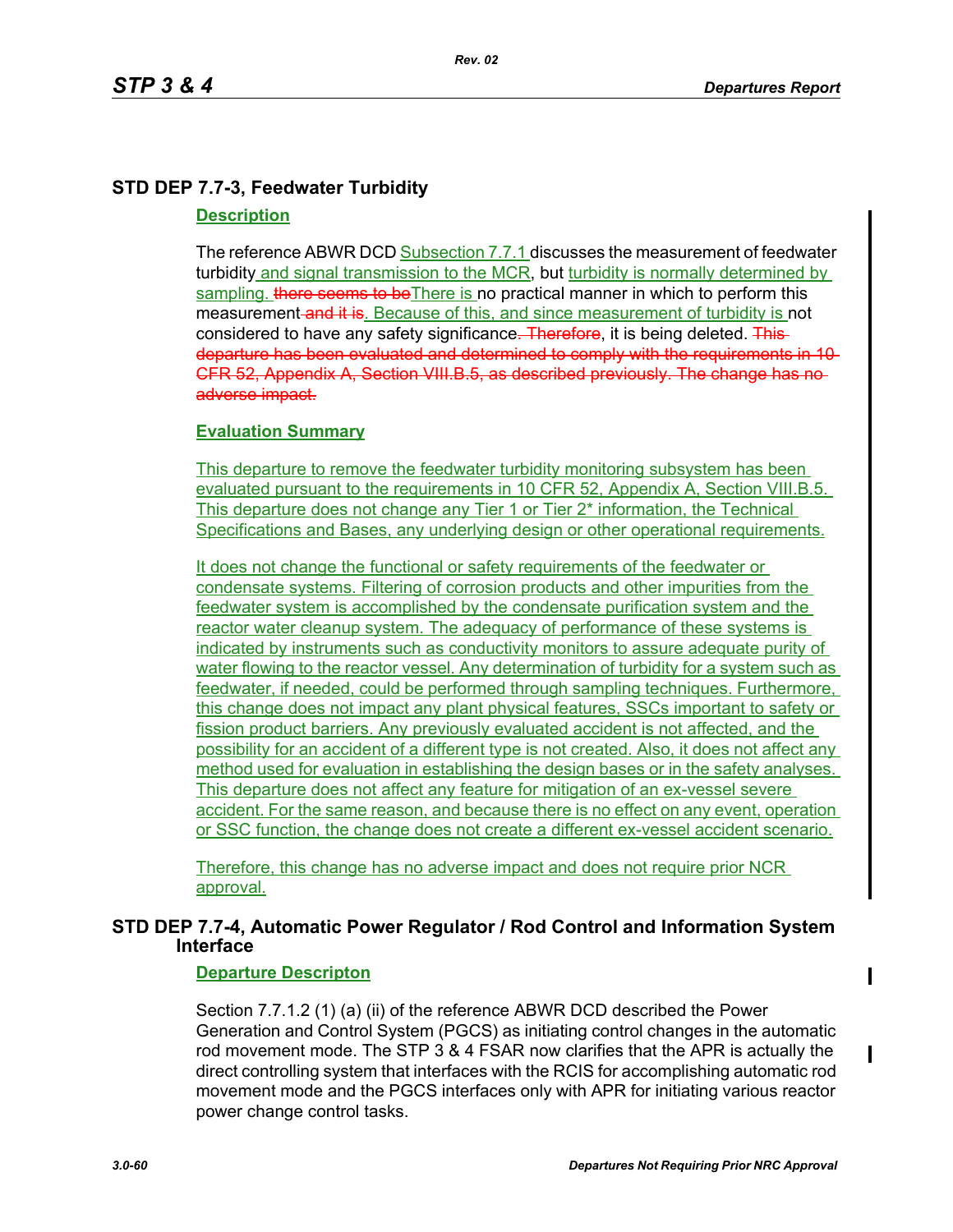This departure has been evaluated and determined to comply with pursuant to the requirements in 10 CFR 52, Appendix A, Section VIII.B.5, as described previously. The change has no adverse impact.

The Tier 1, and Tier 2\*, DCD, Technical Specifications, basis for Technical Specifications and operational requirements were reviewed and not impacted by this change.

This departure clarifies and corrects Section 7.7.1.2(1)(a)(ii) of the DCD. As noted in Section 7.7.1.5.2 of the DCD, "The PGCS contains the algorithms for the automated control sequences associated with plant startup, shutdown and normal power range operation. The PGCS issues reactor command signals to the automatic power regulator (APR). The reactor power change algorithms are implemented in the APR." Section 7.7.1.2 was updated to be consistent with this DCD description which reflects the proper role of the APR and PGCS systems. This departure is a clarification only and does not affect the design or function of any SSC important to safety. As a result, there is no adverse impact on the likelihood or consequences of accidents or malfunction of any SSC important to safety. There are no new accident scenarios created as a result of this change nor is there any change to a fission product barrier design basis. The likelihood and consequences of ex-vessel severe accidents are not impacted by this change.

As a result of this evaluation, NRC review of this change is not required.

# **STD DEP 7.7-5, Rod Control and Information System (RCIS) Display**

# **Description**

Subsection 7.7.1.2  $(2)(1)$  (b) of the STP 3 & 4 FSAR clarifies the wording of the reference ABWR DCD by providing more precise information about available display information at the RCIS dedicated operator interface on the main control panel.

# **Evaluation Summary**

This departure has been evaluated and determined to comply with the requirements in 10 CFR 52, Appendix A, Section VIII.B.5<del>, as described previously</del>. The change has no adverse impact.

The Tier 1 and Tier 2\* DCD, Technical Specifications, basis for Technical Specifications, and operational requirements were reviewed and are not impacted by this departure.

This departure clarifies descriptions to provide more complete design descriptions. This departure dose not affect the design or function of any SSC important to safety. As a result, there is no adverse impact on the likelihood or consequences of accidents or malfunction of any SSC important to safety. There are no new accident scenarios created as a result of this change nor is there any change to a fission product barrier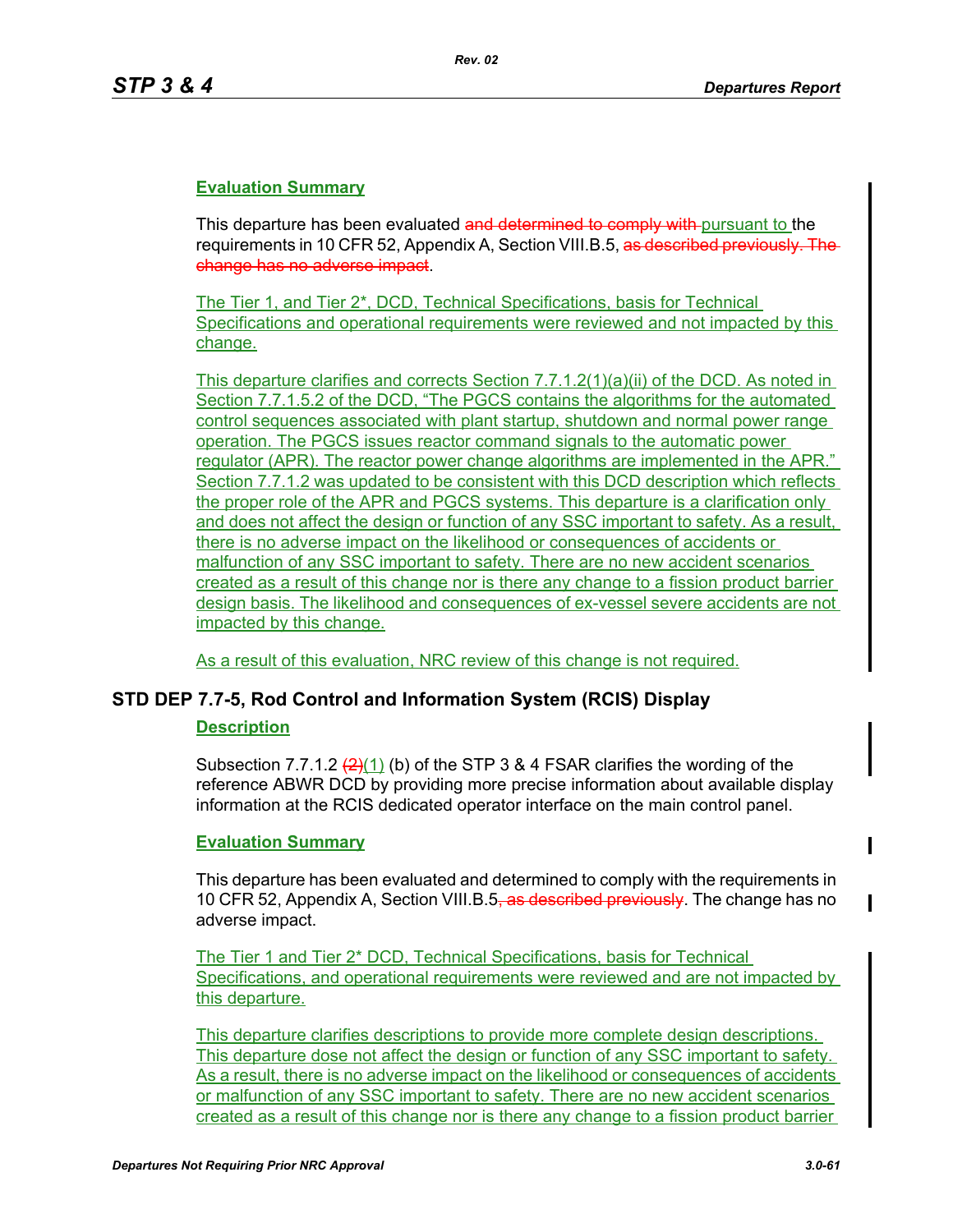design basis. The likelihood and consequences of ex-vessel severe accidents are not impacted by this change.

As a result of this evaluation, NRC review of this change is not required.

# **STD DEP 7.7-6, Rod Control and Information System Commands**

# **Description**

ABWR DCD Tier 2 Subsection 7.7.1.2 (1) (f) describes the command signal from the Recirculation Flow Control System (RFCS) to the Rod Control and Information System (RCIS) for the Alternate Rod Insertion (ARI) and Subsection 7.7.1.2 (1) (g) describes the command signal from the RFCS to the selected control rod run-in (SCRRI). This COLA change implements the following clarifications to Subsections 7.7.1.2 (f) and (g):

- Subsection 7.7.1.2 (1) (f) is revised to clarify that redundant command signals (more than a single signal) are sent from RFCS to RCIS for the ARI function.
- Subsection 7.7.1.2 (1) (g) is revised to clarify that redundant command signals (more than a single signal) are sent from RFCS to RCIS for the SCRRI function.

# **Evaluation Summary**

These changes are consistent with the details of RCIS IED (Figure 7.7-2) and with the description of the command signals as provided in Section 7.7.1.2.2 (2) of the DCD.

This departure has been evaluated and determined pursuant to comply with the requirements in 10 CFR 52, Appendix A, Section VIII.B.5<del>, as described previously</del>. The Therefore this change has no adverse impact and prior NRC approval is not required.

Section 7.7.1.2 (1) (f) of the STP 3 & 4 FSAR revises the command description to clarify that there are REDUNDANT "command signals" from RFCS to RCIS for the ARI function. These changes are consistent with the details of RCIS IED (Figure 7.7-2).

This departure does not change any Tier 1, Tier 2\* information, the Technical Specifications or Bases, any underlying design or other operational requirements.

This departure is a clarification to Sections 7.7.1.2 (1) (f) and 7.7.1.2 (1) (g) of the DCD to make them consistent with the description of the command signals to the RCIS from the RFCS for the ARI and SCCRI functions, respectively, as provided in more detail in Section 7.7.1.2.2 (2) (a) and (b) of the DCD. In those sections, it is noted that the three channels of the RFCS provide each of the two channels of the RCIS logic with the ARI and SCRRI signals. RCIS internal logic to initiate the RCIS ARI and SCRRI functions is based on two-out-of-three logic within each channel of the RCIS. Consequently, initiation of the ARI and SCRRI functions is based on multiple signals from the RFCS.

The description of that initiation was accordingly changed in Sections 7.7.1.2 (1) (f) and 7.7.1.2 (1) (g) from a "signal" to "signals". This is also consistent with the IED in Figure 7.7-2. This change has no impact on the logic for the initiation of the ARI or SCRRI from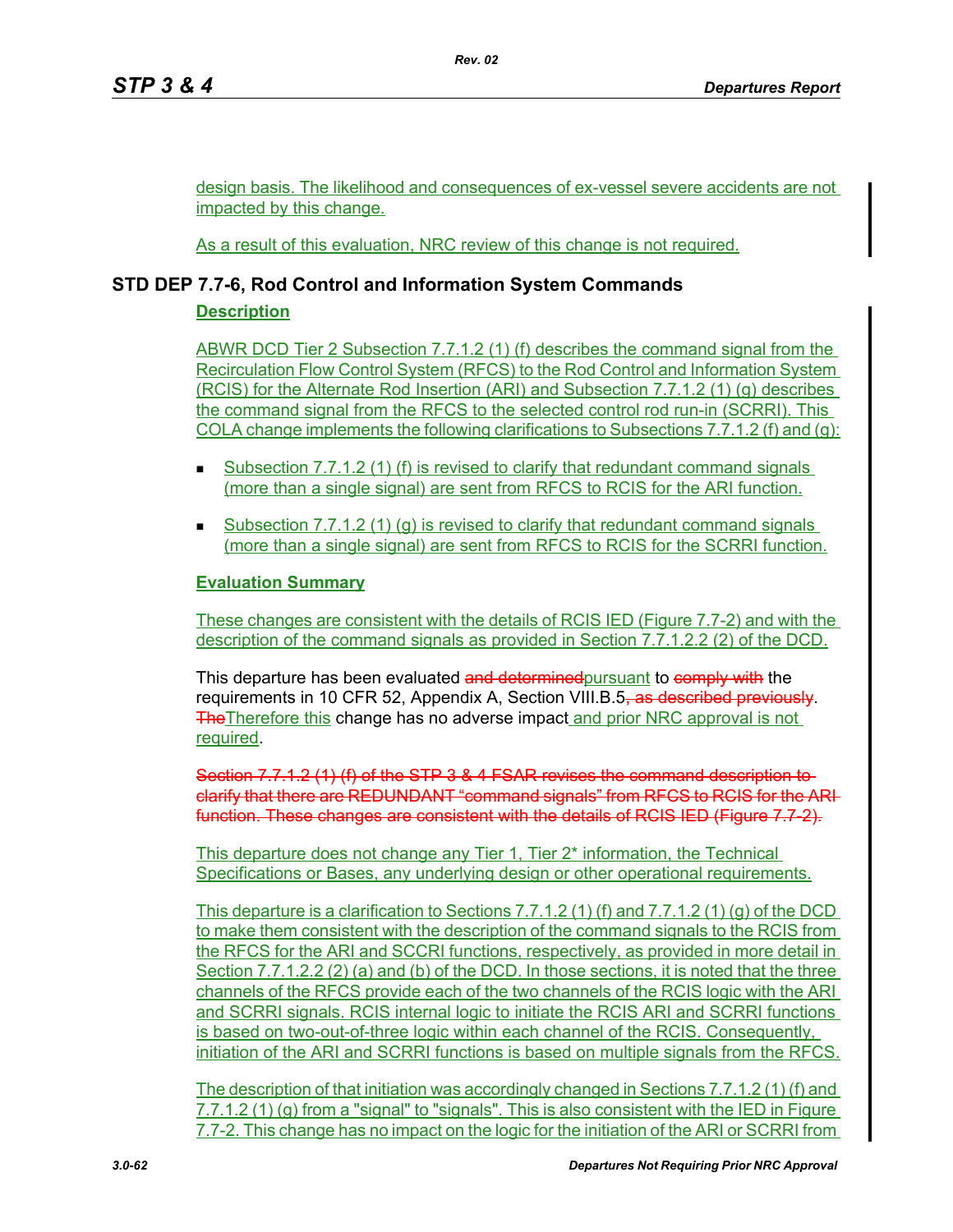the RFCS and changes no design or function of an SSC important to safety. It has no impact on any analyzed accident. This departure has no impact on any SSC system design or function and has no impact on the likelihood or consequences of analyzed accidents or malfunction of an SSC important to safety. Furthermore, it does not change any plant physical features, SSCs important to safety or fission product barriers. Any previously evaluated accident is not affected, and the possibility for an accident of a different type is not created. Also, it does not affect any method used for evaluation in establishing the design bases or in the safety analyses. This departure does not adversely affect any feature for mitigation of an ex-vessel severe accident. For the same reason, and because there is no effect on any event, operation or SSC function, the change does not create a different ex-vessel accident scenario.

# **STD DEP 7.7-7, Rod Control and Information System (RCIS) Design Details Description**

Changes were made to the reference ABWR DCD RCIS system-descriptions in FSAR SubsectionSubsections 7.7.1.2 (2), (3), (5), and (6), 7.7.1.2.1, and 7.7.1.2.2 to provided clarity, additional information, and provide a more complete design description. The changes addressed the following:

- "Rod Action Control Cabinet (RACC)" was changed to "Rod Action Control Subsystem (RACS) Cabinets" because the various major subsystem functions were segregated to different cabinets
- Allocation of various major RCIS subsystem functions into different cabinets
- Final Remote Communication Cabinet (RCC) implementation details
- Final Fine Motion Driver Cabinet (FMDC) implementation details
- Key additional RCIS-related panels/cabinets that were shown in the original RC IED Figure 7.7-2
- **RCIS Multiplexing Network scope and terminology for the interfaces to non-RCIS** scope essential and non-essential data communication function equipment require revision consistent with RCIS IED (Figure 7.7-2) and the associated ABWR LTR terminology
- **Description of RCIS monitoring channels.**
- "Rod Action Control Cabinet (RACC)" was changed to "Rod Action Control Subsystem (RACS) Cabinets" because the various major subsystem functions were segregated to different cabinets (RAPI panel and ATLM / RWM panel).
- Descriptions of additional RCIS-related panels/cabinets were provided to be consistent with figure 7.7-2 and various major RCIS subsystem functions were allocated into several cabinets.
- Final Remote Communication Cabinet (RCC) implementation details.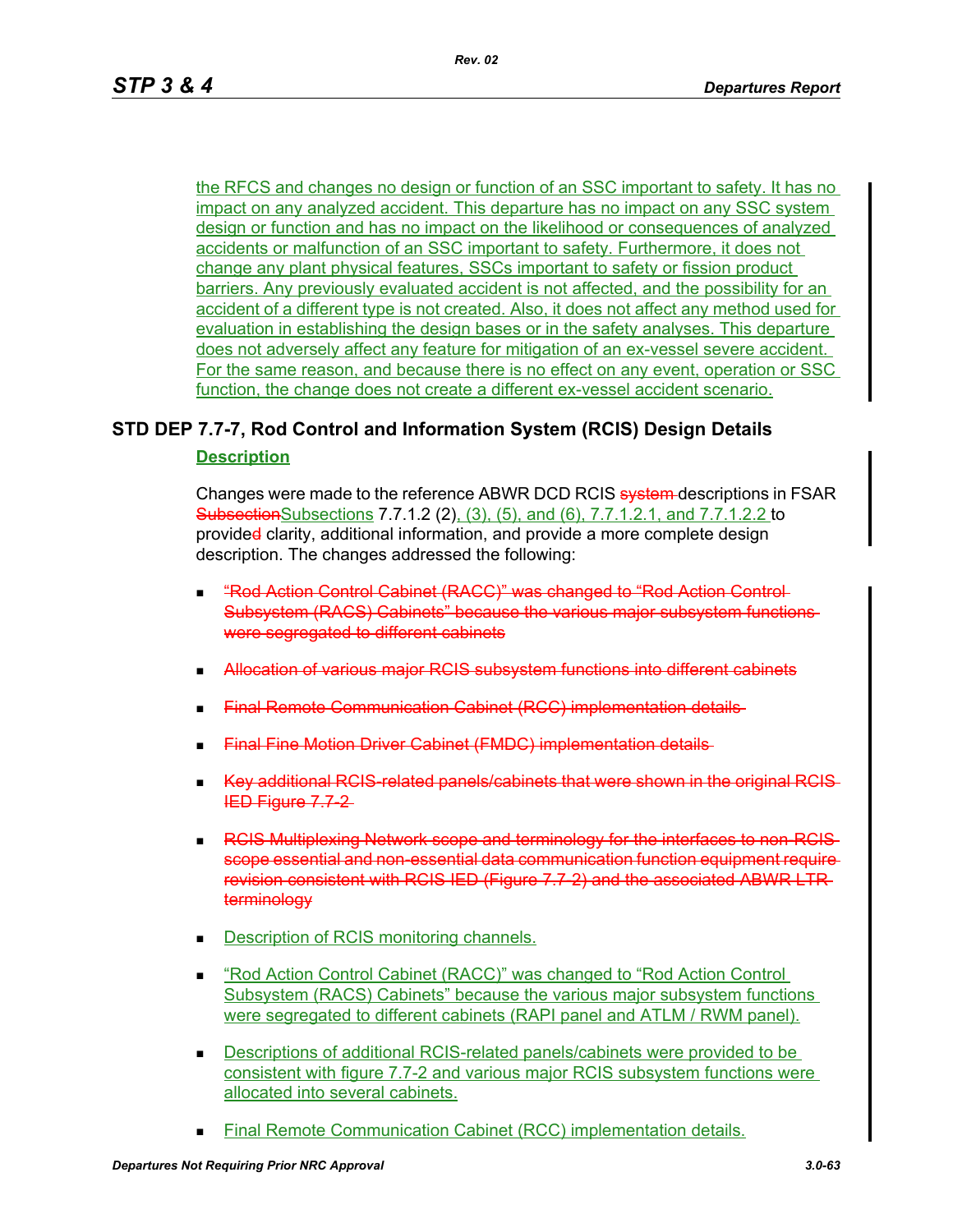- Final Fine Motion Driver Cabinet (FMDC) implementation details.
- **Detailed descriptions of the RCIS Multiplexing Network information and the** interfaces with class -1E systems are provided
- Detailed descriptions of the RCIS power source are provided.

This departure has been evaluated and determined pursuant to comply with the requirements in 10 CFR 52, Appendix A, Section VIII.B.5, as described previously.

This change to the STP 3 & 4 FSAR provides a more clear and complete description of the design and operation of the RCIS system. These changes are a result of RCIS design evolution based on experience at operating plants and involve segregation by RCIS subsystems of electronic, electrical, and logic circuitry to different cabinets/panels. This enhanced discussion is not the result of any underlying design change and functional requirements of the RCIS system are unchanged. This departure does not change any Tier 1 or Tier 2\* information, the Technical Specifications or Bases or other operational requirements. Furthermore, it does not change any plant physical features, SSCs important to safety or fission product barriers. Any previously evaluated accident is not affected, and the possibility for an accident of a different type is not created. Also, it does not affect any method used for evaluation in establishing the design bases or in the safety analyses. This departure does not affect any feature for mitigation of an ex-vessel severe accident. For the same reason, and because there is no affect on any event, operation or SSC function, the change does not create a different ex-vessel accident scenario.

**The Therefore this change has no adverse impact and does not require prior NRC** approval.

# **STD DEP 7.7-8, Surveillance Test Controller**

Subsection 7.3.1.1.1.2 (3) (g) of the reference ABWR DCD states that channels are "automatically verified at 10 minute intervals." The STP 3 & 4 FSAR has replaced that phrase with "manually verified in accordance with Technical Specification requirements."

DCD Subsection 7.3.1.1.1.2 (3) (g) also states that the Surveillance Test Controller (STC) as discussed in the Subsection 7.1.2.1.6 is applicable to the ADS.

To reduce operator burden and decrease outage time, an STC is provided as a dedicated instrument. The STC performs semi automatic (operator-initiated) testing, including trip, initiation, and inerlock logic. A separate test sequence for each safety system is operator-selectable. Testing will proceed automatically to conclusion afterinitiation by the operator. Surveillance testing is performed in one division at a time.

To ensure understanding of the testing frequency, the "10 minute" discussion is removed and verification in accordance with the "Technical Specification Requirements" is inserted in the STP 3 & 4 FSAR subsection.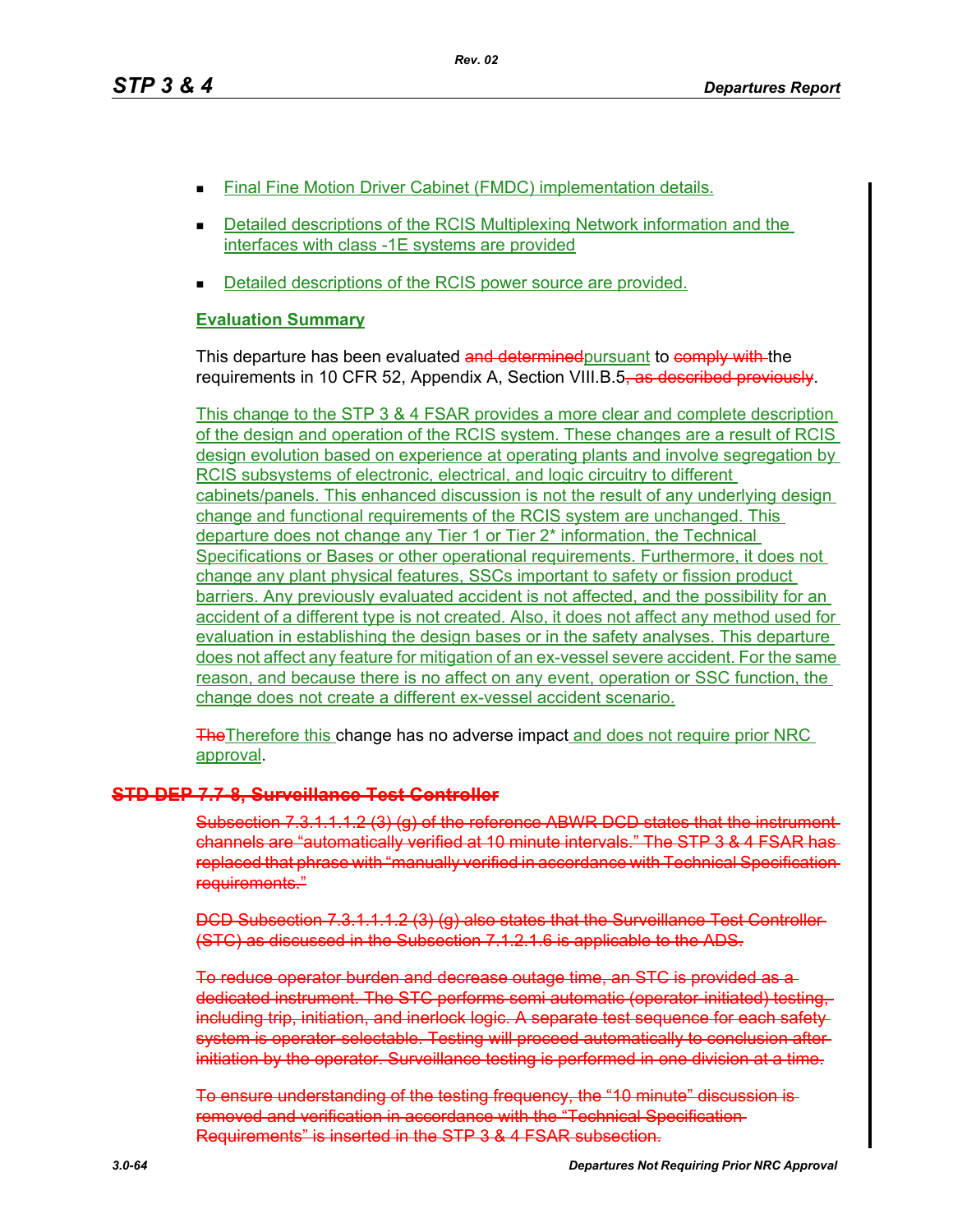This departure has been evaluated and determined to comply with the requirements in 10 CFR 52. Appendix A, Section VIII.B.5, as described previously. The change has no adverse impact, and although it affects the function, it is bounded by the safety analysis.

# **STD DEP 7.7-9, Selected Control Rod Run-In (SCRRI) Function**

### **Description**

Subsection 7.7.1.27.7.1.2(6) of the reference ABWR DCD states that the Control Rod Drive (CRD) System provides for electromechanical insertion of selected control rods for core thermal/hydraulic stability control. The STP 3 & 4 FSAR adds that the CRD system also provides for mitigation of a loss of feedwater heating event. This change provided clarity with the additional information and a more complete design description showing the two functional needs for SCRRI.

#### **Evaluation Summary**

This departure has been evaluated and determined to comply withpursuant to the requirements in 10 CFR 52, Appendix A, Section VIII.B.5<del>, as described previously</del>. This departure does not change any Tier 1, Tier 2<sup>\*</sup> information, the Technical Specifications or their Bases, any underlying design or other operational requirements.

This departure revises Subsection 7.7.1.2(6) to add that the CRD system provides for insertion of selected control rods in response to a loss of feedwater heater event. This function of the SCRRI system is already detailed in the DCD in Sections 7.7.1.2(1)(g) and in 7.7.1.2.2 (2) (b). Consequently, this departure does not change any system design as currently described in the DCD but only updates one particular section, Section 7.7.1.2(6), for completeness and accuracy of the overall documentation. This departure has no impact on any SSC system design or function and has no impact on the likelihood or consequences of analyzed accidents or malfunction of an SSC important to safety. Furthermore, it does not change any plant physical features, SSCs important to safety or fission product barriers. Any previously evaluated accident is not affected, and the possibility for an accident of a different type is not created. Also, it does not affect any method used for evaluation in establishing the design bases or in the safety analyses. This departure does not adversely affect any feature for mitigation of an exvessel severe accident. For the same reason, and because there is no effect on any event, operation or SSC function, the change does not create a different exvessel accident scenario. TheTherefore this change has no adverse impact and does not require prior NRC approval.

# **STD DEP 7.7-11, Rod Withdrawal Sequence Restrictions**

### **Description**

The STP 3 & 4 FSAR Section 7.7.1.2.1 (5) significantly expands the DCD discussion of the ganged rod movement and ganged withdrawal sequence restrictions. The STP 3 & 4 FSAR provides complete descriptions of these clarifications: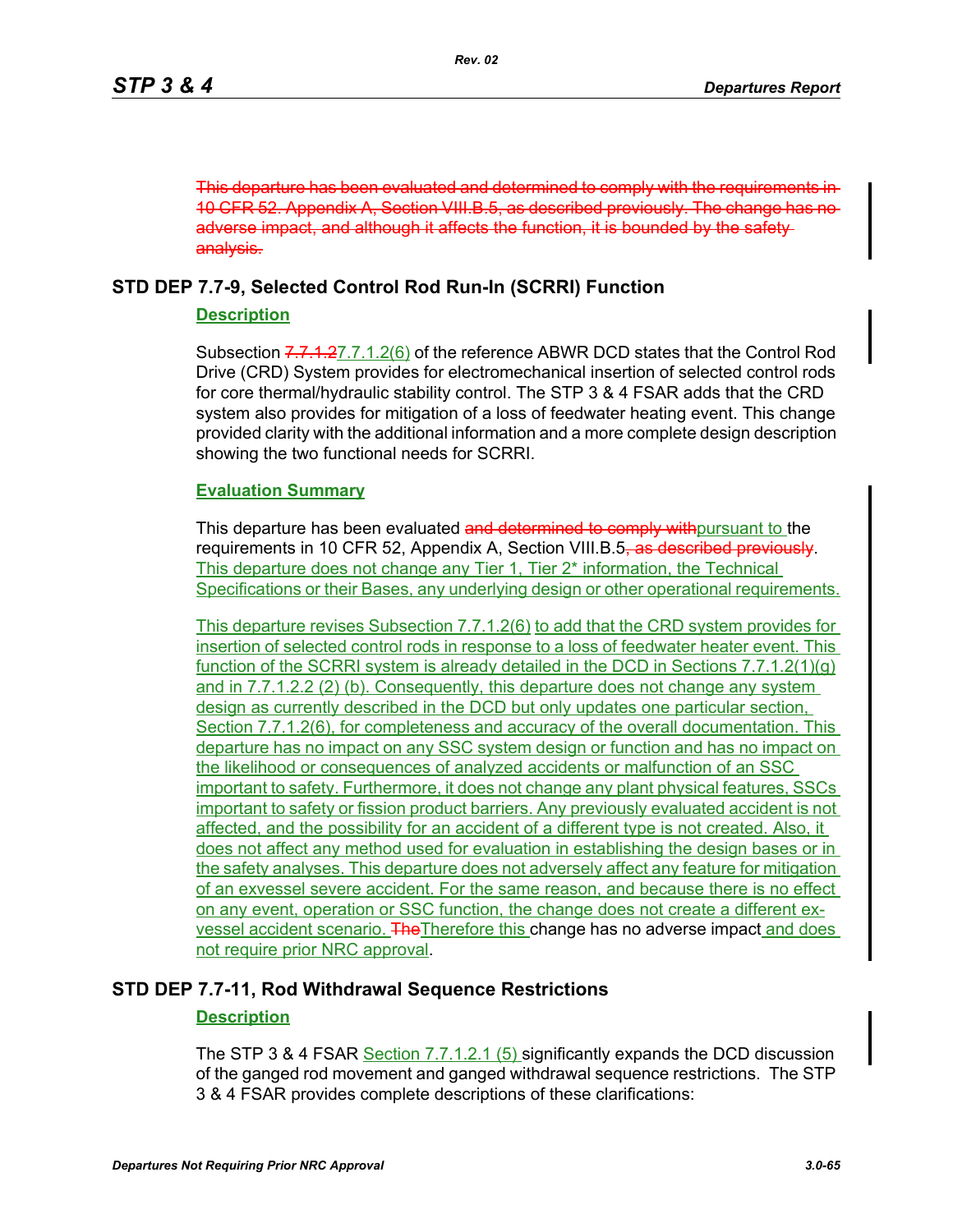- The RWM of the RCIS ensures adherence to certain ganged withdrawal sequence restrictions
- **TheProvides additional details on the ganged rod mode consistsconsisting of one** or two sets of fixed control rod gang assignments
- $\blacksquare$  The States that the system allows up to 26-rod gangs, for control rods in rod groups 1, 2, 3, and 4, to be withdrawn simultaneously when the reactor is in the startup or run mode
- **The Revises the maximum allowable difference in rod positions between the** leading and trailing operable control rods
- Restrictions Revises the restrictions on withdrawal of rods in groups

These changes provide an updated design description showing the implemented system design. This departure has been evaluated and determined to comply withpursuant to the requirements in 10 CFR 52, Appendix A, Section VIII.B.5, as described previously. The change has no adverse impact.

This departure does not change any Tier 1, Tier 2\* information, the Technical Specifications or Bases, any underlying design or other operational requirements.

The departure changes as outlined in the description above have been evaluated to determine the impact on the likelihood of accidents previously evaluated. These changes are primarily adding further details to the description of the ganged rod withdrawal restrictions in the STP 3&4 FSAR. This provides for a more complete understanding of the implemented system design. The basic functioning of the RWM of the RCIS to ensure that there exist restrictions on certain ganged control rod movements is unchanged. This departure has no impact on any SSC system design or function and has no impact on the likelihood or consequences of analyzed accidents (e.g. contral rod drop or ATWS) or malfunction of an SSC important to safety. Furthermore, it does not change any plant physical features, SSCs important to safety or fission product barriers. Any previously evaluated accident is not affected, and the possibility for an accident of a different type is not created. Also, it does not affect any method used for evaluation in establishing the design bases or in the safety analyses. This departure does not adversely affect any feature for mitigation of an ex-vessel severe accident. For the same reason, and because there is no effect on any event, operation or SSC function, the change does not create a different ex-vessel accident scenario.

Therefore, this change has no adverse impact and does not require prior NRC approval.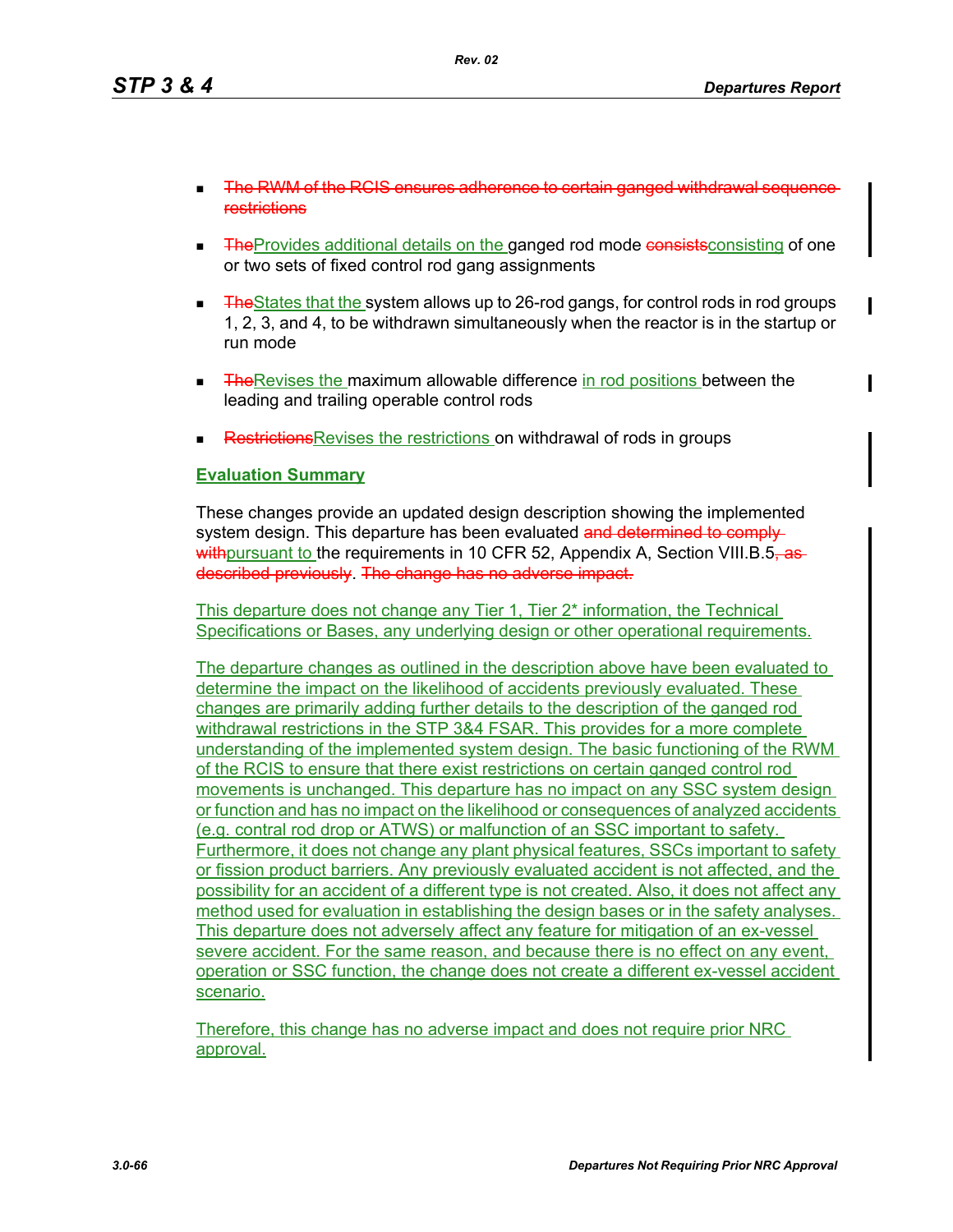# **STD DEP 7.7-12, Rod Control and Information System Indication Description**

This departure updates the discussion of the detailed design of the reference rod pull sequence (RRPS) in STP 3 & 4 FSAR Subsection 7.7.1.2.1 (6). Included in these updates are the following:

- Clarifying that the Plant Computer Function (PCF) and not the Performance Monitoring and Control System (PMCS) is used for storing, modifying and providing compliance verification for the RRPS.
- Clarifying that download of the new RRPS data can only be completed when the RCIS is in manual and when a permissive switch located at the RAPI panel is activated and not when both keylock permissive switches located at each rod action control cabinet are activated.
- Clarifying that a rod withdrawal block signal (not signals) is generated whenever selected ganged (not single or ganged) rod movements differ from those allowed by the RRPS, when the RCIS is in automatic or semi-automatic rod movement mode.
- Clarifying that the RCIS "activates" an audible alarm instead of "sounding" an audible alarm.

# **Evaluation Summary**

This departure has been evaluated pursuant to the requirements in 10 CFR 52, Appendix A, Section VIII.B.5.

This departure does not change any Tier 1, Tier 2\* information, the Technical Specifications or Bases, any underlying design or other operational requirements.

These changes are primarily editorial in nature as noted in the departure description and update and correct several items in the detailed description of the establishment of reference rod pull sequence (RRPS). These changes have no impact on the how the RRPS data is stored, modified or verified. The ability to download the RRPS data using the RCIS is not impacted. Controls continue to be in place to prevent control rod withdrawals when movements differ from those allowed by RRPS. This departure has no impact on any SSC system design or function and has no impact on the likelihood or consequences of analyzed accidents or malfunction of an SSC important to safety. Furthermore, it does not change any plant physical features, SSCs important to safety or fission product barriers. Any previously evaluated accident is not affected, and the possibility for an accident of a different type is not created. Also, it does not affect any method used for evaluation in establishing the design bases or in the safety analyses. This departure does not adversely affect any feature for mitigation of an ex-vessel severe accident. For the same reason, and because there is no effect on any event, operation or SSC function, the change does not create a different ex-vessel accident scenario.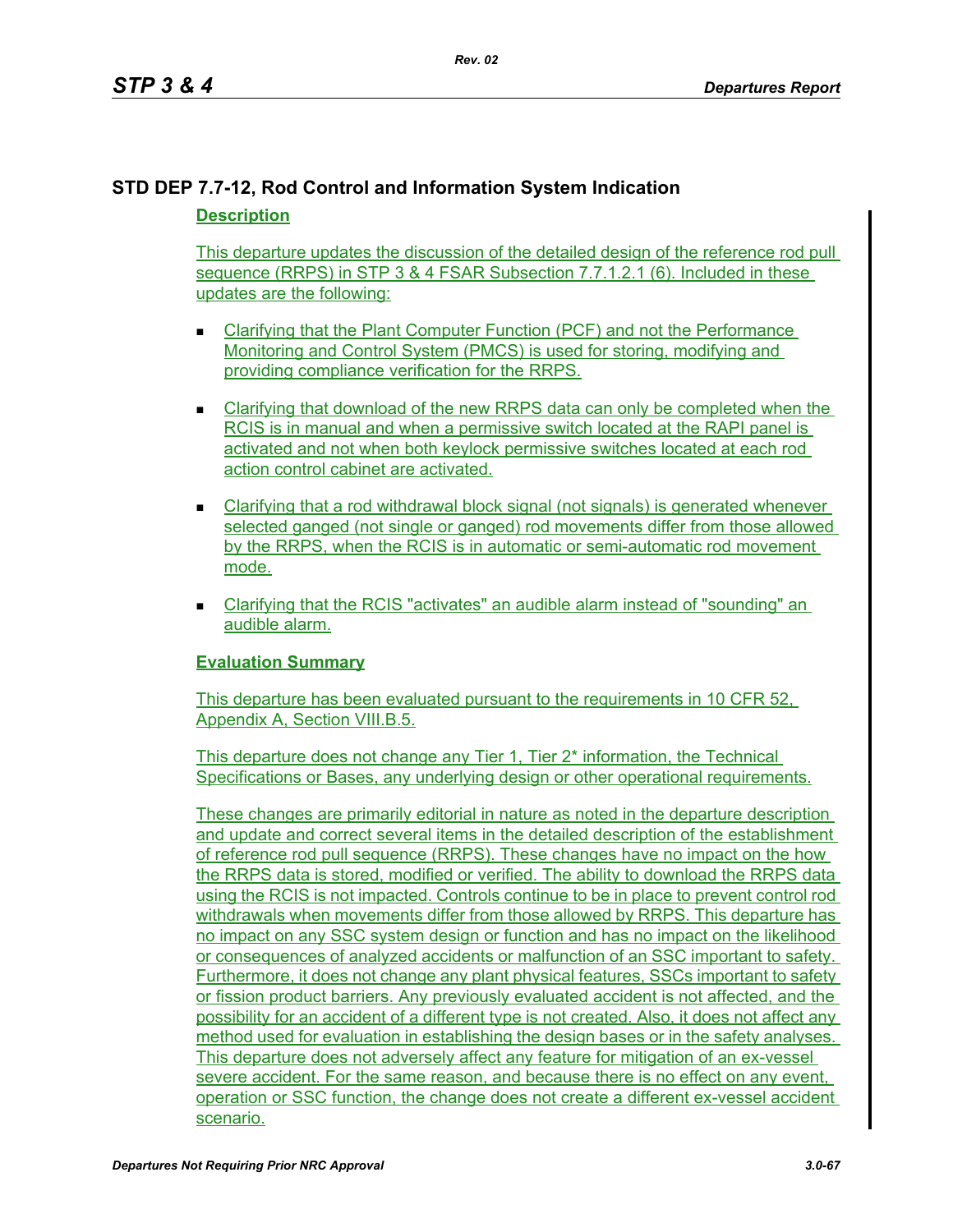Therefore, this change has no adverse impact and does not require prior NRC approval.

STP 3 & 4 FSAR Subsection 7.7.1.2.1 (6) provides additional and more detailed design information regarding the following:

- The reference rod pull sequence is normally established before plant startup and stored in memory associated with the Plant Computer Function (PCF). The PCF allows modifications to be made to the RRPS through operator actions and provides compliance verification of the changes to the RRPS, with the ganged withdrawal sequence requirements.
- The RCIS provides the capability for an operator to request a download of the RRPS from the PCF. The new RRPS data is loaded into the RAPI Subsystem. Download of the new RRPS data can only be completed when the RCIS is in manual rod movement mode and when a permissive switch located at the RAPI-A panel is activated.
- The RCIS provides feedback signals to the PCF for successful completion of downloaded RRPS data for displaying on the non-safety display.
- A rod withdrawal block signal is generated whenever selected ganged rod movements differ from those allowed by the RRPS, when the RCIS is in or semi-automatic rod movement mode.
- The RCIS activates an audible alarm at the operators panel for a RRPS violation.

These changes provide an updated design description showing the implemented system design. This departure has been evaluated and determined to comply with the requirements in 10 CFR 52, Appendix A, Section VIII.B.5, as described previously change has no adverse impact.

# **STD DEP 7.7-13, Optical Isolation**

#### **Description**

**Changes are incorporated in** This departure removes overly restrictive optical isolation information from the STP 3 & 4 FSAR Subsection 7.7.1.2.1(7) discussion of the Rod Block Function to remove. The change removes the detailed description of the specific type of technology used for optical isolation of rod block signals received by the nonsafety Rod Control and Information System (RCIS) from Class 1E systems. The reference ABWR DCD wording discusses the details of a specific technology that canbe used for achieving optical isolation. However, the DCD description is overly restrictive in describing a specific type of optical isolation technology to be used for meeting the optical isolation of all rod block signals received by the RCIS from Class **1E systems**. The description that all rod block signals from Class 1E systems provided to the RCIS are optically isolated is retained. Also, the description that the optical isolation provides complete isolation while keeping electrical failures from propagating into the RCIS and vice versa is also retained. The retained descriptions adequately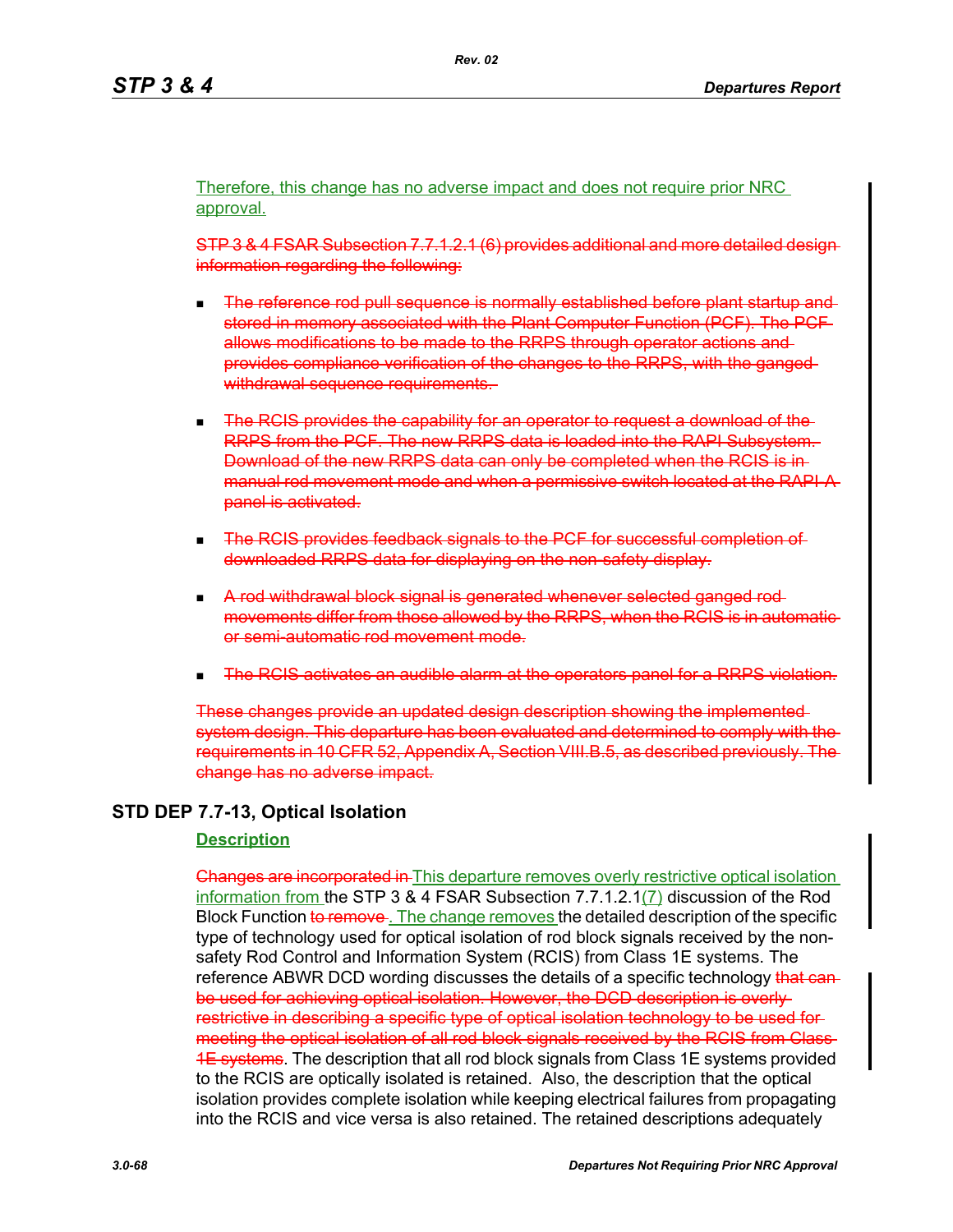cover the requirements to be achieved by using for optical isolation of the rod block signals received by the RCIS from Class 1E systems.

# **Evaluation Summary**

This change is deemed necessary to prevent overly restrictive description wording of the type of technology that can be used for achieving suitable optical isolation of the RCIS rod block signals received from Class 1E systems.

This departure has been evaluated pursuant to and determined to comply with the requirements in 10CFR 52, Appendix A, Section VIII B.5. This departure does not change the Technical Specifications, any underlying design or other operational requirements. Furthermore, it does not change the requirements for non-safety system isolation from Class 1E systems, any plant physical features, SSCs important to safety or fission product barriers. Any previously evaluated accident is not affected, and the possibility for an accident of a different type is not created. Also, it does not affect any method used for evaluation in establishing the design bases or in the safety analyses.

This departure does not affect any feature for mitigation of an ex-vessel severe accident. For the same reason, and because there is no effect on any event, operation or SSC function, the change does not create a different ex-vessel accident scenario. Therefore, this change has no adverse impact and does not require prior NRC approval.

This change to delete discussion of the specific type of isolation technology used for rod block signals received by the RCIS from Class 1E systems has no adverse impact on plant operation, safety or the functionality of the RCIS rod block functions.

This departure has been evaluated and determined to comply with the requirements in 10 CFR 52, Appendix A, Section VIII.B.5, as described previously. The change has no adverse impact.

# **STD DEP 7.7-14, Rod Control and Information System Bypass**

#### **Description**

Changes are incorporated in the STP 3 & 4 FSAR Subsection 7.7.1.2.1 discussion of the Rod Control and Information System (RCIS) bypass capabilities:

- Changes to the description of capabilities provided for performing bypass of either the Synchro A or Synchro B position feedback signals for any individual control rod, including the description of RCIS logic that prevents simultaneous bypassing of both synchro signals for an individual control rod.
- Changes in the descriptions regarding the specific location and related operator interface where specific bypass functions can be performed (e.g., update of control rods to be placed in the "Inoperable" status can be performed at the RCIS Dedicated Operator Interface and descriptions of bypass permissive switch for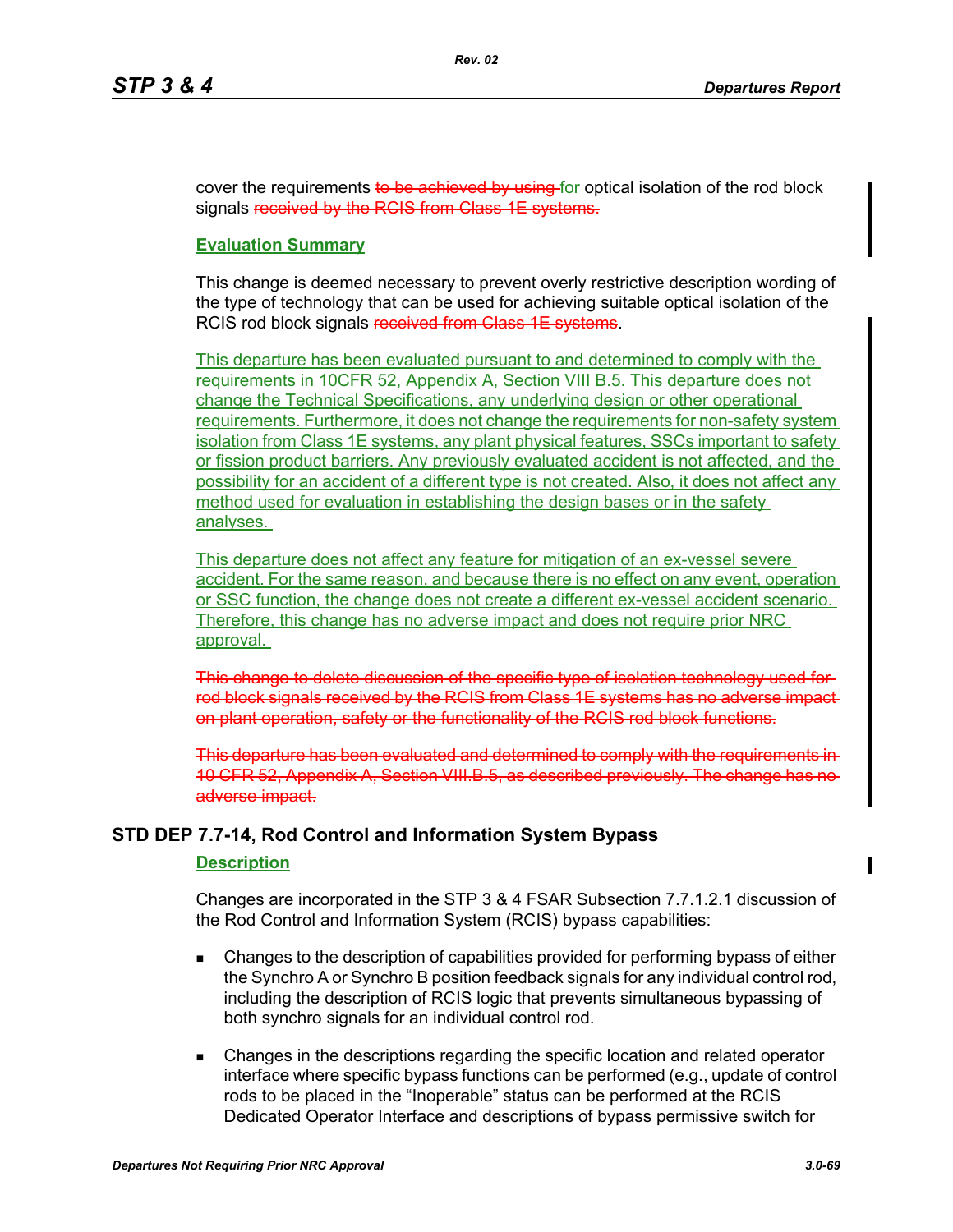$\blacksquare$ 

performing certain bypass operations is added for clarity) and the operator interface where bypass status information is available are incorporated.

- Change in the maximum number of control rods that can be placed into the "inoperable" bypass condition only when the reactor mode switch is in REFUEL mode is incorporated (i.e., change required to support control rod maintenance activities during a planned refueling outage nominally every 18 months, instead of nominally every 12 months).
- Changes in the description of the Single/Dual Rod Sequence Restrictions Override (S/DRSRO) bypass to reflect that it is applied to the one or two control rods associated with the same hydraulic control unit (HCU) when performing scram time surveillance testing (and is not a bypass that can be selected for specific individual control rods).
- **Addition of a new section to more clearly distinguish the Single Channel RCIS** Bypass features from the other RCIS bypass capabilities (i.e., synchro bypass, "Inoperable" bypass, and S/DRSRO bypass are RCIS bypass functions that do not bypass a single channel of the dual redundant RCIS channel equipment). Single Channel RCIS Bypass features are those RCIS bypass functions provided to allow bypass of single channel of dual channel RCIS equipment. The specific list of the available types of Single Channel RCIS Bypass features is also clarified by the changes incorporated.

# **Evaluation Summary**

These changes provide an updated design description showing the implemented system design. and have no adverse impact on RCIS system operation, plantoperation or safety. This departure has been evaluated and determined to comply with the requirements in 10 CFR 52, Appendix A, Section VIII.B.5, as described previously. The change does not affect any safety or design function and This departure has been evaluated pursuant to the requirements in 10 CFR 52, Appendix A, Section VIII.B.5. This change to the STP 3 & 4 FSAR provides a clearer and more complete description of the design and operation of the RCIS system. These changes are a result of RCIS design evolution based on experience at operating plants and involve an enhanced discussion of RCIS bypass capabilies. This departure is not the result of any underlying design change and functional requirements of the RCIS system are unchanged. This departure does not change any Tier 1 or Tier 2\* information, the Technical Specifications or Bases or other operational requirements. Furthermore, it does not change any plant physical features, SSCs important to safety or fission product barriers. Any previously evaluated accident is not affected, and the possibility for an accident of a different type is not created. Also, it does not affect any method used for evaluation in establishing the design bases or in the safety analyses. This departure does not affect any feature for mitigation of an ex-vessel severe accident. For the same reason, and because there is no affect on any event, operation or SSC function, the change does not create a different ex-vessel accident scenario. Therefore this departure has no adverse impact and does not require prior NRC approval.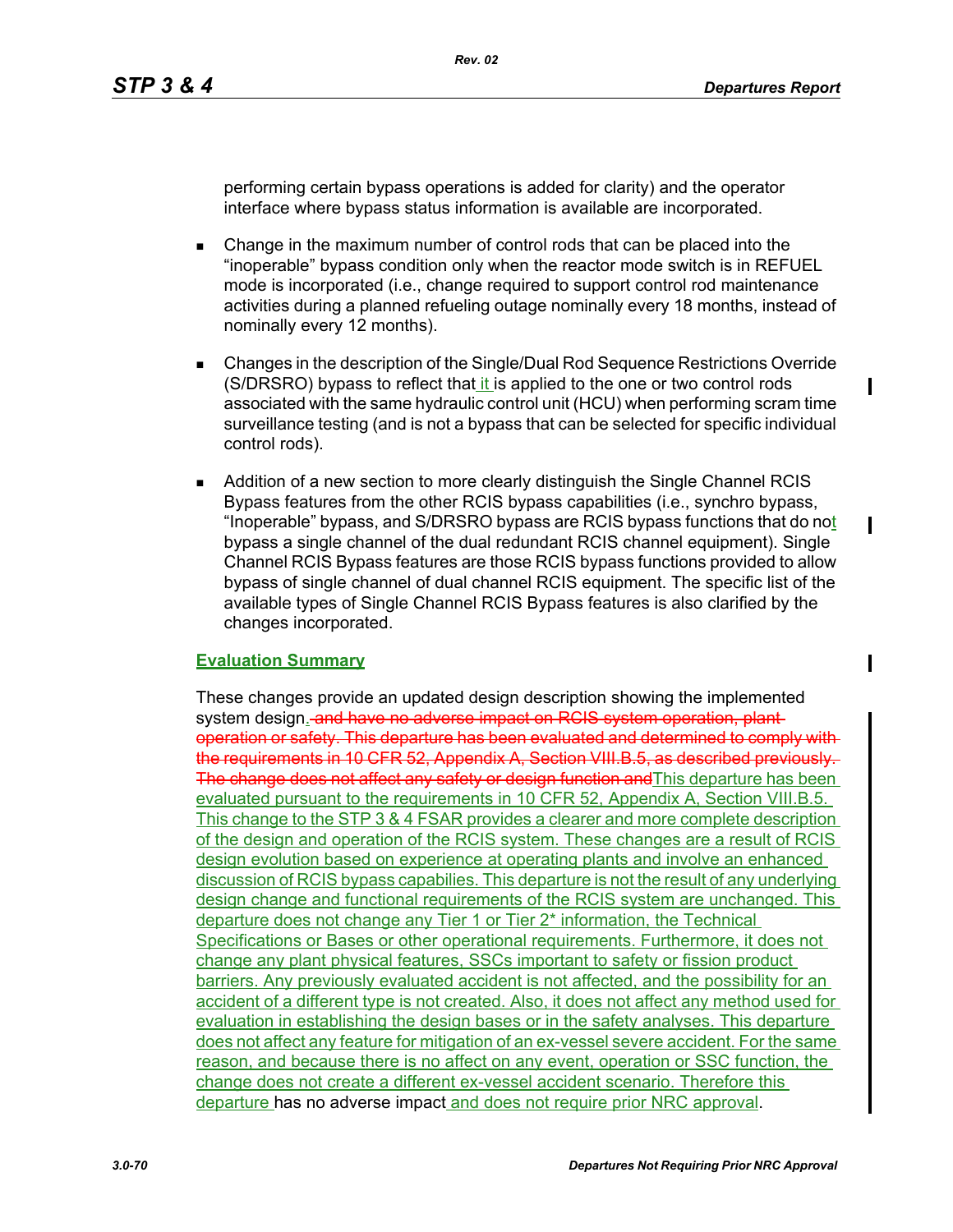# **STD DEP 7.7-15, Scram Time Testing**

Changes are incorporated in STP 3 & 4 FSAR Subsection 7.7.2.1.2 (12) to describe the detailed design implementation and RCIS equipment scope (i.e., the specific panels) and related interfaces provided for providing automatic recording of individual FMCRD scram timing data based upon the scram timing reed switches of each FMCRD and the associated capability for providing stored scram timing performance data to the Plant Computer Function (PCF).

Equivalent functionality for achieving the automatic scram time recording to that described in the reference ABWR DCD is provided by the revised design implementation described. The revised design implementation is based upon having dedicated Scram Time Recording Panel (STRP) equipment for automatic recording of the scram timing data instead of the data being automatically recording the Rod Action and Position Information Panel (RAPI) panel equipment. The recorded scram timing data of the STRP equipment is also provided to a separate Scram Time Recording and Analysis Panel (STRAP) that provides for storage of the scram timing data for all 205 control rods. The STRAP also provides for transfer of this stored data to the PCF.

The detailed changes reflect the design for implementation of the RCIS scram time recording functionality described in the DCD. There is no change in the basic functionality intended for automatic recording of scram timing performance (and the capability to provide such stored data to the Plant Computer Function) described in the DCD. However, the detailed description of the specific RCIS equipment used for providing this RCIS functionality has been changed to reflect the revised detailed design implementation.

This departure has been evaluated and determined to comply with the requirements in 10 CFR 52, Appendix A, Section VIII.B.5, as described previously. The change has no adverse impact.

#### **STD DEP 7.7-17, Rod Control and Information System (RCIS) Interface Description**

Subsection 7.7.1.2.2 of the reference ABWR DCD describes the interfaces associated with RCIS:

- **Control Rod Drive System-**
- **Recirculation Flow Control System** 
	- Selected Control Rod Run In and Rod Block Functions
	- RFCS Core Flow Signal to RCIS
	- RCIS Signals to RFCS
	- RFCS Hard-Wired Signals to RCIS
- Feedwater Control System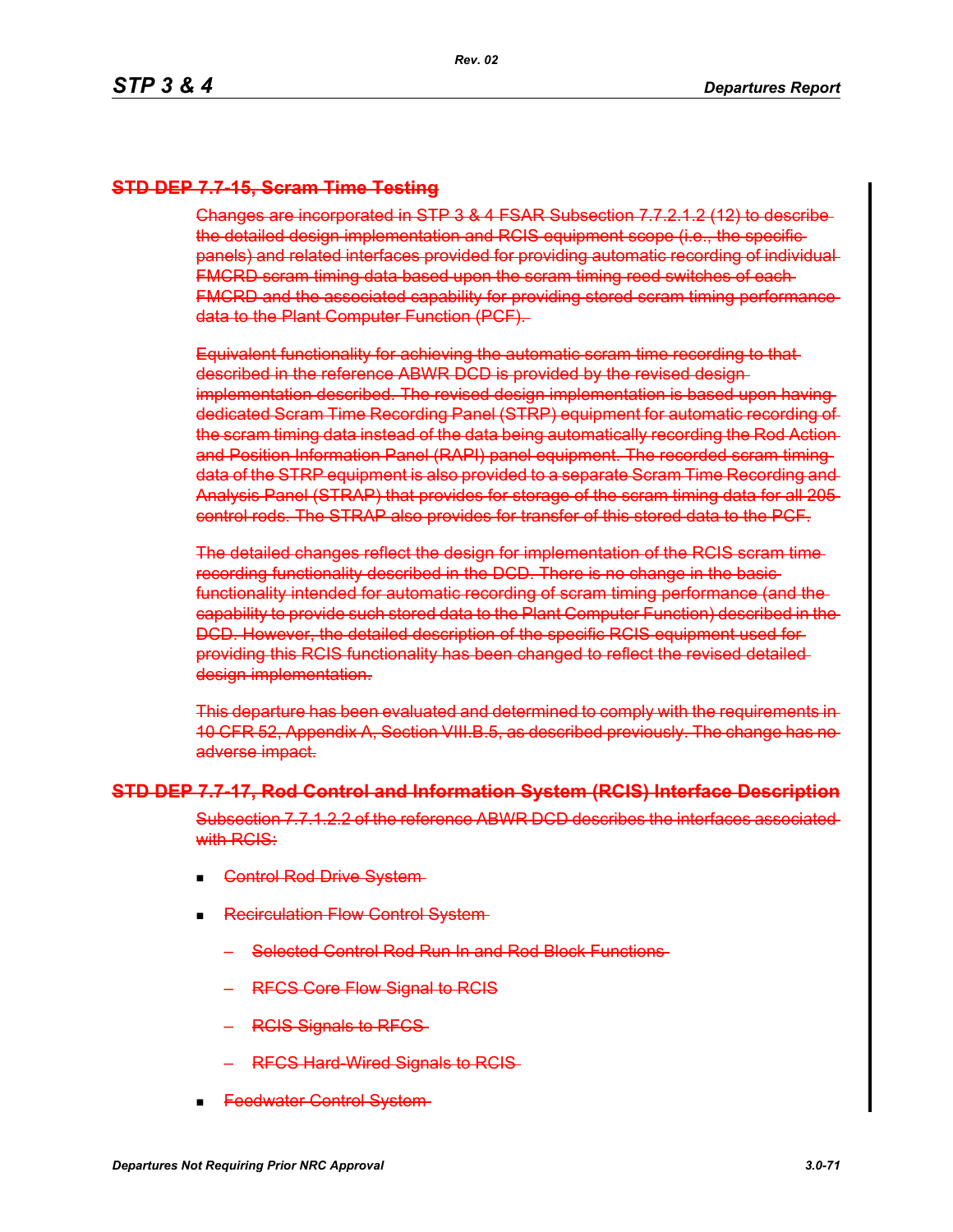- **Jeutron Monitoring**
- actor Protectior
- **Plant Computer Functions**
- Automatic Power Regulator System

There are a number of changes associated with this STP 3 & 4 FSAR subsection due to the large number of interfaces with the RCIS. This departure has been evaluated and determined to comply with the requirements in 10 CFR 52, Appendix A. Section-VIII.B.5, as described previously. The change has no adverse impact.

### **STD DEP 7.7-19, Rod Control and Information System Maintenance**

Subsection 7.7.1.2.4 of the reference ABWR DCD stated that special tools are not required for removal or repair of modules or cards. This section is amended in the STP 3 & 4 FSAR to state that a special lifter tool is required for performing maintenance of the combined Inverter Controller/Stepping Motor Driver Module in the Fine Motion Digital Controllers. This lifter tool is required due to the weight of the modules.

This departure has been evaluated and determined to comply with the requirements in 10 CFR 52, Appendix A, Section VIII.B.5, as described previously. The change has no adverse impact.

# **STD DEP 7.7-20, Recirculation Flow Control Logic**

#### **Description**

Subsection 7.7.1.3 (1) of the reference ABWR DCD describes automatic operation of the Recirculation Flow Control System as only available above 70% power. Subsection 7.7.1.3 (4) provides a more complete description by stating the 70% limit is for a "rod pattern where rated power accompanies 100% flow." This subsection provides further information concerning manual and automatic operation for other rod patterns and power levels. Therefore, the statement "if the power level is above 70% rated" is removed from 7.7.1.3 (1).

FSAR Subsection 7.7.1.3 (4) is further enhanced clarified as follows:

- **Dearation below approximately 25% has been described in lieu of previous** information about operation below 70%,
- **Load follow capability has been enhanced to include the specific interfacing** systems required for this mode of operation in lieu of the original "main turbine regulator control" and
- Terminology for the "main turbine pressure regulator" is changed to "APR" and "semi-automatic mode" is changed to "core flow mode".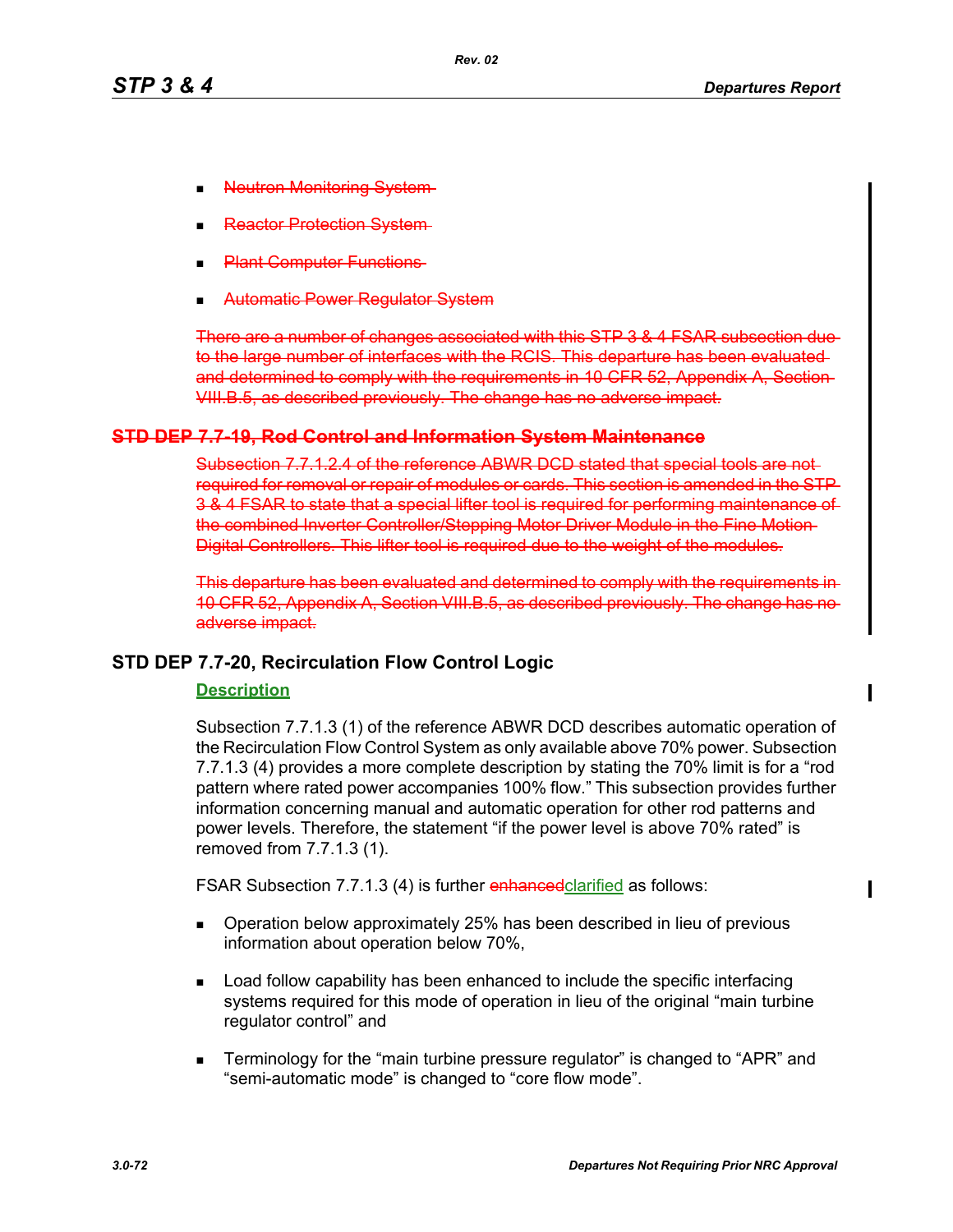Subsection 7.7.1.3(8)(e) revises the rate limiter rate of change to +5% for increasing speeds and -5% for decreasing speeds, consistent with the speed change rate described in DCD Tier 2 Subsections 15.3.2.1.1 and 15.4.5.1.1.

*Rev. 02*

The terminology is updated in Figure 7.7-5 and Figure 7.7-7 to be consistent with Subsection 7.7.1.3.

#### **Evaluation Summary**

This departure has been evaluated and determined pursuant to comply with the requirements in 10 CFR 52, Appendix A, Section VIII.B.5<del>, as described previously</del>.

This change to the STP 3 & 4 FSAR to clarify and correct inconsistencies regarding operation of the recirculation flow control system does not change any Tier 1 or Tier  $2^*$ information, the Technical Specifications or Bases or other operational requirements. Furthermore, it does not change any plant physical features, SSCs important to safety or fission product barriers. Any previously evaluated accident is not affected, and the possibility for an accident of a different type is not created. Also, it does not affect any method used for evaluation in establishing the design bases or in the safety analyses. This departure does not affect any feature for mitigation of an ex-vessel severe accident. For the same reason, and because there is no effect on any event, operation or SSC function, the change does not create a different ex-vessel accident scenario.

**The The Therefore this change has no adverse impact and does not require prior NRC** approval.

# **STD DEP 7.7-21, Feedwater Flow Transmitters**

The first paragraph of subsection 7.7.1.4 (7) of the reference ABWR DCD describes the feedwater lines as using two transmitters to supply the flow input to the Feedwater Control System. The STP 3 & 4 FSAR changes the number of transmitters to three because the Feedwater Control System uses a Triplicated Fault Tolerant Digital Controller; therefore, three transmitters are used to supply the feed flow input for each line. This arrangement ensures the performance of the system under failure conditions.

The second paragraph of the DCD states that the feedpump suction flow is sensed at a single flow element upstream of each feedpump. That is, each feedpump (total of three) has the suction flow measured resulting in three transmitters being utilized for this purpose. The STP 3 & 4 FSAR subsection describes the use of three transmitters in each application of the various feedwater flow inputs to the Feedwater Control System.

This departure has been evaluated and determined to comply with the requirements in 10 CFR 52, Appendix A, Section VIII.B.5, as described previously. The change has no adverse impact.

# **STD DEP 7.7-22, Automated Thermal Limit Monitor (ATLM) Description**

**Description**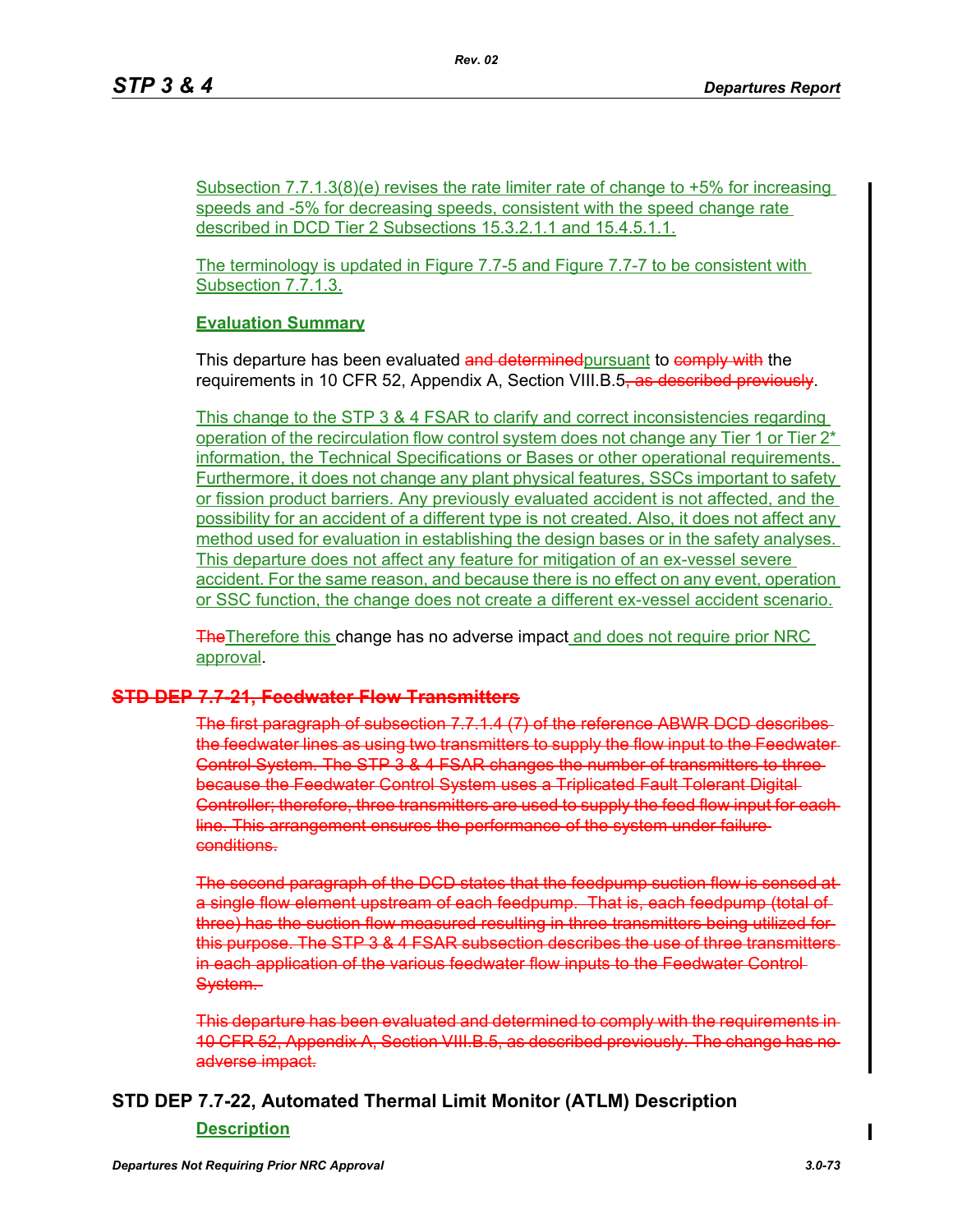The description of the ATLM setpoint and rod block action in reference ABWR DCD Subsections 7.7.1.5 (7) (c) and (7) (e), and 7.7.1.5.1 of have been expanded in the STP 3 & 4 FSAR to further describe the interface of the interacting systems and the this application. The FSAR states that when an ATLM setpoint update is requested, after calculating the power distribution within the core, the computer sends data to the ATLM of the RCIS on the calculated fuel thermal operating limits and corresponding initial LPRM values. The ATLM monitors various functions and issues rod block signals to prevent violation of the fuel operating limits.

#### **Evaluation Summary**

This departure has been evaluated and determined to complyin accordance with the requirements in 10 CFR 52, Appendix A, Section VIII.B.5, as described previously. The Automated Thermal Limit Monitor (ATLM) is discussed in Tier 1, the Tech Spec Bases and the LCOs for Control Rod Block Instrumentation. Those sections have been reviewed and the proposed change in the departure has no effect on them. This change is an expansion of the description of the interface of interacting systems and the ATLM. No underlying design change is made and no SSC important to safety or fission product barrier is affected. There is no increase in the frequency of accidents and there is no increase in the likelihood of a malfunction of an SSC important to safety. Any previously evaluated accident is not affected, and the possibility for an accident of a different type is not created. Also, it does not affect any method used for evaluation in establishing the design bases or in the safety analyses. This departure does not affect any feature for mitigation of an ex-vessel severe accident. For the same reason, and because there is no effect on any event, operation or SSC function, the change does not create a different ex-vessel accident scenario. Therefore, Thethis change has no adverse impact and does not require prior NRC approval.

# **STD DEP 7.7-23, AutomaticAutomated Traversing Incore Probe (ATIP) Function Description**

Subsection 7.7.1.5.1 of the reference ABWR discusses inputs from the "automatic fixed incore probe (AFIP)" to be used for gain adjustment factors for Local Power Range Monitoring. The STP 3 & 4 FSAR explains that this function is provided by the ATIP rather than the AFIP in the US ABWR.

Subsection 7.7.1.6.1 (2) of DCD states that the ATIP is non-safety-related, but the STP 3 & 4 FSAR expands that description to include that this sub-system of the Neutron Monitoring System has no safety function, but the system does contain safety-related components. The ATIP System is provided withIn response to a containment isolation signal resulting from either low reactor water level or high drywell pressure signal to. the ATIP system automatically initiates TIP probe withdrawal followed by closure of the ball valves and purge line valves to ensure containment isolation.

Subsection 7.7.2.6.2 adds that the ATIP system has isolation valves, and is required to perform automatic containment isolation function in compliance with GDC 56 by following the guidance of Reg. Guide 1.11.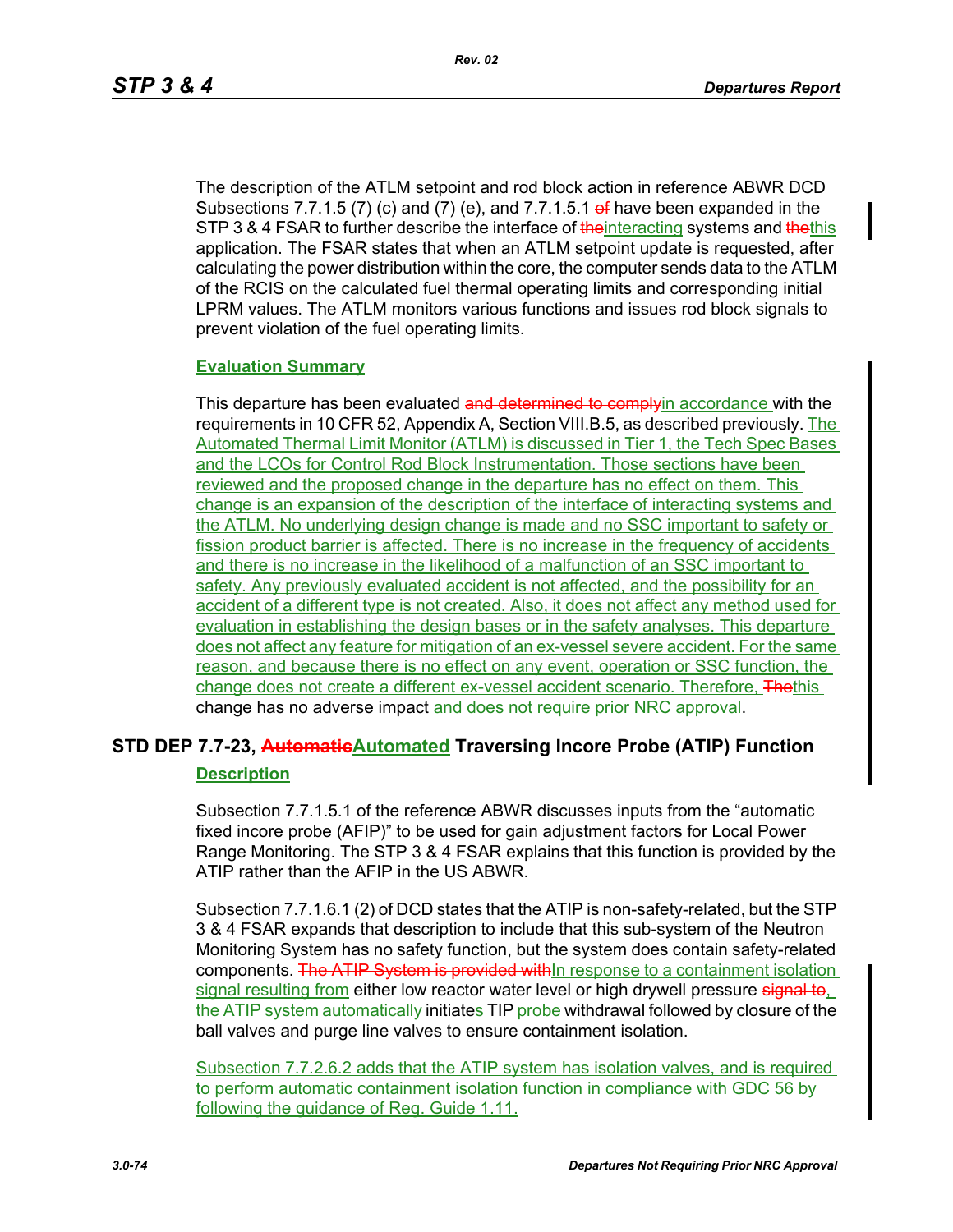Subsection 7.7.1.6.1 (4) of the DCD states that the ATIP equipment is tested and calibrated using heat balance data and procedures described in the instruction manual. The STP 3 & 4 FSAR states that only the procedures from the instruction manual are required for the calibration of this equipment.

#### **Evaluation Summary**

This departure has been evaluated and determined pursuant to comply with the requirements in 10 CFR 52, Appendix A, Section VIII.B.5<del>, as described previously. The</del> change has no adverse impact.

There is no impact on any Tier 1, Tier 2<sup>\*</sup>, DCD, technical specifications, basis for technical specifications or operational requirements as a result of these changes.

These items are all clarifying changes which do not involve a change to the ATIP design or function. The ATIP operation is a nonsafety related function which is used to calibrate the LPRM system. Consequently, there is no impact on the probability or consequences of an accident or malfunction of an SSC important to safety.

The ATIP System is not identified as a design feature in the plant specific DCD for mitigating an ex-vessel severe accident. These changes to the ATIP system description are clarifying, and therefore the likelihood or consequences of a severe accident are not impacted. As a result of this evaluation, prior NRC approval of these changes is not required.

# **STD DEP 7.7-24, Steam Bypass and Pressure Control Interfaces**

#### **Description**

Subsection 7.7.1.8 (7a) of the reference ABWR DCD states that an external signal interface for the Steam Bypass and Pressure Control (SB&PC) System is narrow range dome pressure signals from the SB&PC System to the Recirculation Flow Control System. STP 3 & 4 FSAR Subsection 7.7.1.8 (7a) states that the "narrow range dome pressure signals" are replaced by "validated dome pressure signals." The signals are validated based on the value of the pressure and the number of signals that are in the valid range.

Based on pressure demand, the SB&PC System calculates position error and servecurrentflow demand for each turbine valve. Based on these signals, the SB&PC System calculates emergency bypass valve fast opening signal and servo current signal for each turbine valve. Therefore, Tier 2 Subsection 7.7.1.8 (7h) of the reference ABWR DCD lists these signals as an external interface from the Turbine Bypass System. Tier 2 Subsections 7.7.1.8 (7h) and (7i) of the STP 3 & 4 FSAR list theseservo current signals as external signal interfaces being sent from the SB&PC to the Turbine Bypass System. This clarifies which is the sending unit and which is the receiving unit.

Tier 2 Subsection 7.7.1.8 (7l) of the reference ABWR DCD lists "Governor free demand signal" as an external interface from the APR System. In STP 3 & 4 FSAR Subsection 7.7.1.8 (7l), this signal is replaced by "Automatic Frequency Control signal".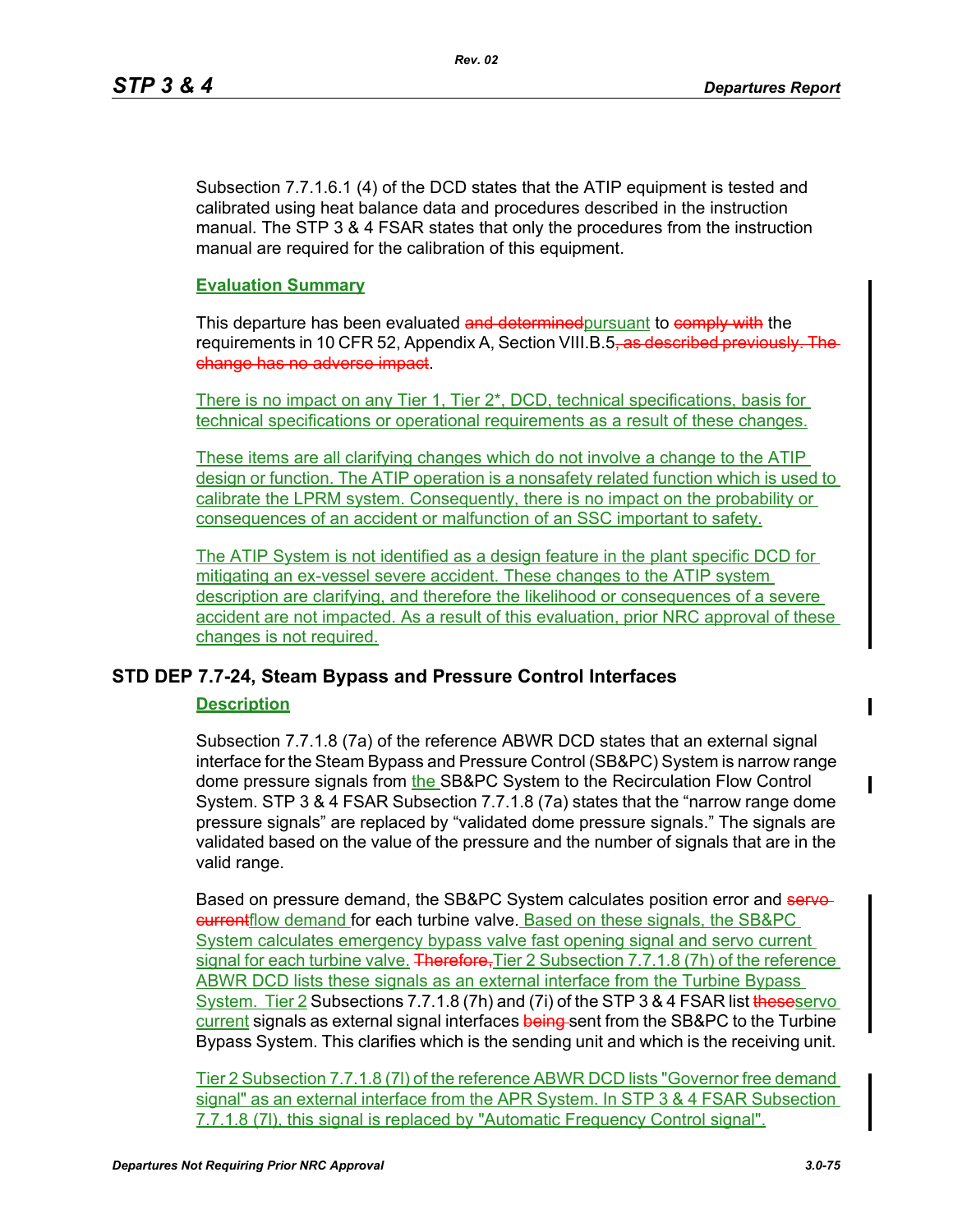Tier 2 Subsection 7.7.1.8 (7m) of the reference ABWR DCD lists "reactor power compensation signal" as an external interface to the APR System. This list has been changed in Subsection 7.7.1.8 (7m) and (7o) of the STP 3 & 4 FSAR and now it lists "limited speed regulator output" and "pressure regulator output signal" as external interfaces sent to the APR System.

Tier 2 Subsection 7.7.2.8.1 of the reference ABWR DCD states that the SB&PC does not interface with any engineered safeguard or safety related system. STP 3&4 FSAR Tier 2 Subsection 7.7.2.8.1 states that the SB&PC System receives reactor pressure and water level from the NBS system but only from nonsafety instrumentation. This clarifies that the SB&PC System does not interface with any safety related instrumentation even though it interfaces with a safety related system.

Figure 7.7-12 and Figure 7.7-13 are also revised to be consistent with the revised description.

#### **Evaluation Summary**

This departure has been evaluated and determined to comply with the requirements 10 CFR 52, Appendix A, Section VIII.B.5, as described previously. The change has adverse impact.

The Tier 1 and Tier2\* DCD, Technical Specifications, Bases for Technical Specifications and operational requirements were reviewed and were determined not to be impacted by this departure.

This departure clarifies and corrects the description of the I&C interface for the SB&PC System. This departure does not change any plant physical features, SSCs important to safety or fission product barriers. Any previously evaluated accident is not affected, and the possibility for an accident of a different type is not created. This departure does not affect any method of evaluation used in establishing the plant design bases or in the safety analyses. This departure does not affect any feature for mitigation of an exvessel severe accident. This departure does not create a possibility for an accident of a different type than any previously evaluated.

This departure has been evaluated and determined to comply with the requirements in 10 CFR 52, Appendix A, Section VIII.B.5. The change has no adverse impact and does not require prior NRC approval.

#### **STD DEP 7.7-25, Fuel Pool Cooling and Cleanup System Logic**

The logic and associated alarm (annunciator) and indication information shown on Sheets 2, 3, 6, 7, and 8 of STP 3 & 4 FSAR Figure 7.7-14 are revised to reflect the actual design implementation for this non-safety system. In addition, heat exchanger discharge temperature high status signals and a fuel pool temperature high status signal are added to provide associated annunciator and indication information.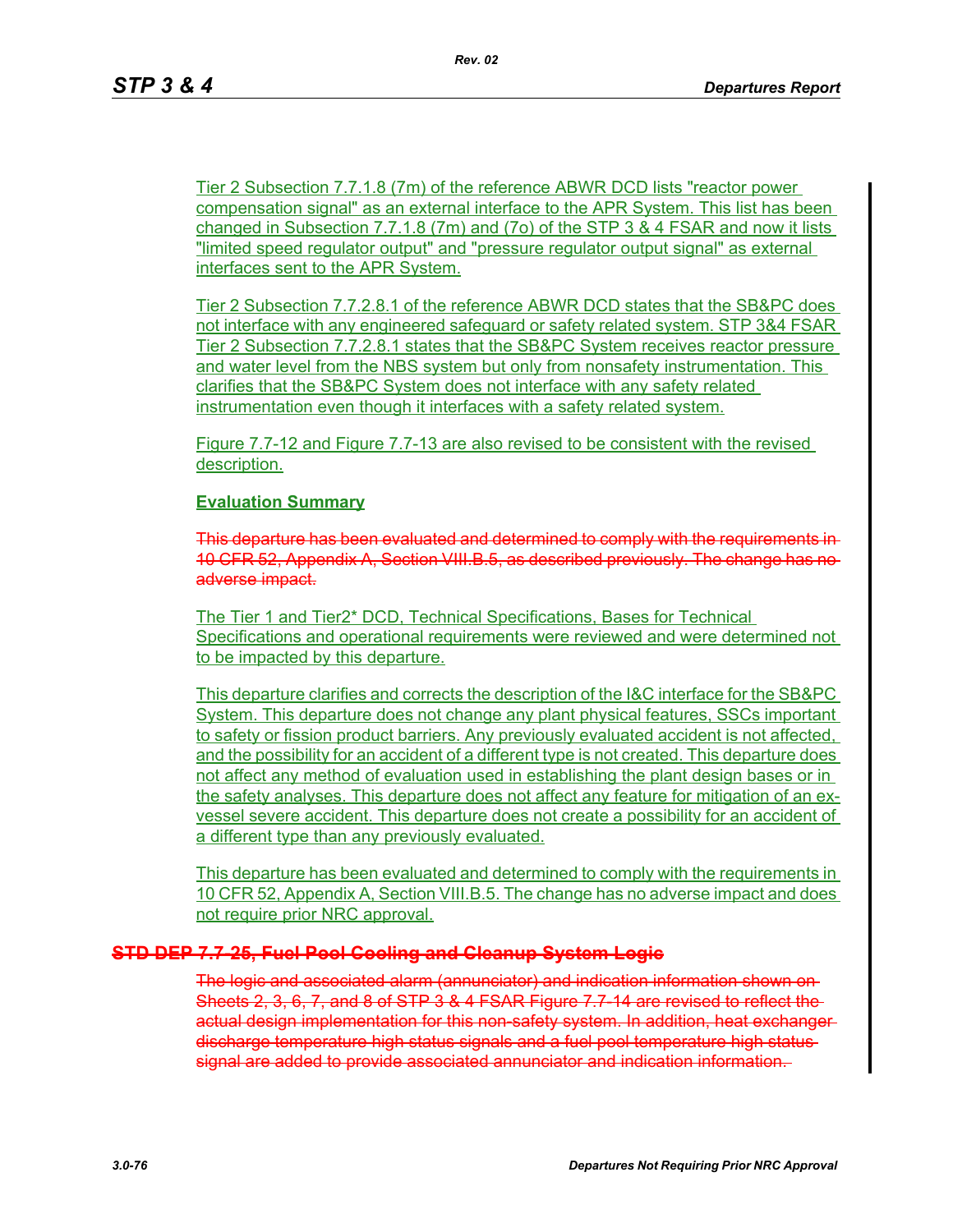This departure has been evaluated and determined to comply with the requirements in 10 CFR 52, Appendix A, Section VIII.B.5, as described previously. The change has no adverse impact.

# **STD DEP 7.7-27, RCIS Table Deletion**

# **Description**

Table 7.7-1 of the reference ABWR DCD provides the environmental conditions for the Rod Control and Information System (RCIS) module operation environment, consisting of temperature, relative humidity, atmospheric pressure, radiation levels, and seismic acceleration. There is no reference to this table in DCD Section 7.7. or elsewhere in the DCD. DCD Subsection 7.7.1.2.5 refers the reader to references Section 3.11, which provides the requirements for nonsafety-related equipment subject to adverse environments. Therefore, Table 7.7-1 is deleted in is removed from the STP 3 & 4 FSAR because the information is duplicated because it is unnecessary elsewhere inthe FSAR.

This departure has been evaluated and determined to comply sith the requirements in 10 CFR 52, Appendix A, Sectio VIII.B., as described previously. The change adverse impact.

# **Evaluation Summary**

This departure has been evaluated pursuant to the requirements in 10 CFR 52, Appendix A, Section VIII.B.5. This departure does not change any Tier 1 or Tier 2<sup>\*</sup> information, Technical Specifications, any underlying design or other operational requirements. This change is editorial in nature and deletes a table which is not referenced in the DCD and therefore is not necessary. Furthermore, it does not change any plant physical features, SSCs important to safety or fission product barriers. Any previously evaluated accident is not affected, and the possibility for an accident or a different type is not created. Also, it does not affect any method used for evaluation in establishing the design or in the safety analyses. This departure does not affect any eature for mitigation of an ex-vessel severe accident. For the same reason, and because there is no effect on any event, operation or SSC function, the change does not create a different ex-vessel accident scenario. Therefore, this change has no adverse impact and does not require prior NRC approval.

# **STP DEP 8.2-1, Electrical Site-Specific Power and Other ChangesEquipment Numbering**

# **Description**

Licensing Topical Report (LTR) NEDO-33335, "Plant Medium Voltage Electrical System Design," was submitted to the NRC by General Electric Company in May 2007. Due to the changes contained in the LTR, the non-safety and safety-related medium**voltage buses numbering conventions were changed.** Due to the site arrangements of the switchyard and other auxiliary structures, the internal routing of the major power circuits can differ between applicants. Bus assignments and nomenclature may also vary due to site-specific factors. (Also see associated STD DEP 8.3-1 which revised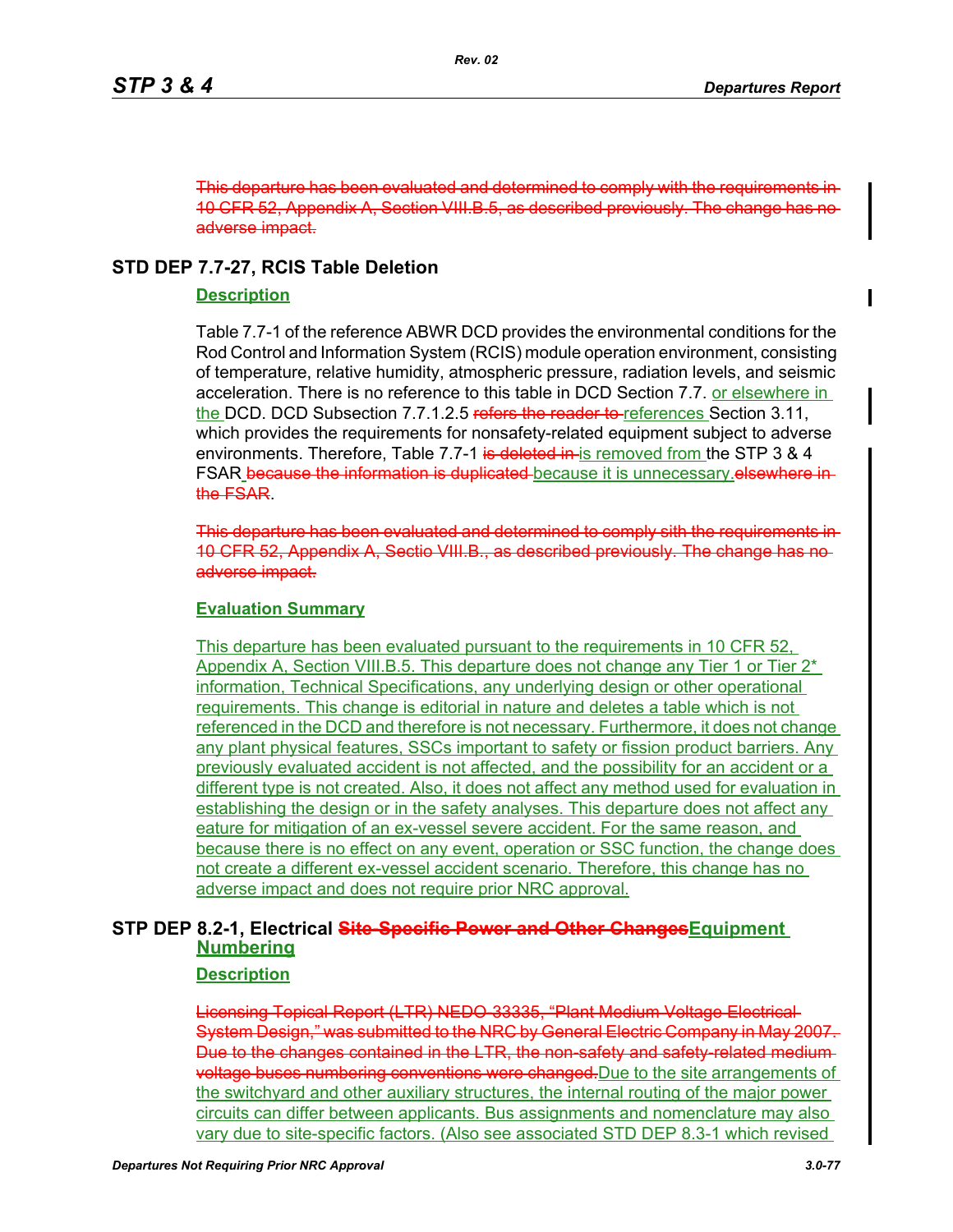the medium voltage electrical distribution system.) Figure 8.2-1, Sheets 1-7, have been revised to show the new bus numbers and equipment location in the turbine building. Reference subsections were added to the interface requirements to direct the reader to those sections in which the requirements are incorporated.

# **Evaluation Summary**

This departure has been evaluated and determined pursuant to comply with the requirements in 10 CFR 52, Appendix A, Section VIII.B.5<del>, as described previously</del>. This departure to update Figure 8.2-1 to reflect the STP 3 & 4 design for electrical power distribution as described in the FSAR does not change any Tier 1 or Tier 2<sup>\*</sup> information, the Technical Specifications or Bases or other operational requirements. Furthermore, it does not change any plant physical features other than the location of non-Class 1E electrical power distribution equipment. It does not change SSCs important to safety or fission product barriers. Any previously evaluated accident is not affected, and the possibility for an accident of a different type is not created. Also, it does not affect any method used for evaluation in establishing the design bases or in the safety analyses. This departure does not affect any feature for mitigation of an exvessel severe accident. For the same reason, and because there is no effect on any event, operation or SSC function, the change does not create a different ex-vessel accident scenario.

**The Therefore this change has no adverse impact.** 

# **STP DEP 8.3-3, Electrical Equipment NumberingSite-Specific Power and Other Changes**

This departure description and evaluation summary has been moved to Section 2.2.

NEDO-33335 requires other site-specific changes that were not provided as part of the LTR. These changes include diesel generator loading and other drawing changes listed below.

- Table 8.3-1 was updated to identify the site-specific changes (i.e., CT Fans, UHS, HECW Chillers) as a result of performing load study calculations, diesel generator sizing and CTG sizing calculations.
- Increased the number of sheets of Figure 8.3-1 from three to four as a result of redrawing the single lines to add site-specific power centers and motor control centers.
- **Figure 8.3-1, Sheets 1-4, were revised to incorporate site-specific load changes** which were identified during the process of performing load study calculations diesel generator sizing and CTG sizing calculations.

This departure has been evaluated and determined to comply with the requirer 10 CFR 52, Appendix A, Section VIII.B.5, as described previously. The change has adverse impact.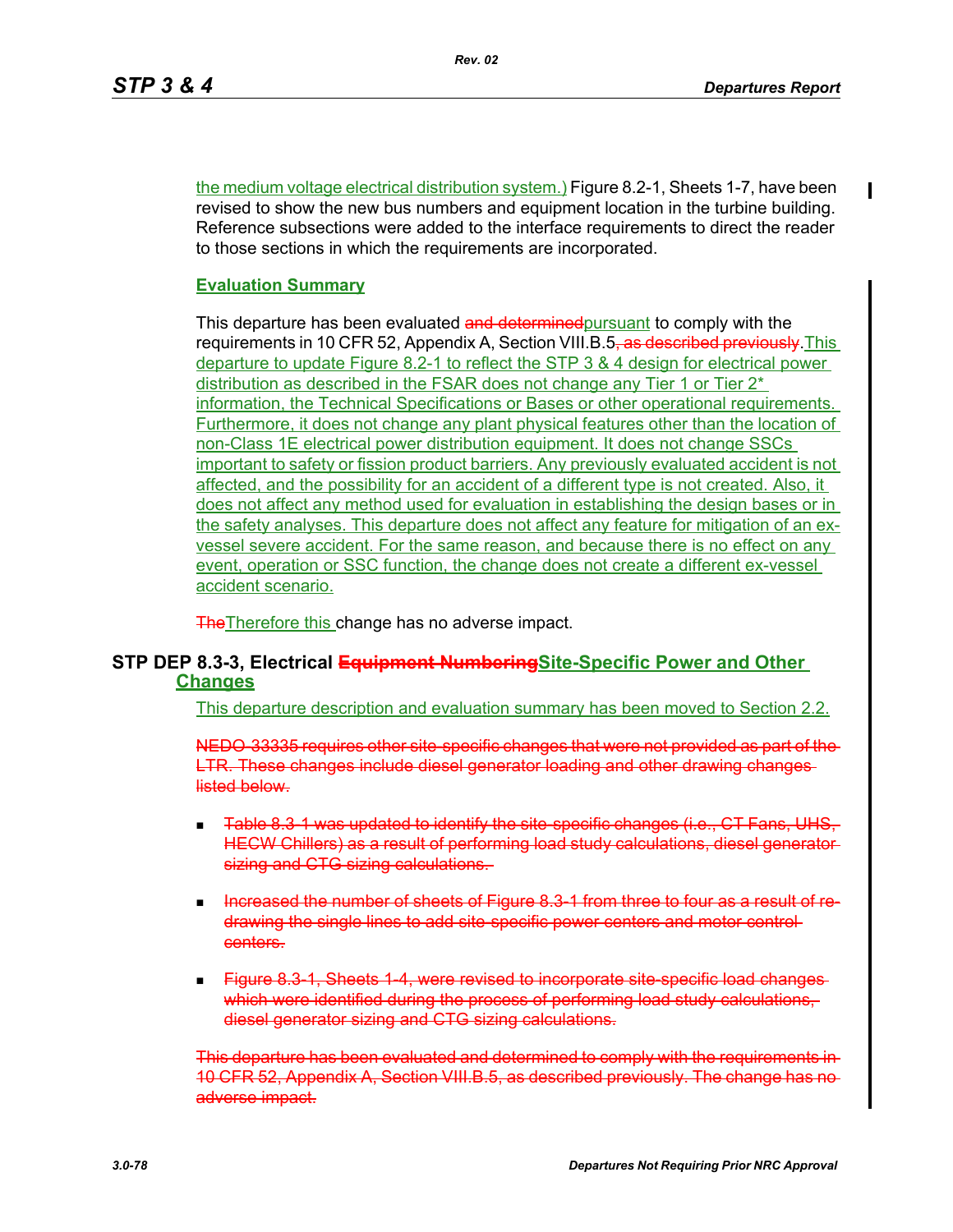# **STD DEP 8A.1-1, Regulatory Guidance for the Lightning Protection System Description**

This departure provides a change from the reference ABWR DCD in STP 3 & 4 FSAR Section 8A.1.2 to acknowledge availability of SRP and regulatory guidance for the lightning protection system. It adds a reference to RG 1.204, November 2005, which is cited in NUREG-0800, Section 8.1, Rev. 3. It also adds references to the applicable sections of IEEE Standards 666-1991, 1050-1996, and C62.23-1995 as they relate to RG 1.204.

# **Evaluation Summary**

This departure has been evaluated and determined to comply with pursuant to the requirements in 10 CFR 52, Appendix A, Section VIII.B.5<del>, as described previously. The</del> change has no adverse impact.

This departure does not change any Tier 1, Tier 2\* information, the Technical Specifications or Bases, any underlying design or other operational requirements.

This departure updates the lightning protection system requirements from the DCD to reflect the issuance of RG 1.204, which had not been issued at the time of ABWR certification. This RG provides an acceptable approach for the design of lightning protection systems for nuclear power plants. There is no impact on the design or function of an SSC important to safety, and consequently, there is no impact on the likelihood or consequences of analyzed accidents or malfunction of an SSC important to safety. Furthermore, it does not change any plant physical features, SSCs important to safety or fission product barriers. Any previously evaluated accident is not affected, and the possibility for an accident of a different type is not created. Also, it does not affect any method used for evaluation in establishing the design bases or in the safety analyses. This departure does not adversely affect any feature for mitigation of an exvessel severe accident. For the same reason, and because there is no effect on any event, operation or SSC function, the change does not create a different ex-vessel accident scenario.

Therefore, this change has no adverse impact and does not require prior NRC approval.

# **STD DEP 9.1-1, Update of Fuel Storage and Handling Equipment**

# **Description**

Standard Departure 9.1-1 includes the following specific changes:

# 9.1 Fuel Storage and Handling

The spent fuel storage rack capacity was clarified to be a minimum of 270% to match the description provided in Tier 1 Subsection 2.5.6 and to be consistent with the response to NRC certification question 410.33. In Subsection 9.1.3.3, the maximum 270% has been clarified to be the capacity used for the bounding heat load evaluation.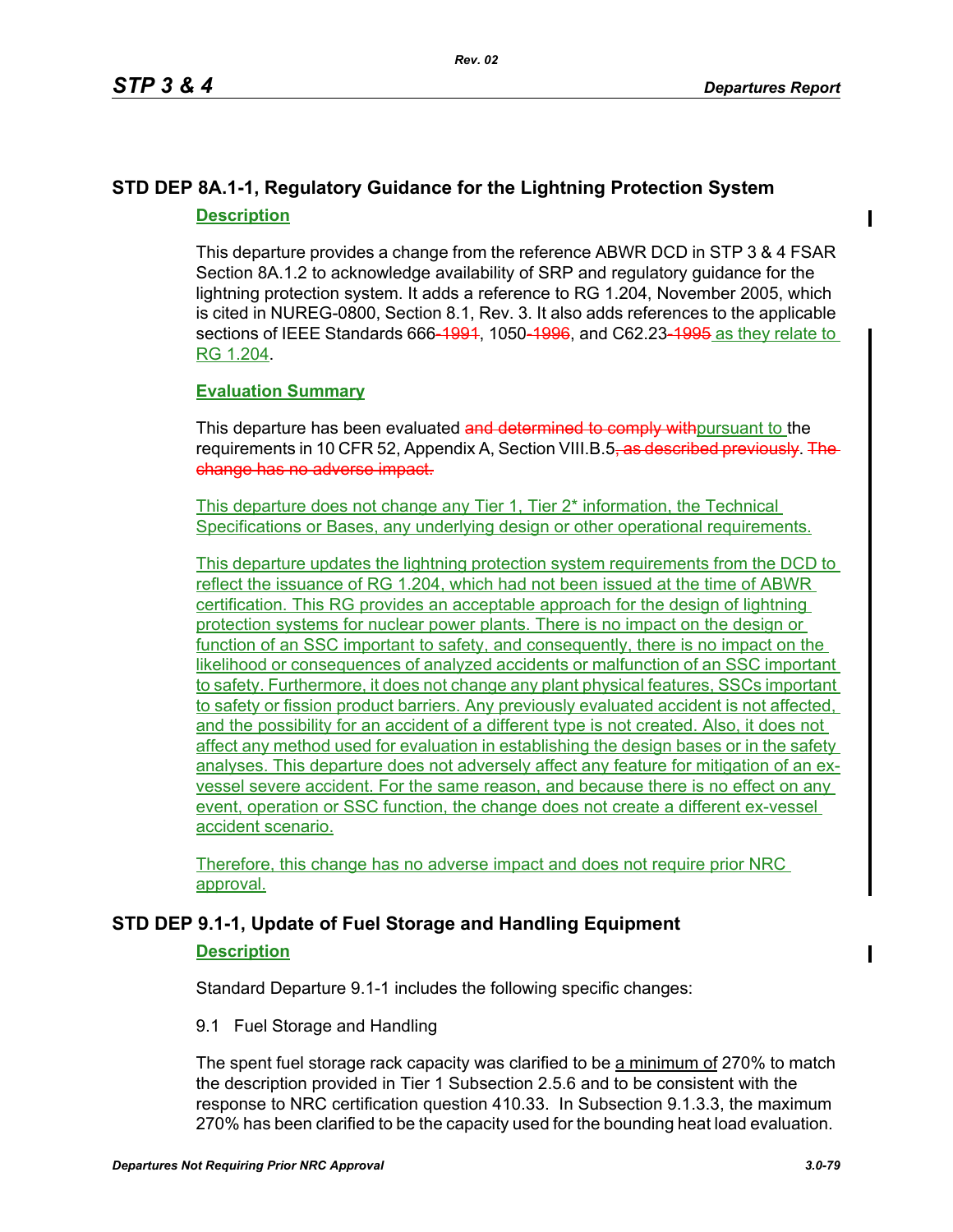$\blacksquare$ 

П

For a pool having a capacity larger than 270%, the additional capacity may not be utilized without revision to the bounding heat load evaluation.

The last paragraph was deleted because the new fuel storage racks are revised for dry storage in a fuel vault and are a different design than the spent fuel storage. This requires different analyses and support structures than for the spent fuel racks. Separate discussions are provided for new fuel storage and spent fuel storage.

#### 9.1.1.19.1.1.1.1 Nuclear Design

Subsection 9.1.6 was changed to Subsection 9.1.6.1 to provide the specific reference number to COL License information.

#### 9.1.1.1.3 Mechanical and Structural Design

The reference to Subsection 9.1.2.1.3 was deleted because it was desired to have a stand-alone description for new fuel storage. Most of the information added to this section previously existed in Subsection 9.1.2.3 and is not a technical change from the DCD. The new or revised information includes the following:

- **EXTER** Changes related to dry vs. wet storage include deleting a liner, and adding a drain and curb to preclude accidental flooding of the new fuel storage racks. Although measures are provided to preclude flooding, COL License Information Item 9.1 (Subsection 9.1.6.1) will demonstrate that  $K_{\text{eff}}$  is maintained less than or equal to 0.95 with the new fuel racks flooded with unborated water or with the addition of fire **fighting foamextinguishing aerosols**.
- The new fuel rack design uses the load combinations described in SRP 3.8.4 Appendix D instead of the DCD description of load combinations.
- The discussion of rack overturning due to horizontal loads was updated and reference to uplift from vertical loads was deleted.
- The supporting gap around new fuel is clarified as being between the fuel and rack instead of between the spent fuel and support tube.

#### 9.1.1.1.4 Thermal-Hydraulic Design

The reference to thermal-hydraulic design for new fuel storage was deleted because it is not applicable to the new fuel dry storage.

#### 9.1.1.1.5 Material Considerations

The reference to Subsection 9.1.2.1.5 was deleted because it was desired to have a stand-alone description for new fuel storage. The information added to Subsection 9.1.1.1.5 previously existed in Subsection 9.1.2.1.5 and is not a technical change from the DCD.

#### 9.1.1.3.2 Structural Design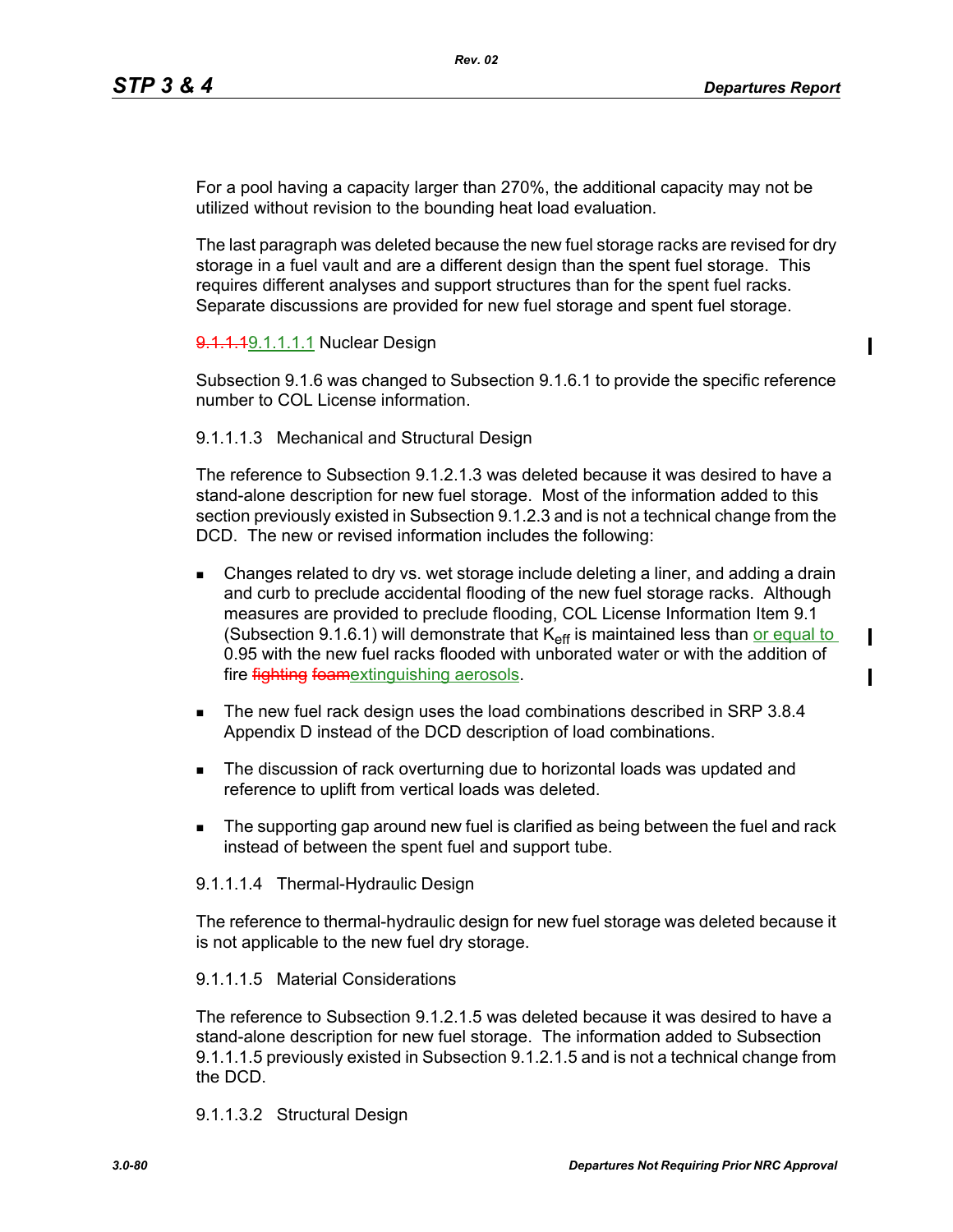Anchoring/support details for the new fuel racks were updated to reflect current ABWR practice for new fuel storage.

9.1.1.3.3 Protection Features of the New-Fuel Storage Facilities

Subsection 9.1.1.3.3 is clarified to note that the auxiliary hoist on the Reactor Building crane can be used (vs. is used) for some new fuel movements. The intent is to use the telescoping grapple on the refueling machine for most movements. Refer to Subsection 9.1.4.1 for additional discussion.

A reference to the "rechanneling" area was corrected by substituting "fuel preparation machine" area.

9.1.2.1.2 Storage Design

The spent fuel storage rack capacity was clarified to be a minimum of 270% to match the description provided in Tier 1 Subsection 2.5.6 and to be consistent with the response to NRC certification question 410.33. In Subsection 9.1.3.3, the maximum 270% has been clarified to be the capacity used for the bounding heat load evaluation. For a pool having a capacity larger than 270%, the additional capacity may not be utilized without revision to the bounding heat load evaluation.

9.1.2.1.3 Mechanical and Structural Design

Active vacuum breaker valves in potential siphon paths have been replaced by locating passive vent holes in each pool recirculation line.

The spent fuel rack design uses the load combinations described in SRP 3.8.4, Appendix D, instead of the previous DCD description of load combinations.

Language implying there is only one acceptable dynamic analysis method was clarified to permit analysis by different methods if they are approved. Refer also to the COL License Information Item in Subsection 9.1.6.2.

Reference to the AISI code for compressive stability of light gauge structures was eliminated.

9.1.2.1.5 Material Considerations

The missing temperature unit for 16°C was inserted.

9.1.2.3.2 Structural Design and Material Compatibility Requirements

Spent fuel rack anchoring/support details were updated to reflect current ABWR practice.

9.1.3 Fuel Pool Cooling and Cleanup:

9.1.3.1 Design Bases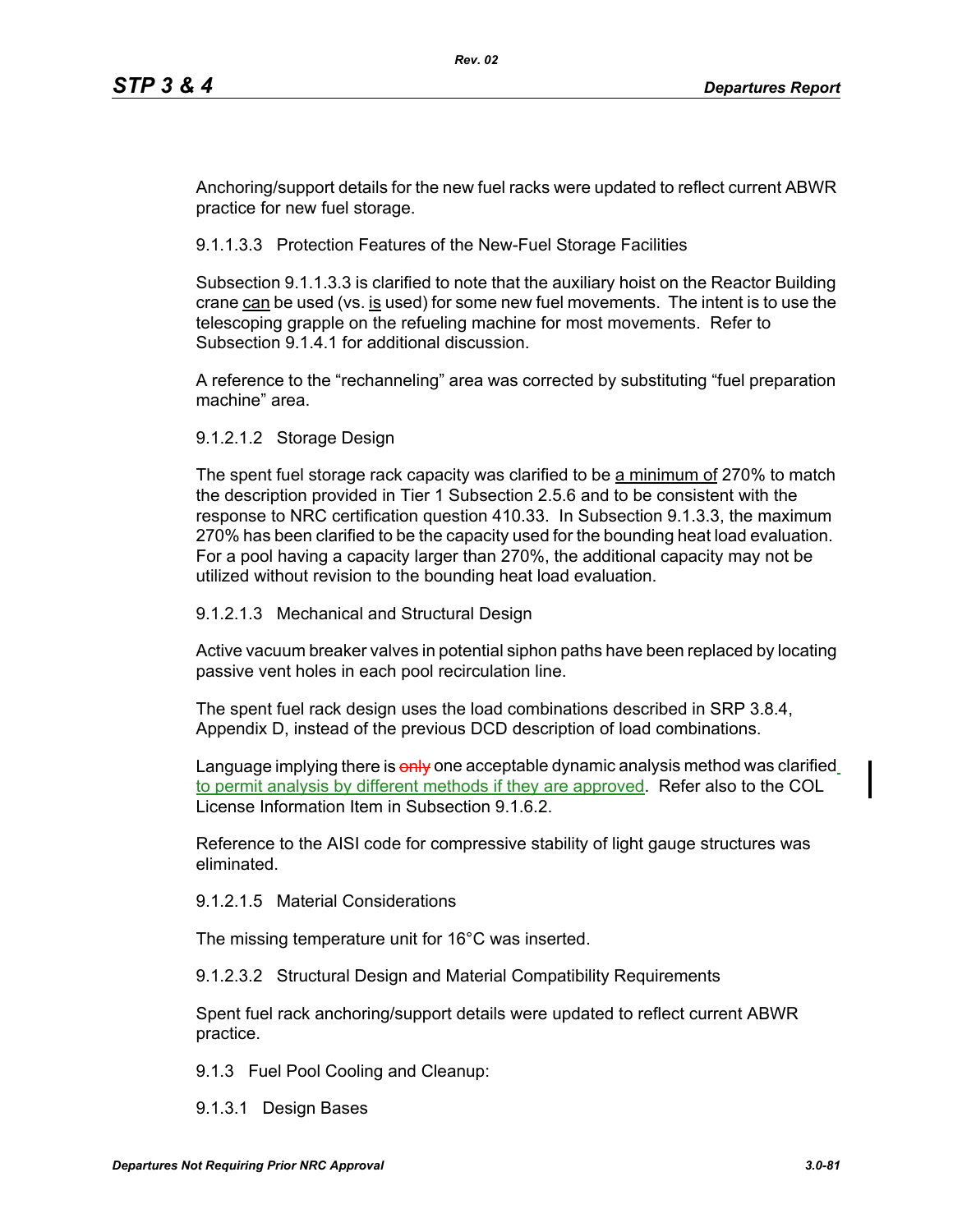An acronym for Residual Heat Removal was provided along with the clarification that FPC load is a heat load.

9.1.3.2 System Description:

The word Closed was deleted from "Reactor Building Closed Cooling Water System" for consistency throughout DCD.

The discussion of an RHR loop being available for meeting Mode 4/5 ECCS operability requirements was deleted because this discussion is more appropriately addressed in the Technical Specifications and associated Bases.

The discussion of fuel pool cleanup system performance was supplemented and clarified to add suspended solids removal capability, total corrosion product metal below 30 ppb, and a flow rate of two water changes per day.

9.1.3.3 Safety Evaluation

In previous sections, the spent fuel storage rack capacity was clarified to be a minimum of 270% to match the description provided in Tier 1 Subsection 2.5.6 and to be consistent with the response to NRC certification question 410.33. In this section the maximum 270% has been clarified to be the capacity used for the bounding heat load evaluation. For a pool having a capacity larger than 270%, the additional capacity may not be utilized without revision to the bounding heat load evaluation.

Clarified that the makeup water supply to the fuel pool is from the Makeup Water Condensate Storage and Transfer System (MUWC).

Revised Clarified the description of the valve arrangement for isolating the non-seismic filter-demineralizers from FPC and SPCU to re a check valveto be consistent with Figure 2.6.2 of the Tier 1 DCD.

Updated the COL License Item in Subsection 9.1.6.9.

#### 9.1.4 Light Load Handling System (Related to Refueling)

Changes in this subsection were made to update the equipment and special tools utilized in ABWR refueling operations, including the inspection of new fuel. The Refueling machine is described as Seismic Category I. Outdated equipment (e.g. vacuum sipper, jib crane, and fuel assembly sampler) that is no longer utilized was deleted. The specific changes are noted in Subsection 9.1.4 and include the following:

- *(a)* Revised the channel bolt wrench size.
- *(b)* Revised the channel bolt wrench size.
- *(c)* Deletion of the Fuel Vacuum Sipper and restoration of the Fuel Assembly Sampler.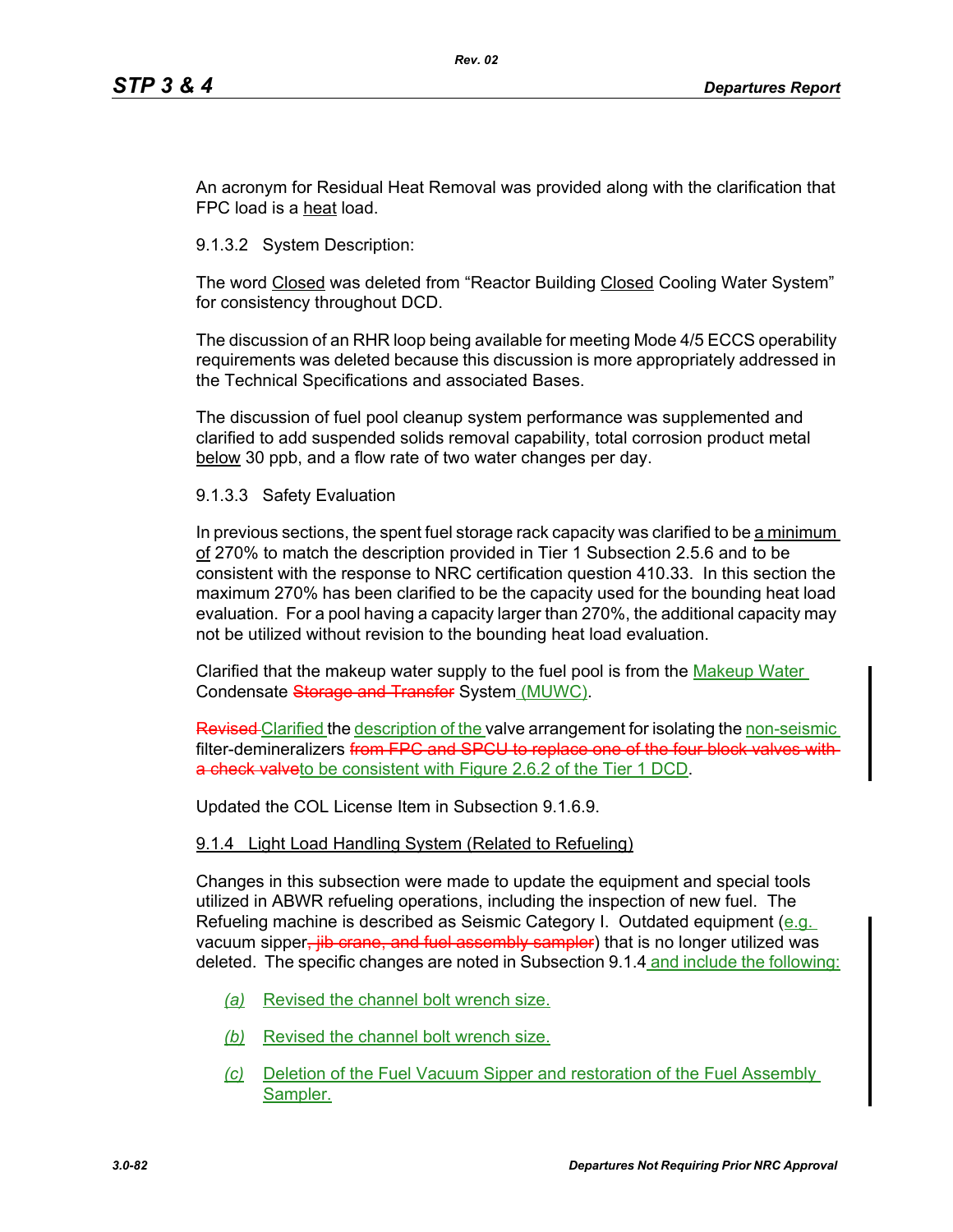- *(d)* Renamed some of the reactor vessel service tools.
- *(e)* Clarified the description and operation of the RPV head strongback and stud tensioner.
- *(f)* Revised the capacity of one refueling machine auxiliary hoists.
- *(g)* Deletion of the use of In-vessel Rack.
- *(h)* Identified the maximum speed of the refueling machine grapple hoist.
- *(i)* Upgraded the steamline plug description to include materials and seals.
- *(j)* Upgraded the shroud head stud wrench description of materials.
- *(k)* Removed the description of the blade guide weight.
- *(l)* Corrected the weight and dimensions of the RIP motor.
- *(m)* Revised the description of the general purpose grapple.
- *(n)* Removed the spring reel for incore servicing.
- *(o)* Removed the incore flange seal test plug.

Additionally, Subsection 9.1.4 is updated to clarify the use and operation of the various equipment and special tools.

Other changes in this subsection not specifically related to equipment or special tools involved in refueling are:

9.1.4.1 Design Bases

Clarified that the minimum water level for shielding is the limitheight above the top of Active fuel (TAF).

9.1.4.2.1 Spent Fuel Cask

Revised this subsection to reflect that information related to a spent fuel cask is within the scope of STP 3&4 and will be the subject of future updates to the FSAR when movement of fuel from the spent fuel pool becomes necessary.

9.1.5 Overhead Heavy Load Handling Systems (OHLH)

Changes were made to update OHLH utilized in ABWR refueling operations, including the addition of ASME NOG-1 as a technical standard for the Type I Reactor Building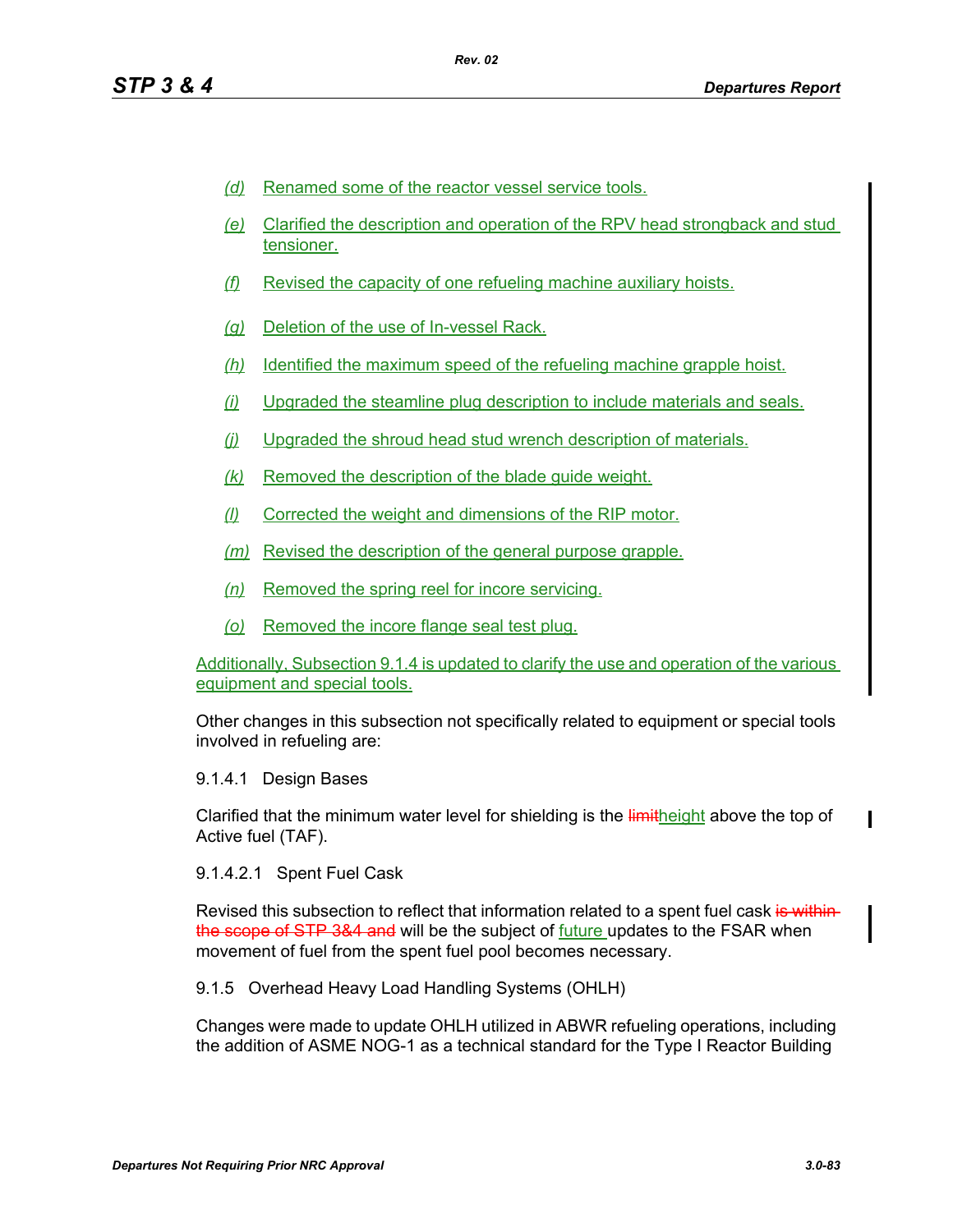crane. The description and use of the under vessel rotating platform was also updated. The specific changes are noted in Subsection 9.1.4.5 and summarized as follows:

- *(a)* Updated the RIP motor weight and dimensions.
- *(b)* Removed the in-vessel rack.

14.2.12 .1.50 Fuel-Handling and Reactor Component Servicing Equipment Preoperational Test

The flange seal test plug is replaced with sealing equipment to be consistent with the information in subsection 9.1.4.

Tables and Figures

Tables 9.1-1, 9.1-9, 9.1-10 and 9.1-12 were not changed. The remaining tables were revised to reflect revisions made in the text and other additional changes as shown. Table changes are presented as new tables with all changes incorporated.

Table 1.8-21a was revised to reflect the 2004 edition of ASME NOG-1.

Figures 9.1-4, 9.1-7, and 9.1-10 are deleted.

Figures 9.1-1, 9.1-2, 9.1-5, 9.1-8, 9.1-11, 9.1-12 and 9.1-14 are revised.

Figures are revised or deleted as noted.

# **Evaluation Summary**

This departure has been evaluated pursuant to and determined to comply with the requirements in 10 CFR 52, Appendix A, Section VIII.B.5. The changes to fuel handling equipment and special tools are essentially material, weight and dimensional changes, corrections or clarifications (e.g., for wrenches and grapples, Steamline plug, RIP motors, Blade Guide), use of the Fuel Assembly Sampler instead of the Fuel Vacuum Sipper, design changes to the RPV Stud Tensioner System, and Refueling Machine Auxiliary Hoist (for increased capacity) to adapt previous ABWR or other BWR plant experience, the addition of sealing to the Steamline Plug for more effective and reliable sealing, and the deletion of the In-Vessel Rack to minimize potential for objects to drop in the reactor during temporary moves.

This departure does not change the Technical Specifications, or other operational requirements of the fuel-handling operation. Furthermore, it does not change any plant physical features other than fuel-handling equipment and tools, and does not affect any SSCs important to safety or fission product barriers. Any previously evaluated accident is not affected, and the possibility for an accident of a different type is not created. Also, it does not affect any method used for evaluation in establishing the design bases or in the safety analyses. This departure does not affect any feature for mitigation of an ex-vessel severe accident. For the same reason, and because there is no effect on any event, operation or SSC function, the change does not create a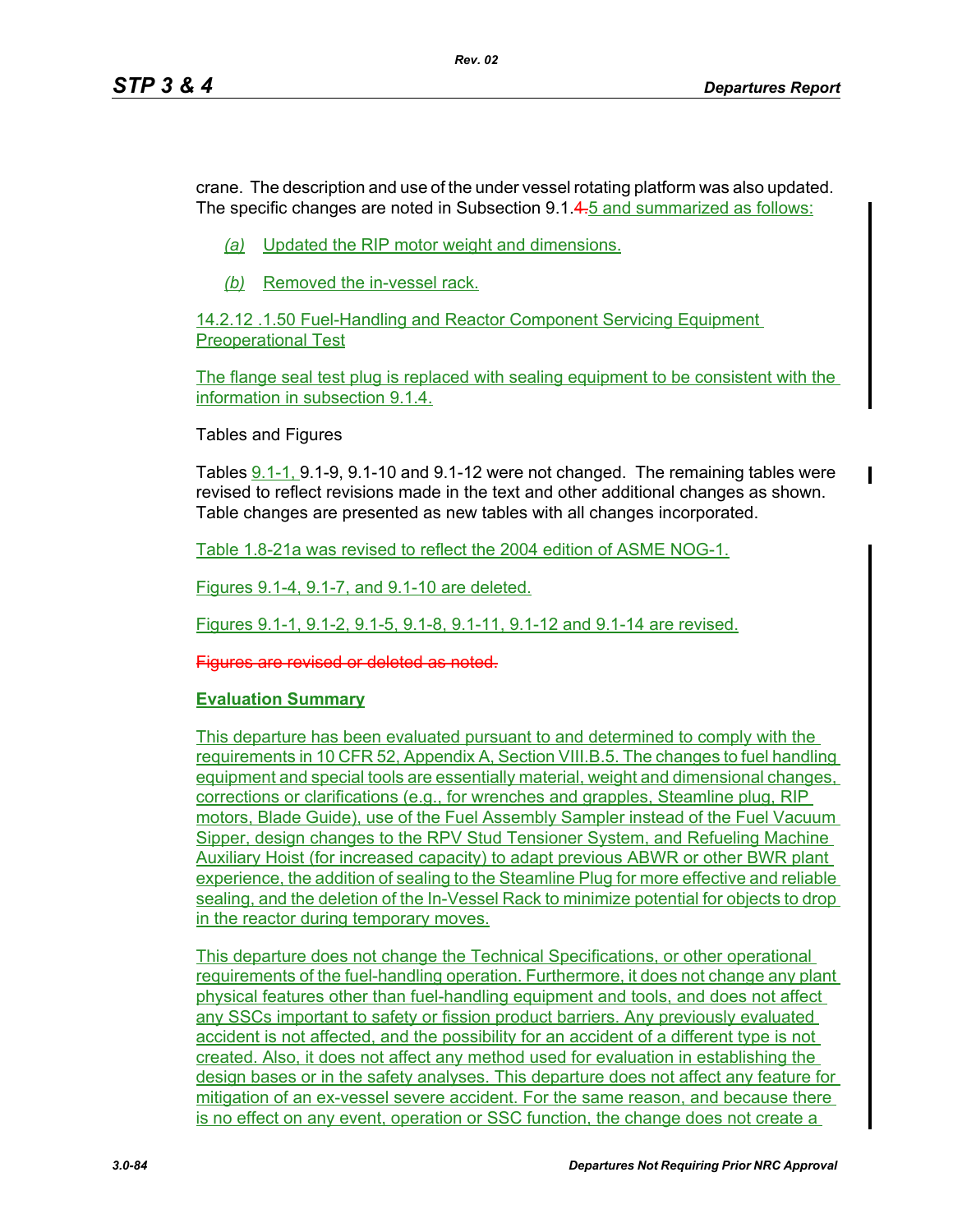different ex-vessel accident scenario. Therefore, this change has no adverse impact and does not require prior NRC approval.

# **STD DEP 9.2-1, Reactor Building Cooling Water System**

# **Description**

This departure revises the Design Characteristics Table 9.2-4d as follows: The Reactor Building Cooling Water (RCW) System heat exchanger design capacity for divisions A and B is increased from 47.73 GJ/h to 50.1 GJ/h each, and division C is increased from 44.38 GJ/h to 46.1 GJ/h. The increased RCW heat exchanger design capacity values are based on meeting the LOCA heat loads with a performance margin of 20% to allow for fouling. This also provides a greater heat removal capability during RHR operation. These changes represent a conservative increase in the ability of the system to perform its safety and power generation heat removal design functions.

This departure also corrects inconsistencies in the System Description in Section 9.2.11.2. The design heat removal capability of each division of the RCW from RHR was corrected in the text from 107.6 GJ/h to 108.02 GJ/h to make it consistent with the numbers already provided in Tables 9.2-4a, 9.2-4b and 9.2-4c. As a result of that change, the amount of sensible heat removed by each division with 3 divisions operating was revised in the text from 63.2 GJ/h to 63.62 GJ/h. Also as a result of that change, the amount of sensible heat removed by each division with 2 divisions operating was revised from 41.0 GJ/h to 41.42 GJ/h.

In addition, a clarification is made in Section 9.2.11.3.2 that all heat exchangers and pumps "are normally placed in operation" as opposed to "will be required" for shutdown cooling. Previous discussions in that section showed that shutdown cooling can be performed with less than all of the pumps and heat exchangers operating.

# **Evaluation Summary**

This departure has been evaluated and determined to complyin accordance with the requirements in 10 CFR 52, Appendix A, Section VIII.B.5<del>, as described previously. The</del> change affects the function, but is bounded by the safety analysis.

This change increases the heat exchanger design capacity for the Reactor Building Cooling Water (RCW) System for all 3 divisions of this system. As a result, this change will provide a greater heat removal capability during RHR operation both for normal shutdown cooling and in response to a LOCA event. Greater margin is being provided between the decay and sensible heat generated in the reactor core following a LOCA event and the capability of the cooling system to remove the heat. The change in capacity does not introduce new equipment nor does it affect system redundancy. Essential plant cooling can still be met by the remaining operable heat exchangers should one fail and as such this change will not result in an increase in the frequency or consequences of an accident or malfunction of an SSC important to safety. No design basis limit for a fission product barrier is being exceeded or altered by this departure. There is no impact on any Tier 1, Tier 2\* DCD, technical specifications,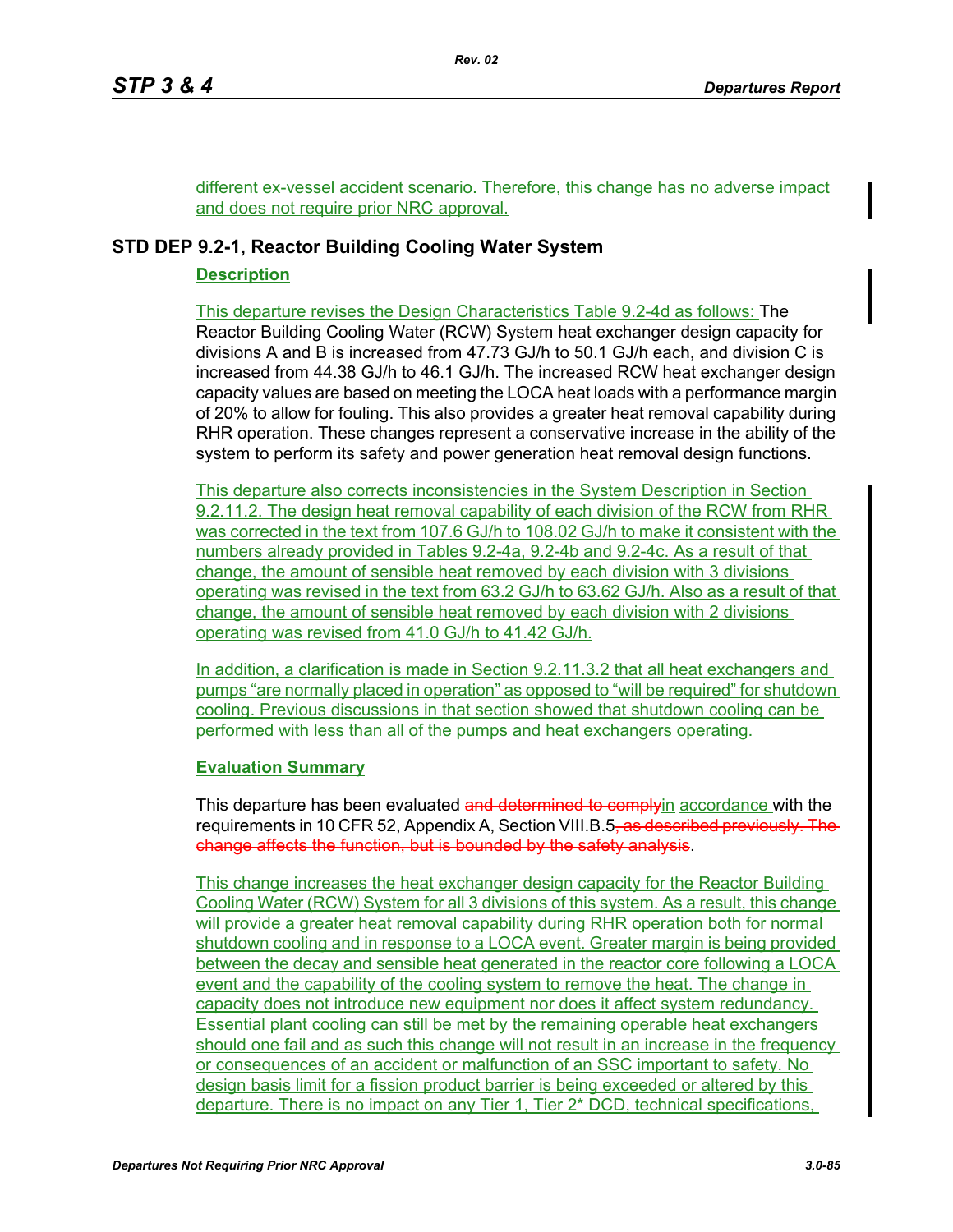bases for technical specifications or operational requirements as a result of this departure. Consequently, prior NRC approval is not required.

# **STP DEP 9.2-2, Makeup Water Preparation System**

# **Description**

Changes specific to the operation of the Makeup-Preparation Water Preparation (MWP) System are:

- **The flow capacity of each division of the MWP System has been doubled from** 45 m<sup>3</sup>/h to 90 m<sup>3</sup>/h.
- The storage capacity for demineralized water has been increased from 760  $\text{m}^3$  to at least  $5320 \text{ m}^3$ .
- **The MWP System is capable of providing demineralized water at the reference** ABWR DCD specified flow rate of 135  $\mathrm{m}^3$ /h per unit, but for periods of short duration. Average sustainable flows will be lower as needed to meet demands.
- **The MWP System is designed to supply makeup water to the Ultimate Heat Sink** (UHS) basin and the Fire Protection system on an as needed basis. New interfaces to the UHS basin and the Fire Protection System provide an additional makeup water supply. The MWP system interfaces do not serve any safety functions. The UHS and Fire Protection System are designed with adequate storage to serve all their safety related functions without the supply of makeup water.
- The capacity of the MWP System to provide water to the Potable and Sanitary Water System has been doubled from 45  $\mathrm{m}^3$ /h to 90  $\mathrm{m}^3$ /h for instantaneous flows and the source is well water, not filtered water. The potable water is supplied unfiltered directly from the wells in accordance with state and local codes and regulations. This is consistent with the STP 1 & 2 Potable Water System.
- Demineralized water prover tanks have been added to increase the storage capacity and monitor water quality and sulfuric acid chemical feed tanks have been added to further reduce fouling and scaling in the reverse osmosis filter membranes.

This is another dual unit change such that the MWP System is capable of supplying both STP Units 3 & 4. See STP DEP 1.1-2 for a discussion of shared structures, systems and components between STP 3 & 4.

Increased capacities of various tanks/basin provide more flexibility to accommodate peak demands for the MWP system. This departure has been evaluated and determined to comply with the requirements in 10 CFR 52, Appendix A, Section VIII.B.5, as described previously. The change is an improvement with no adverse impact, and affects the function, but is bounded by the safety analysis.

#### **Evaluation Summary**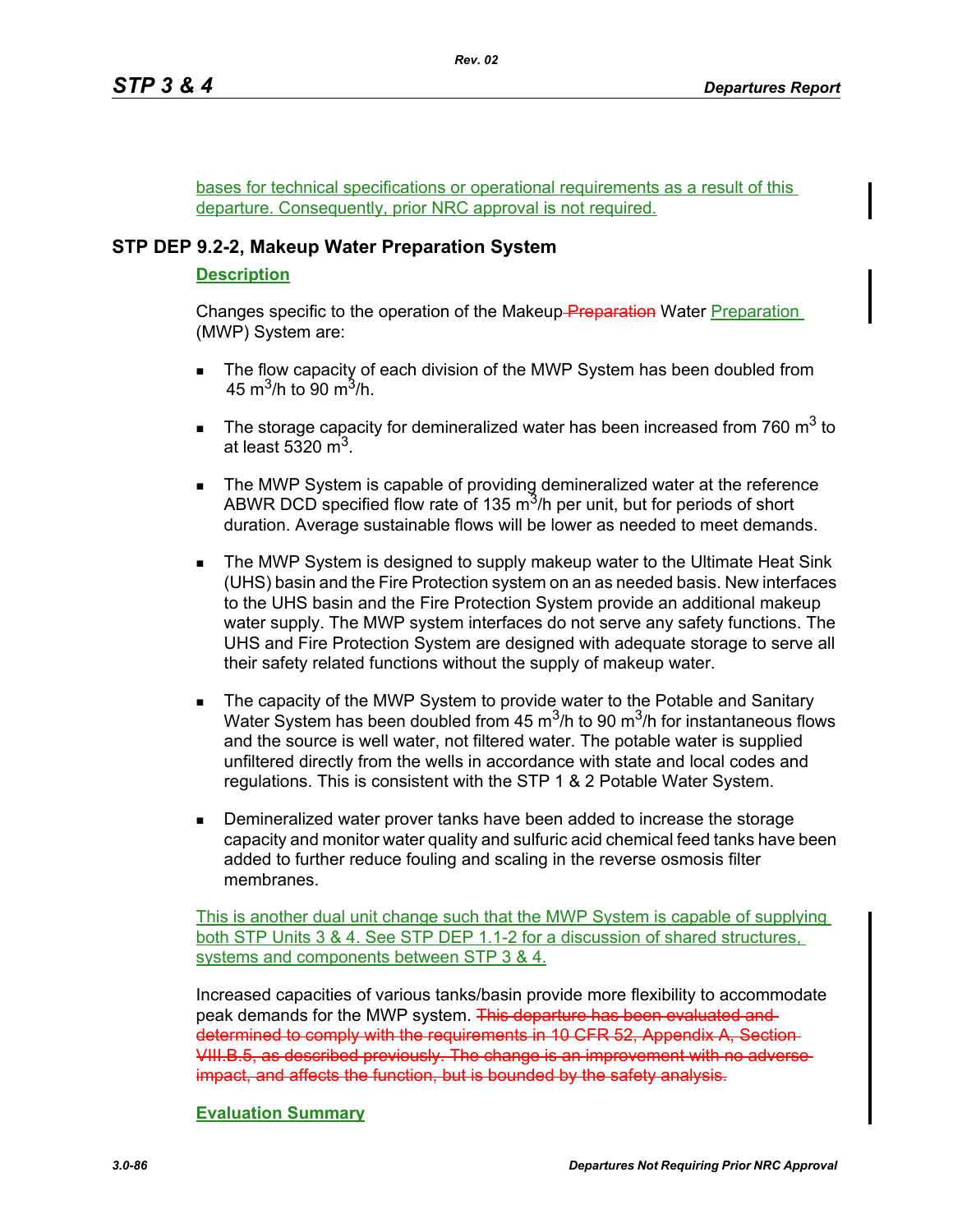This departure has been evaluated pursuant to the requirements in 10 CFR 52, Appendix A, Section VIII.B.5.

*Rev. 02*

There is no impact on any Tier 1, Tier 2\*, DCD, technical specifications, basis for technical specifications or operational requirements as a result of this change.

The MWP System is described in the reference ABWR DCD and is not designated as equipment important to safety. The basic function of the MWP System as described by the DCD is not significantly changed by this departure nor do these changes affect interactions with previously designated equipment important to safety. Changing the description of the source of water to the Potable and Sanitary Water System, well water that is not filtered, and clarifications to the characteristics of MWP System equipment does not affect critical parameters associated with the cause of a previously described accident or malfunction of equipment important to safety. The MWP System is not relied upon to mitigate the consequences of accidents or equipment important to safety. Changes associated with this departure do not affect fission product barriers. These changes do not affect the probability of occurrence of a severe accident as described by the DCD, nor do they increase the consequences of a severe accident.

Based on the evaluation, prior NRC approval of the change is not required.

# **STP DEP 9.2-3, Turbine Building Cooling Water System**

### **Description**

The heat removal capacity of each of the three heat exchangers in the Turbine Building Cooling Water System is increased from 68.7 GJ/h to 114.5 GJ/h and the flow rate of each of the three pumps is increased from 3405  $\mathrm{m}^3$ /h to 4550  $\mathrm{m}^3$ /h due to increased heat loads caused by alterations to Turbine Island equipment (e.g., number of pumps and increased non-essential chiller size).

The following heat loads are changed from DCD:

- Additional Heat Loads
- Generator  $H_2$  gas dryer cooler
- Offgas condensers
- Condensate booster pumps
- Sample coolers

Deleted Heat Loads:

- Generator breaker coolers
- Seal oil coolers
- **Exciter coolers**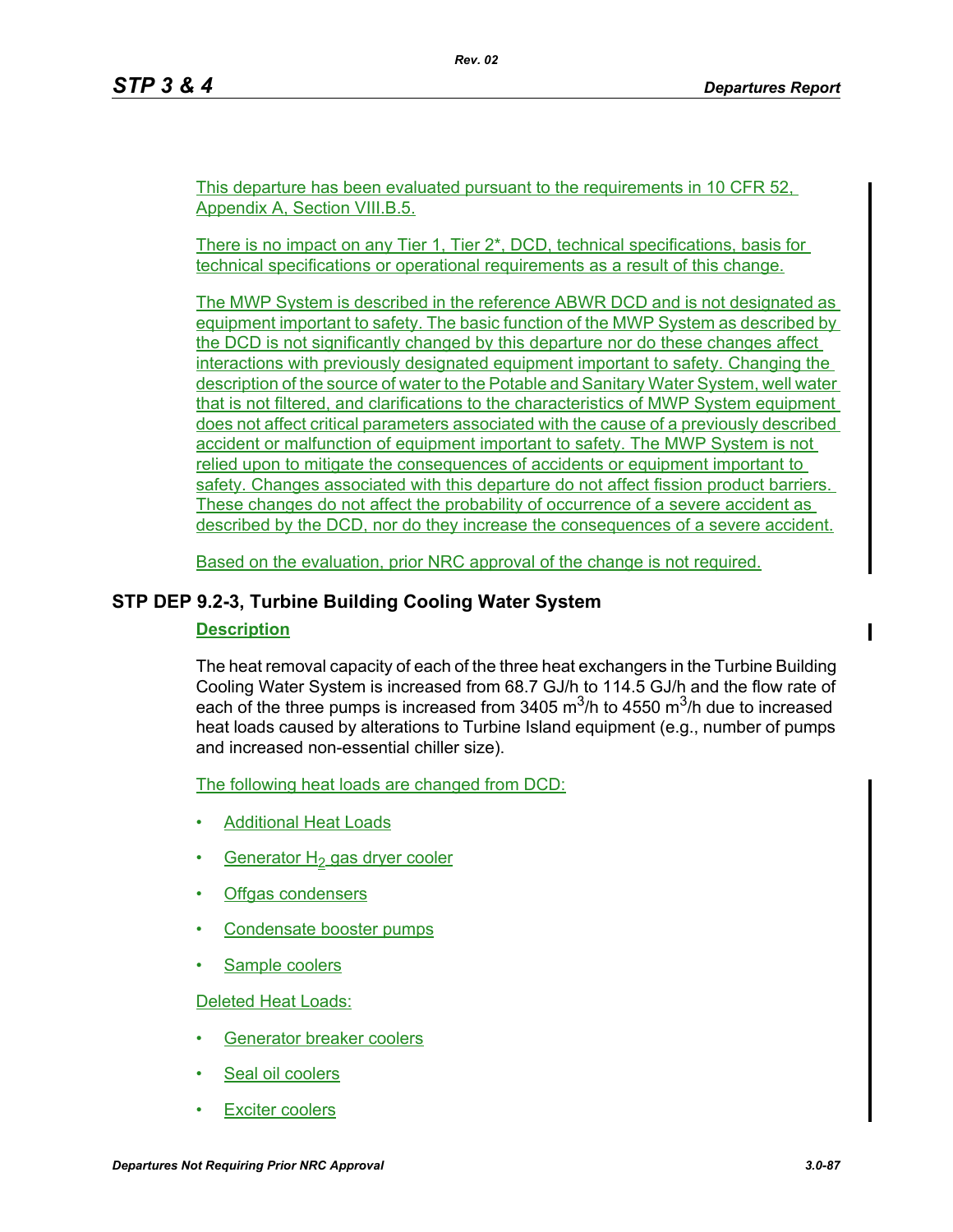# Modified Equipment Quantities:

- Mechanical vacuum pump seal water cooler: from one or two
- Heater drain pump oil and motor air cooler: from two to four
- Reactor feedwater pump oil, motor air, and ASD coolers: from three to four
- Iso Phase Bus coolers: from two to three

# Relocated

• Lube oil temperature control valve from cooler downstream to upstream

# **Evaluation Summary**

The change discribed above is limited to the heat load capacity of the TCW equipment. This change does not affect the safety analyses as discussed below:

- The systems are all nonsafety-related. Therefore, they provide no safety functions and are not used to mitigate the consequences of any accidents.
- The departure does affect any safety system, structure and component. The departure does not cause an increase in dose exposure to public.
- The departure is not used as the assumption for plant transient analysis nor safety analysis. Therefore, the departure does not cause an increase in the dose exposure to public.
- The departure does not increase the consequence of a malfunction of systems, structures, and components important to safety.
- The departure will not cause any accident of a different type than evaluated previously in the reference ABWR DCD. There is no impact on the probability or consequences of an accident of malfunction of an SSC important to safety. This departure does not cause an increase in the dose exposure to public.

This departure has been evaluated and determined to comply with pursuant to the requirements in 10 CFR 52, Appendix A, Section VIII.B.5, as described previously. The change has no adverse impact, and affects the function, but is bounded by the safety analysis.

There is no impact on any Tier 1 or Tier 2\* DCD, technical specifications, or operational requirements as a result of these changes.

# **STP DEP 9.2-5, Reactor Service Water (RSW) System**

# **Description**

During preparation of the STP 3 & 4 FSAR, it was identified that the RSW flow rate specified in the reference ABWR DCD needs to be increased in order for the site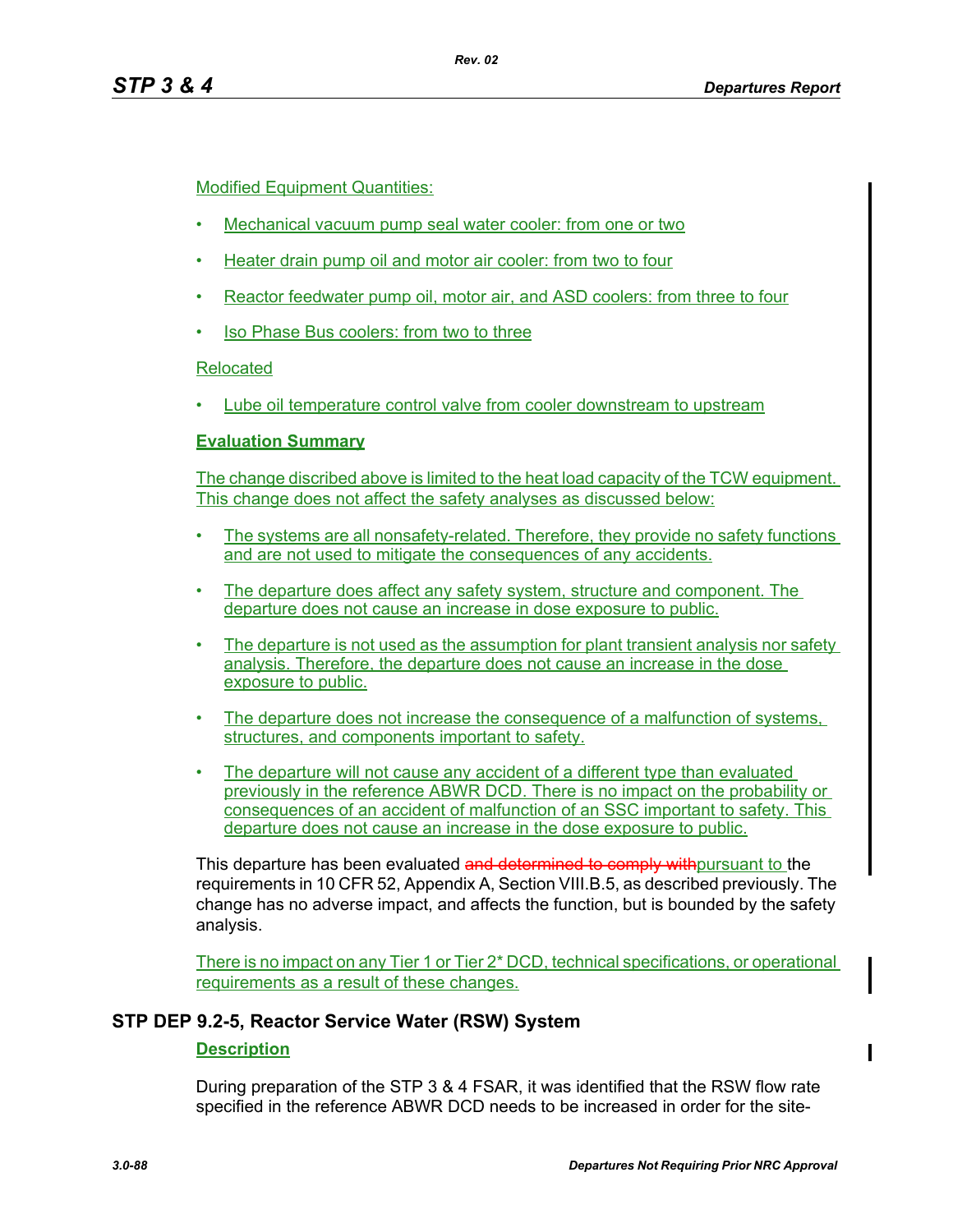specific RSW system to accomplish its safety and power generation design bases. Increasing the RSW flow rate results in the following changes to Subsection 9.2.15:

- RSW system pipe sizes in Figure 9.2-7, Sheets 1-3, are increased
- RSW flow rate to the RCW heat exchangersper pump in Table 9.2-13 is increased from 1,800 m<sup>3</sup>/h to 3,290 m<sup>3</sup>/h
- RSW pump head in Table 9.2-13 is increased from 0.34 MPa to 0.38 MPa

RSW heat exchanger flow (heat removal requirement) has been increased due to the ealculated heat load from RCW System. This flow will be accommodated by higher capacity pumps and larger pipe diameter.

This departure also adds in-service testing requirements for the system valves as shown in Table 3.9-8.

Additionally, this departure is affected by the change in configuration of the UHS. The change of the UHS results in the following changes to Subsection 9.2.15:

- In Table 9.2-13, "Pump total head 0.34 MPa" is changed to "Pump total discharge pressure 0.67 MPa".
- In Table 9.2-13, "Design pressure 0.79 MPa" for RSW pump is changed to "Max. operating pressure 1.42 MPa".
- Design pressure of RSW piping and valves in Table 9.2-13 is increased from 1.08 MPa to 1.56 MPa.

This departure has been evaluated and determined to comply with pursuant to the requirements in 10 CFR 52, Appendix A, Section VIII.B.5<del>, as described previously</del>. The change represents an improvement in safety with no adverse impact and affects the function, but is bounded by the safety analysis.

#### **Evaluation Summary**

This departure does not change any Tier 1, Tier 2\* information, the Technical Specifications or Bases, or other operational requirements.

This departure updates the STP 3&4 FSAR to provide site specific information on the RSW system in-service testing requirements. It further increases the heat removal capability of this system relative to that specified in the DCD. The individual pump flow rate was increased from 1800 m<sup>3</sup>/h to 3290 m<sup>3</sup>/h, "Pump total head, 0.34 MPa" was changed to "Pump total discharge pressure, 0.67 MPa", "Design pressure, 0.79 MPa" for RSW pump was changed to "Max. operating pressure, 1.42 MPa" and design pressure of RSW piping and valves was changed from 1.08 MPa to 1.56 MPa in Table 9.2-13. Piping sizes were also increased to accommodate the higher flow rate. This additional heat removal capability is required because of the additional RCW heat exchanger design heat removal capacity as identified in Departure STD DEP 9.2-1.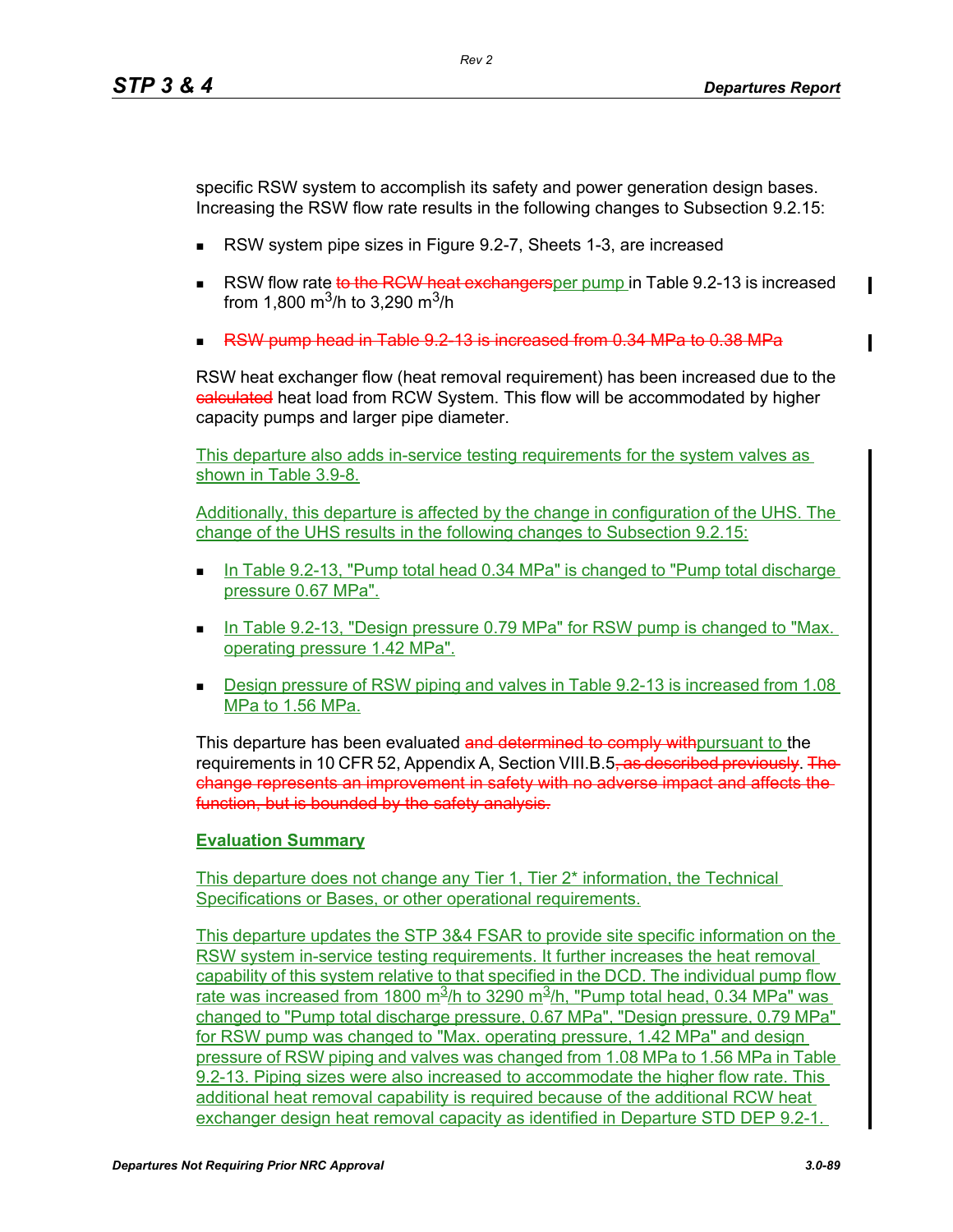That additional RCW capacity was based on meeting the LOCA heat loads with a performance margin of 20% to allow for fouling. As noted in the evaluation of that departure, the increased capacity of the RCW provides a greater heat removal capability during RHR operation both for normal shutdown cooling and in response to a LOCA event. Greater margin is being provided between the decay and sensible heat generated in the reactor core following a LOCA event and the capability of the cooling system to remove that heat and as such this is a favorable change.

On the other hand, increase in the RSW pump flow rate and diameter of the discharge piping has a potential to adversely impact the Control Building flooding analysis. Separation of each division of the RSW heat exchanger room and interlocks to trip the RSW pump and to close the motor-operated valves F013 and F014 by the flooding level high signal mitigate the impact. Detail is indicated in COL License item 19.9.26. Consequently, this departure has no adverse impact on any SSC system design or function and has no adverse impact on the likelihood or consequences of analyzed accidents except the flooding or malfunction of an SSC important to safety. Furthermore, it does not change any fission product barriers. Any previously evaluated accident is not affected, and the possibility for an accident of a different type is not created. Also, it does not affect any method used for evaluation in establishing the design bases or in the safety analyses. This departure does not adversely affect any feature for mitigation of an ex-vessel severe accident. For the same reason, and because there is no effect on any event, operation or SSC function, the change does not create a different ex-vessel accident scenario.

Therefore, this change has no adverse impact and does not require prior NRC approval.

# **STD DEP 9.2-7, HVAC Normal Cooling Water System**

#### **Description**

This departure reflects a design change to correct inconsistencies in reference ABWR DCD Tables  $6.2-9$ , 9.2-6-and, 9.2-7,  $9.4-1$ , and Figure 9.2-2 such that the nonsafetyrelated HVAC Normal Cooling Water (HNCW) system waterside heat removal rate is greater than or equal to the airside cooling duty heat loads. The capacity and flow rate for each HNCW chiller are also increased to include the revised heat loads. This will make the airside and waterside heat removal design capacities consistent.ensure that the waterside heat removal design capacity is sufficient to remove the heat load from the airside. Note that departure 9.2-9 increased the chilled water return temperature to help offset the impact of departure 9.2-7 on increased HNCW equipment size. Therefore the changes made in the Tables affected by departure 9.2-7 also included the effect of departure 9.2-9 with the exception of chiller cooling capacity and condenser water flow per unit, in Table 9.2-6.

# **Evaluation Summary**

This departure has been evaluated and determined to comply with pursuant to the requirements in 10 CFR 52, Appendix A, Section VIII.B.5<del>, as described previously. The</del> change has no adverse impact.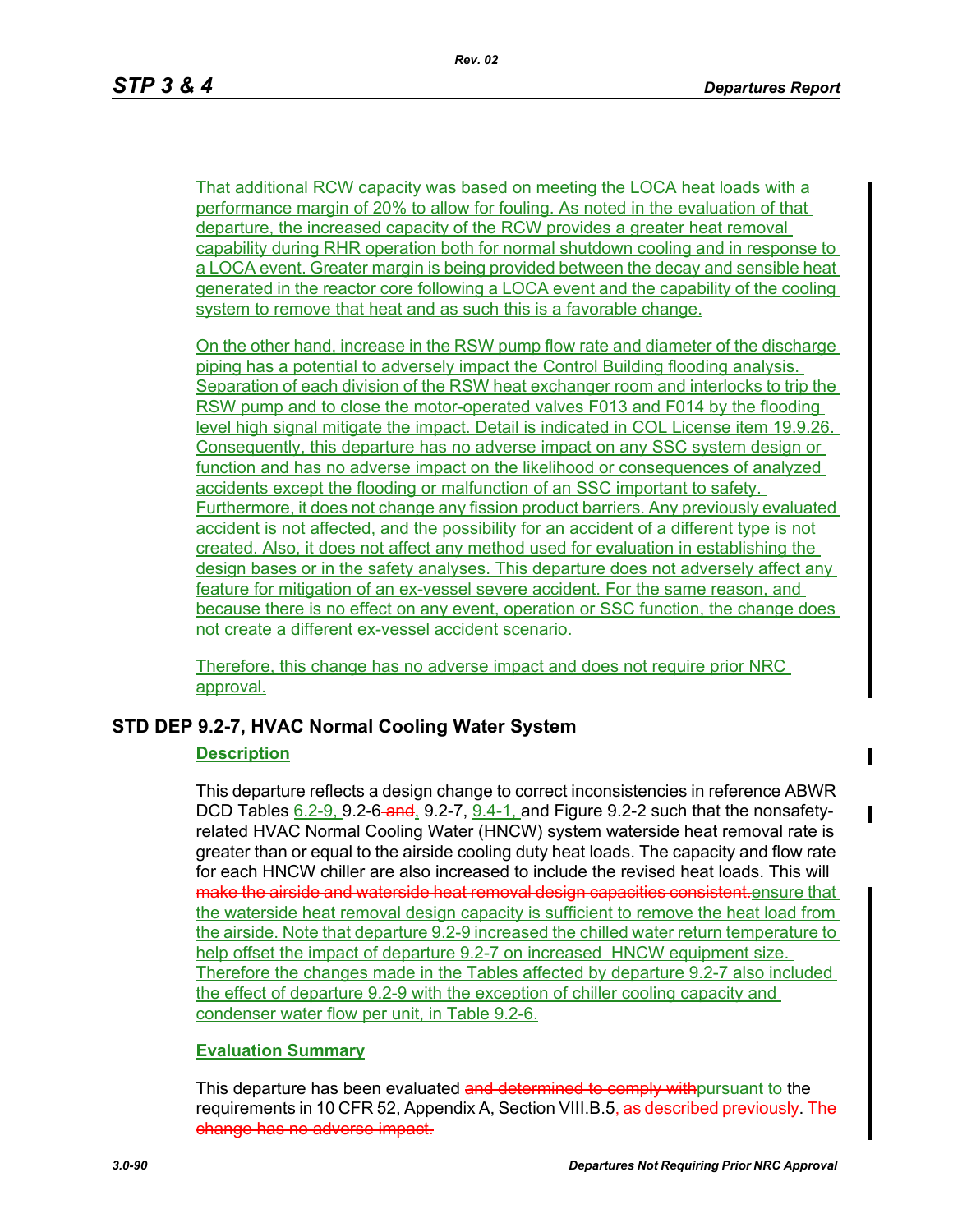This design change from the ABWR DCD reflects changes to the HVAC Normal Cooling Water (HNCW) System to ensure there is sufficient heat removal capability for the revised heat loads. This change to the STP 3/4 FSAR to reflect the HNCW design does not change any Tier 1 or Tier 2\* information, the Technical Specifications or Bases or other operational requirements. Furthermore, it does not change any plant physical features other than the HNCW system. Any previously evaluated accident is not affected, and the possibility for an accident of a different type is not created. Also, it does not affect any method used for evaluation in establishing the design bases or in the safety analyses. This change modifies the HNCW line size, which penetrates the secondary containment, which is a fission product barrier. However, the small increase (by 50 mm) of the penetration size does not alter the design basis limit for this fission product barrier. The small diameter increase has a minimal effect on the secondary containment stresses, and does not result in the design basis limit being exceeded. This departure does not adversely affect the function of any feature for mitigation of an ex-vessel severe accident. For the same reason, and because there is no affect on any event, operation or SSC function, the change does not create a different ex-vessel accident scenario. Therefore, this change has no adverse impact and does not require prior NRC approval.

# **STP DEP 9.2-8, Potable and Sanitary Water System**

### **Description**

This departure makes the following changes specific to the operation of the Potable and Sanitary Water (PSW) System:

- The minimum flow capacity of the PSW System has been doubled from 45  $\text{m}^3/\text{h}$  to 90 m<sup>3</sup>/h to ensure that potable water is provided to all buildings at STP 3 & 4. intermittently, during peak demands.
- Potable water is not filtered, is supplied directly off of the well water system, and is chemically treated to prevent harmful physiological effects on plant personnel.
- **The Sewage Treatment System, including the Sanitary Drainage System, is** provided and sized to treat sanitary waste for all four units at the STP site.

This is another dual-unit change such that the potable water subsystem is capable of supplying both STP 3 & 4 and the sewage treatment subsystem is capable of treating sanitary wastes collected from all four units located at the site. This increase in system capacity ensures flexibility and reliability for future needs at the site. This departure has been evaluated and determined to comply with the requirements in 10 CFR 52, Appendix A, Section VIII.B.5, as described previously. The change has no adver impact.

#### **Evaluation Summary**

This departure has been evaluated pursuant to the requirements in 10 CFR 52, Appendix A, Section VIII.B.5.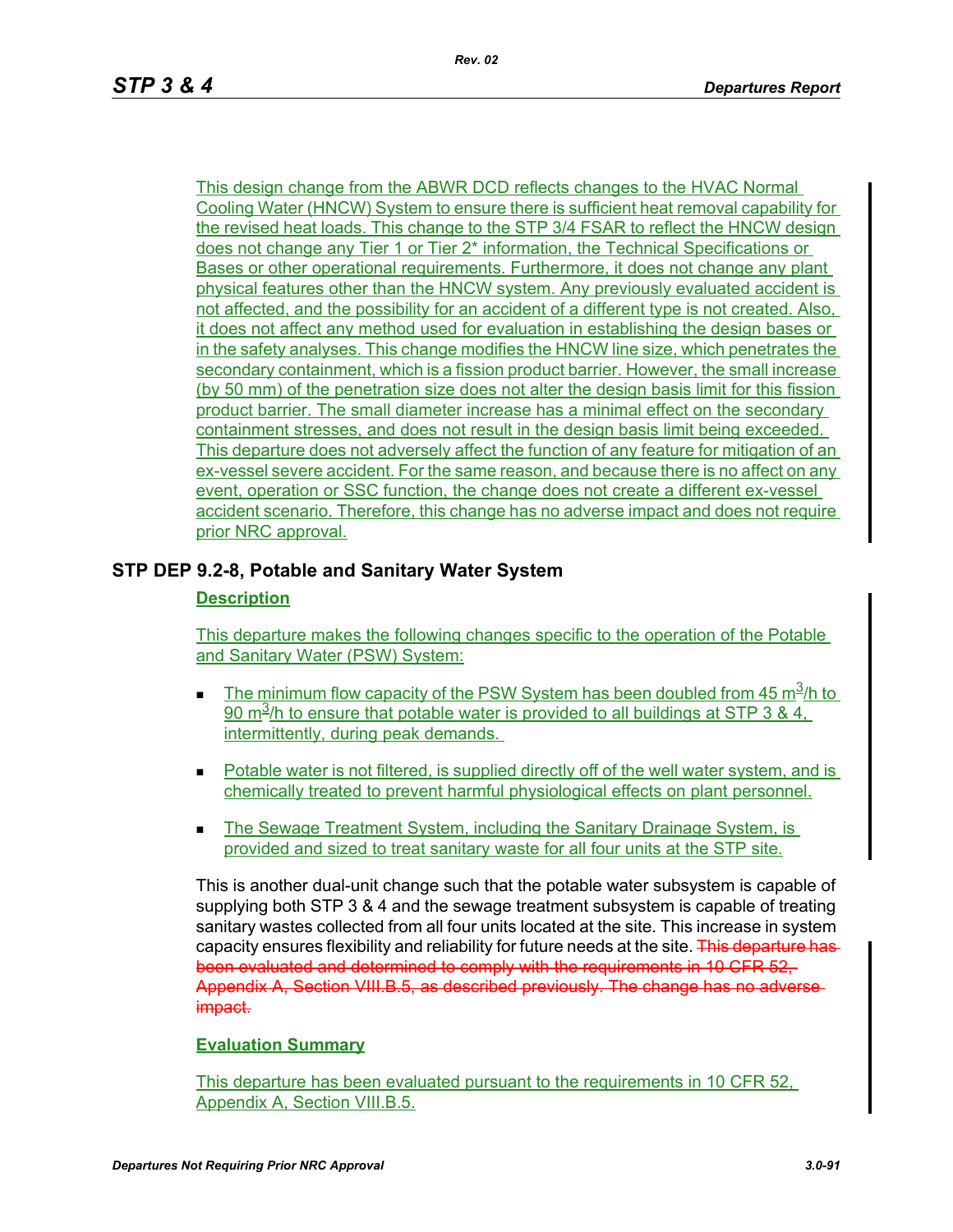There is no impact on any Tier 1, Tier 2\*, DCD, technical specifications, basis for technical specifications or operational requirements as a result of this change.

The PSW System is described for the standard ABWR plant in the DCD and is not addressed as equipment important to safety, The basic function of the PSW System as described by the DCD is not significantly changed by this departure nor do these changes affect interactions with previously designated equipment important to safety. Changing the description of the source of water to the Potable and Sanitary Water System well water that is not filtered, and clarifications to the characteristics of PSW System equipment does not affect critical parameters associated with a previously described accident or malfunction of equipment important to safety. The PSW System is not relied upon to mitigate the consequences of accidents or equipment important to safety. Changes associated with this departure do not affect fission product barriers. These changes do not affect the probability of occurrence of a severe accident as described by the DCD, nor do they increase the consequences of a severe accident.

Based on the evaluation, prior NRC approval of the change is not required.

# **STP DEP 9.2-9 HNCW Cooling Water System**

# **Description**

This departure changes the HNCW return temperature from  $12^{\circ}$ C to  $14.7^{\circ}$ C and modifies the HNCW equipment to reduce equipment, piping, valve sizing and electrical power for better maintainability. This departure affects Subsection 9.2.12 (Tables 9.2- 6 and 9.2-7), Table 9.4-1 and Table 6.2-9. Note that in Table 9.2-6, the increased chilled water delta T only impacted the chilled water flow rate and pump capacity of 560 cubic meters/hour.

This change is closely related to departure 9.2-7 which tended to increase the chilled water flow rates to equipment cooled by HNCW. By raising the chilled water return temperature, departure 9.2-9 offset the increase in chilled water flow rate that would have resulted from departure 9.2-7 by itself and permitted the resulting adverse impact on equipment size to be minimized.

# **Evaluation Summary**

This departure has been evaluated and determined to comply with the requirements in 10 CFR 52, Appendix A, Section VIII.B.5. There is no impact on any Tier 1, Tier 2\* and technical specifications.

The departure increases the HNCW return temperature. As indicated above, by raising the chilled water return temperature, departure 9.2-9 offsets the increase in chilled water flow rate that would have resulted from departure 9.2-7 by itself and permitted the resulting adverse impact on equipment size to be minimized.Therefore, this change has minimal effect on the frequency or consequences of accidents, or the probability of consequences of malfunctions. The systems involved are not relied upon for ex-vessel severe accident mitigation.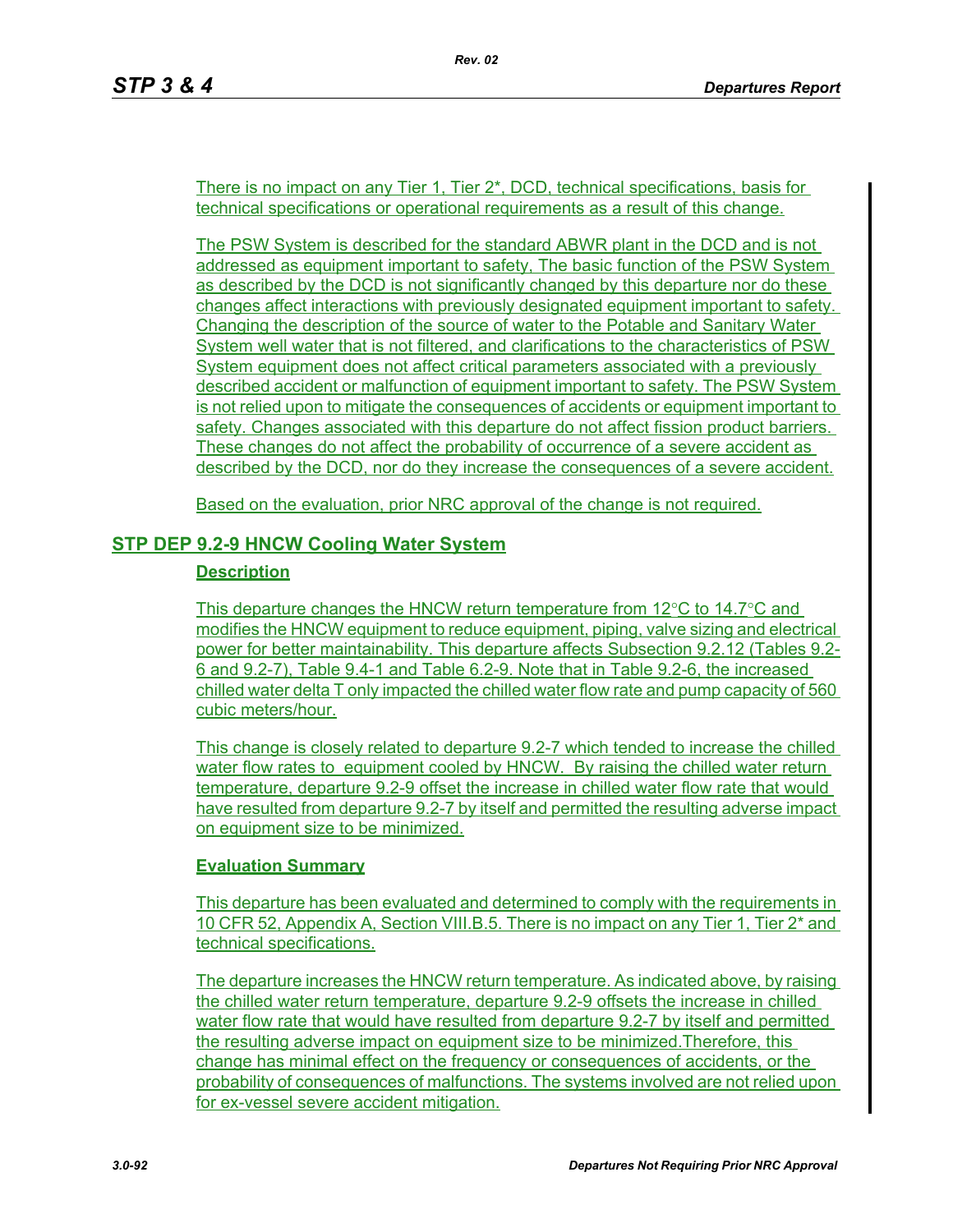# As a result, prior NRC approval of this departure is not required.

# **STP DEP 9.2-10, Turbine Service Water System**

#### **Description**

The Turbine Service Water (TSW) pumps transfer Main Cooling Reservoir water for the Turbine closed cooling water heat exchangers installed inside of the turbine building. The TSW System design parameters are revised to reflect site specific information. These changes include the TSW pump head and discharge flow, the TSW system design pressure, the location of the TSW pump house, the temperature increase and pressure drop across the Turbine Cooling Water (TCW) heat exchangers, and the number of TCW discharge lines. A filling line is also added to the TSW pump discharge, and the TSW system inlet and outlet are modified to reflect that these lines come from and go to the main cooling reservoir. This departure impacts FSAR Subsection 9.2.16.2, Tables 9.2-16, 19R-1, and Figure 9.2-8.

#### **Evaluation Summary**

This departure has been evaluated pursuant to the requirements in 10 CFR 52, Appendix A, Section VIII.B.5. There is no impact on any Tier 1, Tier 2\*, technical specifications, basis for technical specifications or operational requirements as a result of these changes. The TSW system is a non-safety related system. The proposed changes to the Turbine Service Water system proposed in this departure are to meet site specific conditions. The proposed changes do not impact the design or function of any SSC important to safety as a result of this change. Furthermore, the TSW system is not used to mitigate any accident. As a result of this departure, there is no effect on the frequency or consequences of any accidents or the likelihood or consequences of malfunctions of SSC important to safety previously evaluated in the plant-specific DCD. There is no possibility of a new type of accident, and there is no impact on fission product barriers or ex-vessel severe accident events.

Therefore, the change has no adverse impact and does not require prior NRC approval.

# **STD DEP 9.3-1, Radwaste Drain Materials**

#### **Description**

Exposed (free run)This departure replaces the carbon steel piping in the Radwaste Collection System is replaced with stainless steel piping topiping. Due to the greater corrosion resistance of stainless steel compared with carbon steel, this change will significantly reduce the amount of contaminated corrosion products, the load on the liquid radwaste system, and the solid radwaste shipment volume. This is consistent with NRC and industry initiatives for radwaste volume reduction.

# **Evaluation Summary**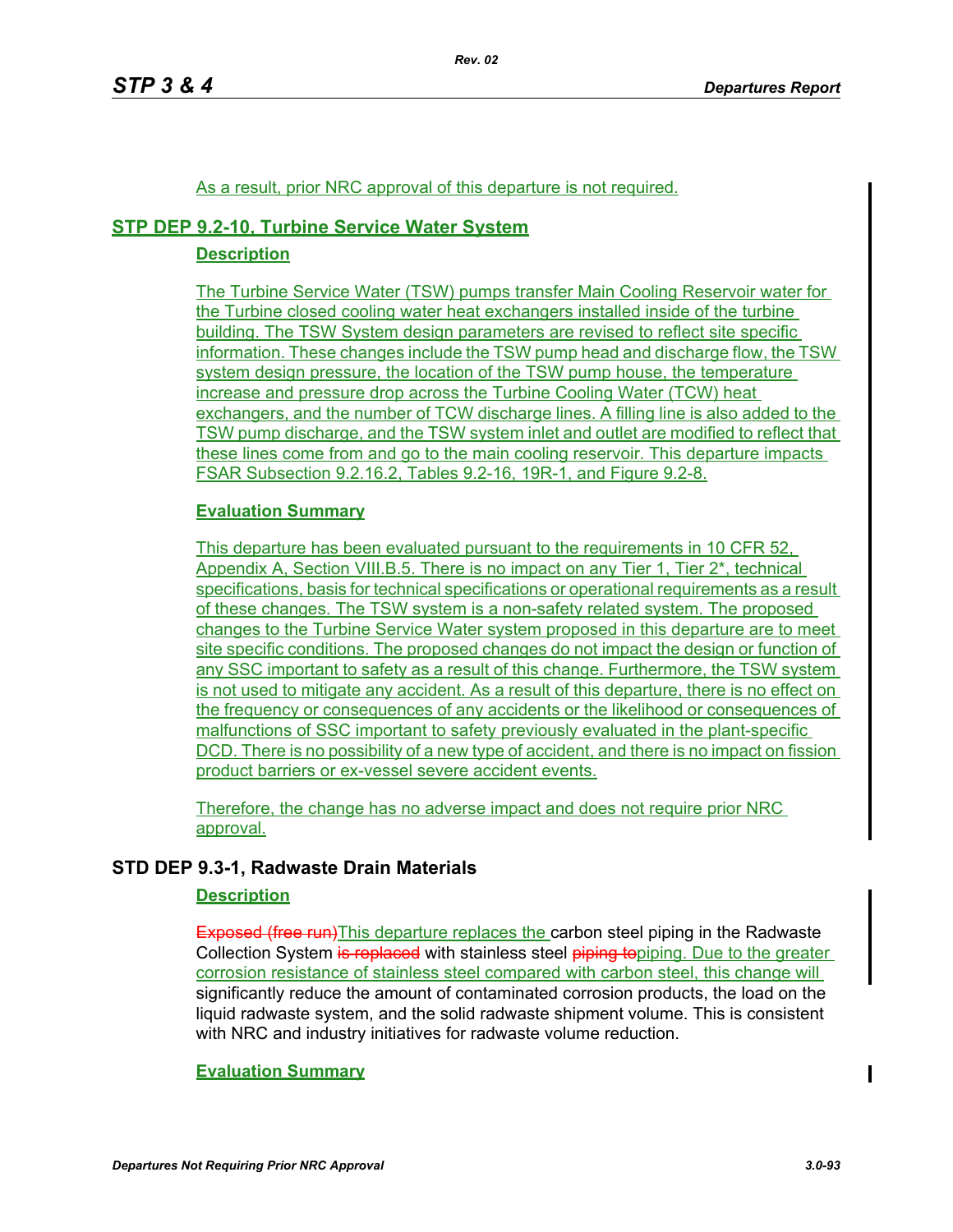This departure has been evaluated and determined to comply with pursuant to the requirements in 10 CFR 52, Appendix A, Section VIII.B.5<del>, as described previously. The</del> change has no adverse impact.

The Tier 1 and Tier 2\* DCD, technical specifications, basis for technical specifications and operational requirements were reviewed and were not impacted by this change.

As noted above, this departure is a design improvement in the materials specified for the radwaste piping which will reduce the volume of liquid and solid radwaste. This is a favorable change which will not adversely affect the likelihood or consequences of analyzed accidents or malfunction of SSC important to safety. There is no change to any design basis for a fission product barrier nor are there any new accident scenarios created.

The radwaste collection system has not been identified as a design feature in the plant specific DCD for mitigating an ex-vessel severe accident. In addition this is a design improvement which will reduce the volume of liquid and solid radwaste. Therefore, there is no increase in the probability or consequences of an exvessel severe accident.

Based on the results of this evaluation, prior NRC approval is not required.

# **STD DEP 9.3-2, Breathing Air System**

The Service Air System (SAS) in the reference ABWR DCD supplied the Breathing Air System (BAS) as well. A separate nonsafety-related BAS will be implemented at STP-3 & 4 with the SAS providing a backup breathing air supply via a cross-connect valve. The BAS will supply the Turbine Island, Nuclear Island, and Radwaste Building. The usually separated BAS will significantly reduce the amount of potentially contaminated service air that enters the BAS and the oil free breathing air compressors will preclude an oil fire in the breathing air lines. Therefore, this stand-alone design is considered safer for personnel protection.

This departure has been evaluated and determined to comply with the requirements in 10 CFR 52, Appendix A, Section VIII.B.5, as described previously. The change has no adverse impact.

#### **Description**

For industrial health reasons and as recommended by the Utility Requirements Document, this departure provides a new breathing air system (BAS) that is entirely separated from the existing service air system (SAS) as described in the reference ABWR DCD. The system consists of a bottled breathing air supply and a portable or permanent breathing air compressor supply system as-needed. The BAS will supply the Turbine Island, Nuclear Island and Radwaste Building. Backup to the BAS will consist of dedicated breathing air bottles.

Also, during preparation of the departure, inconsistencies in the DCD for the SAS were noted and corrected. Specifically, the SAS supply to containment is provided with a containment isolation scheme meeting the requirements of general design criterion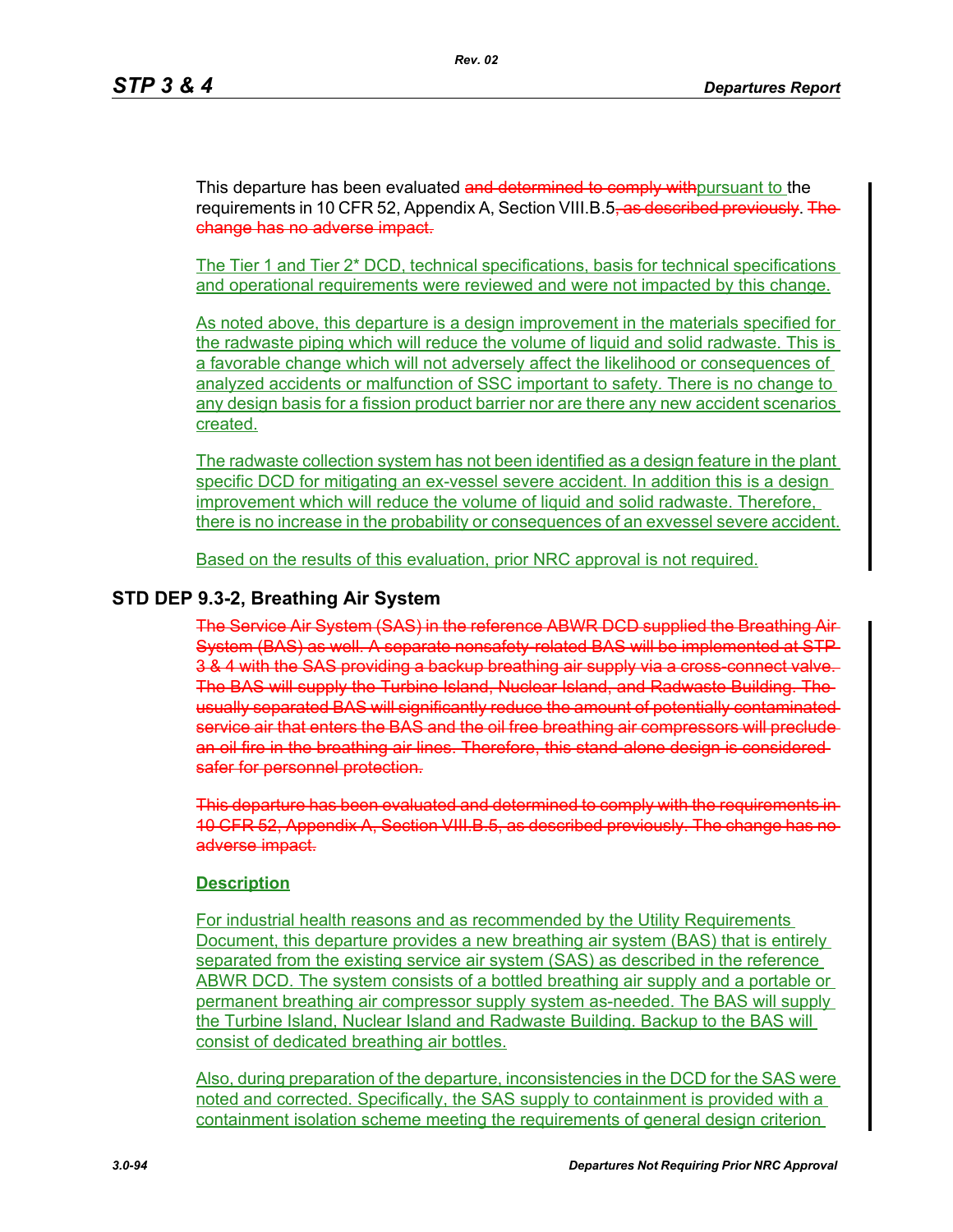(GDC) 56 "Primary containment isolation." The isolation scheme is a check valve inside and a locked closed manual globe valve outside containment (GDC 56, Option (2)). However in a number of places the DCD inconsistently refers to the penetration as being a GDC 57 "Closed system isolation valves" penetration, or refers to the SAS as a closed system, or refers to the inside containment isolation check valve as a globe valve. These inconsistencies are corrected.

Like the SAS, breathing air is supplied inside containment only while shutdown. This departure will utilize an existing spare containment penetration to supply the BAS inside containment and equips the penetration with two locked closed manual globe valves meeting the requirements of GDC 56, Option (1). Like SAS and the instrument air system (IAS), the new BAS penetrates secondary containment but also like SAS and IAS, the primary containment isolation scheme for BAS precludes it from being a potential bypass leakage path through the secondary containment.

#### **Evaluation Summary**

This departure has been evaluated pursuant to the requirements in 10 CFR 52, Appendix A, Section VIII.B.5.

There is no impact on any Tier 1 or Tier 2\* DCD, Technical Specifications, basis for Technical Specifications or operational requirements as a result of this change.

For the SAS, this change makes editorial corrections (corrects inconsistencies) with no change to meaning or intent. The SAS was clearly intended to be considered a GDC 56 type penetration with two series containment isolation valves rather than a GDC 57 penetration with a single isolation valve. These inconsistencies have been corrected.

For the BAS this change consists of technical changes to the ABWR DCD pertaining to the separation of the BAS from the SAS.

The air supplied by the SAS and the BAS does not have a safety related use; however, the containment penetrations associated with the SAS and BAS have a safety related function to maintain containment integrity under design basis accidents. The safety significance of this departure is the change of a spare penetration to an additional functional containment penetration. However the same technical requirements that were imposed by the DCD on the BAS (as an integral part of the SAS) are now imposed by the FSAR on the new separate BAS. In addition, the locked closed containment isolation valves associated with the new BAS penetration are subject to the same locked valve administrative controls previously applied to the SAS inboard globe valve. Therefore the BAS containment penetration does not contribute to more than a minimal increase in the frequency of occurrence of an accident, nor an increase in the likelihood of occurrence of a malfunction of an SSC important to safety previously evaluated in the ABWR DCD. The changes to the BAS do not affect the probability of the occurrence of a severe accident as described by the DCD, nor do they increase the consequences of a severe accident.

Based on this evaluation, prior NRC approval of the change is not required.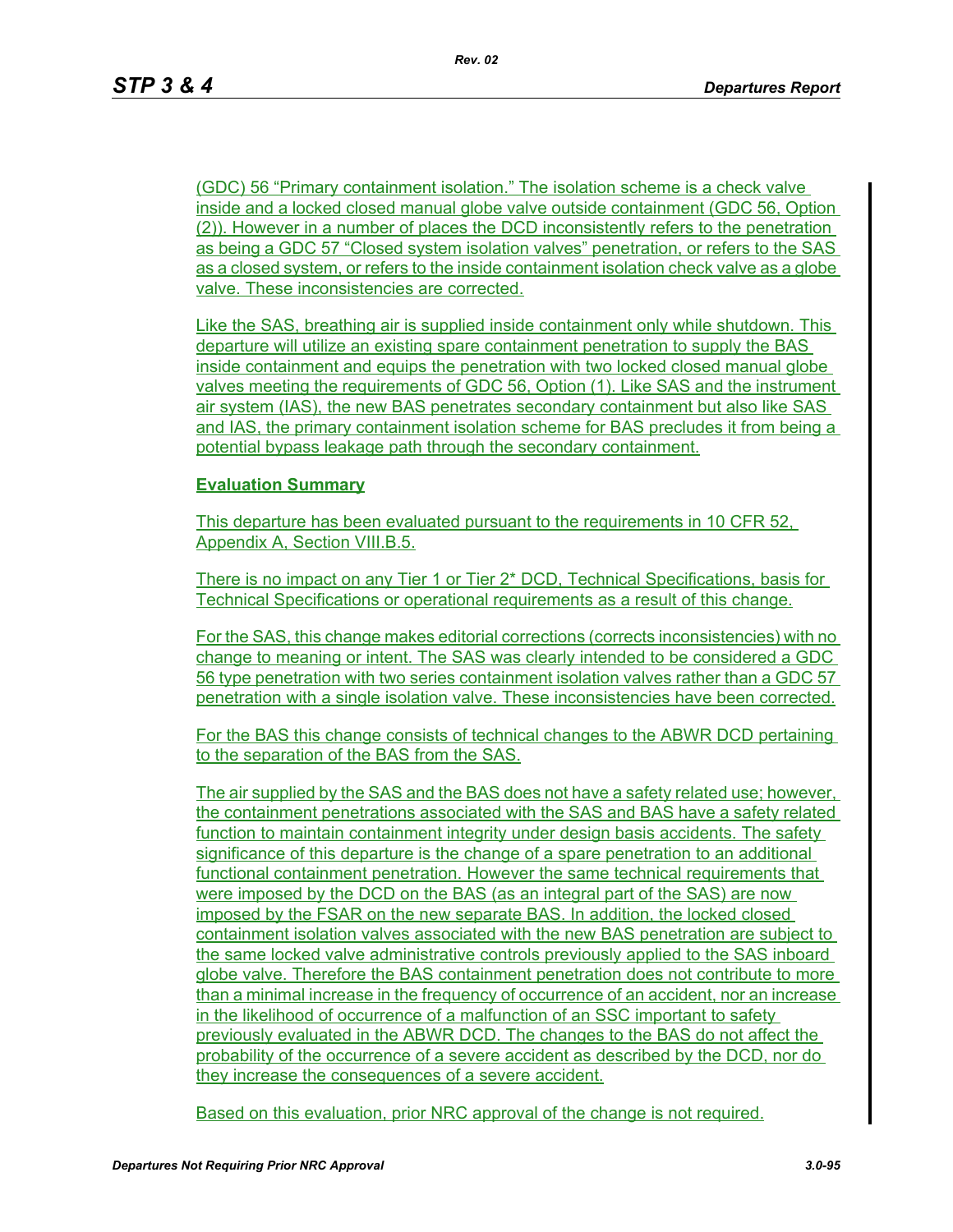# **STD DEP 9.3-3, Control Rod Drive System Sampling**

# **Description**

ABWR DCD Subsection 9.3.2.3.1 and Table 9.3.2 describe measurements of Oxygen and Conductivity for Control Rod Drive(CRD) System water. These water qualities can be monitored by Condensate Purification System (CPS) effluent and removal of these measurements has no safety significance. Therefore, these are integrated with measurement of Oxygen and Conductivity for CPS water. To keep the consistency of measurements between CPS and Feedwater, instrument range of the CPS effluent is changed from "0 to 100 ppb" to "0 to 250 ppb" and high alarm setpoint "200 ppb" is added to the CPS effluent.

# **Evaluation Summary**

This departure has been evaluated and determined to comply with the requirements in 10 CFR 52, Appendix A, Section VIII.B.5, as described previously.

It does not change the functional or safety requirements of the CRD system. The CRD water sources are the effluent from the CPS and the Condensate Storage Tank (CST). During plant operation, CRD water source is the effluent from the CPS. Water qualities of CRD system and CPS effluent are same. The changed instrument range is consistent with that of Feedwater. And the added high alarm setpoint is consistent with those of the CRD system and Feedwater. Furthermore, this change does not impact any plant physical features, SSCs important to safety or fission product barriers. Any previously evaluated accident is not affected, and the possibility for an accident of a different type is not created. Also, it does not affect any method used for evaluation in establishing the design bases or in the safety analyses. This departure does not affect any feature for mitigation of an ex-vessel severe accident. For the same reason, and because there is no effect on any event, operation or SSC function, the change does not create a different ex-vessel accident scenario.

Therefore, this change has no adverse impact and does not require prior NRC approval.

# **STP DEP 9.4-1, Service Building HVAC System**

# **Description**

This site-specific departure modifies the reference ABWR DCD for the Service Building HVAC System. It revises the outside inlet air monitoring instrumentation design by removing the provisions for toxic gas monitors and the Technical Support Center (TSC) alarm for high toxic gas concentration. The toxic gas monitors and the TSC alarm can be deleted from the design based on the site-specific evaluation of on-site and off-site mobile and stationary sources of toxic gases described in FSAR Subsection 2.2S in accordance with Regulatory Guide 1.78.

This departure has been evaluated and determined to comply with the requirem 10 CFR 52, Appendix A, Section VIII.B.5, as described previously. The change after the function, but is bounded by the safety analysis.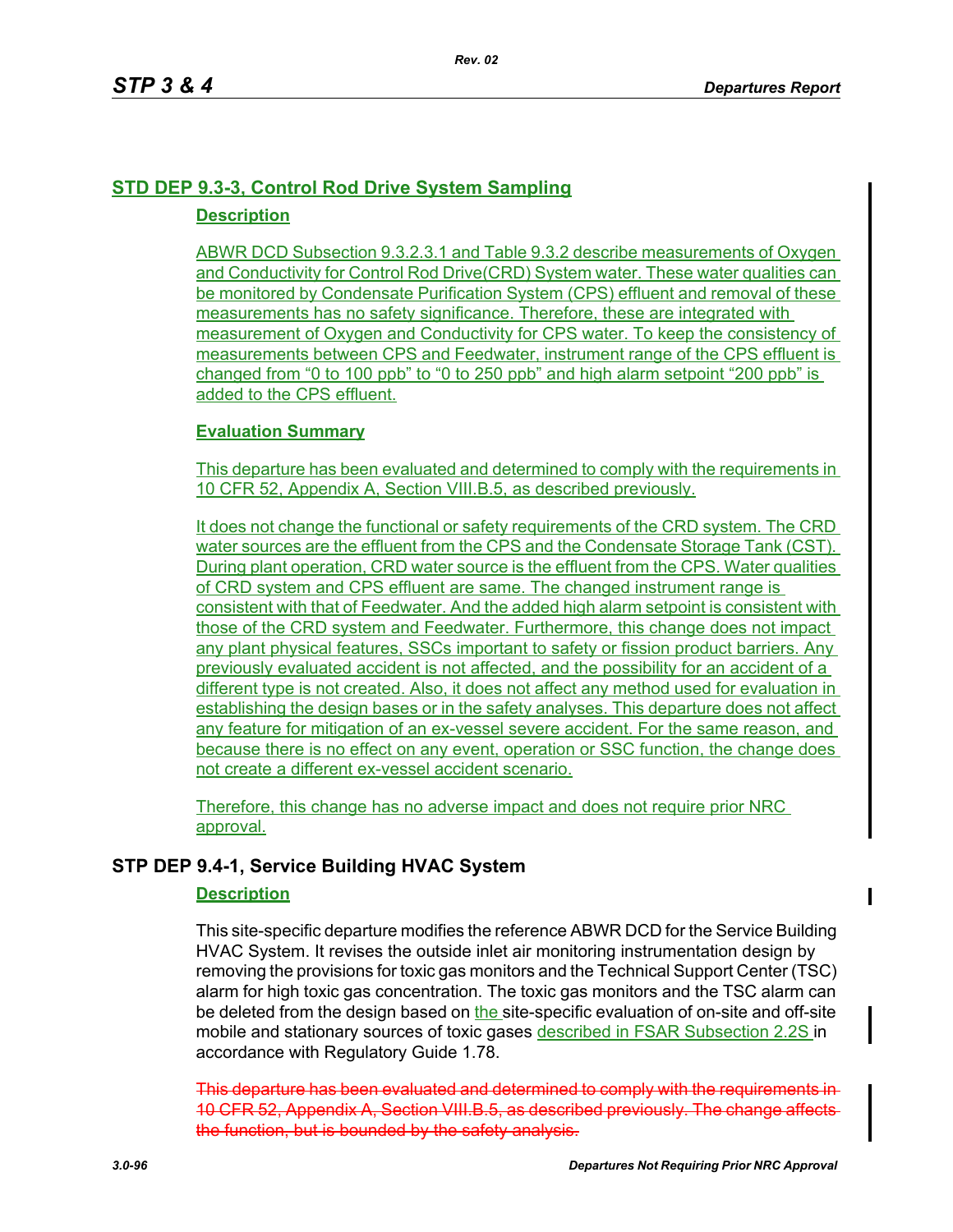# **Evaluation Summary**

This departure has been evaluated pursuant to the requirements in 10 CFR 52, Appendix A, Section VIII.B.5.

There is no impact on any Tier 1, Tier  $2^*$ , technical specifications, basis for technical specifications or operational requirements as a result of this change.

The Service Building HVAC System toxic gas monitors and alarms are not safetyrelated but are important to safety. The toxic gas monitors and alarms from the system are not needed based on the analysis contained in the FSAR Section 2.2S and their elimination does not affect the operation of the Service Building HVAC System. The basic function of the Service Building HVAC System as described by the DCD is not significantly changed by this departure and this change does not affect interactions with previously designated equipment important to safety. Elimination of the toxic gas monitors and alarms from the Service Building HVAC System does not affect previously described accidents or malfunction of equipment important to safety. The toxic gas monitors and alarms are not needed to mitigate the consequences of accidents or malfunctions of equipment important to safety. Changes associated with this departure do not affect fission product barriers. These changes do not affect the probability of occurrence of a severe accident as described by the DCD, nor do they increase the consequences of a severe accident.

Based on this evaluation, prior NRC approval of the change is not required.

# **STD DEP 9.4-2, Control Building HVAC System**

# **Description**

This standard departure provides for changes from the reference ABWR DCD of the smoke removal mode of operation of the Control Building HVAC System described in FSAR Subsections 6.4.4.2, 9.4.1.1.4 and 9.5.1.1.6 as described below:

- FSAR Figure 9.4-1, sheets 1 and 2 are revised to include a control room main air supply duct bypass line around the air-handling unit with two motor operated dampers for each of the two control room habitability area HVAC divisions.
- FSAR Figure 9.4-1, sheets 3 through 5 are revised to include a control building air supply bypass line with two motor operated dampers around the air-handling unit in each of the three safety-related equipment HVAC areas.
- FSAR Sections  $6.4.4.2$ , 9.4.1.1.4 and 9.5.1.1.6 are revised to describe how the dampers (described in item 1 and 2the two bullets above) operate during the smoke removal mode.

Each air supply bypass line and damper arrangement as described above is required to provide a balanced air flow such that smoke is exhausted and not transported into other areas of the control building. This air balance during smoke removal mode of operation is required because of the large mismatch between the air inlet supply (80,000 $\text{m}^3$ /h) and the air exhaust (10,000  $\text{m}^3$ /h total; 5,000  $\text{m}^3$ /h for each exhaust fan).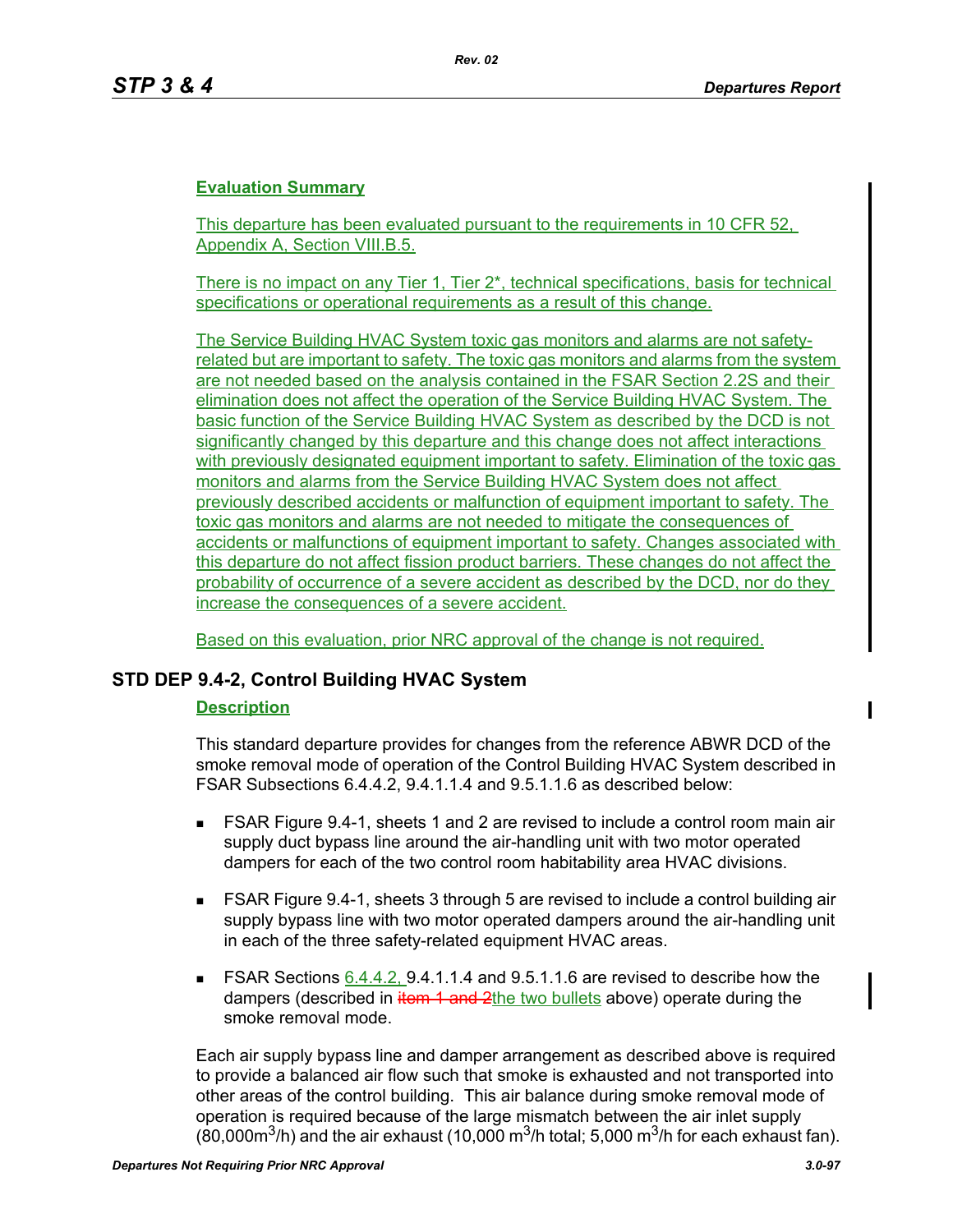# **Evaluation Summary**

This departure has been evaluated and determined pursuant to comply with the requirements in 10 CFR 52, Appendix A, Section VIII.B.5, as described previously. The change affects the function, but is bounded by the safety analysis. There is no impact on any Tier 1, Tier 2\*, technical specifications, bases for technical specifications or operational requirements as a result of these changes.

Providing the Control Building HVAC Air Handling Units with bypass lines and associated dampers provides the necessary assurance that smoke is exhausted and not transported to other areas of the Control Building. As such, this change provides equivalent or better smoke removal, and thus does not have any effect on the frequency of occurrence or consequences of accidents or malfunction of SSC important to safety previously analyzed.

This change involves the design of the control room HVAC to assure air balance during smoke removal; this has no effect on the probability or consequences of an ex-vessel severe accident.

As a result of this evaluation, prior NRC approval of the change is not required.

# **STD DEP 9.4-3, Service Building HVAC System**

#### **Description**

The Service Building HVAC System described in the reference ABWR DCD had two subsystems, the Clean Area HVAC System and the Controlled Area HVAC System. This standard departure described in STP FSAR Subsection 9.4.8 deletes the subsystems and consolidates the Service Building HVAC System to supply air to both the Clean Area and the Controlled Area. The Service Building HVAC System is included as a load powered by the Combustion Turbine Generator that can be manually loaded by the operator. This allows the Technical Support Center and Operations Support Center to be habitable under accident conditions.

#### **Evaluation Summary**

This departure has been evaluated pursuant to the requirements in 10 CFR 52, Appendix A, Section VIII.B.5.

There is no impact on any Tier 1, Tier 2\*, technical specifications, basis for technical specifications or operational requirements as a result of this change.

The proposed changes to the Service Building HVAC System include descriptive changes from two HVAC subsystems to one HVAC system that are consistent with the functional description of the system currently described by the ABWR DCD. An additional provision is included with the proposed change under this departure to make it possible for operation of Service Building HVAC using power from the Combustion Turbine Generator during loss of offsite power conditions. The basic function of the Service Building HVAC System and Combustion Turbine Generator as described by the DCD is not significantly changed by this departure and this change does not affect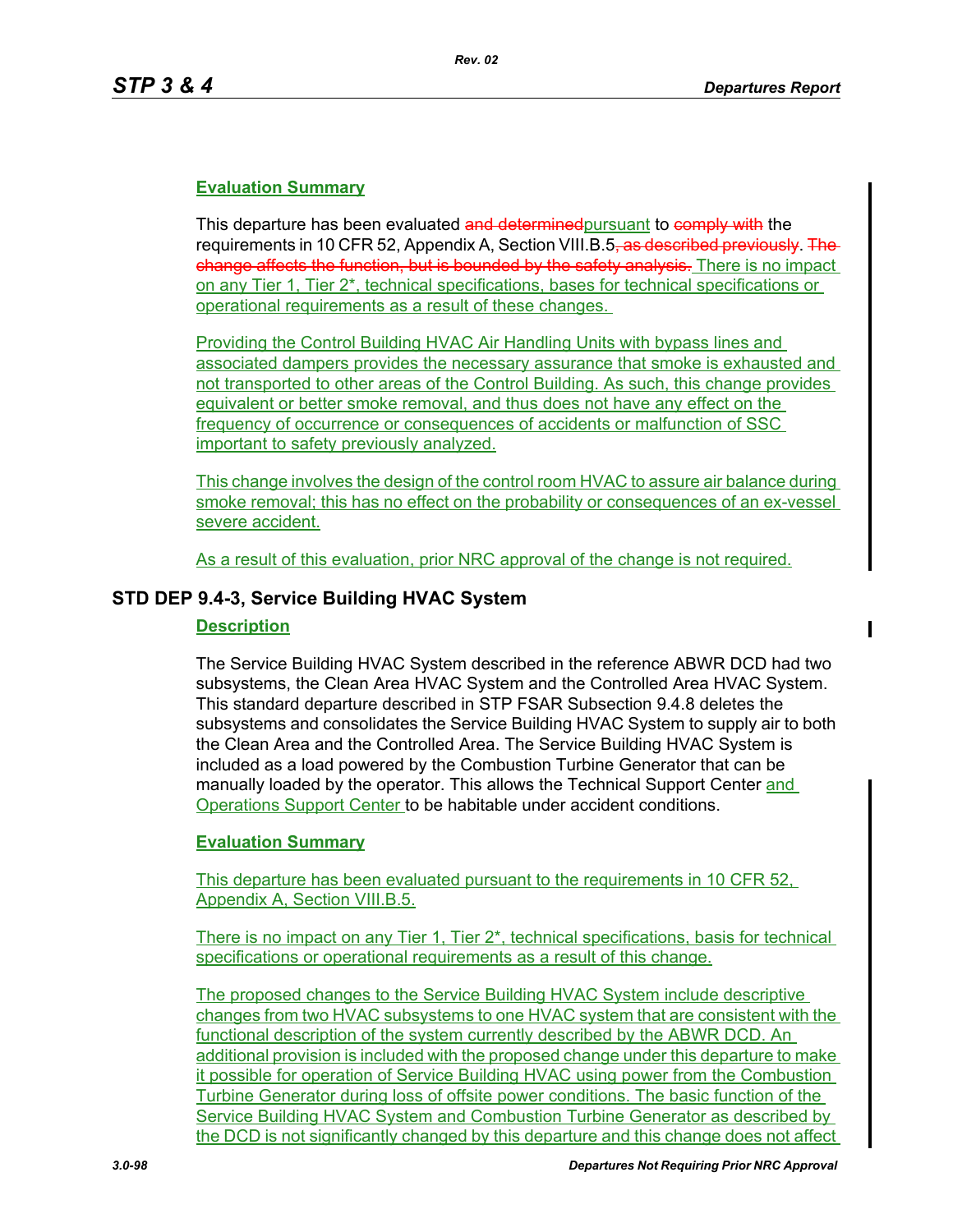interactions with previously designated equipment important to safety. These changes do not affect a previously described accident or malfunction of equipment important to safety. The proposed changes are an enhancement to the ability to operate the Service Building HVAC System using power supplied by the Combustion Turbine Generator during a loss of offsite power event. Changes associated with this departure do not affect fission product barriers. These changes do not affect the probability of occurrence of a severe accident as described by the DCD, nor do they increase the consequences of a severe accident.

Based on this evaluation, prior NRC approval of the change is not required.

This departure has been evaluated and determined to comply with the re 10 CFR 52, Appendix A, Section VIII.B.5, as described previously. The change affects the function, but is bounded by the safety analysis.

# **STD DEP 9.4-4, Turbine Island HVAC System**

#### **Description**

This departure revises STP 3 & 4 Turbine Island HVAC system flow rate and cooling/heating load to accommodate the effect of change of the Turbine Building General Arrangement and systems located in Turbine Building including the following changes specified in other departures:

- STP 3 & 4 turbine generator has been changed. (STD DEP 10.2-1)
- The power generation heat sink described in the DCD (natural draft cooling tower) is being replaced by a cooling reservoir. (STD DEP 10.4-2)
- The DCD medium voltage electrical system design is being replaced by a dual voltage design.
- **STP 3 & 4 Off Gas system charcoal adsorber vault in OG Holdup room temperature** range adopts newest design.(STD DEP 11.3-1)
- Various other departures which change the quantity and arrangement of equipment in the Turbine Building. (e.g. STD DEP 10.4-5 for increased number of Feed Water Pumps.)

This departure adds the OG Holdup room temperature range limits to Subsection 9.4.4.1.2. Also, subsections 9.4.4.2.1.5 and 9.4.4.2.2.2 are revised to explain that local unit coolers and heaters are installed in high heat load areas, and the descriptions of specific areas with local unit coolers are deleted since the list of those areas is added to Figures 9.4-2b (Sheet 2) & c. The system and equipment specifications in Tables 9.4-3 and 9.4-5, and Figure 9.4-2a are changed as a result of a heat load re-calculation for the revised Turbine Building General Arrangement and Off Gas System requirements. The departure changes the HNCW water load described in Table 9.2-7 due to the changes in the Turbine Island HVAC.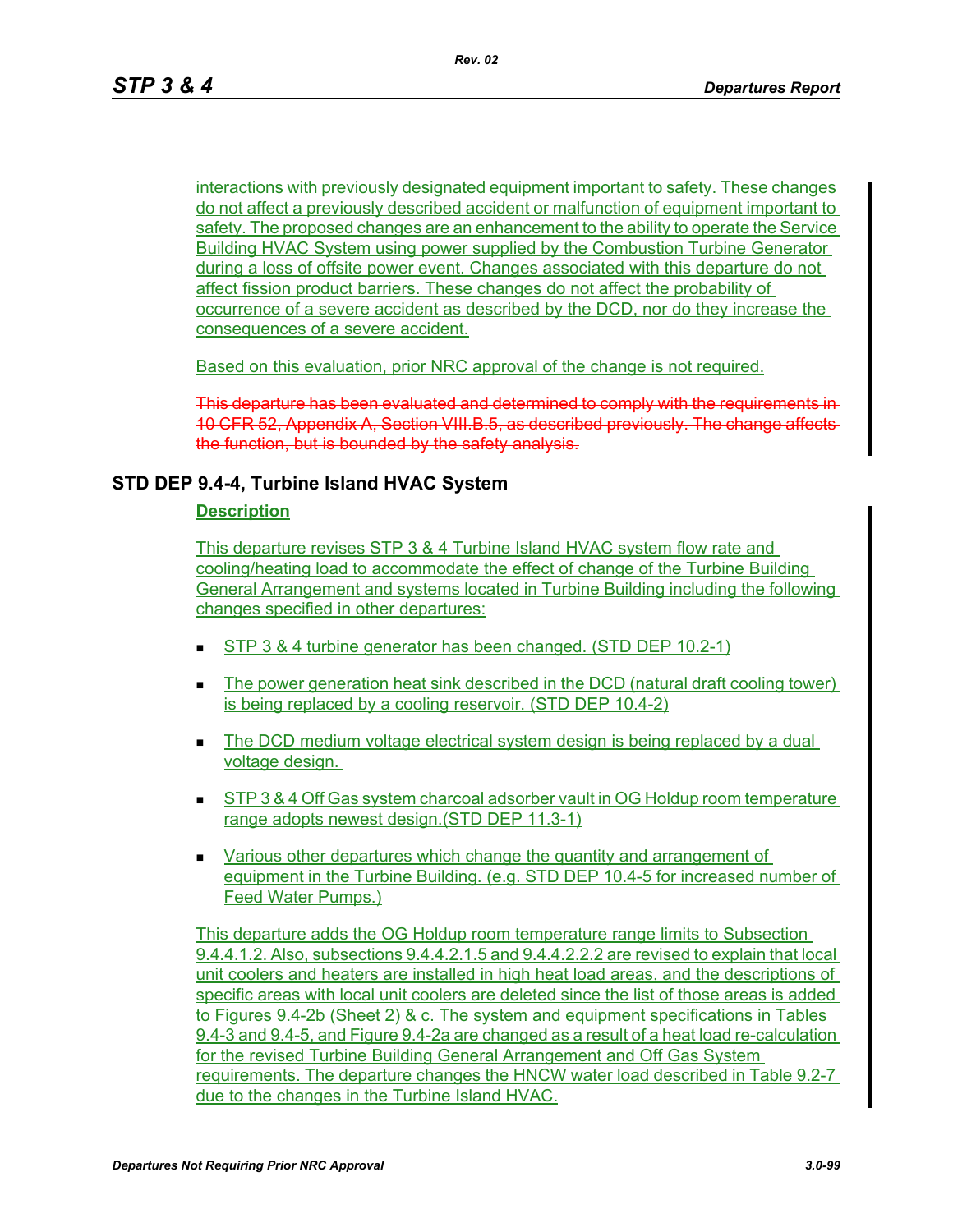STP 3 & 4 non-safety-related electrical equipment is installed in a non-radioactive controlled area of Turbine Building, and ventilating and air-conditioning of these areas is performed by the Turbine Building Electrical Equipment Area (TBEEA) HVAC. Thus, it is necessary to change the Turbine Island HVAC subsystem name in section 9.4 from Electrical Building(E/B) HVAC to Turbine Building Electrical Equipment Area (TBEEA) HVAC.

# **Evaluation Summary**

This departure has been evaluated pursuant to the requirements in 10 CFR 52, Appendix A, Section VIII.B.5. There is no impact on any Tier 1, Tier 2\*, technical specifications, basis for technical specifications or operational requirements as a result of these changes.

This departure changes STP 3 & 4 Turbine Island HVAC system flow rate and cooling/heating load based on revised Turbine Building General Arrangement and Off Gas System requirements. Since this change does not affect any other plant SSCs, there is no affect on any accident previously evaluated in the plant-specific DCD. Furthermore, although changes are made to certain plant physical features as described above, SSCs important to safety and fission product barriers are not affected in any way. Therefore, previously evaluated accidents are not affected, and the possibility for an accident of a different type is not created. Also, it does not affect any method used for evaluation in establishing the design bases or in the safety analyses. This departure does not affect any feature for mitigation of an ex-vessel severe accident. For the same reason, and because there is no effect on any event, operation or SSC function, the change does not create a different ex-vessel accident scenario.

Therefore, the change has no adverse impact and does not require prior NRC approval.

Further design detailing to accommodate the effects of other departures necessitates the following changes:

- **Provide additional supply/exhaust air flow to accommodate additional floor area**added at Elevation 5300 mm of the Turbine Building
- **Relocated Electrical Building into Turbine Building that was previously located in**separate Electrical Annex Building
- Incorporate changes in equipment quantity and arrangement (number of pumps in condensate, reactor feedwater and heater drain systems have been increased from 3 to 4 trains.)
- **Additional Condensate Booster Pumps**
- Provide adequate cooling based on the changes in heat loads in the revised Turbine Building arrangement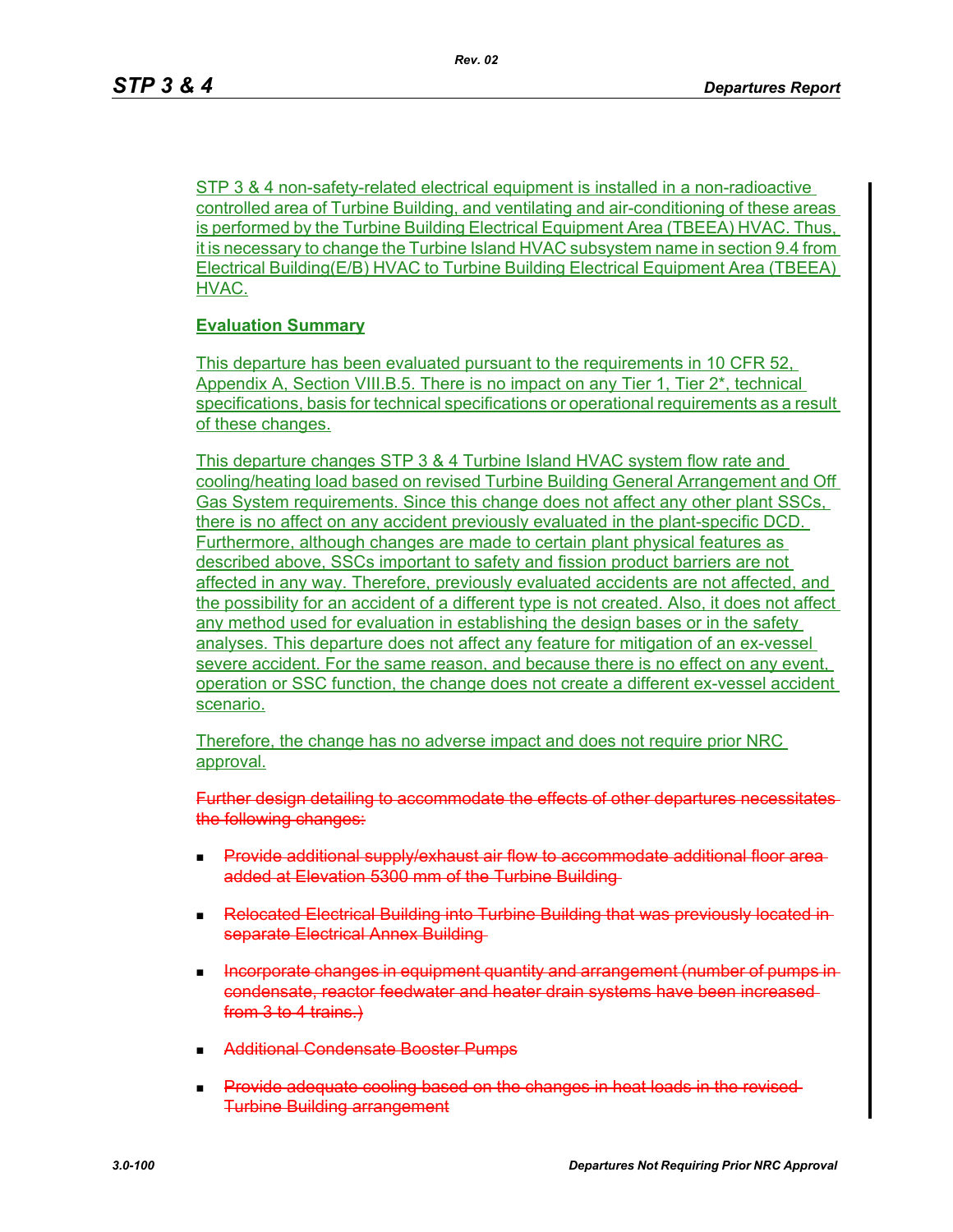This departure has been evaluated and determined to comply with the require 10 CFR 52, Appendix A, Section VIII.B.5, as described previously. The change has no adverse impact.

# **STD DEP 9.4-5, Radwaste Building Ventilation**

# **Description**

This standard departure aligned the system described in the FSAR text with the figures depicting the system and eliminated HVAC equipment supporting the radwaste incinerator, which was deleted. The radwaste control room HVAC description was modified to be consistent with Figure 9.4-10 and the description of control room systems operation was clarified to demonstrate proper control room boundary pressurization.

A dedicated air conditioning system for electrical, HVAC equipment rooms and other areas was added as a result of design evolution.

Although this departure alters the physical plant by adding a dedicated air conditioning system for electrical, HVAC equipment rooms and other areas, and thus is a change to the plant physical features, SSCs important to safety and fission product barriers are not affected. Therefore, previously evaluated accidents are not affected, and the possibility for an accident of a different type is not created. Also, it does not affect any method used for evaluation in establishing the design bases or in the safety analyses. This departure does not affect any necessary feature for mitigation of an ex-vessel severe accident. For the same reason, and because there is no effect on any event, operation or SSC function, the change does not create a different ex-vessel accident scenario. Therefore, this change has no adverse impact and does not require prior NRC approval.

Operation control of the exhaust air system from the radwaste process areas is augmented to automatically route the exhaust air through the filtration equipment upon detection of airborne radioactivity in the exhaust airflow, this will provide control of radioactivity release from the building and in the mean time reducealso reduces the replacement frequency of the filter banks of the air filtration equipment.

# **Evaluation Summary**

The changes to the figure 9.4-10, sheets 1,2, & 3 were based on calculations and site specific general arrangements and temperatures.

This departure has been evaluated and determined to comply with the requirements in 10 CFR 52, Appendix A, Section VIII.B.5, as described previously. The change has no adverse impact, and affects the function, but is bounded by the safety analysis.

# **STD DEP 9.4-6, Control Building HVAC System**

#### **Description**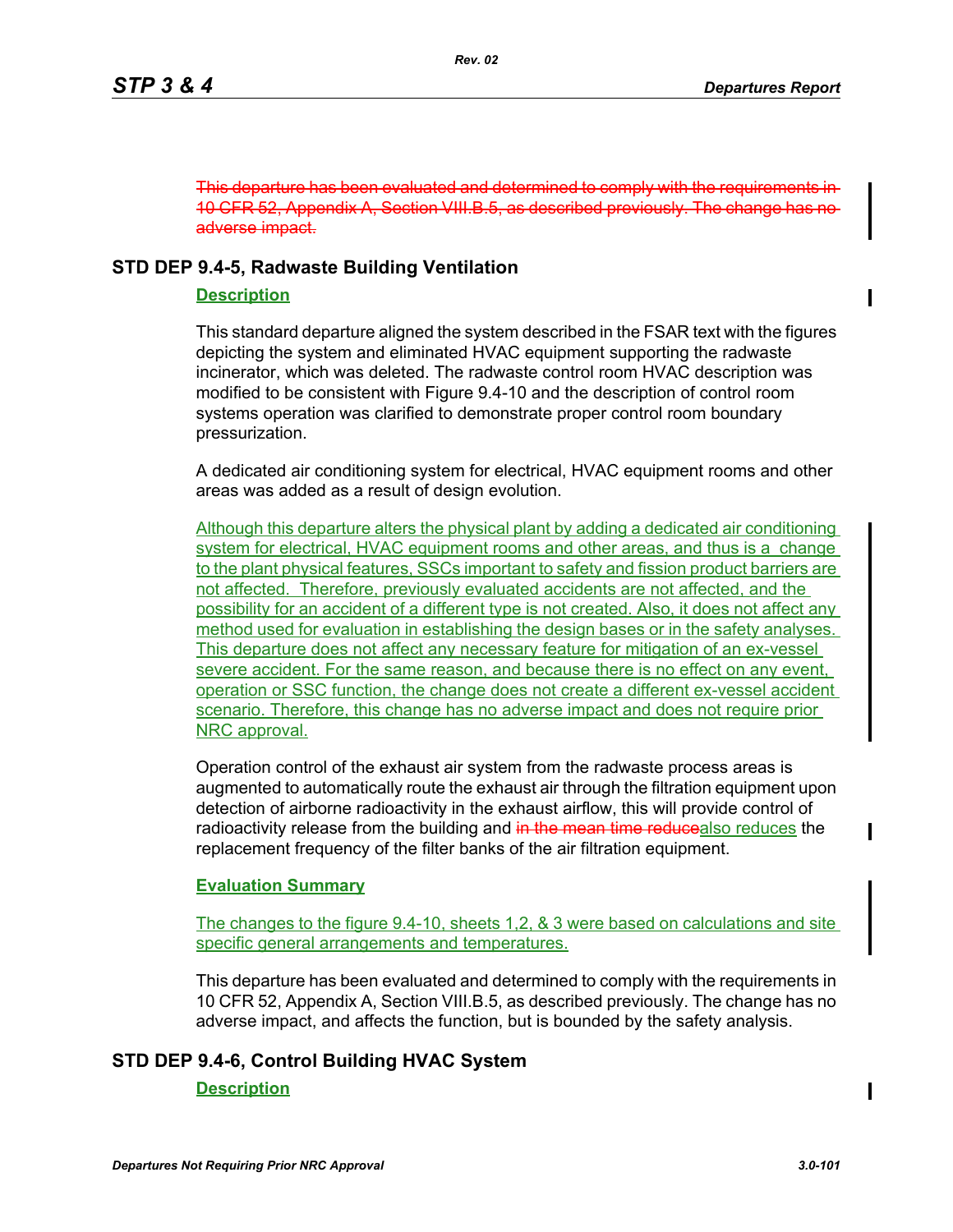The reference ABWR DCD, Tier 2 Subsection 9.4.1, contains one flow element/flow switch (FE/FS) in the common discharge duct of each emergency filtration unit which is used to automatically start the standby emergency filtration unit in the event of operating unit low flow or fan failure. This departure changes the number, location and logic of these FEs/FSs. Instead of one FE/FS per division installed in the common discharge duct, a FE/FS is to be installed on the discharge side of each emergency filtration unit fan (two fans per redundant division, 4 total for the Control Room Habitability Area(CRHA) HVAC System, as depicted in Figure 9.4-1, Sheets 1 and 2). Within each redundant division, a two-out-of-two logic signal is required to automatically initiate switchover to the standby division. Utilization of 2 FEs/FSs in this manner places the system in conformance with Technical Specification 3.3.7.1.

#### **Evaluation Summary**

This departure has been evaluated and determined to comply with pursuant to the requirements in 10 CFR 52, Appendix A, Section VIII.B.5., as described previously. The change affects the function, but is bounded by the safety analysis. There is no impact on any Tier 1, Tier 2\*, technical specifications, bases for technical specifications or operational requirements as a result of these changes.

Providing two channels per emergency filtration (EF) division instead of one, with two out of two logic for switchover to the standby division, provides added assurance that switching to the standby division only occurs when the primary EF has low flow in both fan units. This change provides equivalent or better EF operation in response to emergency conditions, thus does not have any effect on the frequency of occurence or consequences of accidents or malfunction of SSC important to safety previously analyzed.

This change involves the operation and switching of the primary and redundant emergency filtration divisions for the CRHA; these have no effect on the probability or consequences of an ex-vessel severe accident.

As a result of the evaluation, prior NRC approval of the change is not required.

# **STD DEP 9.4-7, Control Building HVAC System**

#### **Description**

The reference ABWR DCD states that the MG sets are located in the CB and the MG Set rooms are ventilated by CB Safety-Related Equipment Area (CBSREA) HVAC and cooled by MG Set Room AHUs. This standard departure addresses the requirements for ventilation of the Control Building Annex (CB Annex) due to moving the Reactor Internal Pump (RIP) motor generator (MG) sets from the Control Building (CB) to the CB Annex. This departure modifies the CB Annex HVAC to provide appropriate ventilation, filtering cooling and heating of the MG Set rooms in the Control Building Annex

#### **Evaluation Summary**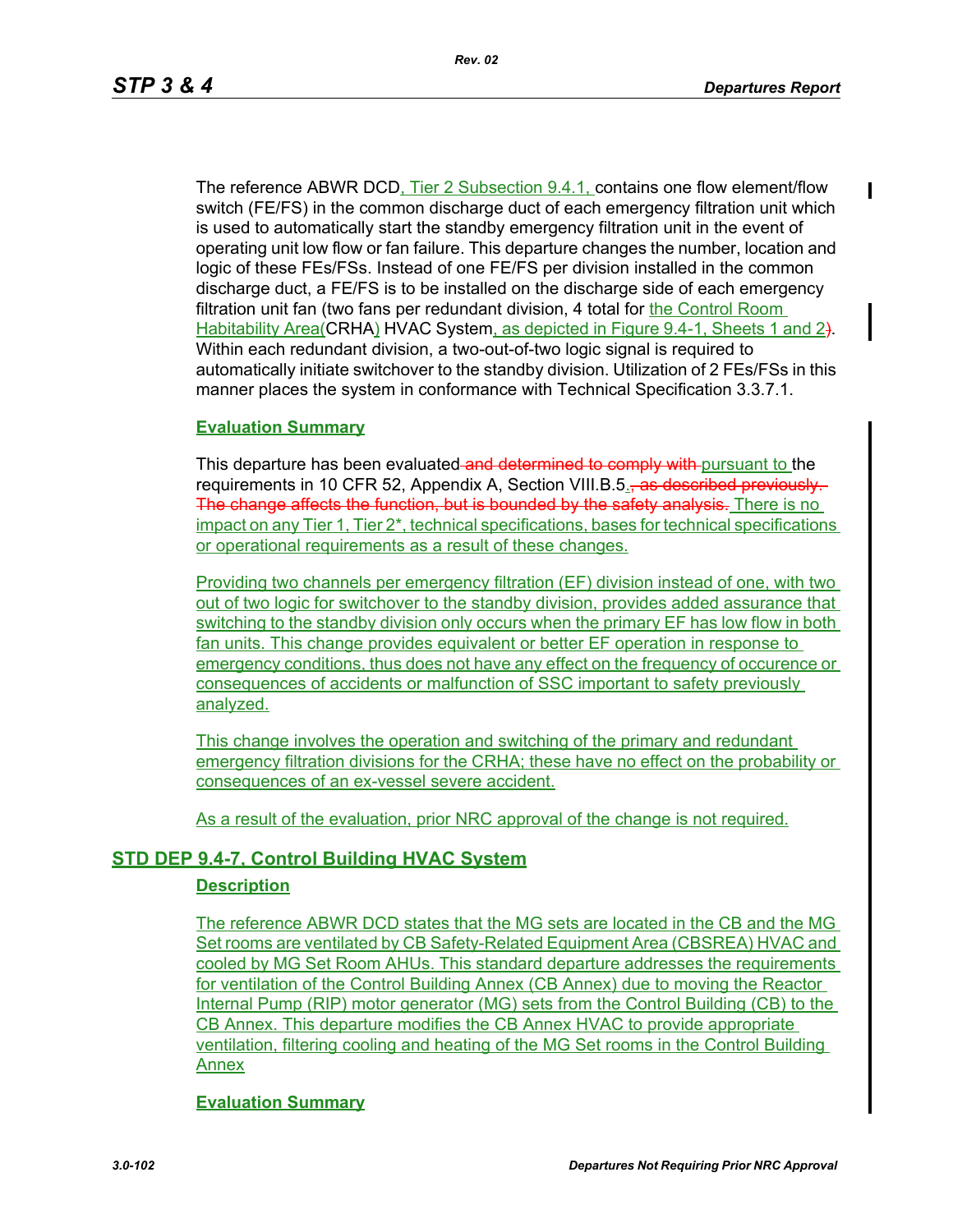This departure has been evaluated pursuant to the requirements in 10 CFR 52, Appendix A, Section VIII.B.5.

There is no impact on any Tier 1, Tier  $2^*$ , technical specifications, bases for technical specifications or operational requirements as a result of these changes.

Revising the design of the Control Building Annex HVAC system to appropriately accommodate the MG sets relocated from the control building provides similar HVAC performance for this added non-safety related equipment, thus does not have any effect on the frequency of occurrence or consequences of accidents or malfunction of SSC important to safety previously analyzed.

This change involves systems which are not relied upon for mitigation of ex-vessel severe accident. Therefore the likelihood or consequences of an ex-vessel severe accident is not impacted.

As a result of this evaluation, prior NRC approval of the change is not required.

# **STP DEP 9.4-8, Reactor Building HVAC**

#### **Description**

Tornado dampers are added to the Tier 2 Figure 9.4-1 Control Building HVAC Flow Diagram inlet and exhaust sections to make them consistent with Tier 1 depictions.

The inlet air handling fans and equipment are rearranged and inlet tornado dampers are added to the Tier 2 Figure 9.4-3 Secondary Containment HVAC System diagram to make it consistent with the Tier 1 depiction.

Tornado dampers are added to the inlet and exhaust sections and fire dampers are removed from Tier 2 Figure 9.4-4 R/B Safety Related Electrical Equipment HVAC System to make them consistent with Tier 1 depictions.

In addition, this departure also clarifies that the non-safety related system design temperature limits are at the 1% exceedance values provided in Table 2.0-2. This includes the Secondary Containment HVAC System.

The change to the tornado dampers air handling fans and equipment and the fire dampers are a standard departure (STD). The change to the non-safety related system design temperature limits are a site specific departure (STP).

# **Evaluation Summary**

This departure has been evaluated pursuant to the requirements in 10 CFR 52, Appendix A, Section VIII.B.5. As stated above, the changes are made to the Tier 2 drawings to make them consistent with the Tier 1 drawings. The changes have no effect on the frequency or consequences of accidents, or the probability or consequences of malfunctions. The systems involved are not relied upon for exvessel severe accident mitigation.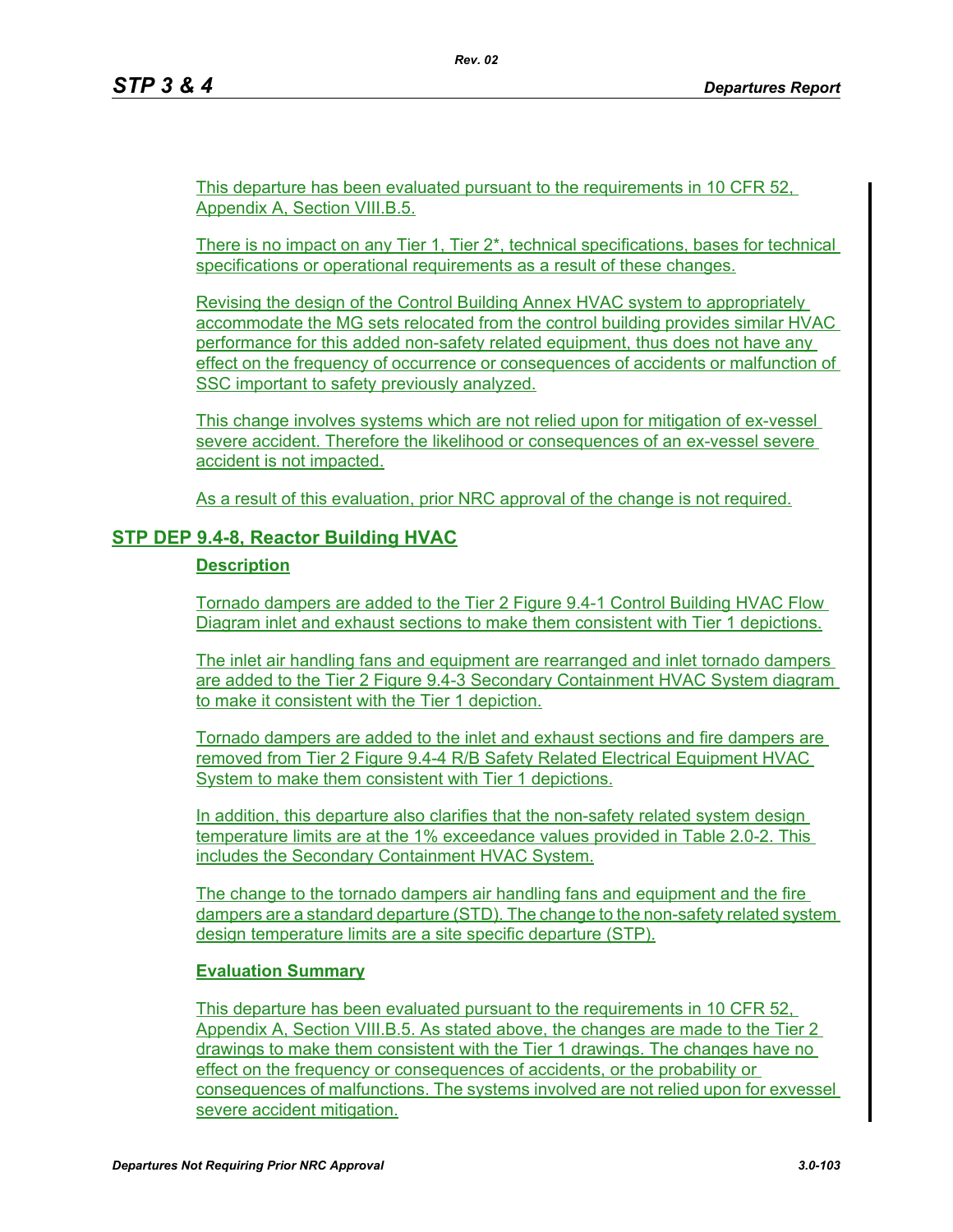*Rev. 02*

### As a result, prior NRC approval of this change is not required.

# **STD DEF 9.4-9, Turbine Building HVAC System**

### **Description**

This departure revises the STP 3&4 Turbine Building HVAC design room temperature, system air flow, and main heating coil. The changes incorporated into the FSAR are as follows:

- Subsection 9.4.4.1.2 (1) lists the Turbine Building HVAC areas and specifies room temperature design limits. Some of the area and room temperatures specified in the DCD are unnecessarily conservative and are revised. Specifically:
	- $-$  Minimum temperature in Turbine Building changed from 15 $\mathrm{°C}$  to 10 $\mathrm{°C}$ . (consistent with other HVAC systems described in the ABWR DCD, such as R/B HVAC and C/B HVAC)
	- Steam tunnel area maximum temperature changed from 49°C to 60°C. (consistent with Table 31-6)
	- $-$  Moisture separator compartment maximum temperature changed from 49 $\degree$ C to 60°C. (consistent with Table 31-6)
- **The Turbine Building HVAC system changed from a recirculating air flow system** to a once-through air flow system to minimize contamination/exposure for controlled areas of the Turbine Building. This change is reflected in Section 9.4.4.1.2 (3) & (6), 9.4.4.2.1, 9.4.4.2.1.1, 9.4.4.2.1.2, Figure 9.4-2a, and Figure 9.4- 2b (Sheets 1 & 2).
- The Turbine Building HVAC main heating coil changed from a hot water coil to an electric heater coil. This change is reflected in Sections 9.4.4.2.1.1, 9.4.4.2.2.1, Figure 9.4-2a and Figure 9.2-2b (Sheet 1). Also, the last column is deleted from Table 9.4-5c (Steam to Hot Water Heat Exchanger Area).

# **Evaluation Summary**

This departure has been evaluated pursuant to the requirements in 10 CFR 52. Appendix A, Section VIII. B.5. There is no impact on any Tier 1 or Tier 2\*, Technical Specifications, Basis for Technical Specifications or operation requirements as a result of these changes.

This departure changes STP 3 & 4 Turbine Building HVAC design room temperature, system air flow, and main heating coil. Although this change alters some area and room temperatures specified in the DCD that are unnecessarily conservative, it does not affect any other plant SSCs; therefore, there is no effect on any accident previously evaluated in the DCD or fission product barrier. Any previously evaluated accident is not affected, and the possibility for an accident of a different type is not created. Also, it does not affect any method used for evaluation in establishing the design bases or in the safety analyses. This departure does not affect any feature for mitigation of an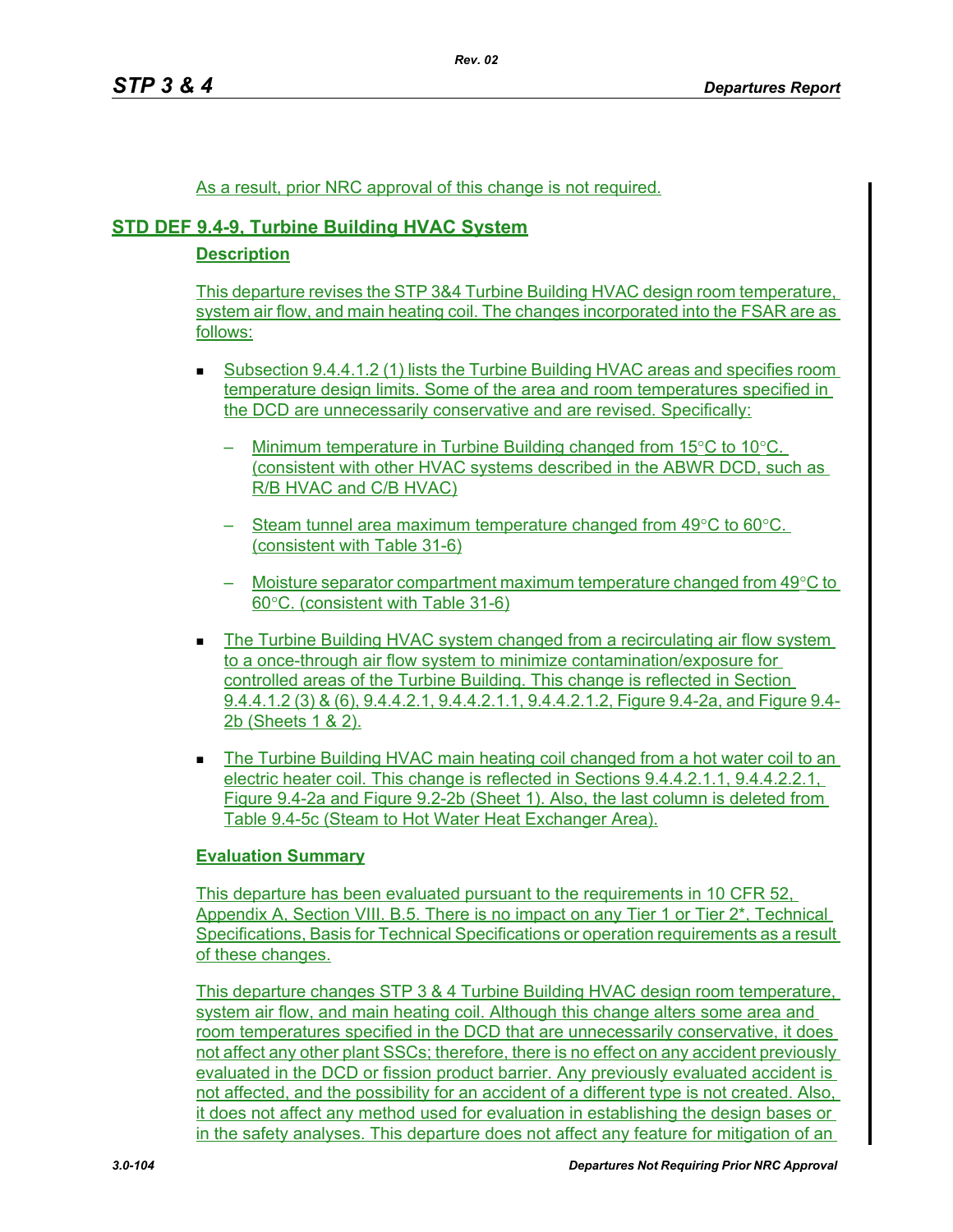ex-vessel severe accident. For the same reason, and because there is no effect on any event, operation or SSC function, the change does not create a different ex-vessel accident scenario.

Therefore, the change has no adverse impact and does not require prior NCR approval.

# **STD DEP 9.5-1, Diesel Generator Jacket Cooling Water System**

# **Description**

The reference ABWR DCD stated that the Diesel Generator Jacket Cooling Water System conformed to the inspection and testing requirements for the Diesel Generator-Jacket Cooling Water System in Regulatory Guide (RG) 1.108, which. RG 1.108 was withdrawn in August 1993. Those requirements were integrated into RG 1.9, with the issuance of RG 1.9, Rev. 43, which endorses IEEE-387, whichand addresses qualification, preoperational and periodic testing of the diesel generators. References As a result, references to RG 1.108 are deleted and STP 3 & 4 meetsuperseded by the requirements of RG 1.9, Rev. 4.

# **Evaluation Summary**

This departure has been evaluated and determined pursuant to comply with the requirements in 10 CFR 52, Appendix A, Section VIII.B.5, as described previously. The change has no adverse impact. As noted above, this change updates reference to the NRC requirements by deleting reference to an obsolete RG and replacing it with the current RG. The existing diesel generator jacket cooling water system has been evaluated to Regulatory Guide 1.9 and shown to meet these current requirements. There is no change to any design or function of an SSC important to safety. This change has no impact on the likelihood or consequences of analyzed accidents or malfunction of an SSC important to safety. There is no change to any design basis for a fission product barrier nor are there any new accident scenarios created. There is no impact on the probability or consequences of an ex-vessel severe accident.

Based on the results of this evaluation, NRC approval is not required.

# **STD DEP 9.5-2, Lower Drywell Flooder Fusible Plug Valve**

# **Description**

The reference ABWR DCD contained specific engineering design details about the fusible plugs based on an **oldolder** design concept and patent application, but the actual fusible plugs were never been built and tested. The changes made to the STP 3 & 4 FSAR describe the fusible plugs in moreless prescriptive generic terms to the system design requirements and incorporate design experience from actual design and test results:

- Clarified that 260°C is the nominal temperature for fusible plugs to open.
- Specified the opening temperature as  $260^{\circ}$ C  $\pm$  10<sup>o</sup>C.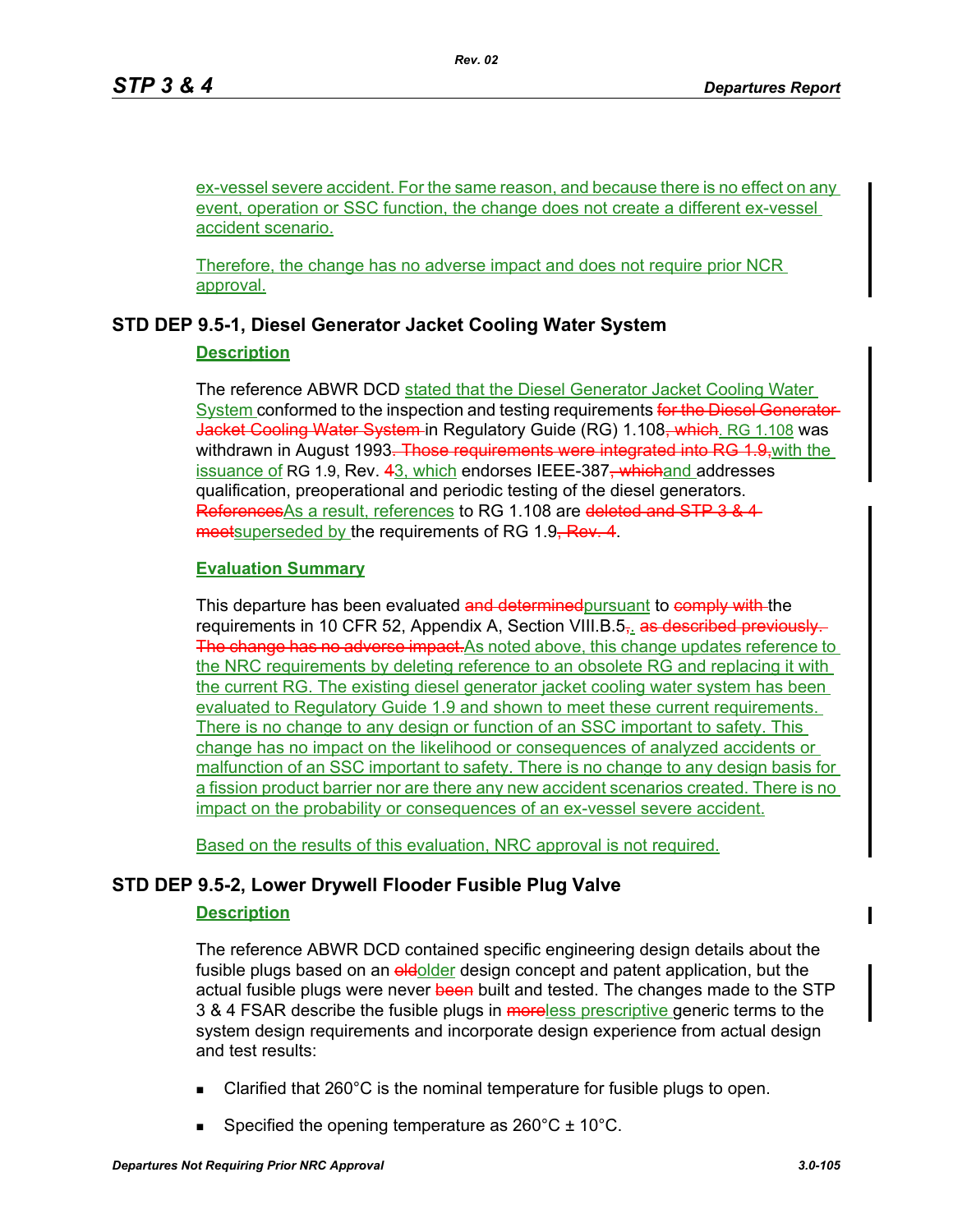*Rev. 02*

- Added clarification of the isolation valve contained in each piping line in the lower drywell which is locked open during normal operation.
- Revised complete Replace specific design details about the fusible plug configuration, with moreless prescriptive generic functional and operational characteristics.
- Clarified that the fusible plug valves are not ASME Code components.
- Clarified that the temperature of the surrounding air in the drywell is the measurement point for the opening temperature.
- Deleted specific design detail of the original fusible plug
- Revised testing information and expanded the requirement to permit the functions of the fusible plugs to be tested separately, if applicable.

# **Evaluation Summary**

This departure has been evaluated and determined to comply withoursuant to the requirements in 10 CFR 52, Appendix A, Section VIII.B.5<del>, as described previously. The</del> change has no adverse impact.

This departure does not change any Tier 1 information, Tier 2\* information, Technical Specifications, bases for the Technical Specifications, operational requirements, or design, performance, or testing requirements.

This departure includes two basic changes. First, this departure clarifies the performance and test requirements for the fusible plug valves. For example, instead of only specifying a nominal opening temperature for this valve, the change adds a tolerance to that temperature and further specifies how that temperature is measured. Second, the departure removes specific design details which were in the DCD and replaces them with less prescriptive, more generic performance requirements. Those performance requirements are unchanged from the DCD, but this departure provides additional flexibility to satisfy those requirements. As such, this departure does not change any design, performance or testing requirements for these valves, which are required to function following a severe accident. As a result, this departure has no impact on the likelihood or consequences of analyzed accidents or malfunction of an SSC important to safety. Furthermore, it does not change the performance of any plant physical features, SSCs important to safety or fission product barriers. Any previously evaluated accident is not affected, and the possibility for an accident of a different type is not created. Also, it does not affect any method used for evaluation in establishing the design bases or in the safety analyses. This departure does not adversely affect the performance of features for mitigation of an ex-vessel severe accident. For the same reason, and because there is no effect on any event, operation or SSC function, the change does not create a different ex-vessel accident scenario.

Therefore, this change has no adverse impact and does not require prior NRC approval.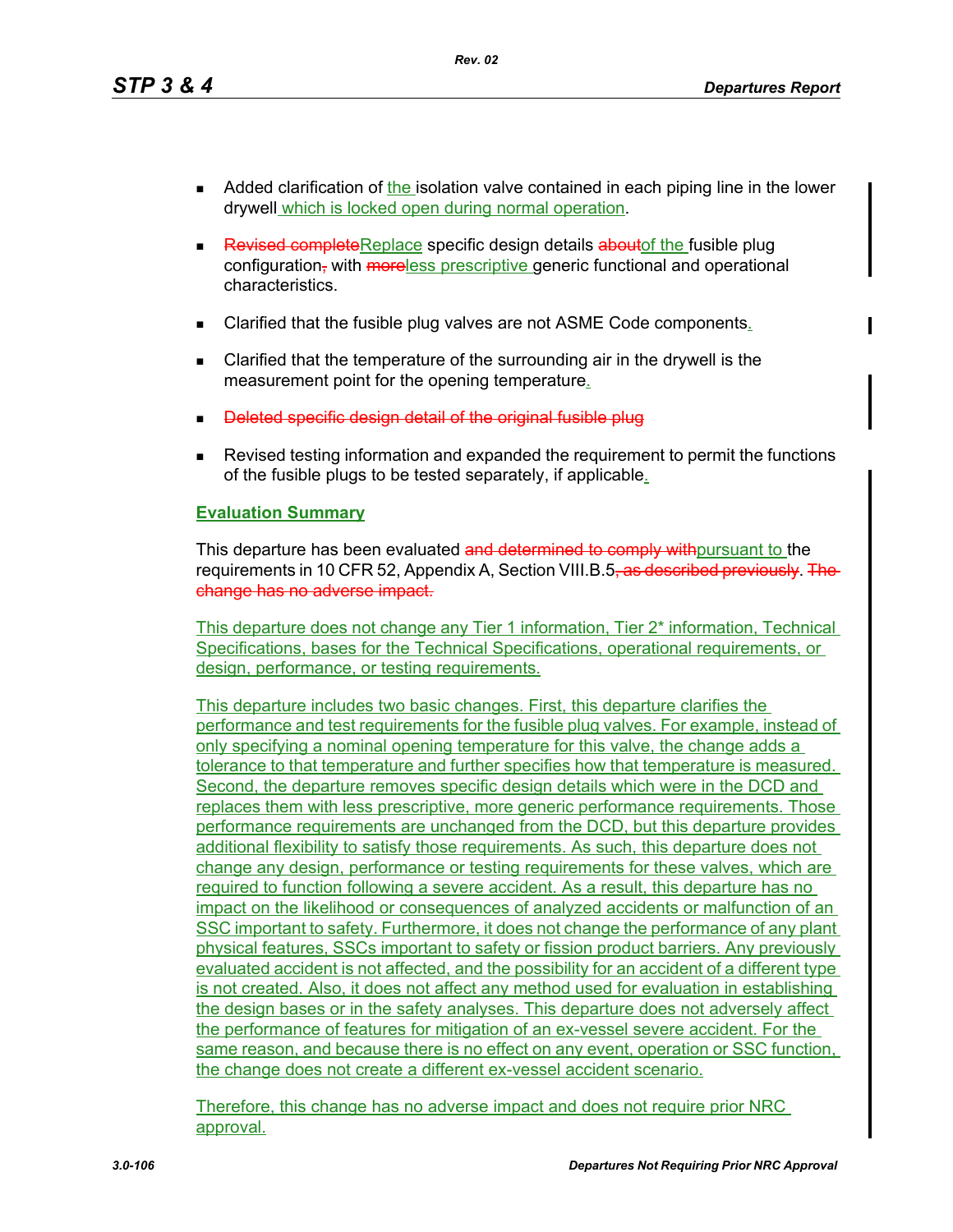П

# **STD DEP 9.5-3, System Description - Reactor Internal Pump Motor-Generator Sets Description**

This standard departure consists of several changes to the technical description of the non-safety Motor-Generator (MG) Set equipment that provides power to connected reactor internal pumps (RIPs). These changes are being made to clarify the original DCD technical descriptions or to reflect changes in the actual equipment design implementation details that have evolved since the original DCD descriptions were written. Basic changes in Section 9.5.10.2 are: (1) a clarification in the first paragraph that there is more than one auxiliary transformer; (2) An MG set to ASD RIP loads interface is through three vacuum circuit breakers and three ASD input transformers. In Paragraph 7.7.1.3(7), a specific power device type "gate-turn-off (GTO)" is deleted. The purpose of this sentence is to describe how to implement the Recirculation Pump Trip (RPT) function in the ASDs. The description is consistent with the ASD design. Paragraph 7.7.1.3(8)(c) includes clarification changes.

# **Evaluation Summary**

This departure has been evaluated and determined pursuant to comply with the requirements in 10 CFR 52, Appendix A, Section VIII.B.5, as described previously. There is no impact on any Tier 1, Tier 2\*, Technical Specifications, Bases for Technical Specifications or operational requirements as a result of these changes. The recirculation flow control system (RFC), which includes four adjustable speed drives (ASDs) and two MG Sets and associated ASDs, has no safety setpoints (see DCD Tier 2 Section 7.7.1.3 (13)).

The departure involves the electrical side of the MG-set/ASD design, but not the function. The design change reflects changes in the actual equipment design details that have been implemented in operating plants. The MG-set/ASD equipment, which has a nonsafety-related function of controlling the speed of the RIPs, is for power generation purposes only (see DCD Tier 2, Sections 7.7.1.3 (10) and 9.5.10.3), and evaluated in the Accident Analyses (see DCD Tier 2, Sections 15.2.6 and 15.3.1). In Section 15.2.6, "Loss of Non-Emergency AC Power to Station Auxiliaries", the analysis includes the six RIPs powered by MG sets that are capable of maintaining their original speeds for one second. This COLA change does not affect the analysis. In Section 15.3.1 "Reactor Internal Pump Trip", the analysis considers a loss of three RIPs. The change from one breaker per three ASDs to one breaker per ASD causes a loss of one RIP in a single failure event of a breaker, ASD or RIP, which is bounded by the current analysis. There is no impact on the probability or consequences of a previously evaluated accident. Consequently, there is no impact on the probability or consequences of an accident or malfunction of an SSC important to safety.

The MG-set/ASD equipment have not been identified as a design feature in the DCD for mitigating an ex-vessel severe accident. The likelihood or consequences of a severe accident are not impacted. The Therefore, this change has no adverse impact and prior NRC approval is not required.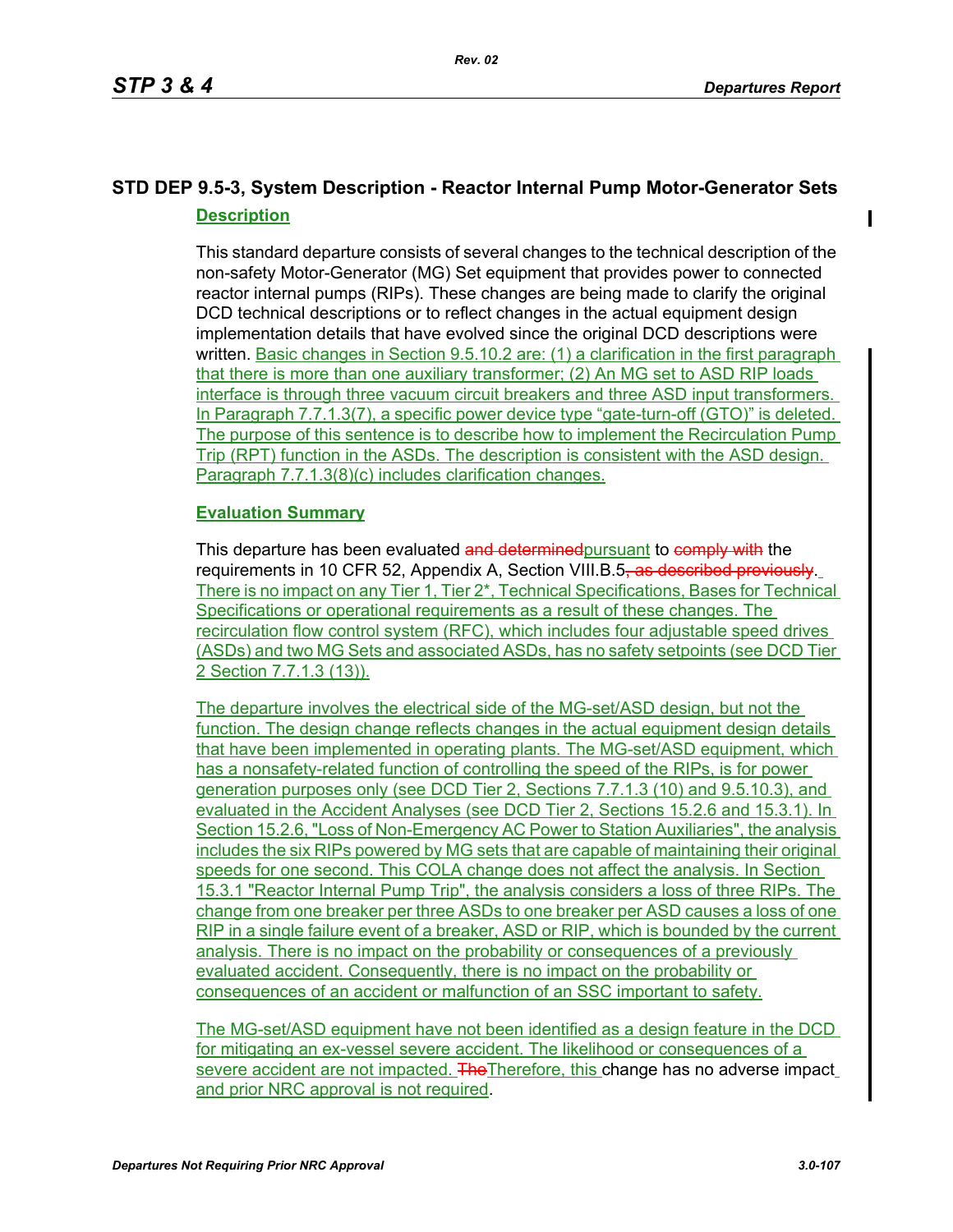# **STD DEP 9.5-4, Lighting and Servicing Power Supply System Description**

Reference ABWR DCD Subsection 9.5.3 provides for the use of mercury lamps (or equivalent) for high ceilings, except where breakage could introduce mercury into the reactor coolant system. This standard departure replaces the mercury lamps with highpressure sodium (HPS) lamps. All references to mercury lamps have been replaced with HPS lamps. This standard departure is being taken because the Federal Energy Policy Act of 2005 bans the use of mercury vapor ballasts manufactured or imported after January 1, 2008.

#### **Evaluation Summary**

This departure has been evaluated pursuant to and determined to comply with the requirements in 10 CFR 52, Appendix A, Section VIII.B.5, as described previously change does not affect any safety or design function.

There is no impact on any Tier 1, Tier 2<sup>\*</sup>, technical specifications, bases for technical specifications or operational requirements as a result of these changes.

Changing the high ceiling lamps from mercury vapor to HPS only affects the lighting design. The removal of mercury vapor precludes the inadvertent introduction of mercury into the reactor coolant system. It has no effect on any safety systems and provides equivalent lighting. Thus this departure does not have any effect on the frequency of occurrence or consequences of accidents or malfunction of SSCs important to safety previously analyzed.

This change involves systems which are not relied upon for mitigation of ex-vessel severe accident. Therefore the likelihood or consequences of an ex-vessel severe accident is not impacted.

As a result of this evaluation, NRC approval of the change is not required.

# **STP DEP 9.5-6, Diesel Generator Fuel Oil Storage and Transfer System**

### **Description**

This site-specific departure addresses the following design changes from the reference ABWR DCD:

- The sample connection for the Fuel Oil Storage Tank is relocated slightly above grade elevation. The fill connection is relocated at grade elevation and the vent is extended to an elevation that exceeds the maximum flood level at STP 3 & 4.
- The fuel oil storage tanks are relocated in concrete vaults underground. Stick gauge access and a gravity drain from the bottom of the tank will be added. Piping will be routed underground in concrete tunnels between the storage tanks and the Reactor Building. Cathodic protection is deleted because piping and tanks will not be directly buried.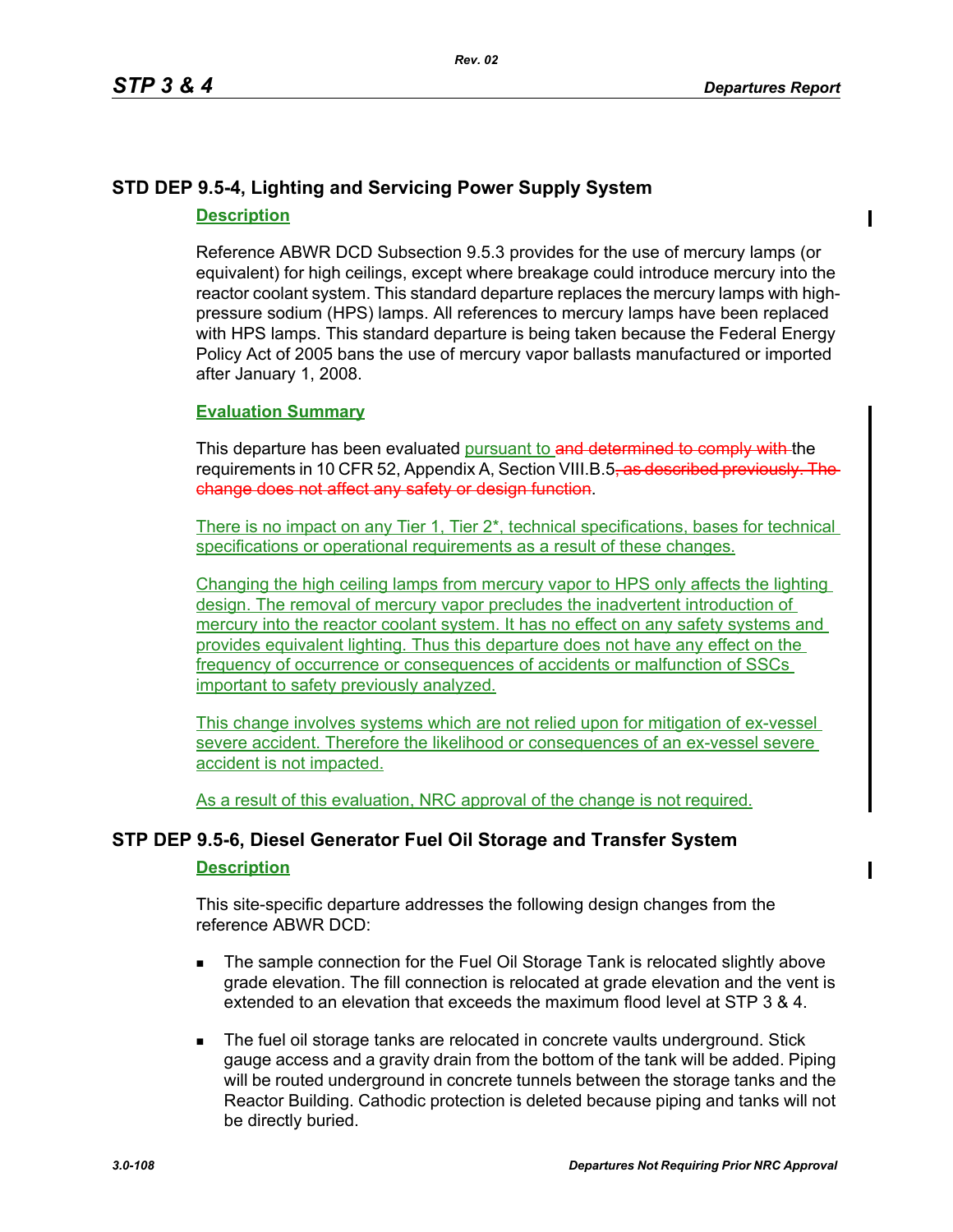- Locked closed isolation valves have been added to the fill and sample lines.
- A second transfer pump for the Diesel Generator Fuel Oil System has been added and the pumps have been relocated inside the 7-day storage tank as a result of the STP 3 & 4 flood level.

This departure has been evaluated and determined to comply with the requirements in 10 CFR 52, Appendix A, Section VIII.B.5, as described previously. The change has no adverse impact.

## **Evaluation Summary**

This departure for design improvement to the Diesel Generator Fuel Oil Storage and Transfer System has been evaluated pursuant to and determined to comply with the requirements in 10 CFR 52, Appendix A, Section VIII.B.5. This change is considered a necessary design upgrade because of the potential STP 3 & 4 flooding level. It does not adversely affect any functional or safety requirements for storage and transfer but instead is an upgrade as described above. Since this change does not affect any other plant SSCs, there is no effect on any accident previously evaluated in the DCD. This departure does not change any Tier 1 information, Tier 2\* information, Technical Specifications, bases for the Technical Specifications, any other underlying design or other operational requirements. Furthermore, it does not change any plant physical features (other than those affected by this design change), SSCs important to safety or fission product barriers. Any previously evaluated accident is not affected, and the possibility for an accident of a different type is not created. Also, it does not affect any method used for evaluation in establishing the design bases or in the safety analyses. This departure does not affect any feature for mitigation of an ex-vessel severe accident. For the same reason, and because there is no effect on any event, operation or SSC function, the change does not create a different ex-vessel accident scenario. Therefore, this change has no adverse impact and does not require prior NRC approval.

## **STP DEP 9.5-7, Fire Protection - House Boiler Area of the Turbine Building**

#### **Description**

An electrically-heated house boiler will replace the fuel oil-heated boiler. Therefore, fuel oil will not be a part of the combustible loading in that room. Replacing the fuel oilheated boiler with an electrically-heated boiler represents an improvement from a fire protection standpoint, as it decreases the combustible loading in room 247 and eliminates a potential open flame ignition source in this plant area. The combustible categories "lubricants" and "cables" remain and the combustible loadings will be quantified by a fire hazards analysis.

## **Evaluation Summary**

This departure has been evaluated pursuant to the requirements in 10 CFR 52, Appendix A, Section VIII.B.5.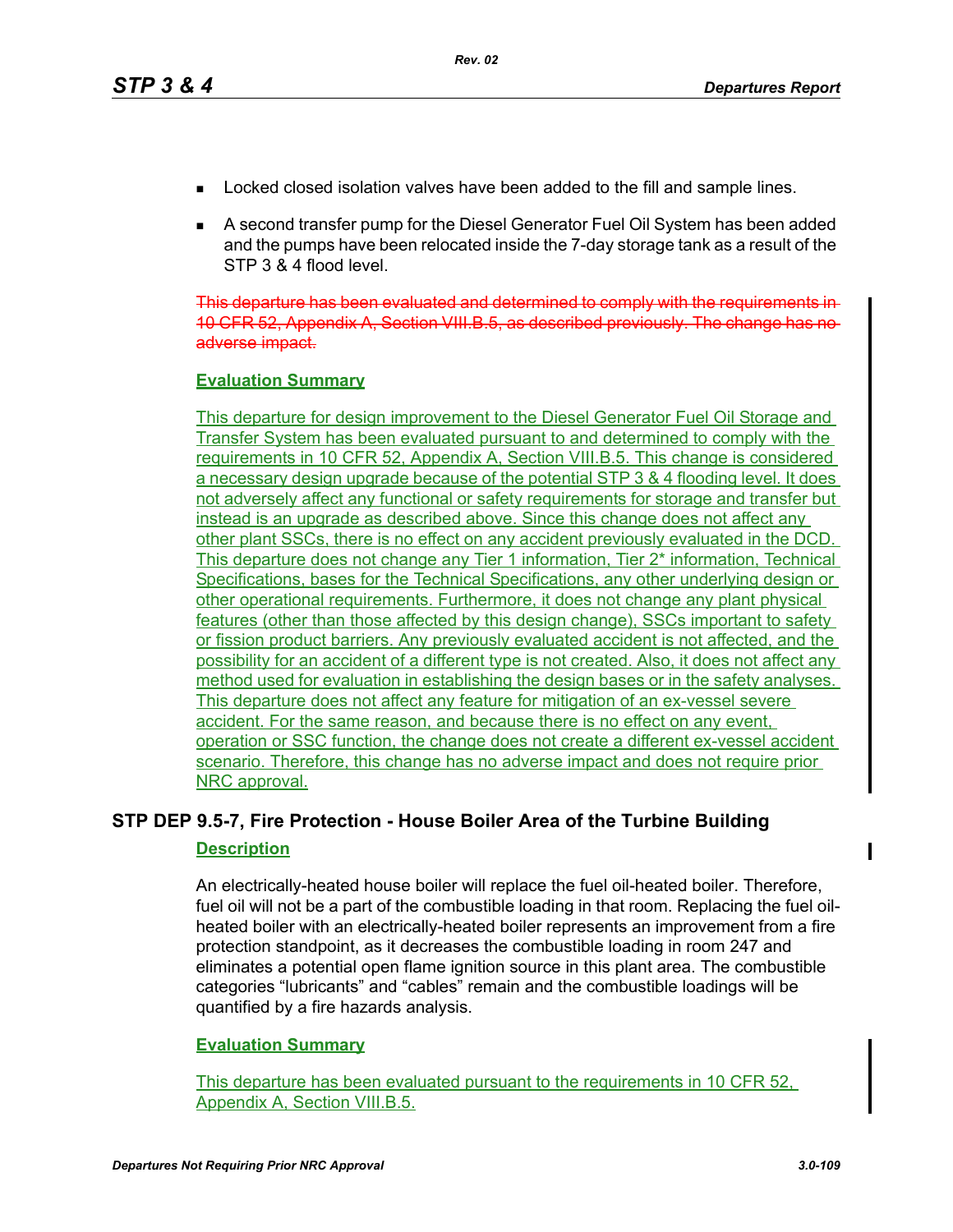There is no impact on any Tier 1, Tier 2\*, technical specifications, basis for technical specifications or operational requirements as a result of this change.

This departure involves a reduction in combustible material that improves the fire protection posture of the house boiler area. The house boiler is not important to safety and is not addressed by the ABWR DCD as an initiator of an accident or as a potential cause of a malfunction of structures, systems or components that are important to safety. The house boiler does not have a described function to mitigate the consequences of an accident or to mitigate the consequences of a malfunction of structures, systems or components that are important to safety. The reduction of combustible loading in the house boiler area does not increase the possibility of an accident or malfunction of equipment important to safety of a different type than previously evaluated by the ABWR DCD. The change associated with this departure does not affect fission product barriers and does not change the method of evaluation used to establish design bases or safety analyses. This change does not affect the probability of occurrence of a severe accident as described by the DCD, nor does it increase the consequences of a severe accident.

Based on this evaluation, NRC approval of the change is not required.

This departure has been evaluated and determined to comply with the requirements in 10 CFR 52, Appendix A, Section VIII.B.5, as described previously. The change has adverse impact.

## **STP DEP 10.1-1, Turbine Pressure Description**

## **Description**

The reference ABWR DCD description of inlet pressure at the turbine main steam valves in Section 10.1 is correct for BWRs when the turbine inlet pressure is controlled by the pressure regulator, such that turbine inlet pressure varies linearly with reactor power level. When For the ABWR, reactor dome pressure is controlled by the pressure regulator, and the turbine inlet pressure is determined by the steam line pressure drop. In this case, reactor vessel pressure is linear, while the pressure at the turbine inlet varies as a function of steam flow and steam line pressure drop. At approximately 70% power, the turbine inlet pressure is higher than the pressure at 100% power. Consequently, increase in flow above 100% will not result in a turbine inlet pressure that exceeds the pressure at approximately 70% power. In the STP 3 & 4 FSAR, the description is changed to the following:

The inlet pressure at the turbine main steam valves reflects reactor power, steam line flow and pressure regulator programming, but never exceeds the pressure for which the turbine components and steam lines are designed.

Tier 2 Section 10.1 of the referenced DCD describes the method to limit turbine inlet pressure for a typical BWR where the turbine control valve is regulated based on turbine inlet pressure. As described in DCD Tier 2 Subsection 7.7.1.8, the pressure regulation uses feedback signals from reactor steam dome pressure sensors.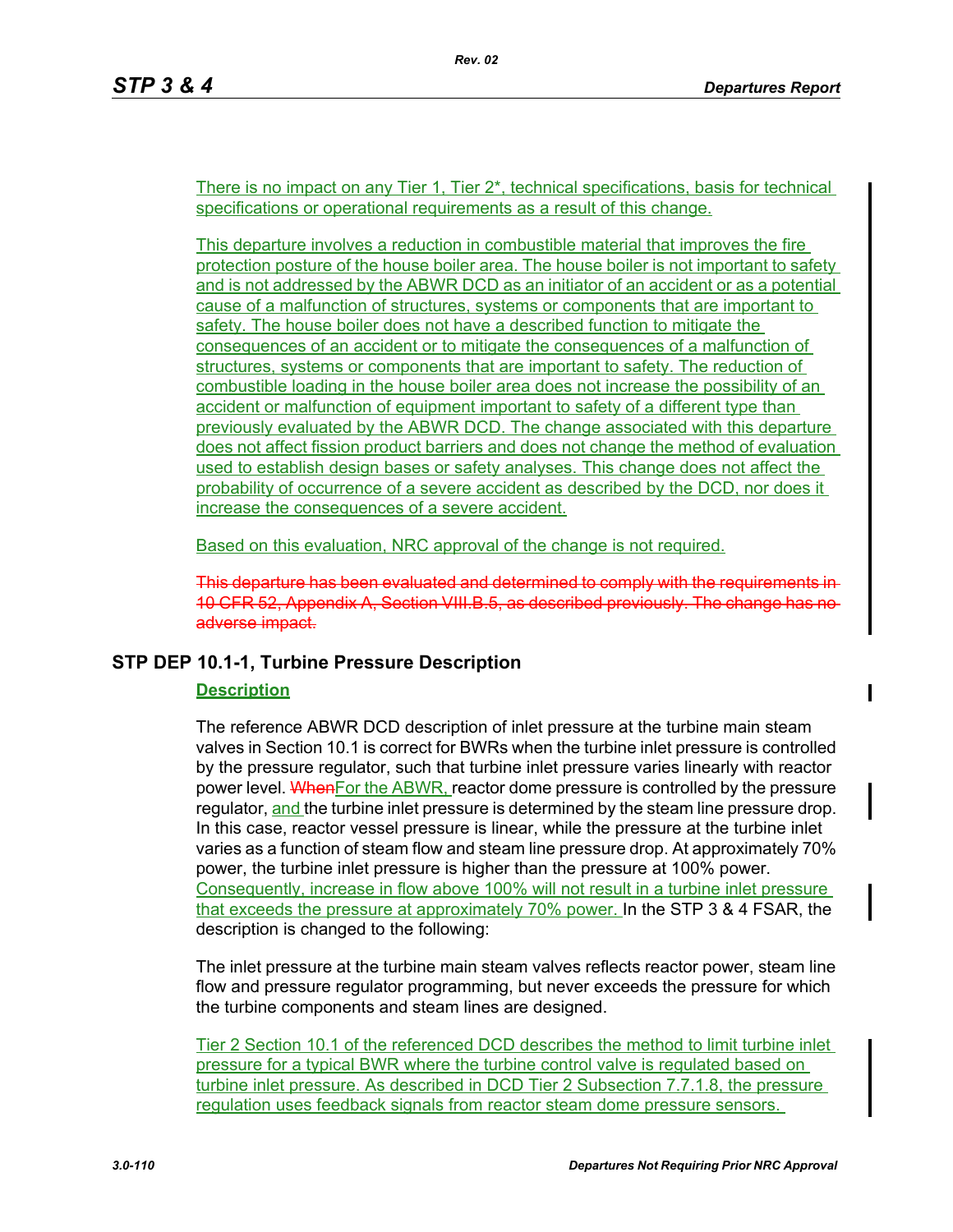Therefore, Section 10.1 was revised to consistently describe the inlet pressure at the turbine main steam valves based on reactor power and reactor steam dome pressure.

## **Evaluation Summary**

There is no impact on any Tier 1 or Tier 2\* DCD, Technical Specifications, Bases of Technical Specifications or operational requirements as a result of this change. This departure does not affect any safety function; therefore there is no impact on the probability or consequences of an accident or malfunction of an SSC important to safety, and this departure does not cause an increase in the dose exposure to the public.

This departure has been evaluated and determined to comply with pursuant to the requirements in 10 CFR 52, Appendix A, Section VIII.B.5<del>, as described previously. The</del> change has no adverse impact and does not require prior NRC approval.

## **STP DEP 10.1-2, Steam Cycle Diagram**

## **Description**

Figure 10.1-1 of the reference ABWR DCD reflects the steam and power conversion system consisting of four condensate pumps, a prescribed number of filters and demineralizers, three feedwater pumps, two high pressure heater drain tanks, a typical multipressure condenser design, and a main turbine with single stage reheat. For STP 3 & 4, four condensate booster pumps, three low pressure heater drain tanks, and separate No.1 feedwater heater drain coolers are added to this system, with three filters and six demineralizers, four reactor feedpumps, four heater drain pumps, one high pressure heater drain tank, and a turbine design with two stages of reheat. These changes are made to improve the overall cycle efficiency, plant reliability, and availability. Figure 10.1-1 is replaced to indicate these features.

## **Evaluation Summary**

This departure has been evaluated and determined to comply with pursuant to the requirements in 10 CFR 52, Appendix A, Section VIII.B.5<del>, as described previously. The</del> change has no adverse impact.

The described systems are non-safety related and provide no safety functions. Therefore, there is no impact on the probability or consequences of an accident or malfunction of SCC important to safety, and no effect on the safety analysis. The departure does not impact any Tier 1 or Tier 2\* DCD, Technical Specifications, Bases for Technical Specifications or operational requirements. This change has no adverse impact and does not require prior NRC approval.

## **STP DEP 10.1-3, Rated Heat Balance**

## **Description**

Figure 10.1-2 of the reference ABWR DCD heat balance diagram reflects the turbine and steam cycle design as indicated in Figure 10.1-1 of the DCD. This figure is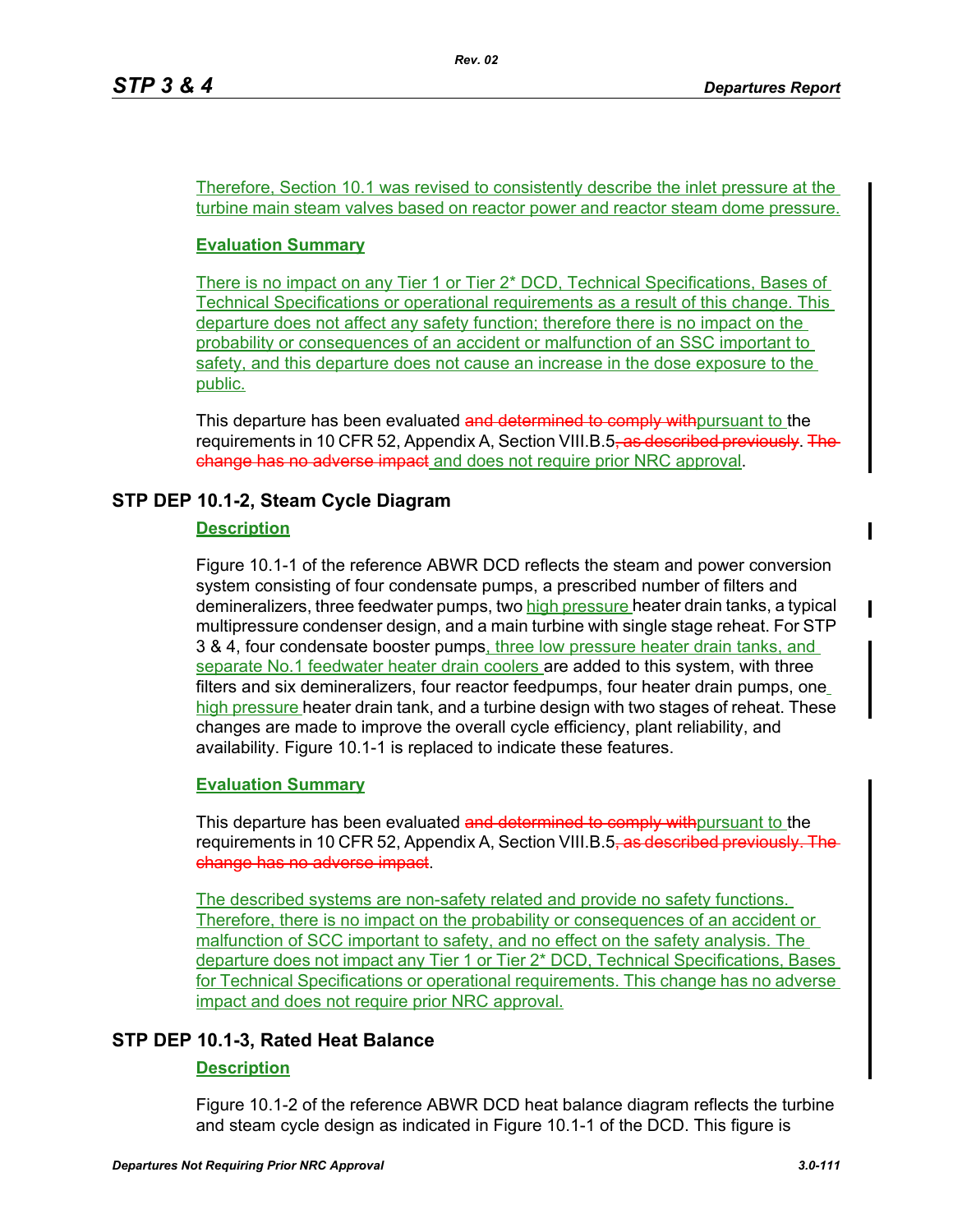replaced in its entirety due to the changes in Figure 10.1-1 and the new **GEToshiba** turbine design as described in STP 3 & 4 FSAR Section 10.2. The changes have noimpact on safety or transient analysis assumptions. The inlet feedwater temperature and flow remain the same as those in the DCD.

Tier 2 Figure 1.1-2 of the reference ABWR DCD is the reactor heat balance. This figure is updated with the slightly increased  $(\sim 0.06\%)$  feedwater flow. This figure is also updated to reflect STP 3 & 4 changes in the RIP and CRD purge flows. The reactor heat balance is also updated to use ASME Steam Tables (IAPWS-IF97) and three significant figures for pressures.

Tier 2 Figure 5.1-1, Tier 2 Subsection 5.4.5.2, and Tier 2 Table 11.1-6 are also updated for consistency with the heat balance.

### **Evaluation Summary**

This departure has been evaluated and determined to comply with pursuant to the requirements in 10 CFR 52, Appendix A, Section VIII.B.5<del>, as described previously. The</del> change has no adverse impact. This departure does not change any Tier 1 or Tier 2<sup>\*</sup> DCD information, the Technical Specifications, Bases for Technical Specifications, any underlying design, or other operational requirements.

The proposed changes in this departure affect only performance data of SSCs not important to safety. The feedwater flow and rated main steam flow increase by less than 0.1% will have a negligible impact on the frequency of occurrence or consequences of an accident. The changes have no impact on fission product barriers or ex-vessel severe accidents.

Therefore, this change has no adverse impact and does not require prior NRC approval.

## **STP DEP 10.1-4, Valves Wide Open Heat Balance**

#### **Description**

Figure 10.1-3 of the reference ABWR DCD heat balance diagram reflects the turbine and steam cycle design as indicated in Figure 10.1-1 of the DCD for turbine valve wide open conditions. This figure is replaced in its entirety due to the changes in Figure 10.1-1 and the new **GEToshiba** turbine design as described in STP 3 & 4 FSAR Section 10.2. The changes have no impact on safety or transient analysis assumptions. The inlet feedwater temperature and flow remain the same as those in the DCD.

#### **Evaluation Summary**

This departure has been evaluated and determined to comply with the requirements in 10 CFR 52, Appendix A, Section VIII.B.5<del>, as described previously. The change has no</del> adverse impact. There is no impact on any Tier 1 or Tier 2\* DCD, Technical Specifications, Bases for Technical Specifications or operational requirements as a result of these changes.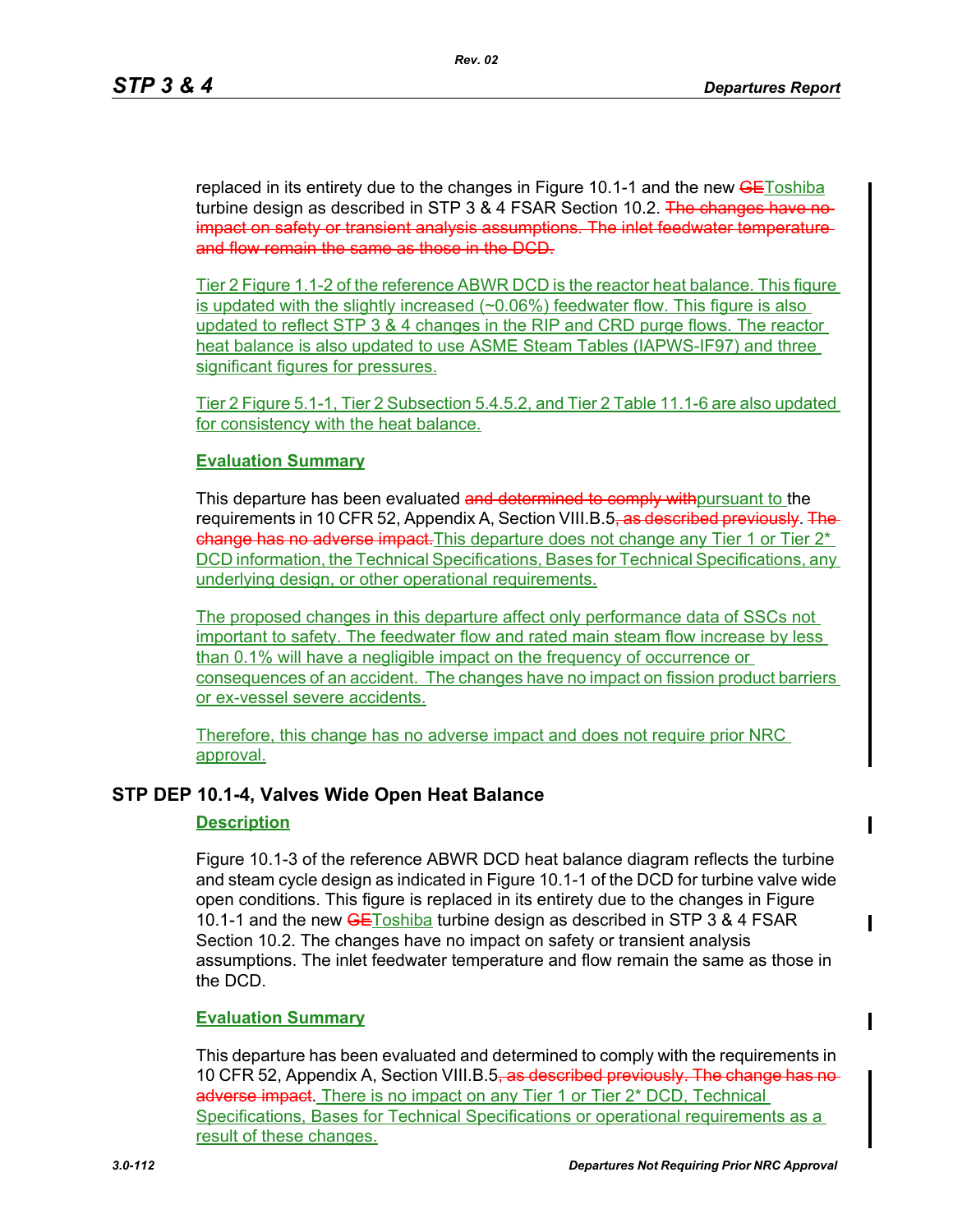This departure reflects the different design due to the changes in Figure 10.1-1 and the new Toshiba turbine compared to the reference DCD, and the differences from the plant specific design affect only the performance data for each system or component. All information related to the system and component data described in the heat balance diagram is nonsafety-related.

Therefore, the changes for this departure do not affect the inputs for evaluation for an accident, malfunction of a SSC important to safety, design basis limit for a fission product, the establishing design bases, safety analyses, nor ex-vessel severe accident, in the DCD, and do not create a possibility for an accident of a different type than any evaluated previously in the DCD.This change has no adverse impact and does not require prior NRC approval.

## **STP DEP 10.2-1, Turbine Design**

### **Description**

The steam turbine generator upon which the departures for STP 3 & 4 are ba GE's latest design for BWR applications with output in the 1400 - 1600 MWe range. This design incorporates the latest features to deliver enhanced performance, reliability, availability, and maintainability. Compared to the product that formed the basis of the reference ABWR DCD, the following are the significant technical differences in the latest  $GE$ -turbine design:

- Two stages of reheat in the steam cycle instead of the single stage utilized in the reference ABWR DCD, to improve turbine steam cycle efficiency
- **Replacing the separate reheater shells with symmetrically combined reheater** shells of two stages of four U-tube bundles, reducing the number of moisture separator reheaters (MSRs) from four to two.
- Separate Intermediate Stop and Intercept Valves are applied instead of the Combined Intermediate Valves described in the DCD, to provide for enhanced performance, reliability, and maintainability.

Additionally, the following subsections are revised to provide clarification and changes based on the design, procedures, and vendor/manufacturer recommendations:

- Subsection 10.2.2.2-Component Descriptions, including the MSRs, Intermediate Stop and Intercept Valves, Low Pressure Turbines, Extraction Non-Return Valves, and the Generator
- Subsection 10.2.2.6-Turbine Protection System to describe main turbine trip logic as well as trip signals and trip response
- Subsection 10.2.3.5-Preservice Inspection Procedures and Acceptance Criteria
- **Subsection 10.2.3.6-Inservice Inspection Requirements for Turbine Generator** components and Turbine Steam Valves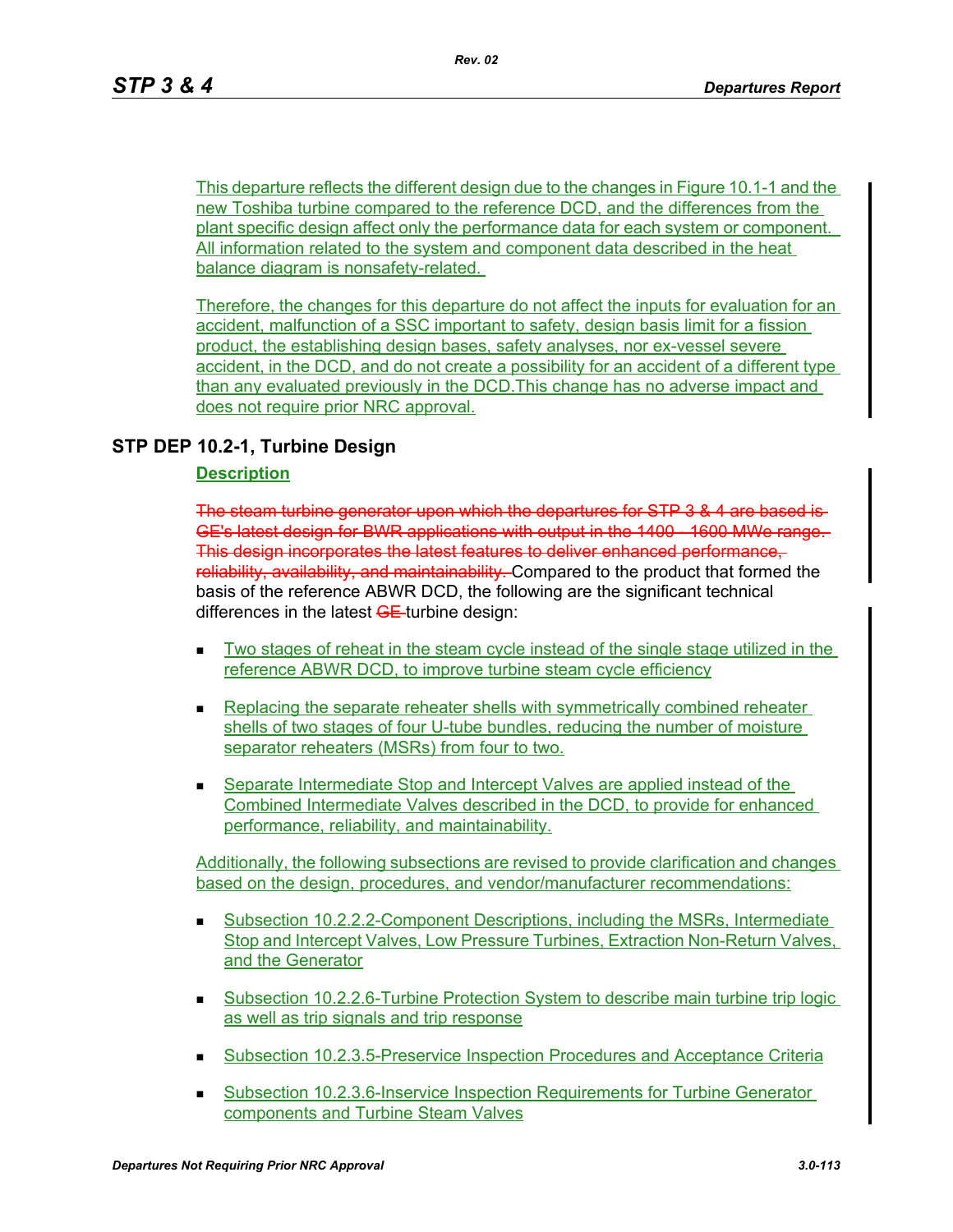## **Evaluation Summary**

The changes do not result in any functional departure from the referenced DCD. The Turbine Main Steam System is classified non-safety related. All the changes associated with this departure are to SSCs that are not important to safety, and do not alter the function of SSC important to safety as described in the DCD. Therefore, the changes have no impact on the probability or consequences of an accident or malfunction of SCC important to safety. Therefore these changes do not affect the safety or transient analysis assumptions.

- Two stages of reheat in the steam cycle
- Intermediate Stop and Intercept Valves instead of Combined Intercept Valves

The changes have no impact on safety or transient analysis assumptions. The twostage reheat improves turbine steam cycle efficiency. Separate intermediate stop valves and control valves provide for enhanced performance, reliability, and maintainability.

This departure has been evaluated and determined to comply pursuant to with the requirements in 10 CFR 52, Appendix A, Section VIII.B.5. as described previously The change has no adverse impact. There is no impact on any Tier 1 and Tier 2<sup>\*</sup> DCD information, Technical Specifications, Bases for Technical Specifications, or operational requirements as a result of these changes. Therefore, this departure has no adverse impact and does not require prior NRC approval.

## **STP DEP 10.2-2, Turbine Rotor Design**

## **Description**

In sections related to turbine rotor integrity, the reference ABWR DCD considered rotors of built-up construction. Today, GE's-the standard is the use of monoblock rotor forgings. Clarification has been provided in the STP 3 & 4 FSAR to enhance the description of turbine overspeed, design speed and their relationship to turbine rotor integrity.

The changes have no impact on safety or transient analysis assumptions. The monoblock rotor design greatly reduces the probability of turbine missiles due to overspeed, improves reliability and reduces maintenance.

## **Evaluation Summary**

This departure has been evaluated and determined to comply with pursuant to the requirements in 10 CFR 52, Appendix A, Section VI II.B.5<del>, as described previously</del>. The change has no adverse impact. There is no impact on any Tier 1 or Tier 2\* DCD, Technical Specifications, Bases for Technical Specifications or operational requirements as a result of these changes.

The proposed change provides a turbine rotor design with improved reliability which reduces the probability of turbine missiles during overspeed conditions. As such, the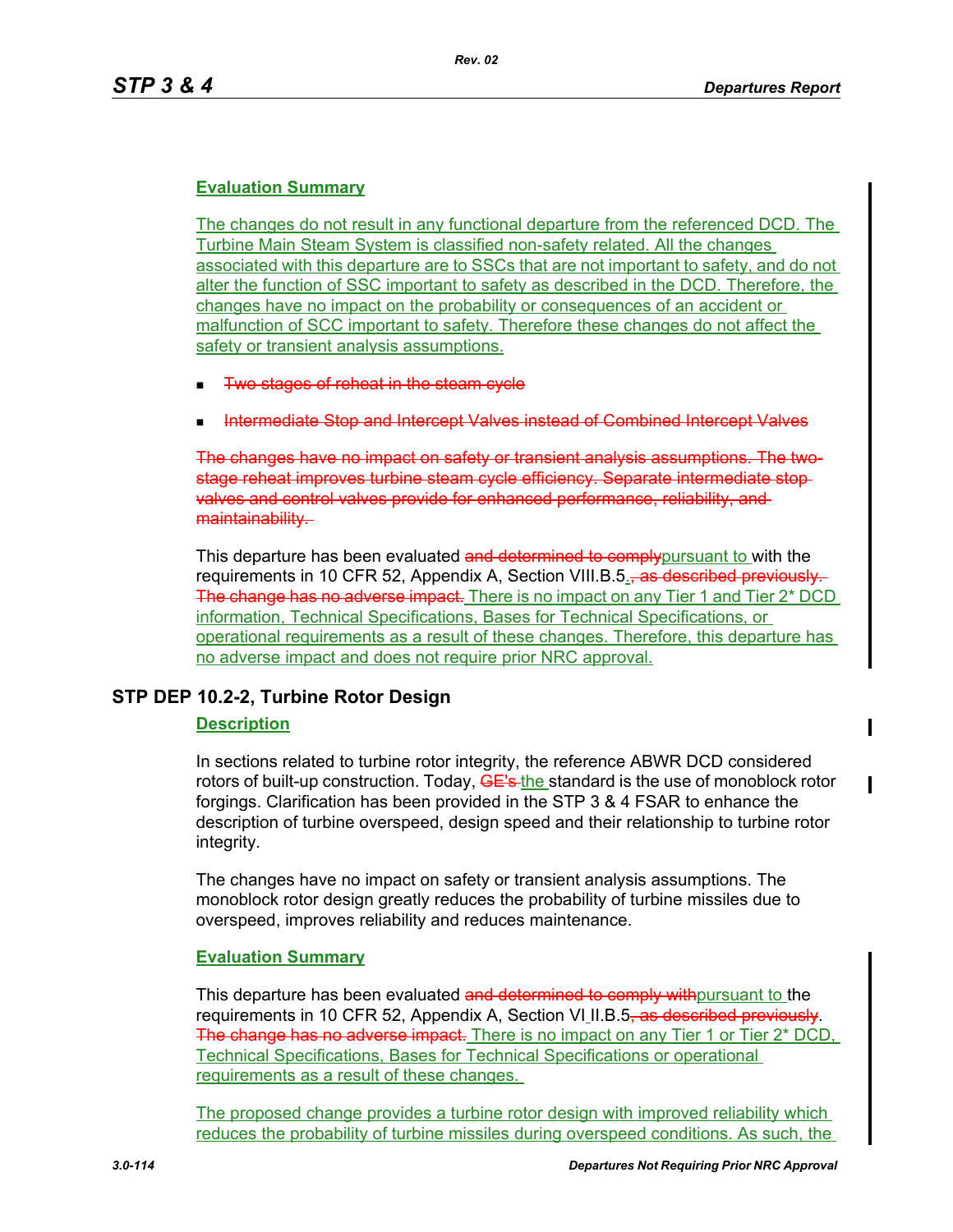design improvement has no adverse effect on accidents, malfunctions of a SCC important to safety, design basis limits for a fission product, safety analyses, the establishing design bases, safety analyses, and ex-vessel severe accidents, previously evaluated in the DCD, and does not create a possibility for an accident of a different type than any evaluated in the DCD. Therefore, this departure has no adverse impact and does not require prior NRC approval.

## **STP DEP 10.2-3, Turbine Digital Control**

Significant advancements in machine protection and reliability have resulted from the advent and widespread acceptance of digital turbine controls in modern power plants. Fully redundant and diverse electronic overspeed monitoring and control has been applied over four generations of GE digital controls. In the Mk VIe, all critical protective functions are triplicate throughout, using software and hardware implemented fault tolerance techniques. Each controller contains its own power supply, processor and I/O. Emergency overspeed control goes further by employing dedicated triplication on diverse hardware with firmware based coding. Electronic overspeed in this implementation allows for full online testability without lockout of any protective function significantly reducing the possibility of tripping during testing. Most majorcomponents of the electronic overspeed monitoring and control system are located in low radiation areas and are set up for safe, online troubleshooting and maintainability of mission critical components. GE's digital control system is designed for:

- Full compatibility with new turbine and plant level technologies yieldingimprovement in overall turbine performance.
- Enhanced turbine running and tripping reliability.
- **Direct connection to all sensor types, eliminate failure prone interface hardware**while allowing more precise diagnostics and online repair. This results in reducedmean-time-to-repair (MTTR) and increased system availability.
- Increased I/O capacity with remote mounted I/O blocks signals are digitized closer to the source, minimizing field wiring and noise susceptibility.

The changes have no impact on safety or transient analysis assumptions. The triplicated modular redundant digital controller increases plant availability, because a single failure will not result in a turbine trip and plant shutdown. This departure has been evaluated and determined to comply with the requirements in 10 CFR 52, Appendix A, Section VIII.B.5, as described previously. The change has no adverse impact.

#### **Description**

Several modifications to the control logic for the turbine generator are described in Section 10.2. These modifications resulted from implementation of digital turbine controls for machine protection and reliability. This departure implements the following modifications: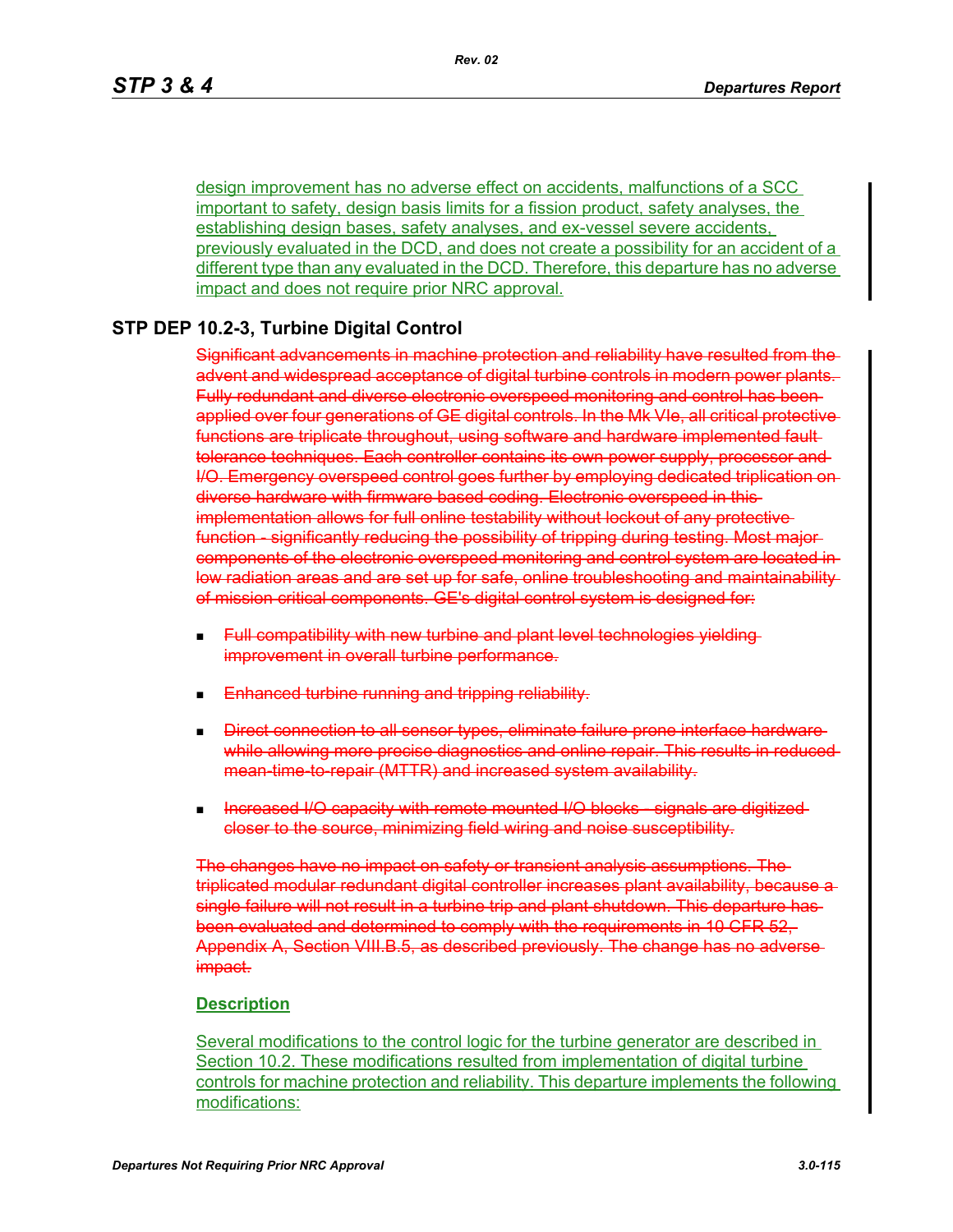*Rev. 02*

- The control system uses electronic monitoring for control and overspeed protection of the main turbine.
- **Redundancy for overspeed trip is implemented using electrical overspeed trip** devices based on a hardware configuration. The overspeed trip system consists of the Primary and Emergency overspeed trip functions with two-out-of-three logic employed in each trip circuitry for additional reliability.

The expected speed range resulting from sudden loss load as 106 to 109% and the limit of turbine speed when overspeed trip devices activate as 120% were defined.

In addition, Subsection 10.2.2.7 is modified to define the frequency to which main turbine valves (stop valves, control valves, intermediate stop valves, and intercept valves) are exercised to include verification of the fast closure function.

## **Evaluation Summary**

These modifications allow for full online testability of any protective function and significantly reduce the possibility of tripping the main turbine during testing. Most major components of the overspeed monitoring and control system are located in low radiation areas and are designed for safe, online troubleshooting and maintenance of mission critical components (e.g. turbine trip logic circuit and turbine valve control function).

Reliability for the electrical trip system is achieved by using two sets of redundant speed sensing probes, which input to the independent Primary and Emergency Trip hardware logic in the control system. A common cause failure of the software-based logic cannot occur because the trip logic is based on a hardware configuration.

Also this departure defines the frequencies to exercise main turbine valves, which will provide a basis for improved component reliability.

The main turbine and turbine control system are classified as nonsafety-related. The turbine digital controller increases plant availability because a single failure will not result in a turbine trip and plant shutdown. There is no effect on the frequency or consequences of any accidents or malfunctions of SSC important to safety previously evaluated in the ABWR DCD. The overspeed protection system is not identified as equipment needed for any fission product barrier or mitigation of ex-vessel severe accidents. Therefore, this change has no impact on the probability of an ex-vessel severe accident, there is no possibility of a new type of accident, and there is no impact on fission product barriers or ex-vessel severe accident events.

This departure has been evaluated pursuant to the requirements in 10 CFR 52, Appendix A, Section VIII.B.5. There is no impact on Tier 1 or Tier 2\* DCD, Technical Specifications, Bases of Technical Specifications, or operational requirements as a result of the changes. Therefore, this departure has no adverse impact on the safety analysis and does not require prior NRC approval.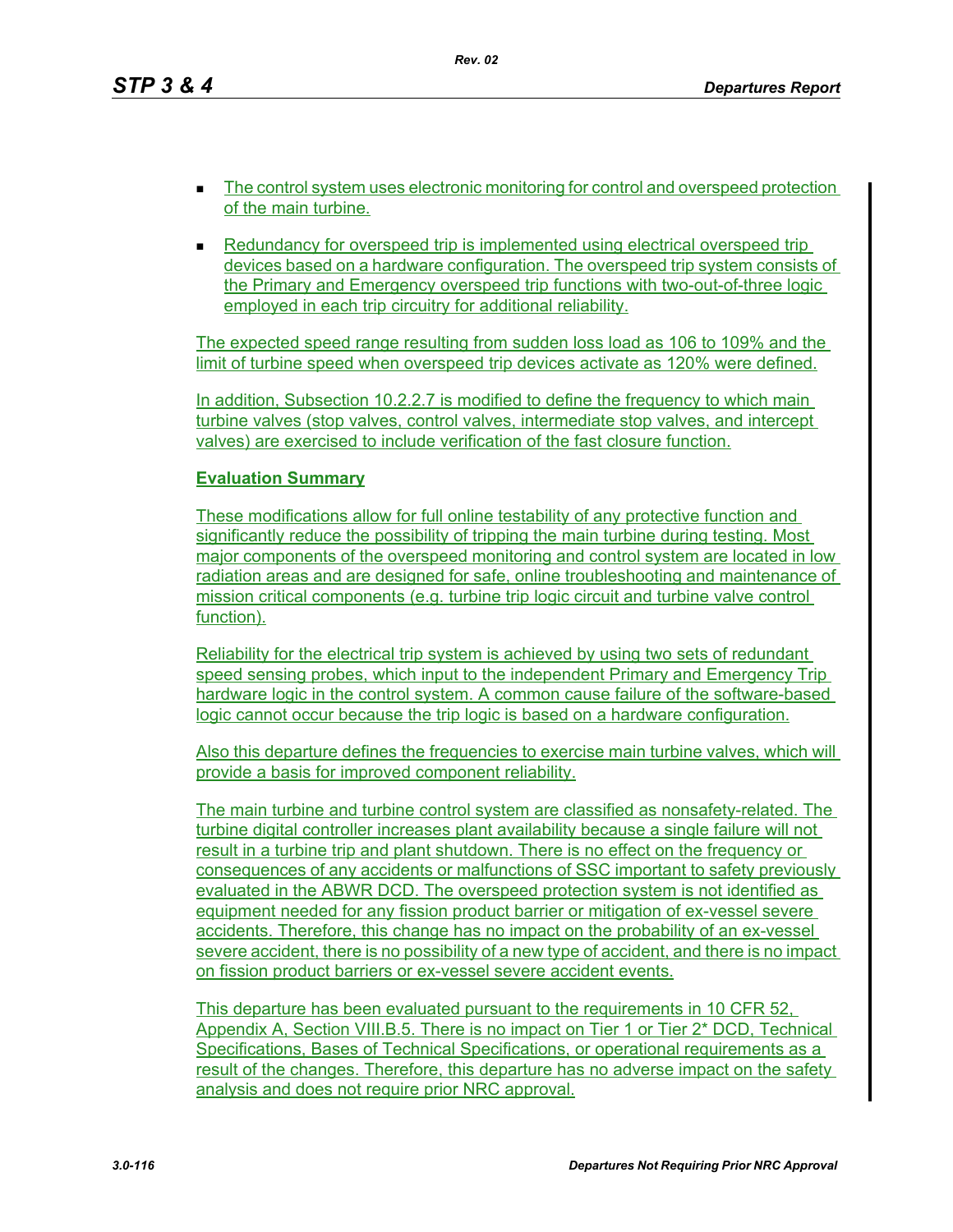# **STP DEP 10.2-4, Bulk Hydrogen Storage**

## **Description**

Subsection 10.2.2.2 of the reference ABWR DCD states that bulk hydrogen for the generator is stored outside but near the turbine building. This departure changes the description to state that bulk Bulk hydrogen for STP 3 & 4 will be stored well away from the power block buildings. Storing the bulk hydrogen away form the power block buildings reduces the probability of inadvertent explosion or fire causing damage to the buildings. This departure has been evaluated and determined to comply with the requirements in 10 CFR 52, Appendix A, Section VIII.B.5, as described previously. The change is an improvement with no adverse impact.

## **Evaluation Summary**

This departure has been evaluated in accordance with the requirements in 10 CFR 52, Appendix A, Section VIII.B.5. This change does not adversely affect the frequency of occurrence or impact of an accident on any SSCs, since any damage to the Power Block by inadvertent explosion, fire or missile generated due to bulk hydrogen tank failure will be reduced by increasing the distance between the Bulk Hydrogen Storage Building and the Power Block.

In addition, this departure only moves the location of the Bulk Hydrogen Storage System and does not make any other changes. Therefore, this change does not result in new potential accident scenarios or new analysis methodologies.

Thus, the departure has no adverse impact, and prior NRC approval is not required.

## **STD DEP 10.3-1, Main Steam Line Drains**

## **Description**

Subsection 10.3.2.1 of the reference ABWR DCD states that the drains from the steamlines inside containment are connected to the steamlines outside the containment to permit equalizing pressure across the MSIVs during startup and following a steamline isolation. STP FSAR Subsection 10.3.2.1 expands that discussion to state that the Main Steam System also serves as the "alternate leads **path** "main steam line leakage path to contain the radioactive steam which passes the main steam isolation valves before they close to isolate the reactor under emergency conditions. The discussion provides the details of design that provide the alternate leakage path. Details concerning the slope of the main steam line drain piping are also added.

## **Evaluation Summary**

This departure updates Part 2 Tier 2 Section 10.3.2.1 description of the main steam supply to include a discussion of the function of the main steam piping to contain the radioactive steam which passes the main steam isolation valves before they close during emergency conditions. This description is consistent with the design of the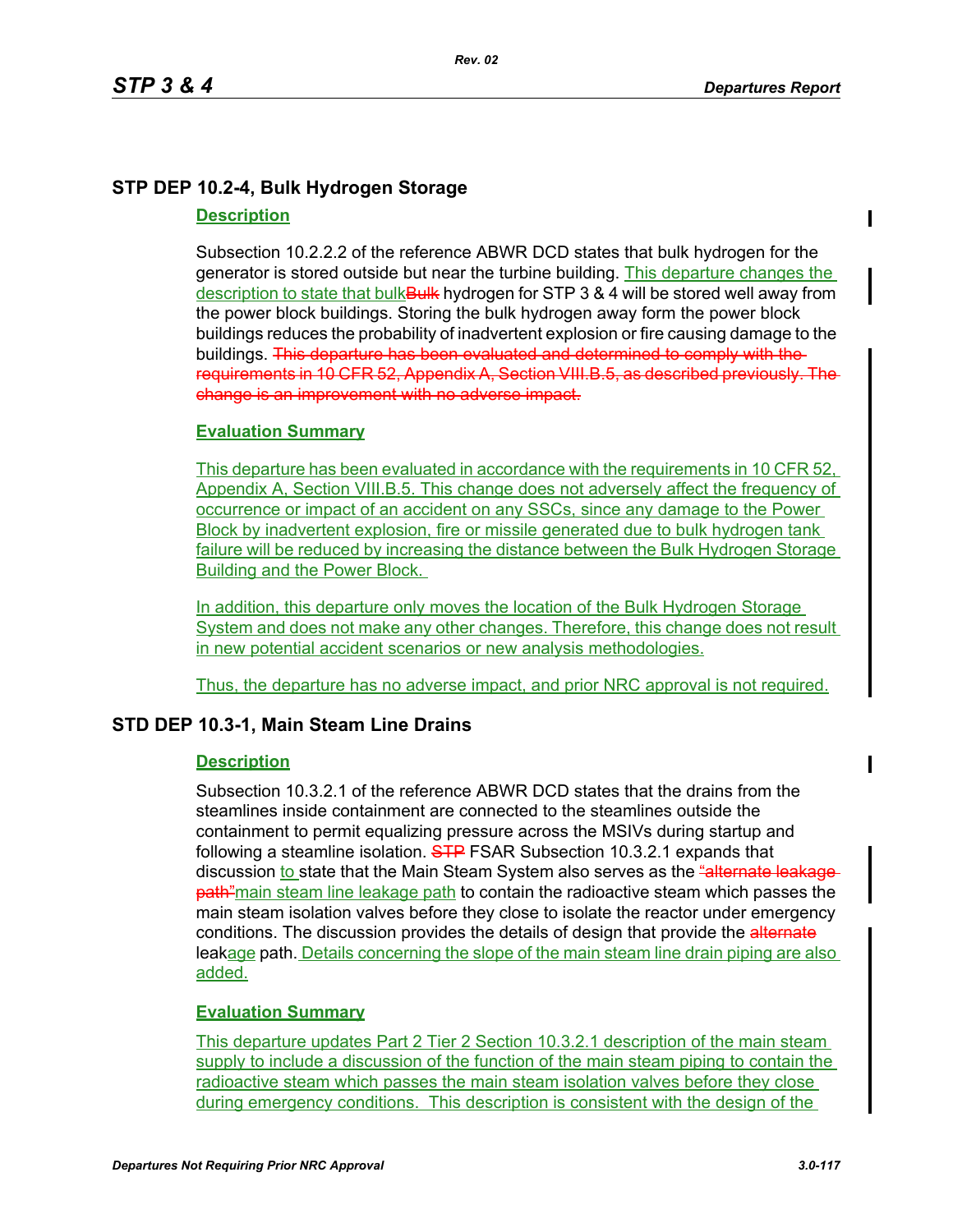piping as provided in DCD Tier 2 Section 3.2.5.3 and does not reflect any change to that design.

Section 10.3.2.1 is updated to include additional details concerning the slope of the steam line drains. This discussion is consistent with the DCD.

These updates to Section 10.3.2.1 are intended to provide further clarification and are consistent with the main steam line and drain piping function and design as provided in the DCD. Consequently, this departure has no effect on any SSC design or function and has no impact on the likelihood or consequences of analyzed accidents or malfunction of an SSC important to safety. Furthermore, it does not change any plant physical features, SSCs important to safety or fission product barriers. Any previously evaluated accident is not affected, and the possibility for an accident of a different type is not created. Also, it does not affect any method used for evaluation in establishing the design bases or in the safety analysis. This departure does not affect any feature for mitigation of an ex-vessel severe accident. For the same reason, and because there is no effect on any event, operation or function of SSC important to safety, the change does not create a different ex-vessel accident scenario.

This departure does not change any Tier 1 or Tier 2\* DCD information, the Technical Specifications, Bases of Technical Specifications, any underlying design, or operational requirements.

This departure has been evaluated and determined to comply with pursuant to the requirements in 10 CFR 52, Appendix A, Section VIII.B.5, as described previously. The change has no adverse impact and does not require prior NRC approval.

## **STD DEP 10.4-1, Turbine Gland Seal Steam**

## **Description**

A nonsafety-related gland seal evaporator (GSE) is added to the reference ABWR DCD Turbine Gland Steam System to supply sealing steam to the main turbine shaft seal glands and various turbine valve stems, including the turbine bypass and main turbine stop-control valve stems.

Clean condensate makeup water is supplied to the GSE, which can be heated by either main steam or steam from the feedwater heater drain tankthe cross-around piping. The GSE will provide isolation from the potentially contaminated heating steam and the clean steam supplied to the gland seal system. The gland seal steam that can be supplied from the electrically heated auxiliary steam system is unaffected by the addition of the GSE.

The addition of the GSE will allow operational flexibility and minimize the use of the auxiliary boiler during plant startup and shutdown. Furthermore, the gland seal steam is condensed in the gland seal condenser and the non-condensable gases are discharged to the environment. The use of the clean steam for gland sealing will minimize dose release to the environment and ALARA concerns.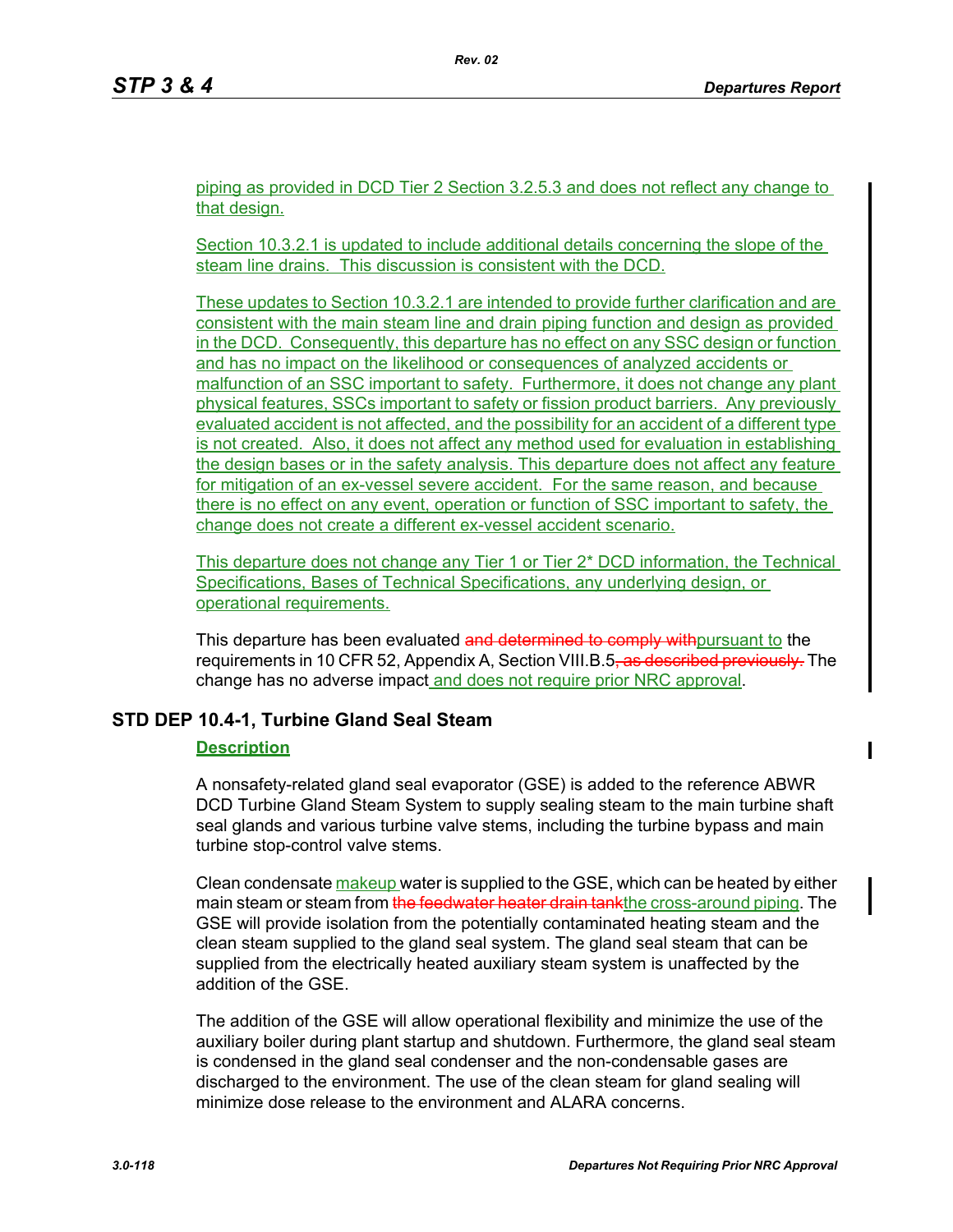## **Evaluation Summary**

This departure has been evaluated and determined to comply with pursuant to the requirements in 10 CFR 52, Appendix A, Section VIII.B.5<del>, as described previously. The</del> change has no adverse impact.

There is no impact on any Tier 1 or Tier 2\* DCD, Technical Specifications, Bases for Technical Specifications, or operational requirements as a result of these changes.

As discussed in the departure description, the proposed design provides operational flexibility and minimization of components and dose release to the environment. In addition, the TGSS is a nonsafety-related system. Therefore, the changes for this departure do not affect the inputs for evaluation for an accident, malfunction of a SSC important to safety, design basis limit for a fission product, the establishing design bases, safety analyses, or ex-vessel severe accident, in the DCD, and do not create a possibility for an accident of a different type than any evaluated previously in the DCD.

## **STP DEP 10.4-2, Main Condenser**

### **Description**

The main condenser design described in the reference ABWR DCD utilizes three independent multi-pressure single-pass shells, with each shell containing at least two tube bundles, and series circulating water flow. STP 3 & 4 will utilize three condenser shells cross-connected to equalize the pressure, with each shell containing four tube bundles, and parallel circulating water flow. The changes to the main condenser are being made to optimize the design for the site and do not alter the design functions specified in the DCD.

This site-specific departure will provide four 25% capacity circulating water pumps discharging into a common header. This departure will also provide water box vacuum priming equipments not specifically included in the reference ABWR DCD. These equipments have been added to enhance the operation of the CWS. They will be used for filling the condenser water boxes and tube side of the condenser, removing accumulated air and other gases, and maintaining the condenser full during all modes of operation. the water filling procedure and instrumentation not specifically included in the reference ABWR DCD.

In addition, this departure eliminates the warm water recirculation operating mode to mitigate ice effects, along with deleting the associated warm water recirculation components. Based on site meteorological data, it has been determined that the modeof operation and associated components to mitigate the effects of ice in the circulating water are not required. The CWS does not serve or support any safety function and has no safety design bases. The changes being made to the CWS do not alter the design functions specified in the DCD. The site-specific changes to the CWS are being made to optimize the design for the site.

Finally, the Condenser and Circulating water system design data are provided as site specific values.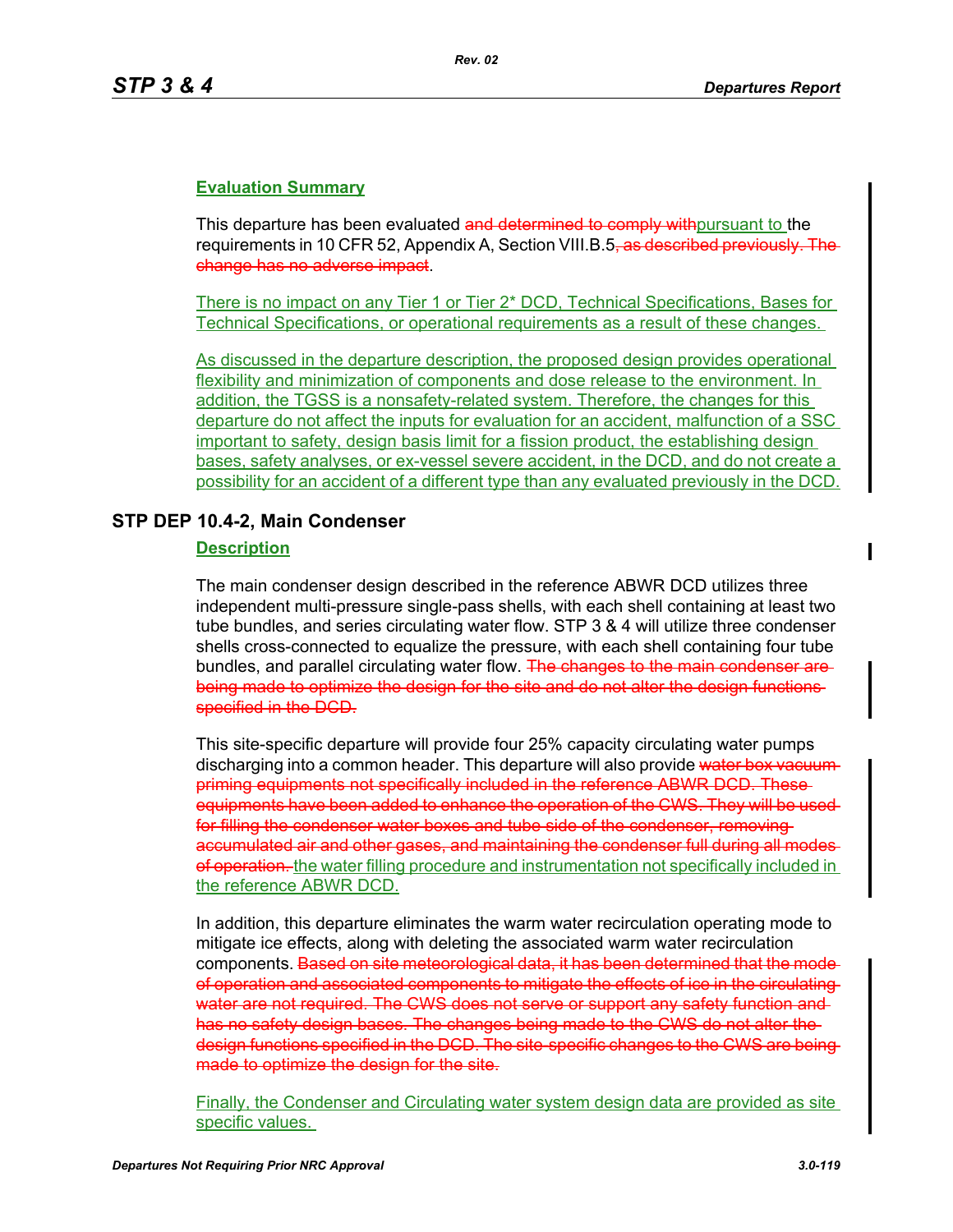## **Evaluation summary**

The main condenser is of a conventional design, with the pressure in the three shells equalized. This site-specific departure provides four 25% capacity circulating water pumps discharging into a common header. This provides greater circulating water flow improving the ability of the equalized pressure shell condenser to maintain a higher vacuum, which enhances plant performance.

The warm water recirculation operating mode is eliminated based on historical water temperature data and the results of the potential ice effect evaluation as clarified in subsection 10.4.5.5 of the FSAR.

Condenser design data in Table 10.4-1 are calculated for the optimized site specific condition of the condenser shell pressure and circulating water flow and temperature in Table 10.4-3.

The changes to the main condenser and Circulating water system optimize the design for the site and do not alter the design functions specified in the DCD. There is no impact on the probability or consequences of an accident or malfunction of an SSC important to safety.

The procedure and instrumentation for initial water filling for both startup and plant power operation are described in subsection 10.4.5.2.1, subsection 10.4.5.2.3 and subsection 10.4.5.5 of the FSAR. This procedure is used to develop and maintain venting of the system and prevents water pressure surges from damaging the piping or the condenser.

The changes on the Circulating water system and Main condenser were made to meet the the site-specific condition and do not alter the design functions specified in the DCD. Therefore, there is no impact on the probability or consequences of an accident or malfunction of an SSC important to safety.

This departure has been evaluated and determined to comply with pursuant to the requirements in 10 CFR 52, Appendix A, Section VIII.B.5, as described previously. The changes hashave no adverse impact. As discussed above, the changes do not alter the design basis as described in the DCD. Therefore, there is no impact on any Tier 1 or Tier 2\* DCD, Technical Specifications, Bases for Technical Specifications, or operational requirements as a result of these changes.

## **STP DEP 10.4-3, Main Condenser Evacuation System**

#### **Description**

This site-specific departure adds an additional mechanical vacuum pump, so the design now consists of two vacuum pumps, and changes the source of motive steam supplying the steam jet air ejectors during power operation.

The mechanical vacuum pump system establishes an initial vacuum in the condenser during the initial phase of startup. The vacuum pump may also be put into service when the desired rate of air and gas removal exceeds the capacity of the Steam Jet Air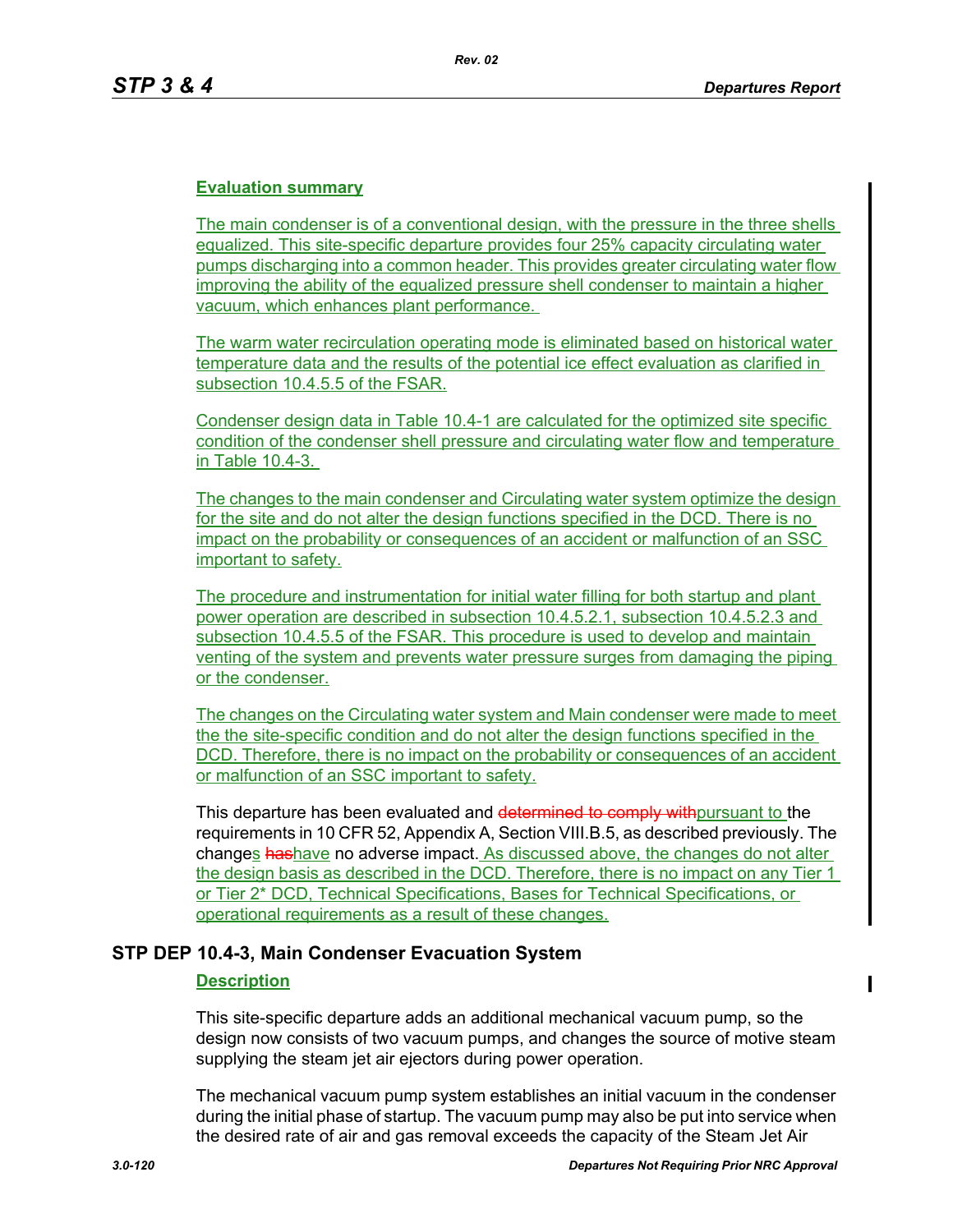Ejectors. Only one mechanical vacuum pump is required for operation. The additional mechanical vacuum pump is added to serve as a backup instead of Steam Jet Air Ejectors driven by auxiliary boiler steam, to ensure MCES redundancy during startup. The second vacuum pump will enhance reliability during power operation and increased flow capacity during startup will reduce time to achieve required condenser vacuum. This will reduce the time to draw condenser vacuum, thus reduce startup time and enhance secondary system operation.

The site-specific design uses main steam as the main source to drive the Steam Jet Air Ejectors instead of utilizing cross-around steam with main steam as a backup. This eliminates possible transient effects, such as partial loss of condenser vacuum or inadequate steam dilution of radiolytically generated hydrogen, which might occur during a switchover from cross-around steam to main steam.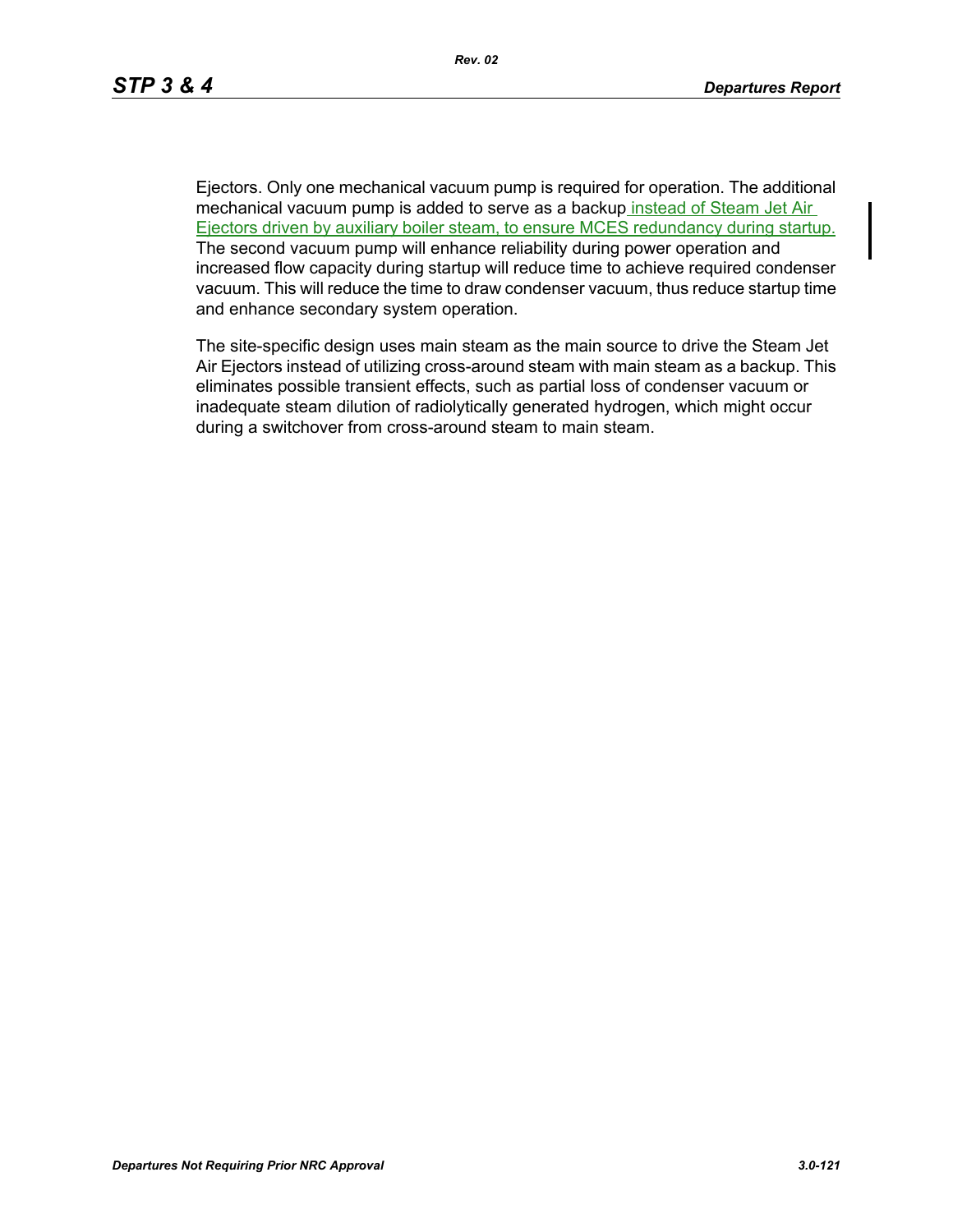## **Evaluation Summary**

This departure has been evaluated and determined to comply with pursuant to the requirements in 10 CFR 52, Appendix A, Section VIII.B.5<del>, as described previously. The</del> change has no adverse impact.

There is no impact on any Tier 1 or Tier 2\* DCD, Technical Specifications, Bases for Technical Specifications, or operational requirements as a result of these changes. The MCES is a non-safety-related system. Therefore, the changes for this departure do not affect the inputs for evaluation for an accident, malfunction of a SSC important to safety, design basis limit for a fission product, the establishing design bases, safety analyses, nor ex-vessel severe accident, in the plant-specific DCD, and do not create a possibility for an accident of a different type than any evaluated previously in the plant-specific DCD.

### **STP DEP 10.4-4, Condensate Purification System**

The site-specific departure includes the following changes:

- Under normal conditions, all six mixed bed ion exchange demineralizer vessels will be operated instead of leaving one in standby. A standby demineralizer is not needed, since one vessel can be isolated and the remaining five demineralizers can support rated power operation.
- **The DCD design requires the CPS flow controllers and sequences to be at least**dual redundant and the vessel flow signals and bypass arranged such that the condensate system flow will be uninterrupted even in the presence of a single failure. For STP 3 & 4, flow controllers are not used to control demineralizer vessel flows.
- In the DCD design, double isolation valves are provided in the bypass line to prevent unpolished condensate from leaking through the bypass line. In
- STP 3 & 4, one isolation valve is used in the bypass line.

The system changes as described in STP 3 & 4 FSAR Subsection 10.4.6, along w that described in the DCD, have been shown to be reliable in the maintenance of reactor water chemistry in operating ABWRs.

This departure has been evaluated and determined to comply with the requirements in 10 CFR 52, Appendix A, Section VIII.B.5, as described previously. The change has no adverse impact.

## **STD DEP 10.4-6, Load Rejection Capability**

#### **Description**

Because the ABWR standard design has a turbine bypass system capacity of 33% of nuclear boiler rated flow, it can accommodate a 33% load reduction without reactor trip by full opening of the bypass valves. It can also accommodate a turbine trip from 33%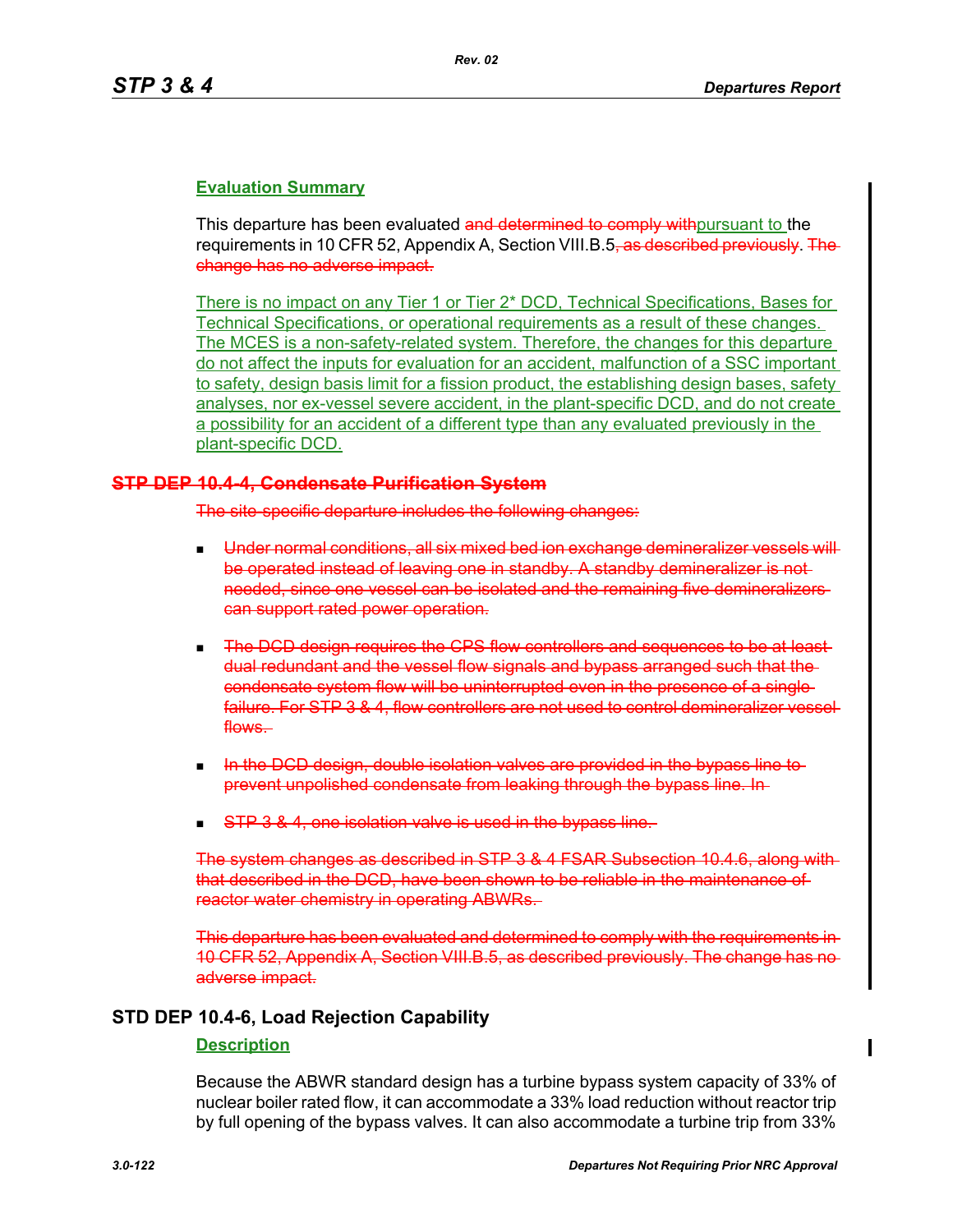power or below without reactor trip. Turbine trip or generator load rejection from power levels above 33% will result in a reactor trip, with attendant opening of SRVs if the trip is from sufficiently high power levels. Subsections 1<del>0.4.4.2.3</del>10.4.4.1.2 and 10.4.4.2.1 of the STP 3 & 4 FSAR hashave been clarified regarding this point revised accordingly.

This departure also clarifies the description of the Automatic Power Regulator (APR) system and its relation to the turbine bypass valves in COLA Part 2 Tier 2 Subsection 10.4.4.2.3.

### **Evaluation Summary**

The described change is limited to the step-load reduction capacity without reactor trip, and with operation of the bypass valves.

Signal interfaces between the bypass valves and the Automatic Power Regulator (APR) system are provided as described in Tier 2 Section 7.7. The change does not affect the function of the bypass valves or coordination of the Turbine Bypass System (TBS) controls by the APR system.

Turbine bypass capacity is not changed from the specified input parameter for transient analysis system response in Table 15.0-1. The change is consistent with the function of the bypass valves to open upon turbine trip or generator load rejection and the design analysis results for transients such as load rejection with failure of all bypass valves and feedwater controller failure, maximum demand. The change does not affect any control system associated with bypass valves, and does not change the capacity of the bypass system or its response to a transient. Therefore, the change cannot affect the probability or consequences of an accident or a malfunction of an SSC important to safety previously evaluated in the ABWR DCD, and does not result in an accident or a malfunction of an SSC important to safety other than was previously evaluated. The departure does not affect the assumptions in the analyses for generator load reject or turbine trip with or without the bypass valves, and does not affect the analysis for opening of one or more bypass valves.

There is no impact on any Tier 1 or Tier 2\* DCD, Technical Specifications, Bases for Technical Specifications, or operational requirements as a result of this change.

This departure has been evaluated and determined to comply with pursuant to the requirements in 10 CFR 52, Appendix A, Section VIII.B.5<del>, as described previously</del>. The change affects the function, but is bounded by the safety analysishas no adverse impact and prior NRC approval is not required.

## **STD DEP 10.4-7, Turbine Bypass Hydraulic Control**

#### **Description**

**STP 3 & 4** Tier 2 Figure 10.4-9 is revised to indicate the use of valve position transmitters, one hydraulic accumulator for each bypass valve, the addition of the fastacting solenoid valve, and the interface with the Steam Bypass and Pressure Control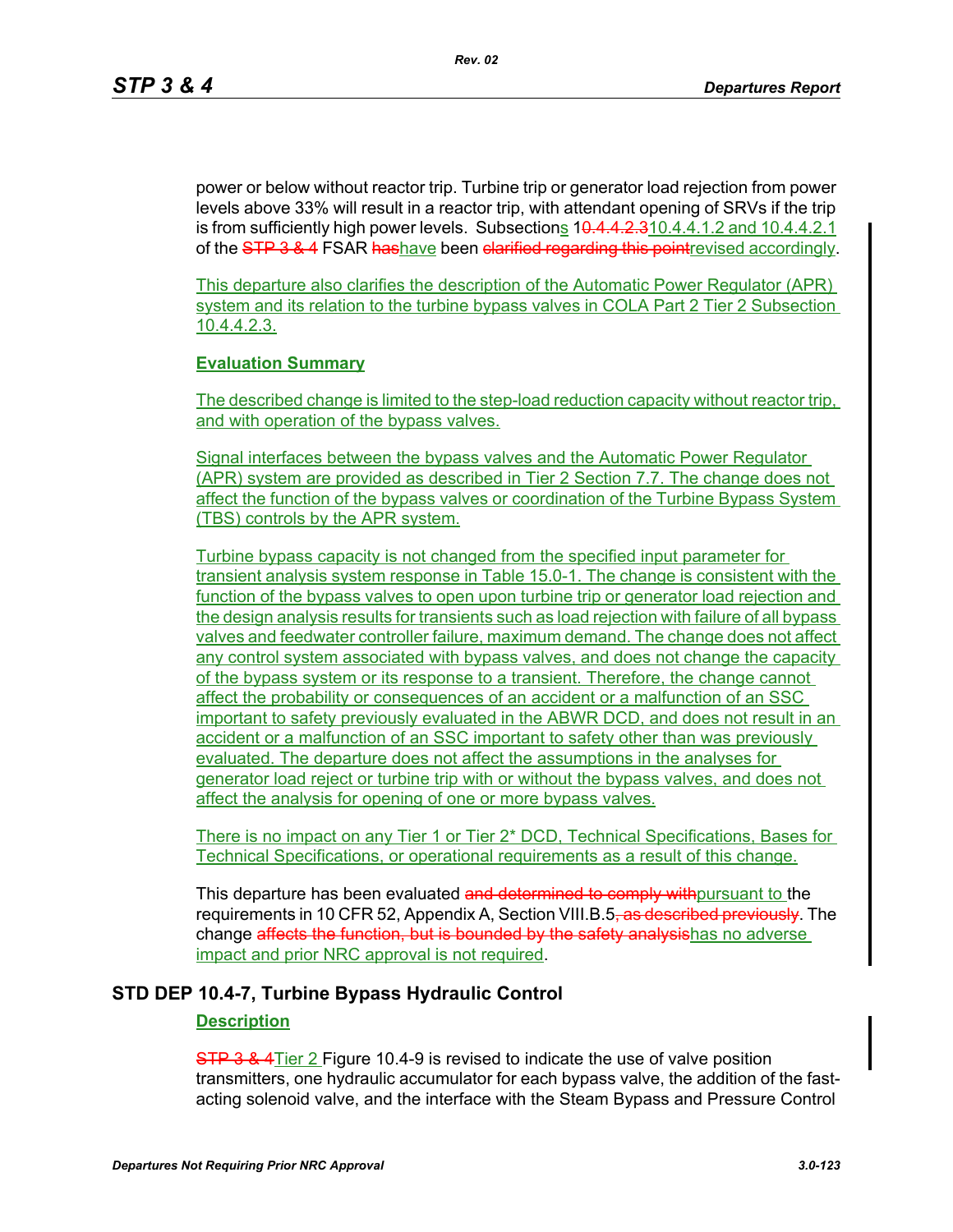System (SB&PCS) for positioning of the bypass valves. This revision resolves inconsistencies between the figure and text descriptions as evaluated below.

## **Evaluation Summary**

Valve position transmitters are used instead of valve position switches. The triplicated position transmitters are highly reliable, meeting the requirement that no single failure will result in loss of function, and provide signals for fully opened and closed position indications.

The fast-acting solenoid valves allow rapid opening of the bypass valves to mitigate the increase in reactor pressure in the event of a turbine trip or generator load reject, and for testing of bypass valves. The solenoid valve is added to make the figure consistent with the description in Tier 2 Section 10.4.4.2.2.

Signal interfaces from the valve position transmitters to SB&PCS controllers to the fastacting solenoid valves and servo valves that control the positions of the bypass valves are provided as described in Tier 2 Section 7.7.1.8. The changes do not affect the interface between the Turbine Bypass System (TBS) and SB&PCS and operation of the systems as described in Tier 2 Section 7.7.1.8.

One hydraulic accumulator for each bypass valve is indicated, according to the description in Tier 2 Section 10.4.4.2.2.

Valve position transmitters, fast-acting solenoid valves, hydraulic accumulators, and the bypass valves and controllers are components of TBS and SB&PCS and therefore are non-safety related. These changes do not affect the function of the Turbine Bypass System (TBS) to open upon turbine trip or generator load rejection, do not affect the function of the TBS during design basis feedwater controller failure, maximum demand event, as described in DCD Tier 2, Section 15.1.2, and the Technical Specification Bases, and are consistent with the triplicated fault-tolerant design used in Tier 2 Chapter 15 analyses. The changes do not affect any safety function; therefore there is no impact on the probability or consequences of an accident or malfunction of an SSC important to safety, and this departure cannot cause an increase in the dose to the public.

This departure has been evaluated and determined to comply pursuant to with the requirements in 10 CFR 52, Appendix A, Section VIII.B.5., as described previously. The change has no adverse impact. There is no impact on any Tier 1 or Tier 2<sup>\*</sup> DCD. Technical Specifications, Bases for Technical Specifications or operational requirements as a result of this change. These changes have no adverse impact and do not require prior NRC approval.

## **STD DEP 11.2-1, Liquid Radwaste Process Equipment**

## **Description**

This section of the reference ABWR DCD including all subsections, figures, and tables (except for P&IDs) is replaced completely due to a departure in the design of the liquid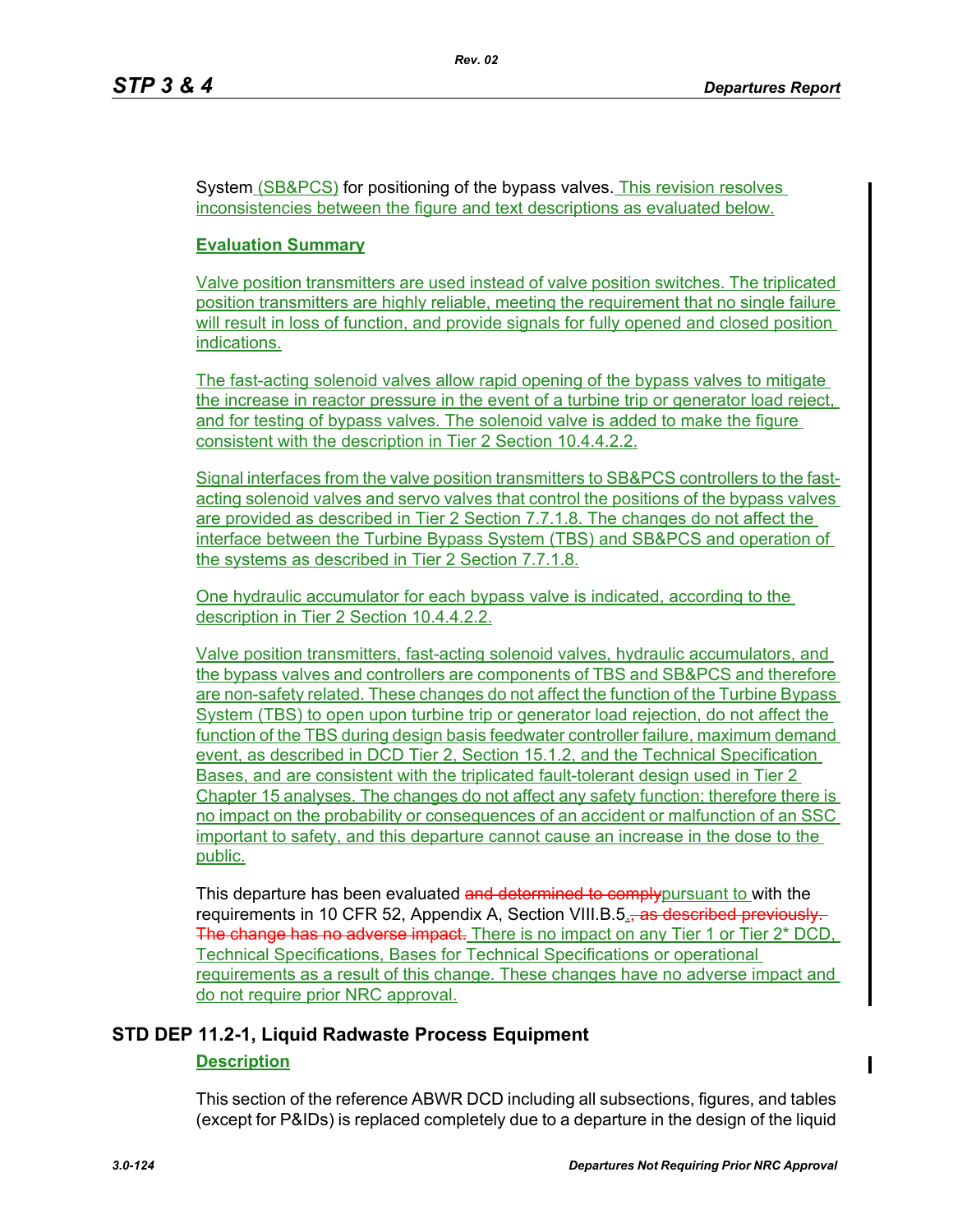radioactive waste system. The departure includes the use of mobile technology and deletes the forced-circulation concentrator system and other permanently installed liquid radwaste processing equipment. The following liquid waste management system (LWMS) description reflects the changes to the system that have been generated by this standard departure.

The Liquid Radwaste SystemLWMS is composed of three subsystems designed to collect, treat, and recycle or discharge different categories of waste water. The three subsystems are the Low Conductivity (LCW) Subsystem, High Conductivity (HCW) Subsystem, and Hot Shower and Detergent Waste (HSD) Subsystem. The Chemical Drains (CD) are also collected and processed through the HSD Subsystem.

The LCW subsystem collects and processes clean radwaste (i.e., water of relatively low conductivity). Equipment drains and backwash transfer water are typical of wastes found in this subsystem. In the reference ABWR DCD, LWMS processes LCW as follows: The These wastes are collected, filtered for removal of insolubles, demineralized on a mixed resin, deep-bed demineralizers for removal of solubles, processed through a second polishing demineralizer, and then routed to condensate storage unless high conductivity requires recycling for further treatment. A second LCW filter, arranged in parallel with the first, is also provided. The LWMS, using the mobile technology introduced with the change, processes LCW as follows: The waste is collected, mixed, sampled, and analyzed and then processed through modular processing units as required to treat the waste. After treatment, the waste is collected in sample tanks, sampled and analyzed, and recycled to the condensate storage tank, reprocessed if required, or discharged.

The HCW subsystem collects and processes dirty radwaste (i.e., water of relatively high conductivity and solids content). Floor drains are typical of wastes found in this subsystem. In the ABWR DCD LWMS processes HCW as follows. The These wastes are collected, chemically adjusted to a suitable pH for evaporation, and concentrated in a forced-circulation concentrator with a submerged, steam-heated element to reduce the volume of water containing contaminants and to decontaminate the distillate. The distillate is demineralized to remove any soluble contaminants that could potentially be carried over from the concentrator. The LWMS, using the mobile technology introduced with the change, processes HCW as follows. The waste is collected, mixed, sampled, and analyzed and then processed through modular processing units as required to treat the waste. After treatment, the waste is collected in sample tanks, sampled and analyzed, and reprocessed if required, or discharged.

The ABWR radwaste systemDCD LWMS utilizes submerged-feed, forced circulation concentrators. Chemical addition and sampling equipment are provided for feed pretreatment to prevent excessive fouling and subsequent high carryover, and to protect the concentrator from corrosion. Concentrator feeds are concentrated to the required specific gravity and discharged to the solids handling equipment.

This equipment is replaced with a mobile liquid radwaste processing system consisting of modular liquid radwaste processing units that utilize appropriate technology, which is available, that will perform satisfactorily and produce an acceptable quality of treated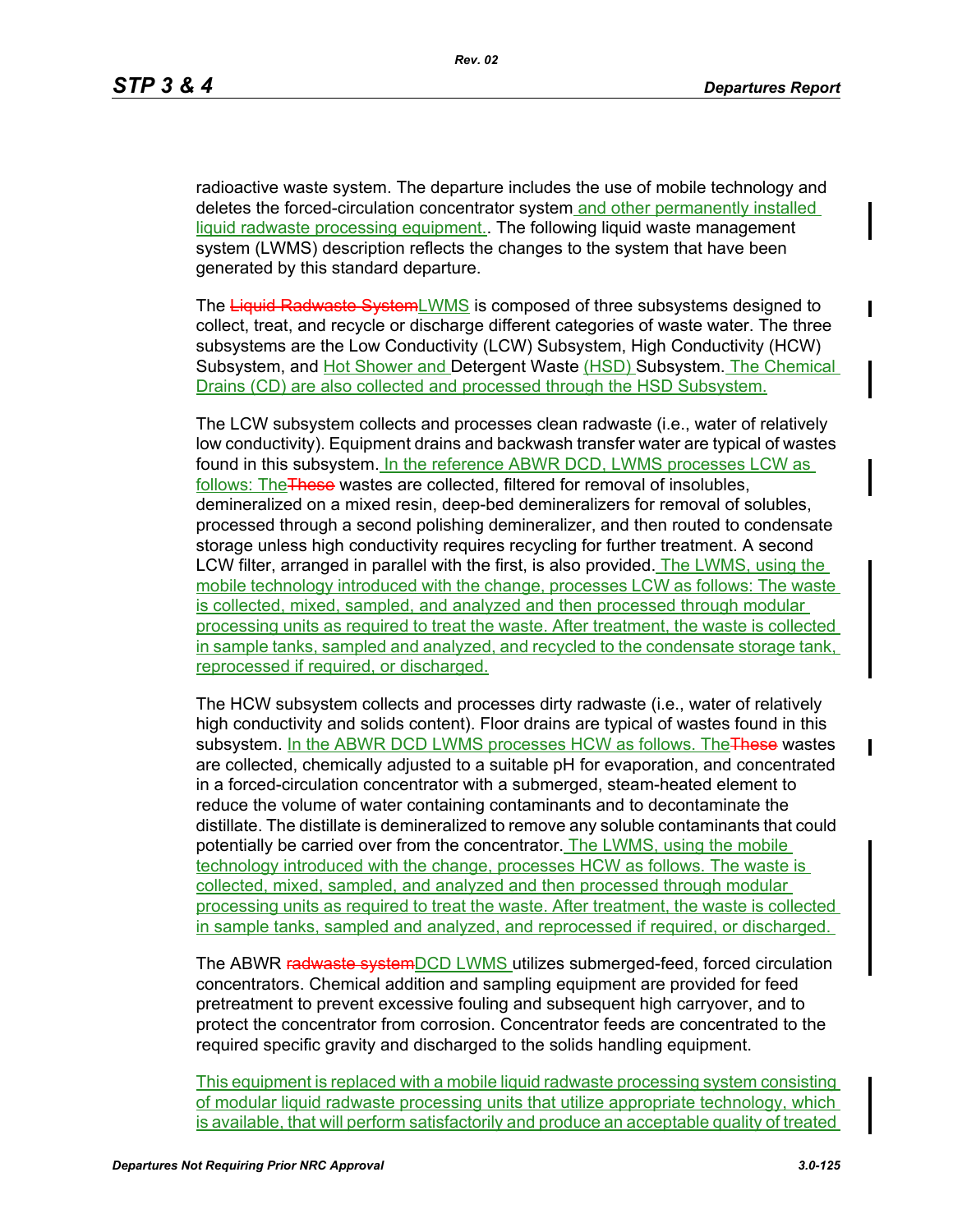waste. The processes currently envisioned include filtration, reverse osmosis, and ion exchange. The liquid radwaste processing system components are in modules that are designed for ease of installation and replacement due to component failure and/or technology upgrade. The waste from the LWMS process units is discharged to the Solid Waste Management System.

Other changes to the LWMS include changes to the number and capacity of the tanks and pumps, which will be permanently installed. The system is sized to process the normal liquid radwaste flows within a four-hour shift, five days per week, and one day of the maximum daily flow and four days of the normal daily flow within an eight-hour shift, five days per week.

The detergent wasteABWR DCD HSD subsystem collects and processes detergent wastes from personnel showers and laundry operations. Normally, hot shower, detergent wastes, and storm water are collected in the detergent tank and processed through a detergent filter and discharged.

The HSD subsystem is changed to collect wastes from personnel showers and laundry operations, process the waste through a filter, and collect the processed waste in a sample tank. The processed waste is sampled and analyzed and discharged or processed through the HSD subsystem if necessary. The storm water is not managed using the LWMS.

This departure has been evaluated and determined to comply with the requiremer 10 CFR 52, Appendix A, Section VIII.B.5, as described previously. The change ha adverse impact.

#### **Evaluation Summary**

This departure has been evaluated pursuant the requirements in 10 CFR 52, Appendix A, Section VIII.B.5.

There is no impact on Tier 1, Tier 2<sup>\*</sup>, technical specifications or operational requirements as a result of this change.

The functional requirements of the LWMS, which is not shared between STP 3 & 4, are not changed by this departure except the storm water is not processed using the LWMS. The system is consistent with the description contained in the reference ABWR DCD except that the permanent liquid waste processing components are replaced with mobile liquid waste processing modules. In addition, the number and capacity of the permanently installed tanks and pumps is changed.

No fundamentally new processes or equipment are introduced by the changes to the LWMS and the complexity of the system is reduced (i.e., the permanent filters, forced recirculation evaporator, and ion exchangers are removed and replaced with mobile filters, reverse osmosis units, and ion exchangers). The reverse osmosis units are essentially very fine membrane filtration units and therefore are not a fundamentally new process.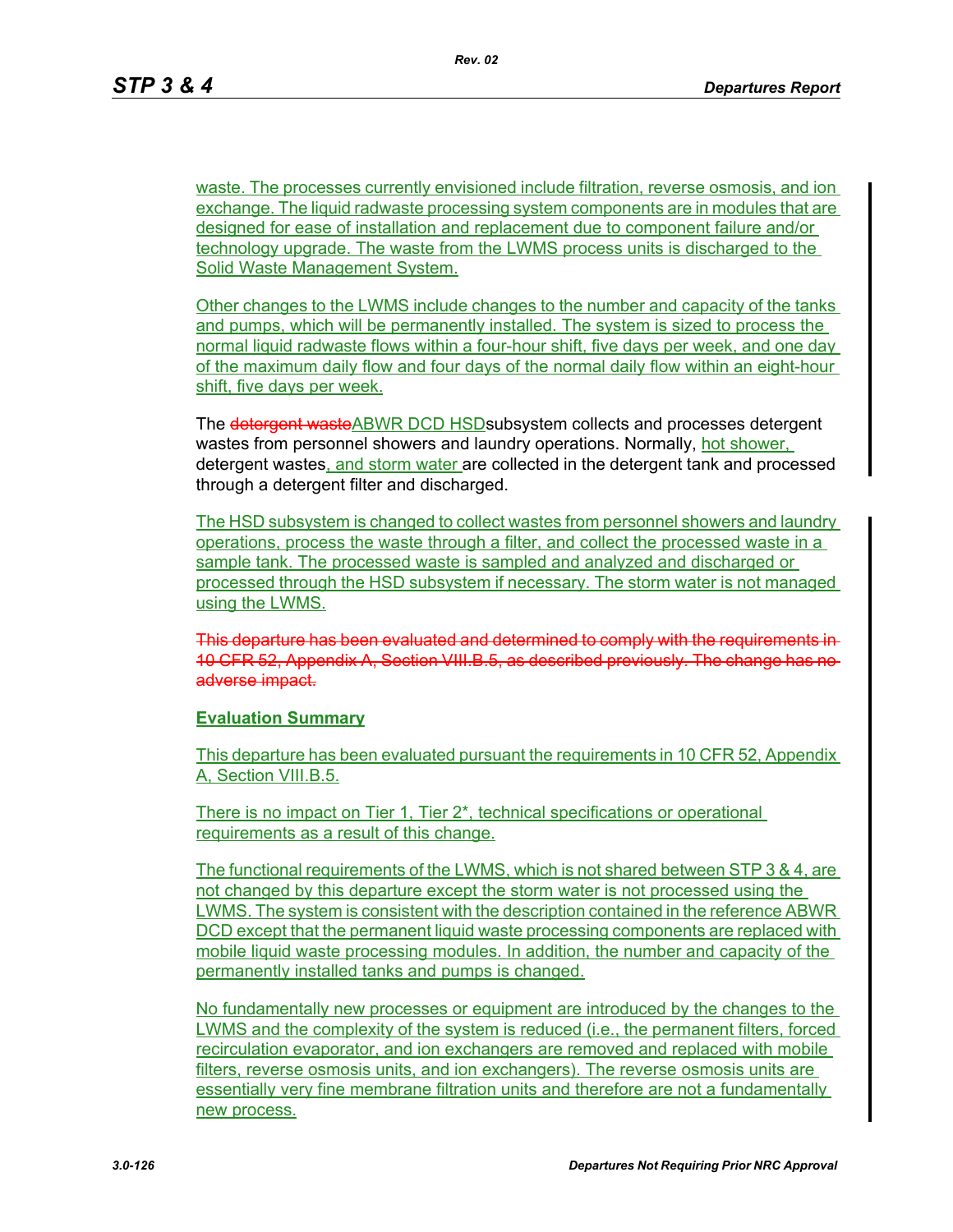The limiting accident for the LWMS is the failure of the LCW Collection tank and the subsequent airborne release, which is described in Section 15.7.3 of the DCD. The capacity of each LCW tank is reduced (from 430  $\mathrm{m}^3$  to 140  $\mathrm{m}^3$ ) and the number increased (from two to four). The design standards for the LCW tanks are not changed. Therefore, the proposed change does not result in more than a minimal increase in the frequency of the limiting accident previously evaluated in the DCD.

A complex component, which is more prone to malfunction than other components in the LWMS (i.e., forced recirculation evaporator), is removed as part of these changes. Other changes use components that are comparable to those described in the DCD. As described in Section 15.7.3.1 of the DCD, a liquid radwaste release caused by operator error is considered a remote possibility. The administrative and physical controls for the release system are not changed. Therefore, the proposed change does not result in more than a minimal increase in the occurrence of a malfunction of a structure, system, or component (SSC) important to safety previously evaluated in the DCD.

The limiting accident associated with the LWMS is the failure of the LCW tank and the subsequent airborne release which is described in Section 15.7.3 of the DCD. The volume of the LCW tank is reduced. Therefore, the radionuclide inventory in the tank is reduced, thereby reducing the potential consequences of the accident. The description of the accident in DCD Section 15.7.3 states that the tank is located in a Seismic Category I Structure. As part of these changes, the Radwaste Building structure will be designed in accordance with the seismic requirements of Regulatory Guide 1.143 and will not be Seismic Category I. However, the tank cubicles will be lined with steel to a height capable of retaining the contents of the tank. Therefore, release to the groundwater is not considered credible. Therefore, the proposed change does not result in more than a minimal increase in the consequences of the limiting accident previously evaluated in the DCD.

A component which contains concentrated radionuclides at high temperatures (i.e., forced recirculation evaporator) is removed as part of these changes. Other changes use components that are comparable to the design described in the DCD. As described in Section 15.7.3.1 of the DCD, a liquid radwaste release caused by operator error is considered a remote possibility. The proposed change reduces the capacity of the sample tanks that would be emptied during an inadvertent release. The administrative and physical controls for the release system are not changed. This will reduce the consequences of an inadvertent release. Therefore, the proposed change does not result in more than a minimal increase in the consequences of the malfunction of a SSC important to safety.

No fundamentally new processes or equipment are being introduced by the changes to the LWMS. Therefore, the proposed change does not create the possibility for an accident of a different type than evaluated previously in the DCD.

No fundamentally new processes or equipment are being introduced by the changes to the LWMS. Therefore, the proposed changes do not create the possibility for a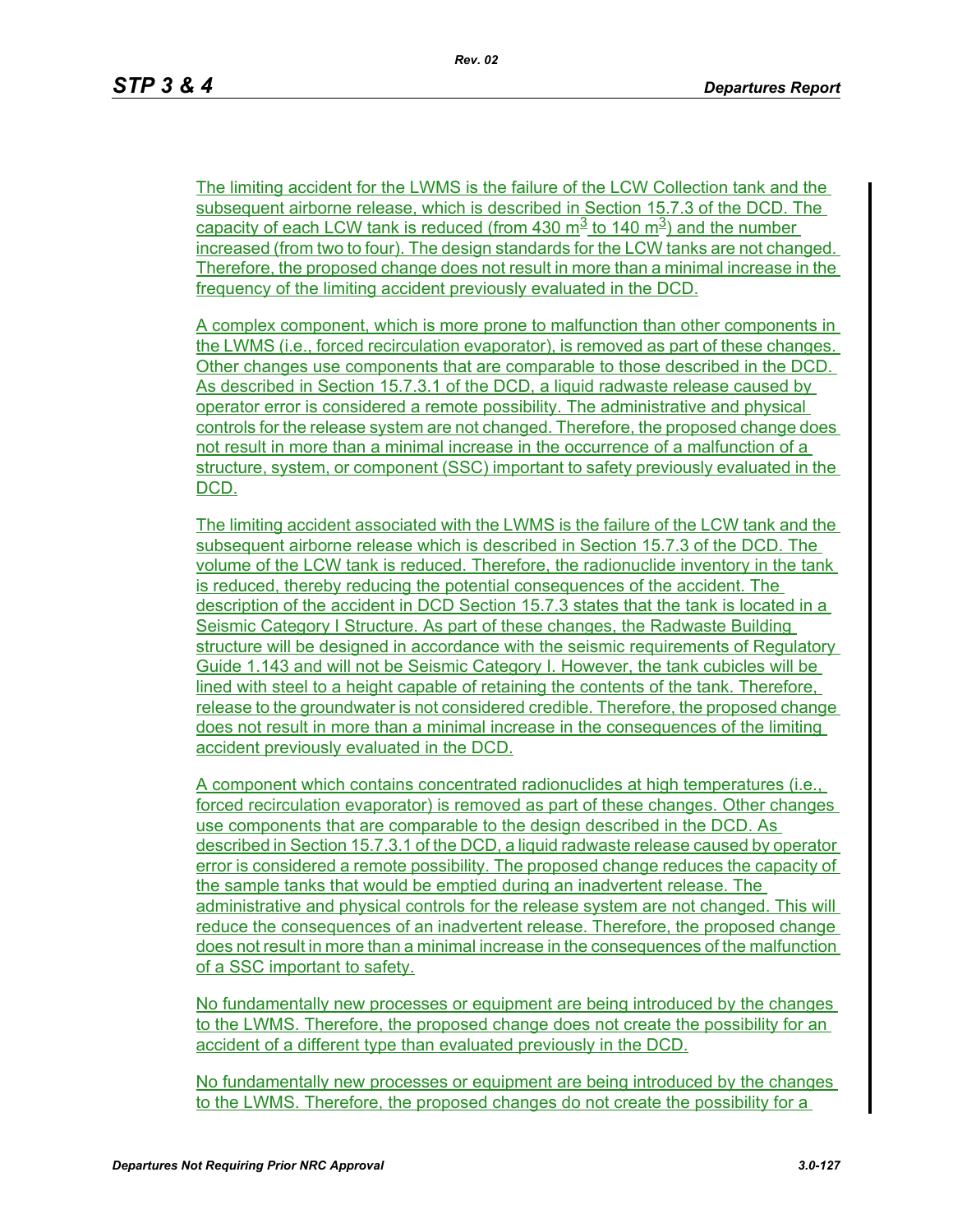malfunction of an SSC important to safety with a different result than evaluated previously in the plant-specific DCD.

The changes to the LWMS do not involve any interaction with the fuel, reactor system boundary, or the containment boundary. Therefore, the proposed change does not affect the fission product barrier as described in the plant-specific DCD.

The LWMS design basis waste quantities and characteristics are the same (except for a lower maximum flow of storm water to a sample tank). The LWMS safety analysis is described in Section 15.7.3 of the DCD and the method of performing the analysis does not change. Therefore, the proposed change does not result in a departure from the method of evaluation described in the DCD used in establishing the design basis or in safety analysis.

The changes to the LWMS do not involve any interaction with fuel, reactor system boundary, or the containment structure or interact directly with systems associated with ex-vessel severe accidents. Therefore, there is no substantial increase in the probability of an ex-vessel severe accident such that a particular ex-vessel severe service accident previously reviewed and determined to be not credible could become credible.

The changes to the LWMS do not involve any interaction with fuel, reactor system boundary, or the containment structure or interact directly with systems associated with ex-vessel severe accidents or severe accident mitigation. Therefore, there is no substantial increase in the consequences to the public of a particular ex-vessel severe accident that was previously reviewed.

Based on this evaluation, NRC approval of the change is not required.

## **STD DEP 11.3-1, Gaseous Waste Management System**

#### **Description**

This departure makes the following changes to the gaseous waste management system:

- **EXECH** Changes the offgas recombiner from an integral unit to independent pre-heater, recombiner, and condenser arranged in a recombiner train.
- Adds an offgas evacuation system downstream of the HEPA filter to stabilize the offgas flow to the plant exhaust.
- **Revises the charcoal adsorber vault temperature to a tighter range to maximize** charcoal efficiency.
- Changes the number of charcoal adsorber vessels from nine (1 guard bed and 8 adsorbers) to five (1 guard bed and 4 adsorbers). Also, the arrangement of the charcoal adsorbers is changed from four parallel lines, each with two adsorbers in series, to four bigger adsorbers in series.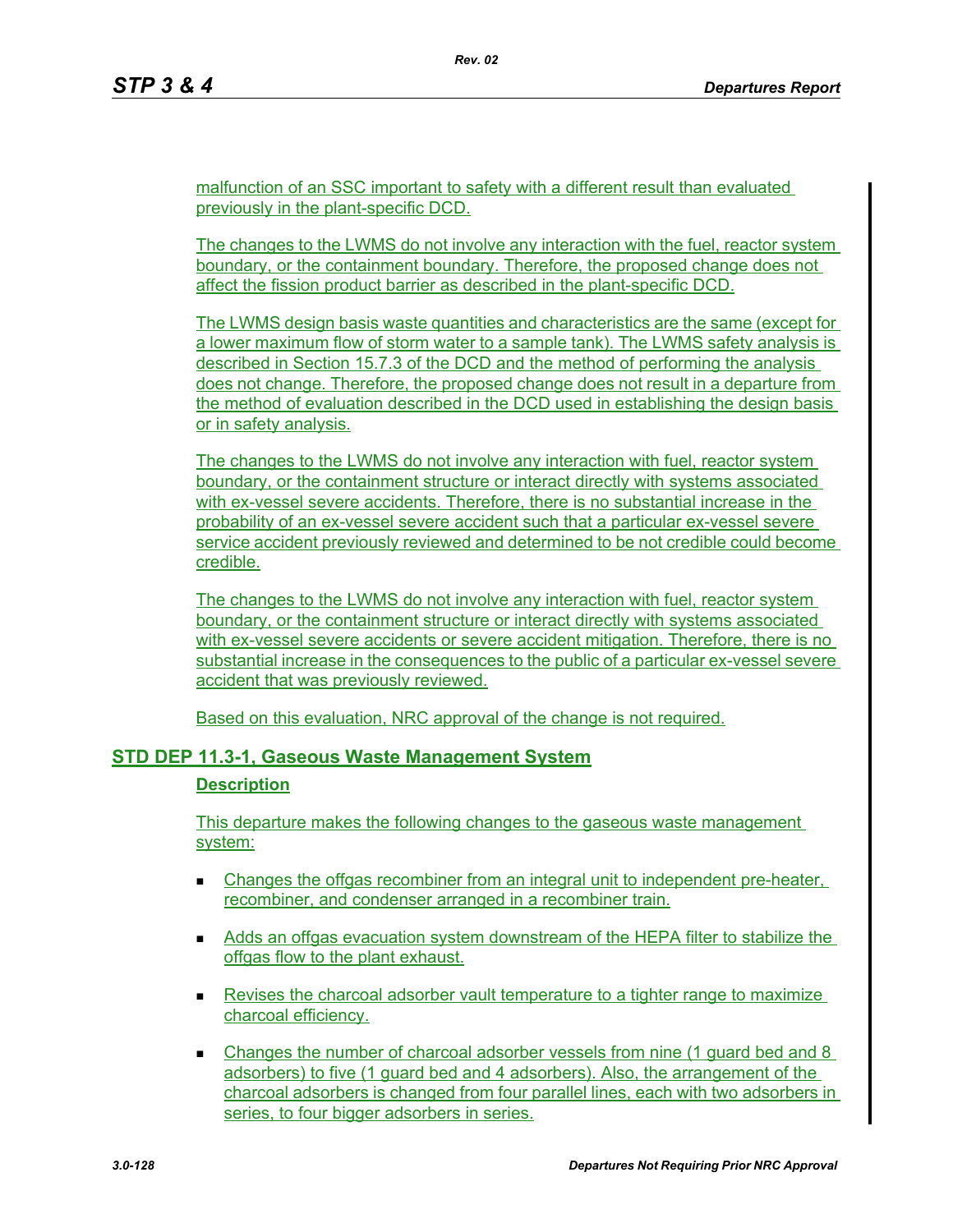*Rev. 02*

- Revises the mass of charcoal in each of the charcoal adsorber vessels from 13,600 kg (for the 8 adsorbers) to 27,200 kg (for the 4 bigger adsorbers). The total mass of charcoal in the adsorbers is unchanged. Note that the accident analyses in Section 15.7 assumes bypass of the charcoal adsorbers downstream of the guard bed, so the accident analyses are unaffected.
- Changes the mass of charcoal in the guard bed from  $4,500$  kg to  $4,721$  kg in Section 11.3 to be consistent with the accident analysis described in Section 15.7.1.

## **Evaluation Summary**

This departure has been evaluated pursuant to the requirements in 10 CFR 52, Appendix A, Section VIII.B.5. There is no impact on any Tier 1, Tier 2<sup>\*</sup>, Technical Specifications, Bases for Technical Specifications or operational requirements as a result of these changes. The change from an integral recombiner to a recombiner train provides the same function as the integral recombiner and has proven operational experience. The addition of the evacuation system to assure stable offgas flow to the plant exhaust is an enhancement to the offgas discharge and does not change the offgas function. Restricting the charcoal adsorber vault temperature optimizes the charcoal performance and does not change the design basis. The change in the number of charcoal adsorbers, and the change in adsorber configuration and vessel size, provides the same function as the DCD design and has proven operational experience.

This departure does not change any accident evaluation including those in ABWR DCD Tier 2 Subsection 15.7. There is also no impact on the probability or consequences of an accident or malfunction of an SSC important to safety. Furthermore, there is no impact on fission product barriers. Therefore, this change has no adverse impacts and does not require prior NRC approval.

## **STD DEP 11.4-1, Radioactive Solid Waste Update**

## **Description**

Described below are Solid Waste Management System (SWMS) modifications addressed in this standard departure:

The solidification system, the dryer system, and the incinerator system are deleted because equipment operation and maintenance difficulties negatively impact the effectiveness of these processes. The compactor system is deleted as well.

A second spent resin storage tank is added to provide the capability to keep the spent resins from the Condensate Purification System and the spent resins from the LWMS mobile systems ion exchangers in separate spent resin storage tanks for radioactive decay and storage. This segregation allows the used condensate polishing resin from the Condensate Purification System may be used in the HCW demineralizer in the high conductivity waste subsystem. The reuse of the condensate resin helps to minimize the generation of radioactive waste.

П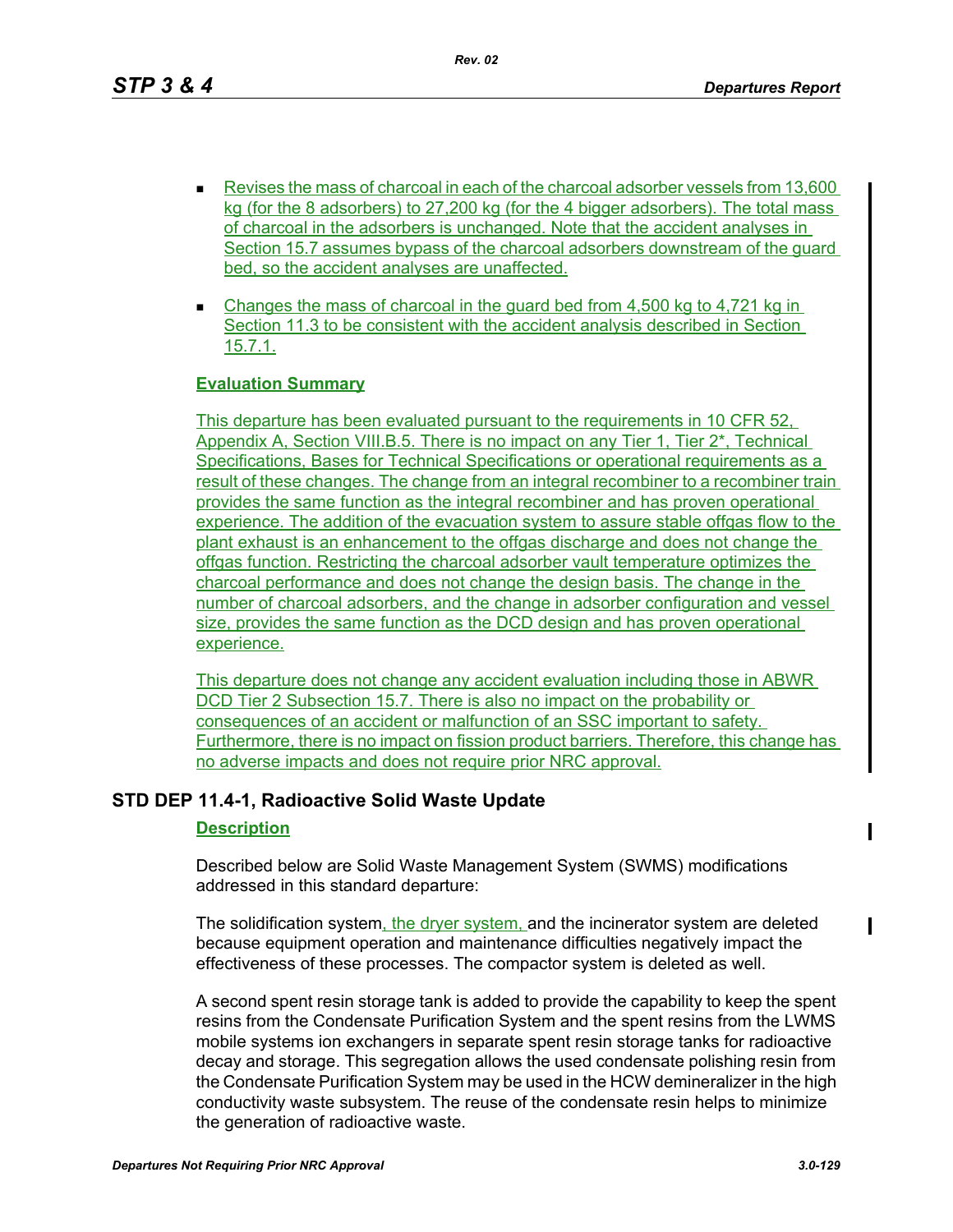П

A LW Backwash Receiving Tank is added to collect the backwash from the Liquid Waste Management System (LWMS) mobile process units for transfer to the Phase Separators.

The SWMS mobile system consists of equipment modules, complete with all subcomponents, piping and instrumentation and controls necessary to operate the subsystem. Solid wet radwaste processing is performed using mobile dewatering processing subsystem. The mobile dewatering processing subsystem is comprised of dewatering fillhead assembly, dewatering pump skid, waste control valves, control console and dewatering container. The mobile dewatering processing subsystem includes the adequate shielding required between the radiation sources of the modules and access and service areas in the radwaste building. The SWMS mobile system components Components are in module(s) that are designed for ease of installation and replacement due to component failure and/or technology upgrade.

**Evaluation Summary**

This departure has been evaluated and determined to comply with the requirement 10 CFR 52, Appendix A, Section VIII.B.5, as described previously. The change has no adverse impact.

This departure has been evaluated pursuant the requirements in 10 CFR 52, Appendix A, Section VIII.B.5.

There is no impact on Tier 1, Tier 2\*, technical specifications or operational requirements as a result of this change.

The functional description of the SWMS, which is not shared between STP 3 & 4, is not significantly changed by this departure. The system is consistent with the description contained in the reference ABWR DCD except that the permanent volume reduction (incinerator and dryer), solidification, and dry active waste compaction units are replaced with a mobile solid waste dewatering unit. The specific processes will be selected prior to initial plant operation and may be changed as appropriate. In addition, the number and capacity of the permanently installed tanks and pumps is changed.

No fundamentally new processes or equipment are introduced by the changes to the SWMS and the complexity of the system is reduced (i.e., the incinerator, the dryer, the compactor, and the radwaste solidification system are removed). The limiting accident for the Radwaste Building is the failure of the Low Conductivity Waste (LCW) collector tank and the subsequent airborne release which is described in Section 15.7.3 of the DCD. The capacity of the SWMS tanks is not increased, therefore, the LWC Collector Tank failure remains the limiting accident. Therefore, the proposed change does not result in more than a minimal increase in the frequency of the limiting accident previously evaluated in the DCD.

No fundamentally different processes or equipment are introduced by the changes to the SWMS. Complex components, which are more prone to malfunction than other components in the SWMS (i.e., incinerator, the dryer, the compactor, and the radwaste solidification system), are removed as part of these changes. Other changes use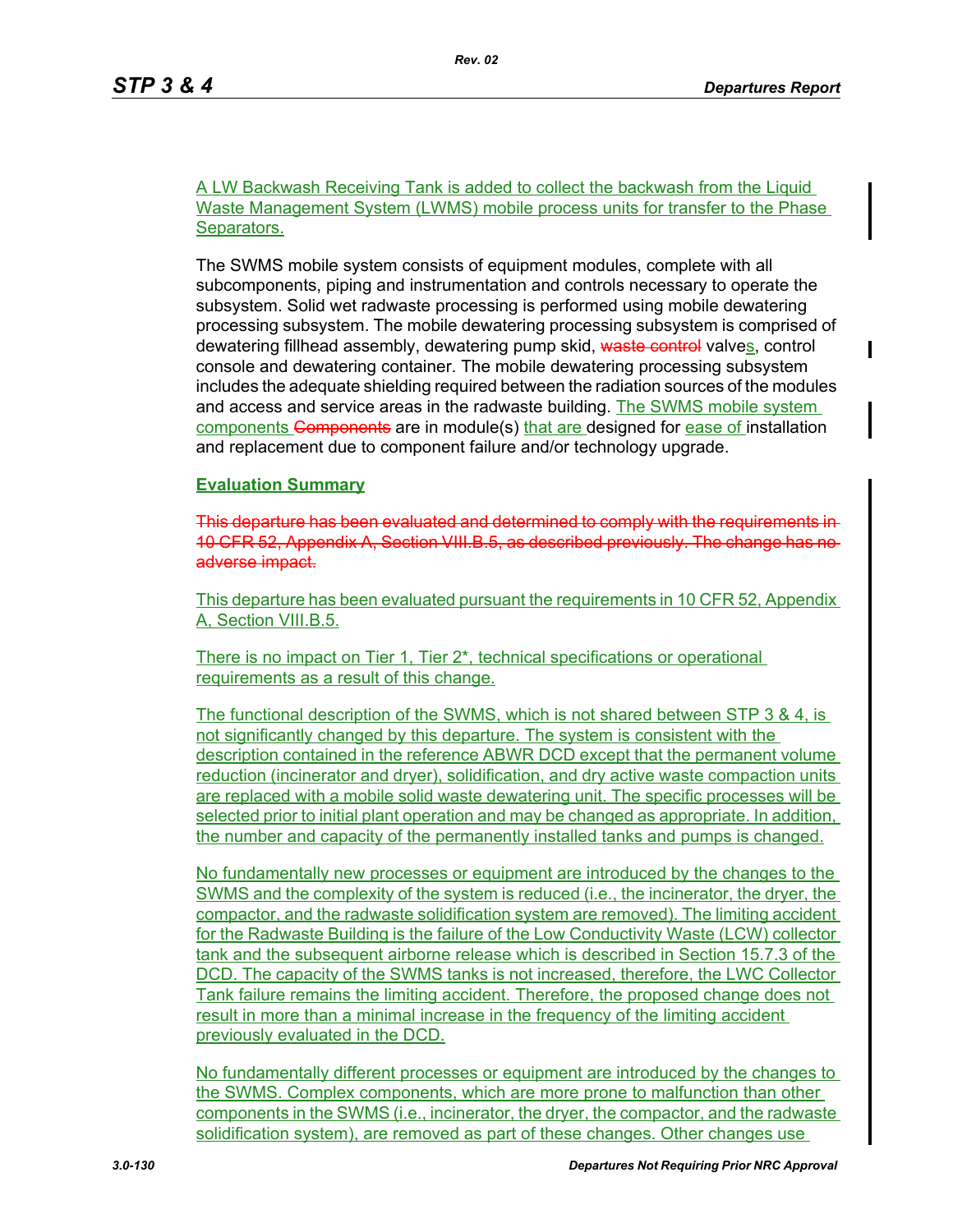components that are comparable to those described in the DCD. Therefore, the proposed change does not result in more than a minimal increase in the occurrence of a malfunction of a structure, system, or component (SSC) important to safety previously evaluated in the DCD.

The description of the limiting accident associated with the Radwaste Building, which is described in DCD Section 15.7.3, states that the Radwaste Building is a Seismic Category I Structure. As part of these changes, the Radwaste Building structure will be designed in accordance with the seismic requirements of Regulatory Guide 1.143 and will not be Seismic Category I. However, the tank cubicles are lined with steel to a height capable of retaining the contents of the tank. Therefore, postulated release to the groundwater is not considered credible. Therefore, the proposed change does not result in more than a minimal increase in the consequences of the limiting accident previously evaluated in the DCD.

No fundamentally different processes or equipment are being introduced by the changes to the SWMS. Components, which contain concentrated radionuclides at high temperatures (i.e., the incinerator, the Concentrated Waste Tank, and the dryer), are removed as part of these changes. Other changes use components that are comparable to the design described in the DCD. Removal of these systems reduces the potential consequences of a malfunction by eliminating the potential for malfunctions. Therefore, the proposed change does not result in more than a minimal increase in the consequences of the malfunction of a SSC important to safety.

No fundamentally new processes or equipment are being introduced by the changes to the SWMS. Therefore, the proposed change does not create the possibility for an accident of a different type than evaluated previously in the DCD.

No fundamentally new processes or equipment are being introduced by the changes to the SWMS. Therefore, the proposed changes do not create the possibility for a malfunction of an SSC important to safety with a different result than evaluated previously in the DCD.

The changes to the SWMS do not involve any interaction with the fuel, reactor system boundary, or the containment boundary. Therefore, the proposed change does not affect the fission product barrier as described in the DCD.

The SWMS design basis waste quantities and characteristics are similar to those described in the DCD. The limiting safety analysis for the Radwaste Building is described in Section 15.7.3 of the DCD and the method of performing the analysis does not change. Therefore, the proposed change does not result in a departure from the method of evaluation described in the DCD used in establishing the design basis or in safety analysis.

The changes to the SWMS do not involve any interaction with fuel, reactor system boundary, or the containment structure or interact directly with systems associated with ex-vessel severe accidents. Therefore, there is no substantial increase in the probability of an ex-vessel severe accident such that a particular ex-vessel severe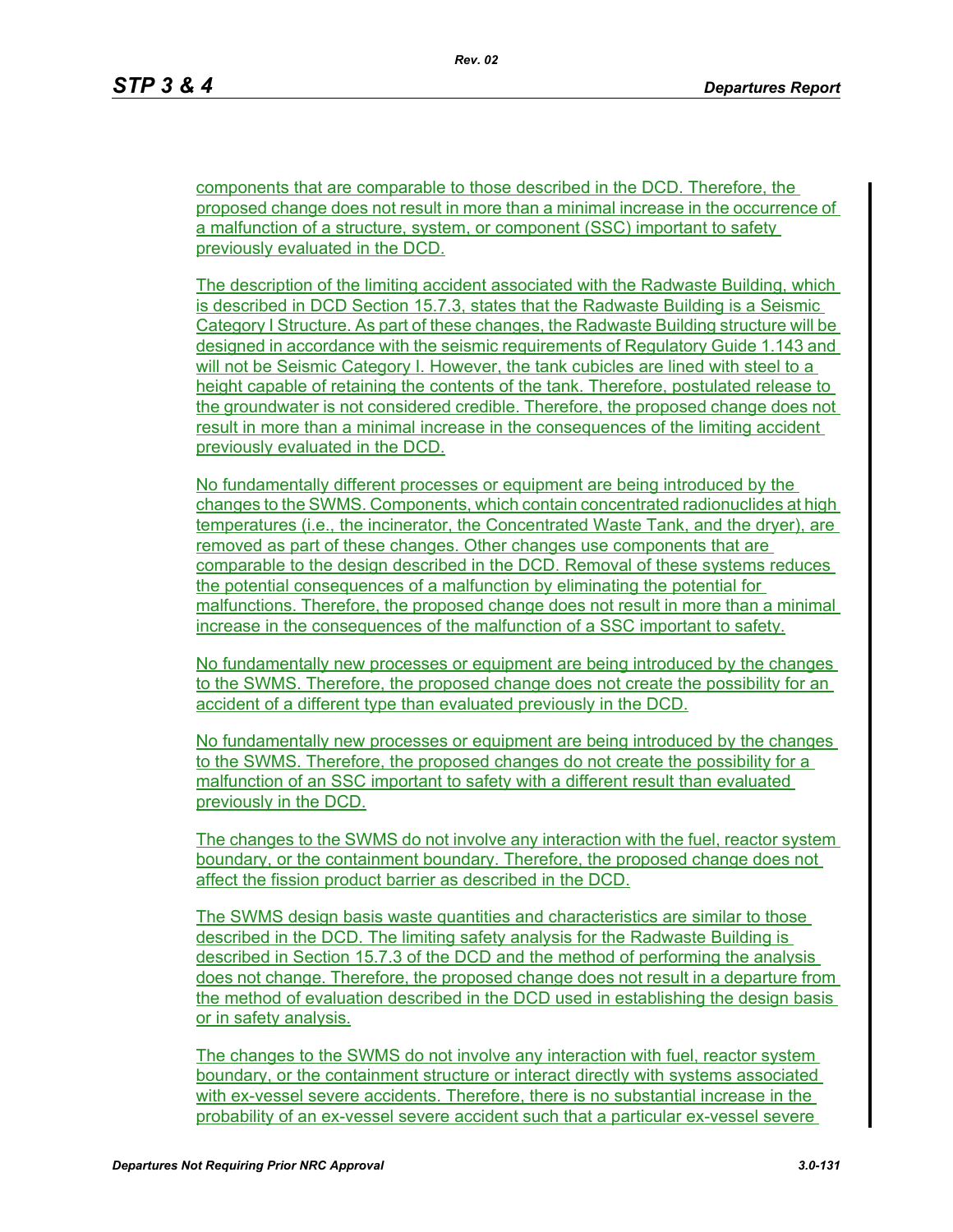service accident previously reviewed and determined to be not credible could become credible.

The changes to the SWMS do not involve any interaction with fuel, reactor system boundary, or the containment structure or interact directly with systems associated with ex-vessel severe accidents or severe accident mitigation. Therefore, there is no substantial increase in the consequences to the public of a particular ex-vessel severe accident that was previously reviewed.

Based on this evaluation, NRC approval of the change is not required.

# **STP DEP 11.5-1, Process and Effluent Radiation Monitoring and Sampling System Description**

There are several changes that have been made for this system:

- Functional Requirements set forth in the reference ABWR DCD will be met, but implementation of design and specific equipment is vendor-based.
- **References to specific detector types, such as digital gamma sensitive Geiger-**Mueller, or ionization chamber, or scintillation detector, were deleted. Specific detector types will be selected later in the project based on state of the art and availability.
- Trip functionality for radiation monitors has been modified such that downscale (low) and inoperative are combined into one trip circuit rather than two separate circuits because these two trips are used for the common purpose of detecting equipment failures. Thus, each radiation monitor has three trip circuits: two upscale and one downscale/inoperative. Each trip is determined by the radiation monitor and then sent to the main control room for visual display.
- As for radiation unite to express the range of radiation monitor, Sievert is preferred to using Gray. Sieverts specifically addresses absorbed radiation dose in human tissue while Gray refers to radiation dosage in any material.
- Recorders have been removed because data recording is performed by trending software in the Digital Control and Instrumentation System. The units aremeasured in MBq/cm<sup>3</sup> for consistency in dynamic detection ranges and expected activity.
- Valve control from the main control room is performed from displays and not by using switches.
- **STP 3 & 4 will not have an incinerator for burning low-level radwaste, so the** incinerator stack discharge radiation monitor is not required. Sections and references to this monitor have been removed.
- References to specific calibration techniques and maintenance procedures are removed. These techniques and methods, such as calibration reproducibility, error,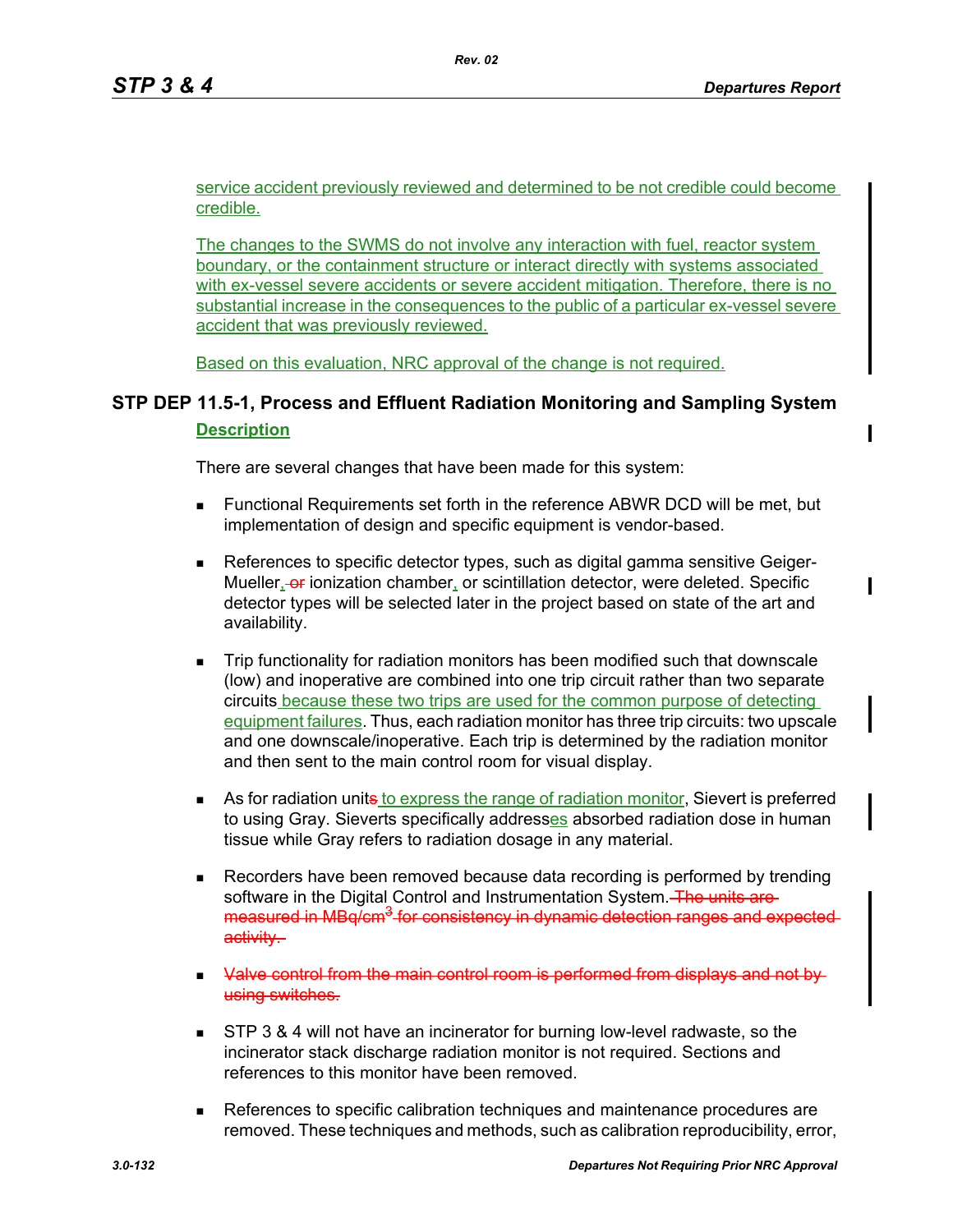precision, and timelines for maintenance, are specific to site procedures or are supplied by the equipment vendors.

- **FSAR Table 11.5-1 provides estimated channel ranges <del>based on existing plants</del>.** Channel ranges will only be finalized after analyses and calculations are complete.
- Warning alarms are provided in the text of the specific section for each radiation monitor and do not need to be provided in the table. Table 11.5-2 and Table 11-5- 3 provide expected activity, dynamic detection ranges and sensitivity. Dynamic detection ranges are calculated based on the radionuclides and the sensitivity of the radiation monitor. As the sensitivities are vendor provided, the dynamic detection range is estimated. Sensitivities are not included in the table as they are vendor provided.
- The current Offgas System has the offgas bypass valve closing prior to the offgas discharge valve. The bypass valve is closed on a high channel trip while the discharge valve closes on a high-high or downscale/inoperative trip.
- The bypass valve closure trip of the Offgas Post-Treatment Radiation Monitor is corrected to High-High to be consistent with DCD IED (Figure 7.6-5).
- For Control Building HVAC Radiation Monitoring, a high-high or downscale/inoperable provides a signal to the Control Building HVAC System to initiate Post Radiation Release Operating Mode. In this mode, the contaminated air is rerouted. This is done by closing the exhaust dampers and initiating the emergency air filtration system. Stopping the area exhaust fans is not part of the emergency air filtration system.
- **The High-High alarm for the Gland Seal Condenser Exhaust is added to be** consistent with DCD IBDs. (Figure 7.6-5).

## **Evaluation Summary**

This departure has been evaluated and determined to comply with pursuant to the requirements in 10 CFR 52, Appendix A, Section VIII.B.5, as described previously. The changes:

- do not affect any safety or design function,
- have no adverse impact,
- are bounded by the safety analysis.

There is no impact on any Tier 1 and Tier 2\* technical specifications, basis for technical specifications and operational requirements as a result of these changes.

Implementation of detailed design and specific equipment is changed. But Functional requirements set forth in the reference ABWR DCD are not changed.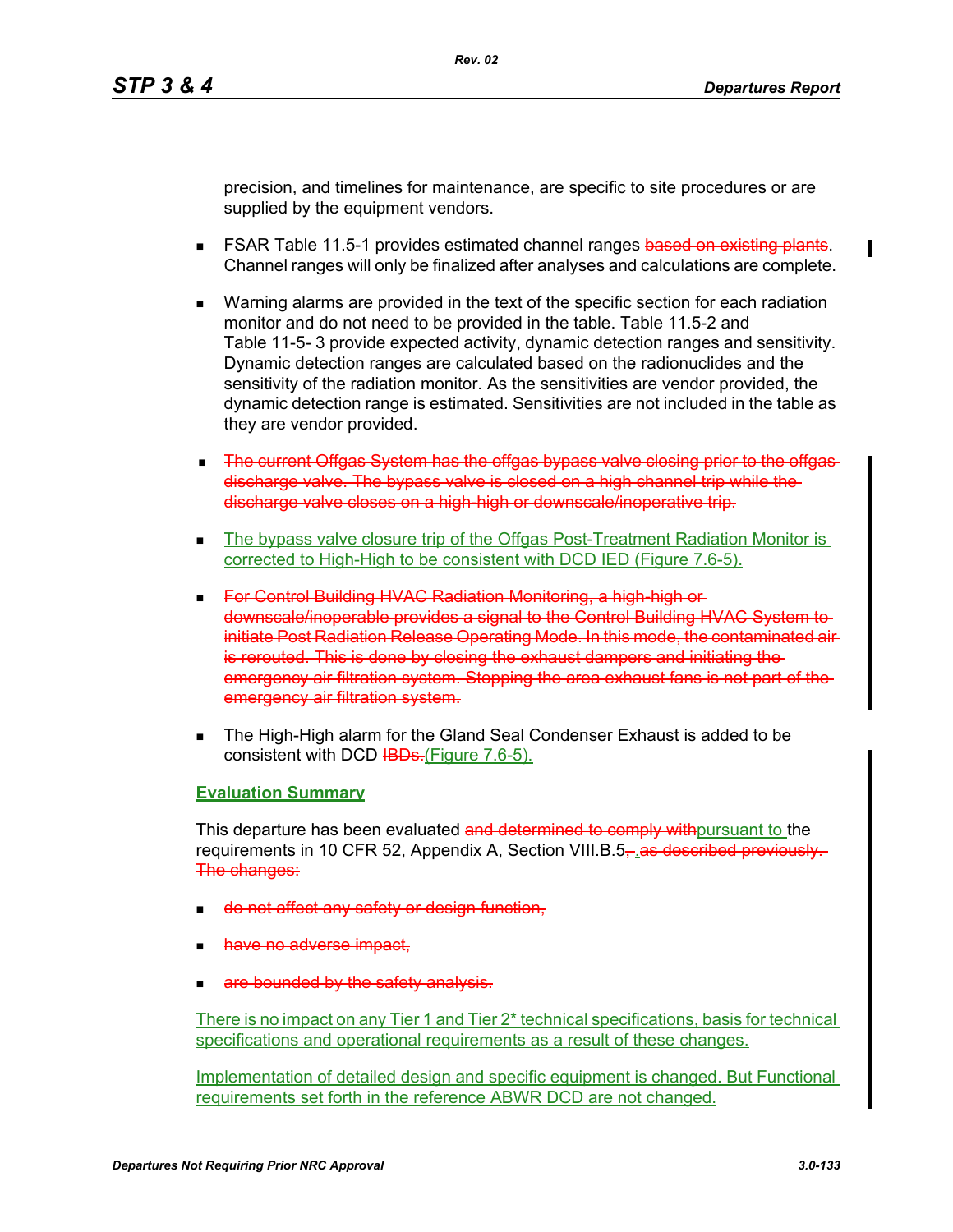Radiation Unit is changed to Sievert. Sievert specifically addresses absorbed radiation dose in human tissue while Gray refers to radiation dosage in any materials.

The recorders are removed because data recording is performed by trending software in the Digital Control and Instrumentation System. There will not be an incineration burning low-level radwaste, so the incineration stack discharge radiation monitor is not required.

The trip descriptions for Offgas Post-Treatment Radiation Monitor and the alarm descriptions for Gland Seal Condenser Exhaust Radiation Monitor are corrected to be consistent with DCD IEDs. Consequently, there is no impact on the probability or consequences of an accident, malfunction of an SSC important to safety, or the likelihood or consequences of a severe accident.

Based on this evaluation, prior NCR approval of these changes is not required.

## **STD DEP 12.3-1, Cobalt Content in Stainless Steel**

### **Description**

This departure revises the requirements for the material specification for the stainless steel component exposed to reactor coolant with specific reference to the cobalt content in the stainless materials.

The vendors supplying the material cannot reasonably achieve the cobalt limits in all cases. GEH/STP has taken  $a \wedge a$  graded approach to cobalt concentrations has been taken by using various grades of low cobalt stainless steel, with the material in the core receiving the least amount of cobalt. The cobalt concentrations are allowed to increase with the distance from the core. The overall cobalt limit for all reactor vessel material is 0.05 wt percent. Lower target values (aim limits) are provided to the material vendor as goals to trend for.

During the ABWR Certification process the average annual occupational exposure calculation was performed. The reduced cobalt loadings were not considered in that estimate. Therefore, based upon the method used and the assumptions made to evaluate the occupational exposure, materials procured with a 0.05 wt percent maximum cobalt requirement, with lower ALARA target values of cobalt for radiologically significant areas, will have no adverse affect on the estimated occupational exposure.

## **Evaluation Summary**

The departure to clarify the the procurement and use of various grades of low cobalt stainless steel on a graded approach wherein the lowest cobalt material is used in the most radiologically significant areas with increasing cobalt material in less sensitive areas has been evaluated pursuant to the requirements in 10 CFR 52, Appendix A, Section VIII.B.5. There are no significant radiological consequences since the ABWR certification calculation of the average annual occupational exposure did not assume the reduced cobalt loadings, and the results show no adverse effect. This departure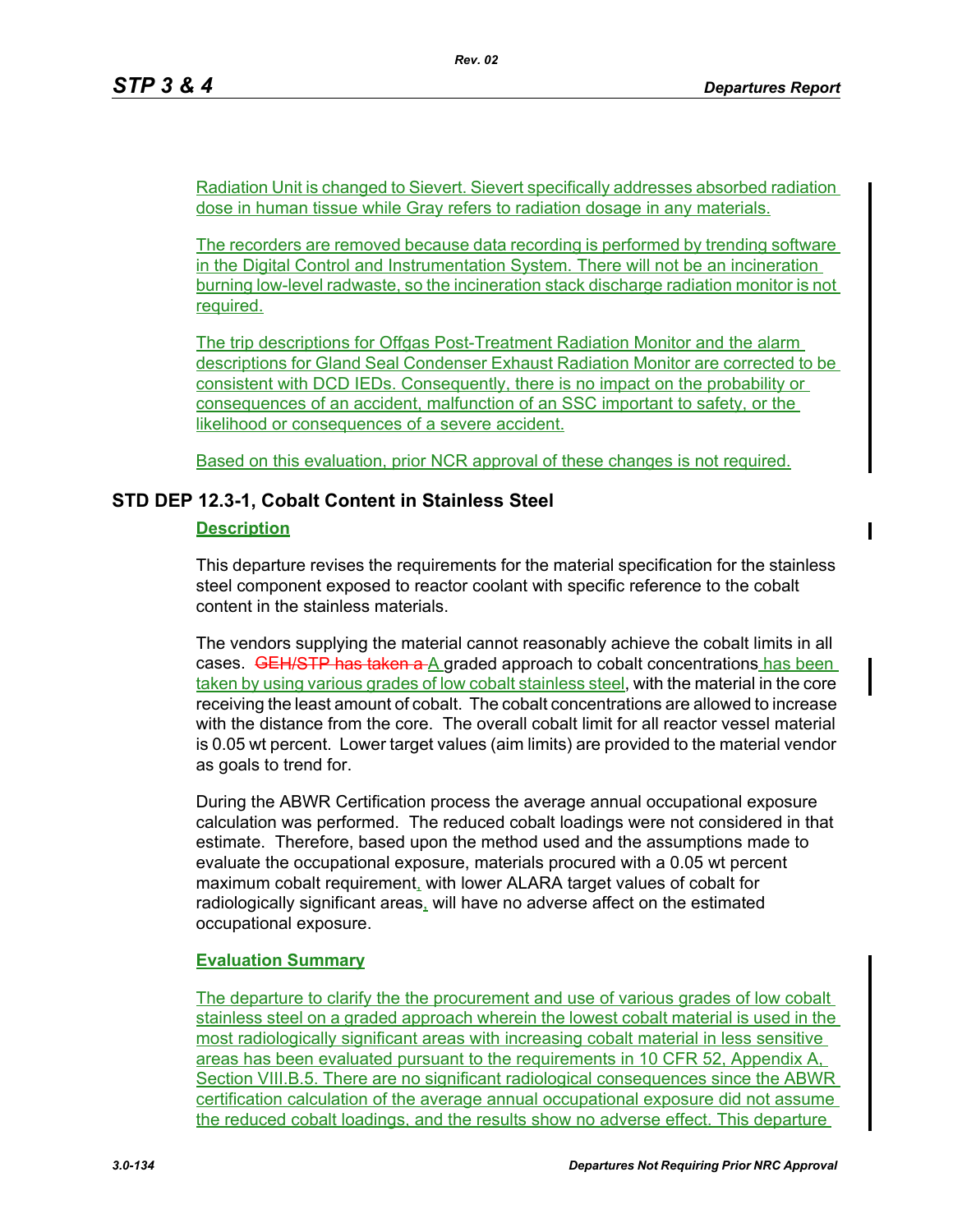does not change the Technical Specifications, any underlying design or other operational requirements. Furthermore, it does not change any plant physical features, SSCs important to safety or fission product barriers. Any previously evaluated accident is not affected, and the possibility for an accident of a different type is not created. Also, it does not affect any method used for evaluation in establishing the design bases or in the safety analyses. This departure does not affect any feature for mitigation of an ex-vessel severe accident. For the same reason, and because there is no effect on any event, operation or SSC function, the change does not create a different ex-vessel accident scenario. Therefore, this change has no adverse impact and does not require prior NRC approval.

This departure has been evaluated and determined to comply with the requirements in 10 CFR 52, Appendix A, Section VIII.B.5, as described previously. The change affects the function, but is bounded by the safety analysis.

## **STD DEP 12.3-2, Deletion of CUW Backwash Tank Vent Charcoal Filter**

#### **Description**

This departure deletes the statement in Subsection 12.3.1.4.1 which states that the vent off the CUW backwash tank is fitted with a charcoal filter canister to reduce the emission of radioiodines into the plant atmosphere. A review of the system diagrams for the CUW system show no such filter as part of the approved design. The current design intent is for the CUW backwash tank to be vented into the Reactor Building HVAC System exhaust, which eventually exits the plant via the plant stack as a monitored release.

#### **Evaluation Summary**

This departure has been evaluated and determined to comply with pursuant to the requirements in 10 CFR 52, Appendix A, Section VIII.B.5<del>, as described previously. The</del> change has no adverse impact.

This departure does not change any Tier 1, Tier 2\* information, the Technical Specifications, any underlying design or other operational requirements.

This departure corrects the text description of the backwash tank vent system by deleting reference to a charcoal filter on that vent system which does not exist in the design. As noted earlier, the current design intent is for the CUW backwash tank to be vented into the Reactor Building HVAC System exhaust, which eventually exits the plant via the plant stack as a monitored release. Since this change does not affect any plant SSC, there is no affect on any accident previously evaluated in the plant-specific DCD. Furthermore, it does not change any plant physical features, SSCs important to safety or fission product barriers. Any previously evaluated accident is not affected, and the possiblility for an accident of a different type is not created. Also it does not affect any method used for evaluation in establishing the design bases or in the safety analyses. This departure does not affect any feature for mitigation of an ex-vessel severe accident. For the same reason, and because there is no effect on any event,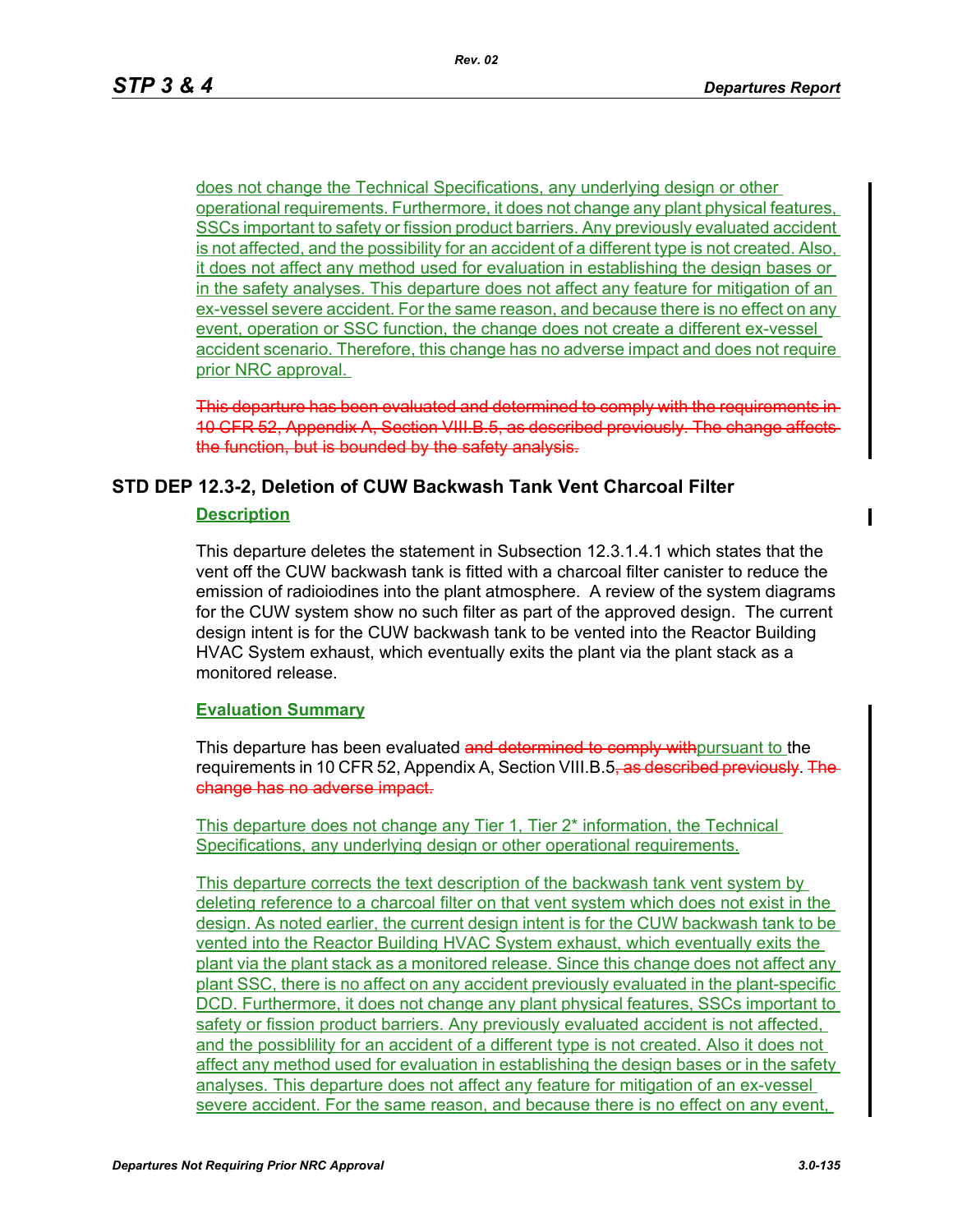operation or SSC function, the change does not create a different ex-vessel accident scenario.

Therefore, this change has no adverse impact and does not require prior NRC approval.

## **STD DEP 12.3-3, Steam Tunnel Blowout Panels**

This departure revises removes the statement discussion in subsections 3.8.4, 12.3.1.4.4 and 12.3.2.3 concerning blowout panels and relief and release pathways associated with the steam tunnel because these statements are inaccurate and conflict with the correct description in revised subsection 3.8.4 and subsection 3.12.1.3, where it more appropriately belongs. The design description of the routing and functioning of the blowout panels in subsections 12.3.1.4.4 and 12.3.2.3 is inaccurate and is not needed in these subsections. This departure also adds the phrase "or equivalent" to the last sentence in subsection 12.3.1.4.4 describing the use of lead-loaded silicone foam for sealing penetrations. 42.3.1.4.4 which states "The blowout panels for thesteam tunnel are located in the relatively inaccessible upper section of the RHR heat exchanger shielded cubicle which are controlled access areas." The approved design does not have blowout panels in the steam tunnel, but instead identifies that the main steam tunnel is vented to the turbine building. This departure is taken to allow FSAR Section 12.3 to agree with the subsections noted above.

This departure has been evaluated pursuant to and determined to comply with the requirements in 10 CFR 52, Appendix A, Section VIII.B.5. This departure which removes the discussion concerning blowout panels and relief and release pathways associated with the steam tunnel would appear to eliminate a steam flow path; however, because there is no high energy line break (HELB) identified in the room identified in the deleted text (subcompartment SA2 - RHR Pump and Heat Exchanger Room), there is no need for a relief path from this compartment. Additionally, SSCs in the flow paths and adjoining areas are qualified or protected as needed from increased temperature, pressure and jet impingement forces. The design description of the location, routing and functioning of the blowout panels in subsections 12.3.1.4.4 and 12.3.2.3 is inaccurate and is not needed in those subsections. The correct description of the blowout panels and relief and release pathways associated with the steam tunnel is contained in revised subsection 3.8.4 and subsection 3.12.1.3, where it more appropriately belongs. This departure also adds the phrase "or equivalent" to the last sentence in subsection 12.3.1.4.4 describing the use of lead-loaded silicone foam for sealing penetrations to allow for use of new or better products. This design change does not change the Technical Specifications or Bases or other operational requirements. Furthermore, it does not change any plant physical features, SSCs important to safety or fission product barriers. Any previously evaluated accident is not affected, and the possibility for an accident of a different type is not created. Also, it does not affect any method used for evaluation in establishing the design bases or in the safety analyses. This departure does not affect any feature for mitigation of an exvessel severe accident. For the same reason, and because there is no effect on any event, operation or SSC function, the change does not create a different ex-vessel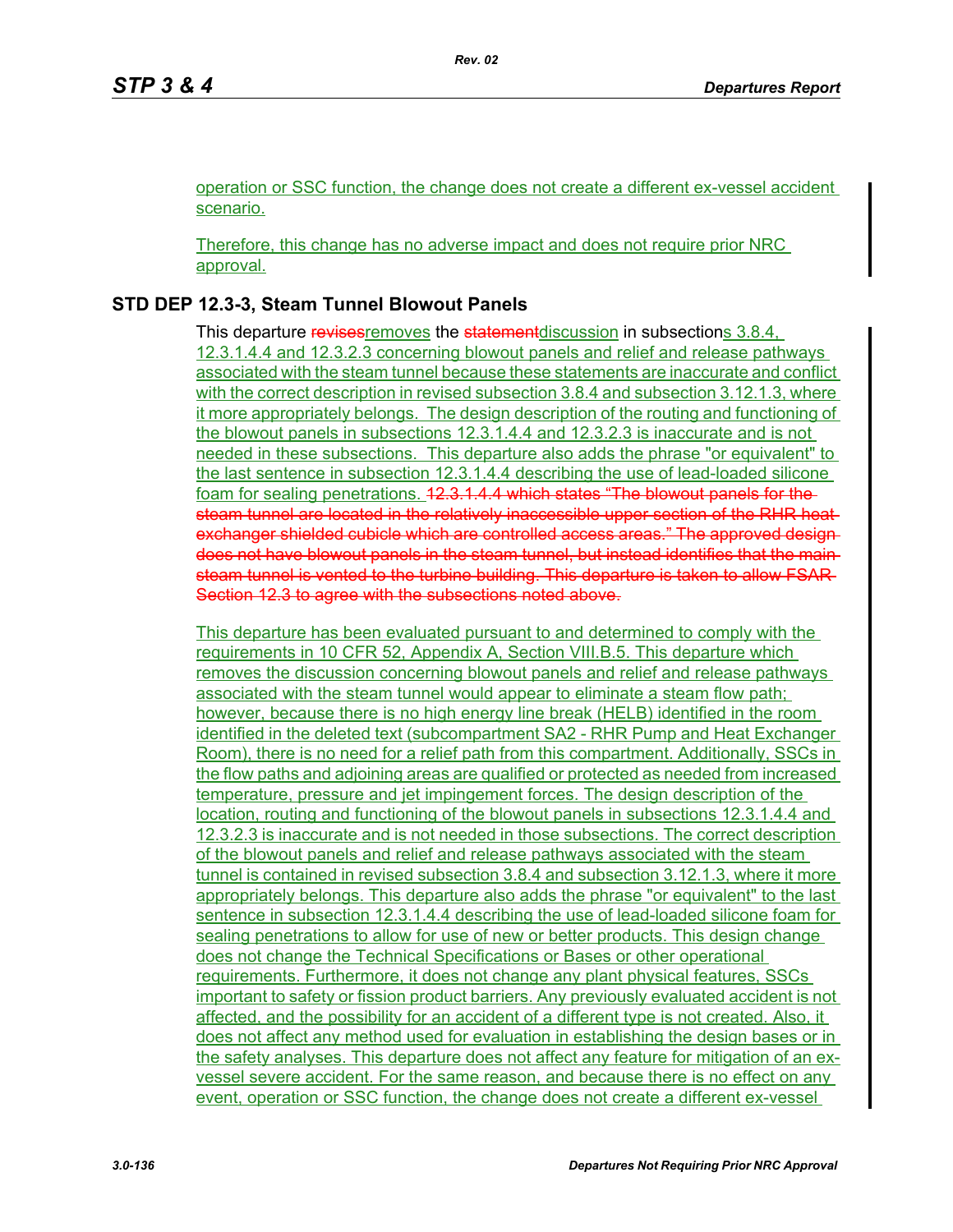accident scenario. Therefore, this change has no adverse impact and does not require prior NRC approval.

This departure has been evaluated and determined to comply with the requirements in 10 CFR 52, Appendix A, Section VIII.B.5, as described previously. The change has no adverse impact.

## **STD DEP 12.3-4, Alarm Capability for Area Radiation Monitors (ARMs)**

## **Description**

This departure revises STP 3 & 4 FSAR Tables 12.3-3, 12.3-6 and 12.3-7<del>, and Figures</del> 12.3-56, -57, -58, -60, and -62. The ARMs installed at STP will have an alarm **capability**, to add alarm capability to certain area radiation monitors (ARMs). Five additional monitors are required inhave been added to the Reactor Buildingas indicated in Table 12.3-3 and as shown on Figures 12.3-56, 12.3-57, 12.3-58, 12.3-60 and 12.3-62. and will be added to the appropriate drawing.

## **Evaluation Summary**

This departure has been evaluated and determined to comply with pursuant to the requirements in 10 CFR 52, Appendix A, Section VIII.B.5<del>, as described previously. The</del> change has no adverse impact. This departure does not change any Tier 1, Tier  $2^*$ information, the Technical Specifications, any underlying design or other operational requirements.

This departure represents a favorable change which provides additional alarm capability to area radiation monitors in the reactor building, radwaste building and turbine building, and adds additional area monitors in the reactor building beyond those identified in the DCD. As such,this departure provides additional notification to plant personnel regarding high radiation levels in these areas which is a safety improvement. There is no change in design or function of any other SSC important to safety. By providing additional notification to plant personnel for conditions which could lead to accidents, this departure has no adverse impact on the likelihood or consequences of analyzed accidents or malfunction of an SSC important to safety and may have a favorable impact. Furthermore, it does not change any plant physical features, SSCs important to safety or fission product barriers.

Any previously evaluated accident is not affected, and the possibility for an accident of a different type is not created. Also, it does not affect any method used for evaluation in establishing the design bases or in the safety analyses. This departure does not adversely affect any feature for mitigation of an ex-vessel severe accident and may have a favorable effect. For the same reason, and because there is no effect on any event, operation or SSC function, the change does not create a different exvessel accident scenario.

Therefore, this change has no adverse impact and does not require prior NRC approval.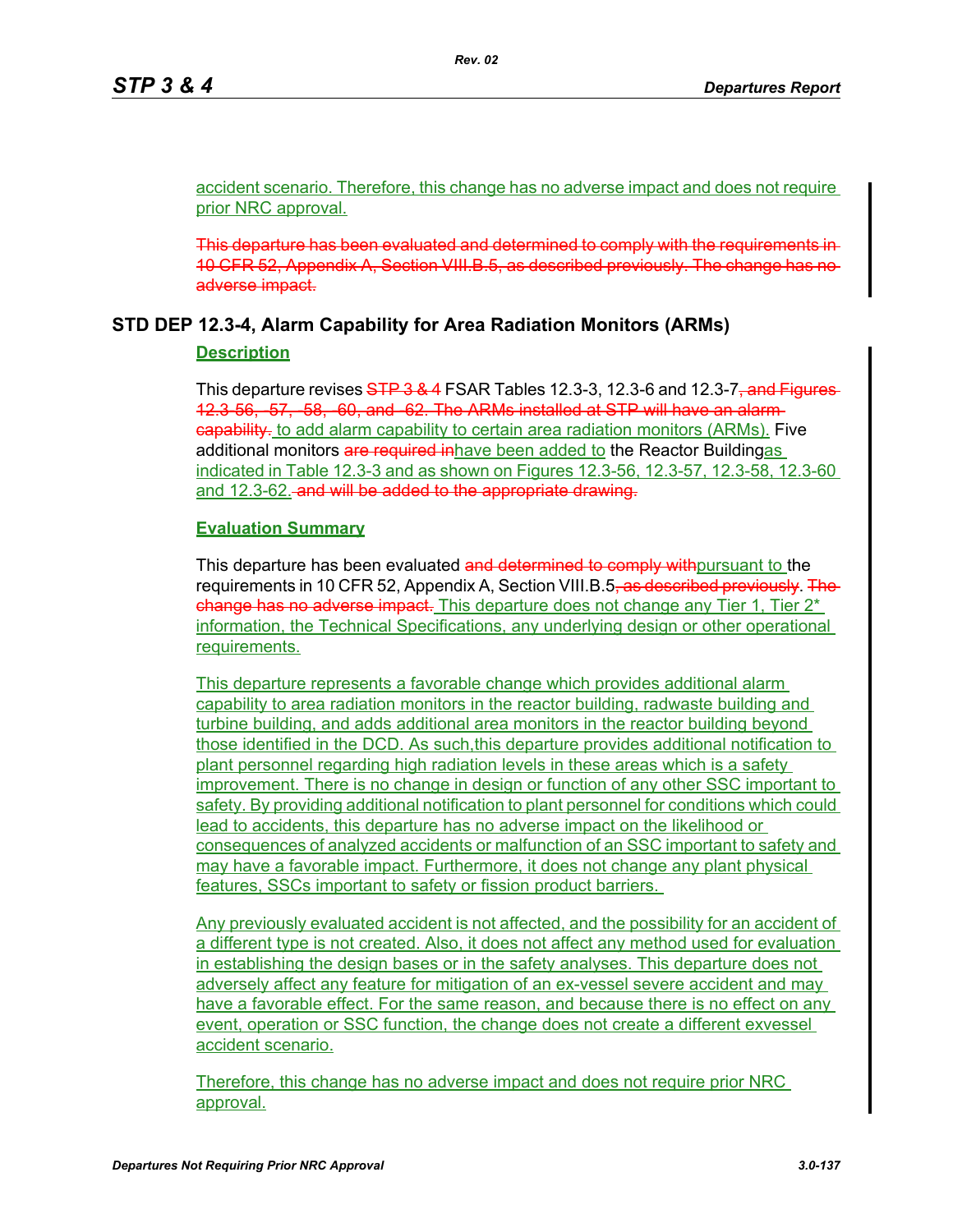## **STD DEP 14.2-1, Control Rod Drive Friction Testing Requirement**

The DCD Subsection 14.2.12 requirement for performing control rod drive (CRD) friction testing at rated pressure is deleted. CRD friction testing is a traditional requirement performed on older BWR designs with CRDs positioned using hydraulic pressure. The ABWR employs a design in which normal rod positioning is accomplished by an electric motor. Mechanical binding (friction) of an ABWR CRD will result in blade separation from the ball nut which would be detected by permanently installed instrumentation. Thus ABWR CRDs are easily monitored for performance degradation during normal CRD withdrawal and periodic friction testing is not required.

This departure has been evaluated and determined to comply with the requirements in 10 CFR 52, Appendix A, Section VIII.B.5, as described previously. The change has no adverse impact.

#### **Evaluation Summary**

This departure to remove the DCD-required CRD friction testing from the STP 3 & 4 FSAR has been evaluated pursuant to the requirements in 10 CFR 52, Appendix A, Section VIII.B.5. This departure does not change any Tier 1 or Tier 2<sup>\*</sup> DCD information, the Technical Specifications, Bases for Technical Specifications, any underlying design, or other operational requirements. As noted in the previous paragraph, it does not change any plant physical features, SSCs important to safety or fission product barriers. Any previously evaluated accident is not affected, and the possibility for an accident of a different type is not created. Also, it does not affect any method used for evaluation in establishing the design bases or in the safety analyses. This departure does not affect any feature for mitigation of an ex-vessel severe accident. For the same reason, and because there is no effect on any event, operation or SSC function, the change does not create a different ex-vessel accident scenario. Therefore, this change has no adverse impact and does not require prior NRC approval.

## **STD DEP 18.4-1, Main Generator Synchronization Control Relocation**

The controls required for the synchronization of the main generator have been relocated from the control console to the main control panel. Most synchronizations are expected to be performed via the plant computer as part of the Power Generation Control System and more critical tasks were allocated control console space. The main generator controls are now located on the main control panel near the in-plant electrical distribution system and the emergency diesel generator controls.

This departure has been evaluated and determined to comply with the requirements in 10 CFR 52, Appendix A, Section VIII.B.5, as described previously. The change has no adverse impact.

#### **Description**

The location of the controls and displays required for the synchronization of the main generator is not necessary at the main control console as stated in DCD Tier 2 Section 18.4.2, therefore these have been relocated to the main control room panel This change allocates space on the main control console to more critical tasks and allows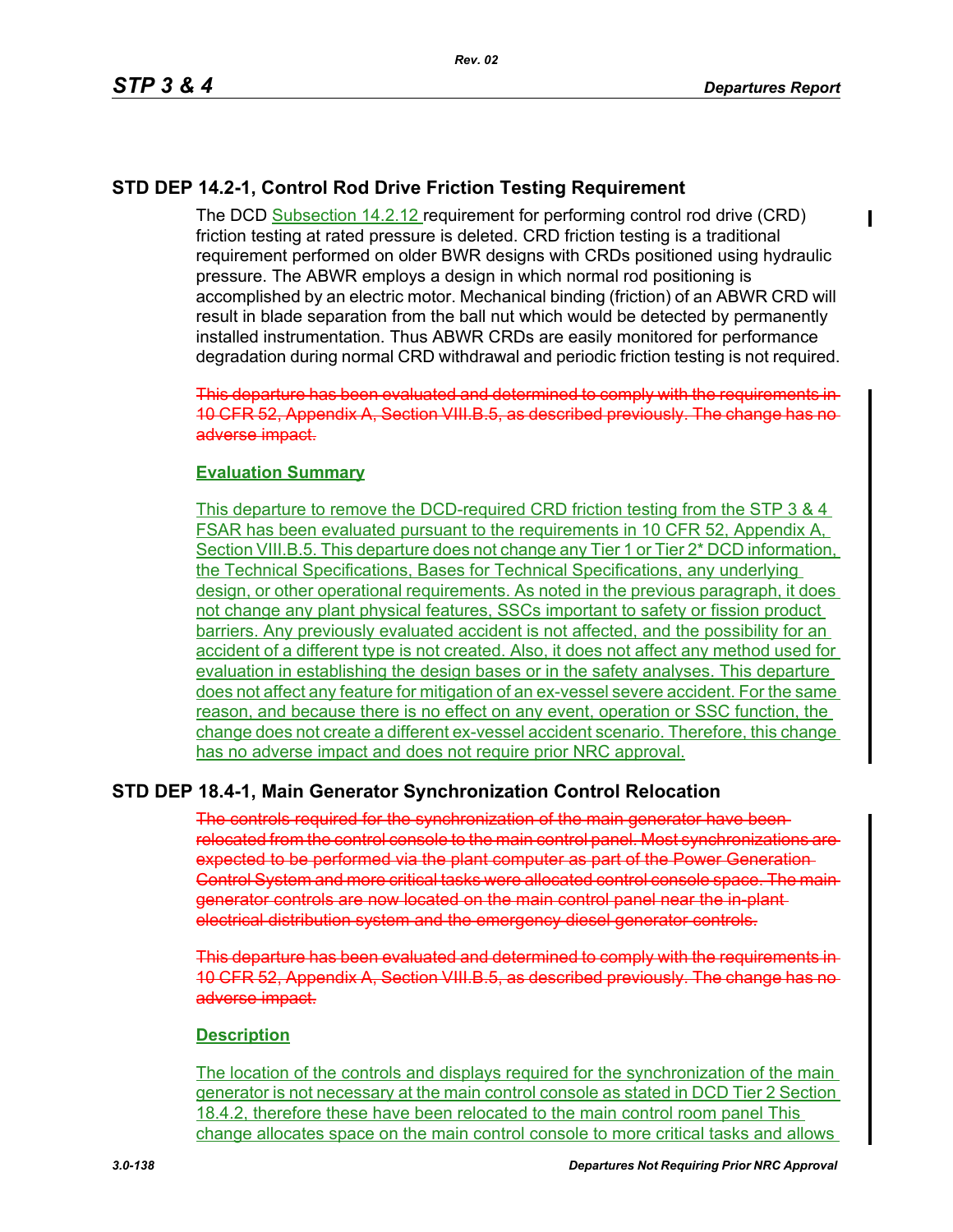manual synchronization of the main generator by the control room operator or automatic synchronization by the Power Generation Control System. The relocation is consistent with the description provided in DCD Tier 1 Section 2.7.1 and the requirements in Section 18.7 for the final design of the main control room.

## **Evaluation Summary**

The change does not affect any Tier 1 or Tier 2\* DCD information. This departure to relocate the controls for synchronization of the main generator to the main control panel has been evaluated pursuant to and determined to comply with the requirements in 10 CFR 52, Appendix A, Section VIII.B.5. This departure does not change the Technical Specifications or Bases of Technical Specifications, any underlying design or other operational requirements. Furthermore, it does not change SSCs important to safety or fission product barriers. Any previously evaluated accident is not affected, and the possibility for an accident of a different type is not created. Also, it does not affect any method used for evaluation in establishing the design bases or in the safety analyses. This departure does not affect any feature for mitigation of an ex-vessel severe accident. For the same reason, and because there is no effect on any event, operation or SSC function, the change does not create a different ex-vessel accident scenario. Therefore, this change has no adverse impact and does not require prior NRC approval.

## **STD DEP 19.3-1, Evaluation of Common Cause Failures**

#### **Description**

ABWR Standard Safety Analysis Report (SSAR) Chapter 19.D.8.6 documents the results of a PRA sensitivity analysis on common cause failure of selected mechanical systems performed by GE in response to a request from the NRC during the ABWR certification process. The final paragraph in SSAR Chapter 19.D.8.6 summarizes the results of the sensitivity analysis and indicated that the common cause factors evaluated will be added to the plant PRA model in any future revised basic quantification of the ABWR. The common cause factors were added to the ABWR plant model used to quantify the effects of plant-specific factors for South Texas Project Units 3 & 4. The addition of the common cause terms represents a departure from the PRA described in the reference DCD.

## **Evaluation Summary**

This departure has been evaluated and determined to comply with the requirements of 10 CFR 52, Appendix A, Section VIII.B.5 as described previously. The change has no adverse impact. This departure has been evaluated and pursuant to the requirements in 10 CFR 52, Appendix A, Section VIII.B.5, as described previously. There is no impact on any Tier 1, Tier 2\*, technical specifications, basis for technical specifications or operational requirements as a result of this change. As a result of this departure, there is no effect on the frequency or consequences of any accidents or the likelihood or consequences of malfunctions of SSC important to safety previously evaluated in the plant-specific DCD. There is no possibility of a new type of accident, and there is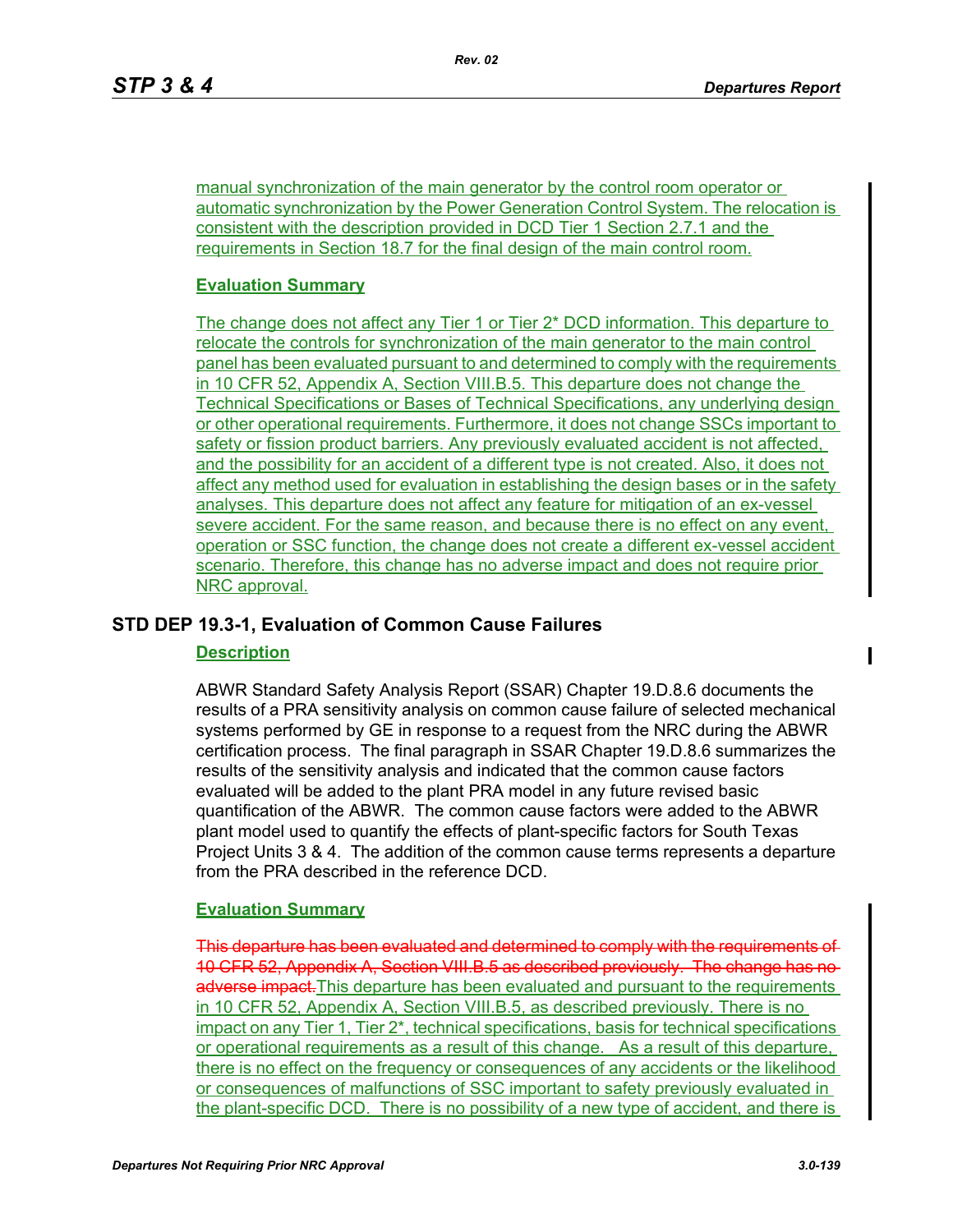no impact on fission product barriers or ex-vessel severe accident events. Therefore, the change has no adverse impact and does not require prior NRC approval.

Based on this evaluation, prior NRC approval of the change is not required.

## **STD DEP 19.7-1, Control Rod Drive Improvements**

## **Description**

Subsection 19.7.2, item 4 of the reference ABWR DCD discusses Control Rod Drive Improvements incorporated into the ABWR design. The second paragraph seems to indicates that the Fine Motion Control Rod Drive (FMCRD) brake design had to be fully testable on an annual basis, presumably during refueling outages because testing of the brakes during power operation is not practical. A clarification is made for consistency with the outages on the 18-month cycle basis for the plant. Words, "an annual," are replaced with "refueling cycle." Technical Specification LCO 3.10.12 controls removal of CRD subassemblies during refueling.

However, the FMCRD electro-mechanical brake is a Class 1E safety-relatedcomponent with a 10-year Environmental Qualification replacement life. Brake performance characteristics testing is performed every 10 years when a replacement/new brake is installed. Hitachi recommends approximately 20 motor subassembly units, including the brake, to be tested during the 18-month refueling outages. STP 3 & 4 FSAR Subsection 19.7.2 will reflect these changes.

## **Evaluation Summary**

This departure has been evaluated and determined to comply with pursuant to the requirements in 10 CFR 52, Appendix A, Section VIII.B.5 as described previously. change has no adverse impact. There is no impact on any Tier 1, Tier 2\*, DCD, technical specifications, basis for technical specifications or operational requirements as a result of this change.

The change is required to reflect that the plant refueling outage will be every 18 months, during which the FMCRD brakes can be tested. It does not affect the brake design or function. The FMCRD electro-mechanical brake is a Class 1E safety-related component with a 10-year Environmental Qualification replacement life. Brake performance characteristics testing is performed every 10 years when a replacement/new brake is installed. Thirty-five motor subassembly units, including the brake, will be tested during the 18-month refueling outages. This is sufficient to assure that the brake performance to prevent rod ejection is not affected as considered in the ABWR PRA studies. Section 15.4.9.1 of the DCD characterizes the probability of the initial causes of the control rod ejection accident as low enough to warrant it as a limiting fault. In addition, both the safety-related check valve and brake (see DCD Tier 2, Section 4.6.2.3.3.1.2 and 15.4.9.1) would have to fail in order for a rod ejection to occur. This makes the control rod ejection accident an extremely low probability event. Consequently, there is negligible impact on the probability or consequences of an accident or malfunction of an SSC important to safety.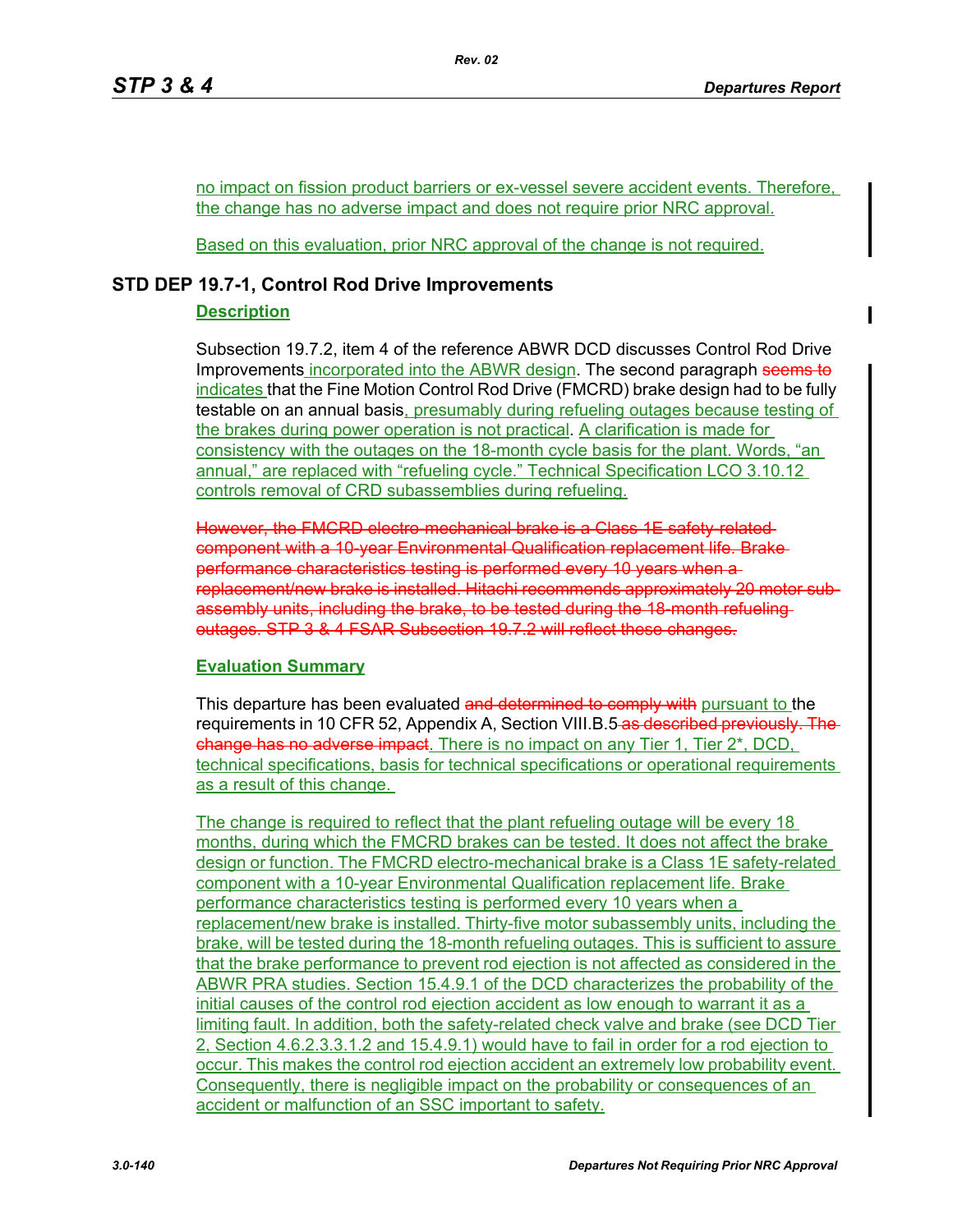The FMCRD brake has not been identified as a design feature in the plant specific DCD for mitigating an ex-vessel severe accident. The change to the brake testing frequency description does not impact the brake design or function, and therefore, the likelihood or consequences of a severe accident is not impacted.

Based on this evaluation, prior NRC approval of the change is not required.

## **STD DEP 19I.7-1, Atmospheric Control System Bypass Analysis**

### **Description**

Appendix 19I of the reference ABWR DCD discusses the seismic margins analysis that evaluated the capability of the plant and equipment to withstand a large earthquake of two times the safe shutdown earthquake. Section 19I.7 of the DCD states that since the seismic margins PRA for the Atmospheric Control System 50 mm-crosstie valves are requires the opening of two-normally closed motor-operated valves, that this tocreate a containment bypass path need not be included in the PRA analysis. This analysis has been changed in the STP 3 & 4 FSAR to reflect the design of air-operators on these valves. Hence, and, as a result this analysis is the same as for the main purge valves.

### **Evaluation Summary**

This departure has been evaluated and determined to comply with pursuant to the requirements of 10 CFR 52, Appendix A, Section VIII.B.5 as described previously. change has no adverse impact.

There is no impact on any Tier 1, Tier 2\*, technical specifications, bases for technical specifications or operational requirements as a result of these changes.

Changing the design input assumption used in the seismic margins PRA analysis as it relates to the design of the ACS crosstie lines / valves is a correction of the PRA analysis basis, and has no affect on the plant design or safety analysis. It has no effect on any plant design or safety analyses. Thus this departure does not have any effect on the frequency of occurrence or consequences of accidents or malfunction of SSC important to safety previously analyzed.

This change to the PRA analysis basis for the ACS has no effect on the design of any systems involved in mitigation of any ex-vessel severe accidents, therefore the likelihood or consequences of an ex-vessel severe accident is not impacted.

As a result of this evaluation, NRC approval of the change is not required.

## **STD DEP Vendor, Vendor Replacement**

## **Description**

The reference ABWR DCD was developed with numerous statements that activities during construction and startup would be performed in accordance with GE approval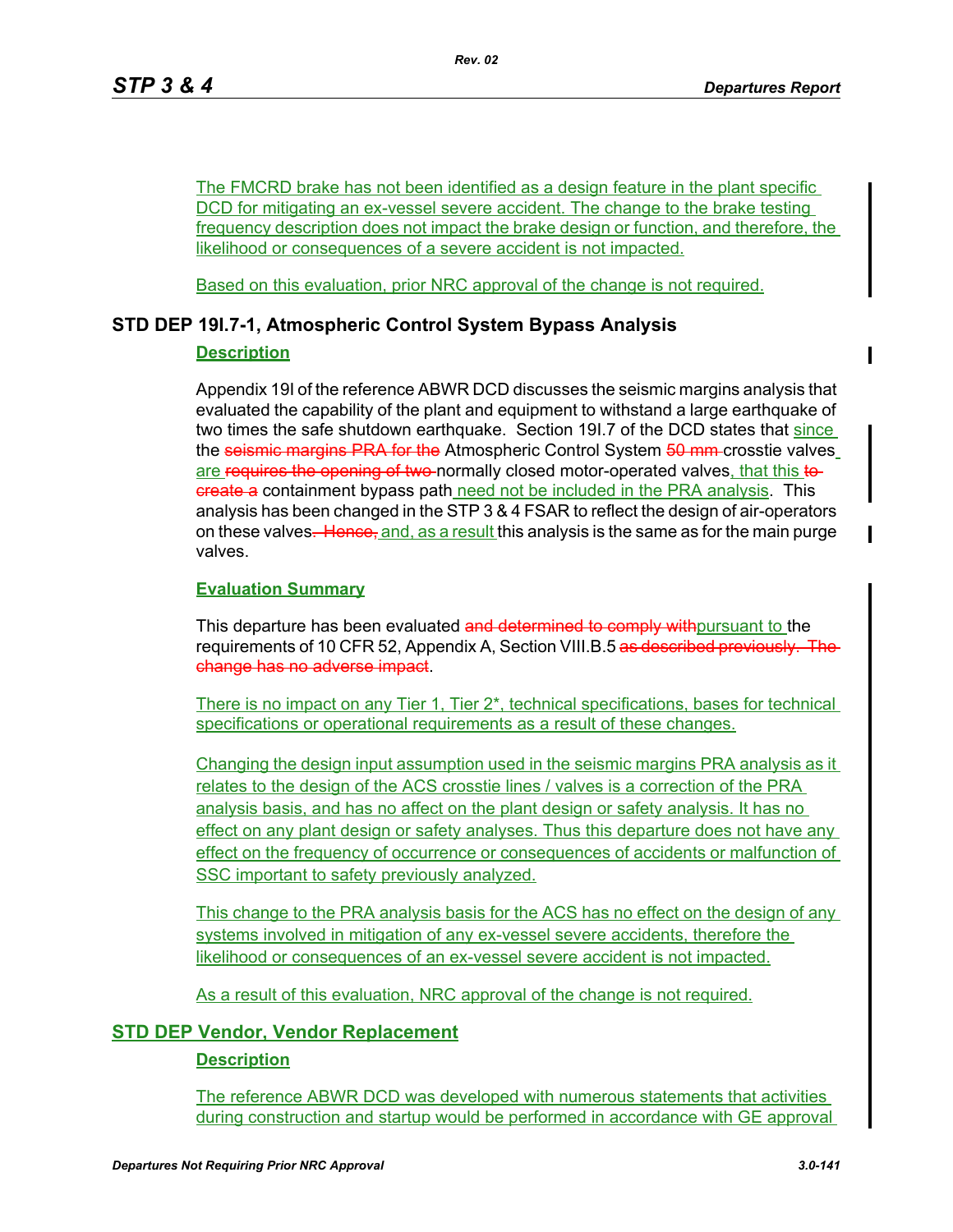or oversight. The intent of these statements was to ensure that the designer was appropriately involved in startup testing or construction activities.

Since the DCD was developed, other vendors have surfaced that have equivalent capability. This standard departure replaces the terms such as GE, GEH, and General Electric with the generic term NSSS Vendor, with an alternative vendor specified, or in some cases has eliminated the term altogether. This departure also replaces General Electric Company's product references such as NEDEs and NEDOs with the corresponding reference of another ABWR vendor whose reference has been approved by the NRC for use in this application. In all cases, the intent of the reference ABWR DCD statement is preserved by the departure and the replacement vendor must be fully qualified to perform the function by STPNOC. Furthermore, this departure only applies to Tier 2 information.

Examples within the scope of this departure include:

*During the construction cycle and the various testing phases, additional staff is supplied by the plant owner/operator, GE* the NSSS vendor*, and others.*

*For automatic start tests, in order to provide margins to overspeed and isolation trip setting, the transient start first and subsequent turbine speed peaks shall not exceed the requirement specified by the GE* Startup Test *Specification.*

*All fabrication of the reactor pressure vessel was performed in accordance with GE* Toshiba *- approved drawings.*

## **Evaluation Summary**

This generic departure does not change the design, the method of controlling the design, or the manner in which the ABWR will be operated. It only changes the use of the words GE, General Electric, GEH etc., to allow the use of other qualified vendors to perform certain functions that are explicitly called out in the reference ABWR DCD. Numerous vendors throughout the world have developed the capability to perform analyses, design and construction in a wide range of nuclear applications. As stated previously, any replacement vendor will be qualified to perform the function by STPNOC.

For all of the above reasons, this change has no impact on the probability or consequences of occurrence of accidents previously evaluated. It does not have an impact on probability and consequences of a malfunction of an SSC important to safety previously evaluated in the plant specific DCD. This change in and of itself does not result in a change in a design basis limit for a fission product barrier, nor does it impact a method of evaluation. Likewise, there is no impact on the probability or consequences of a severe accident.

In summary, this standard departure has been evaluated pursuant to the requirements in 10CFR52, Appendix A, Section VIII.B.5. Since this departure applies to Tier 2 information only, there is no impact on any Tier 1 or Tier 2\* DCD, Technical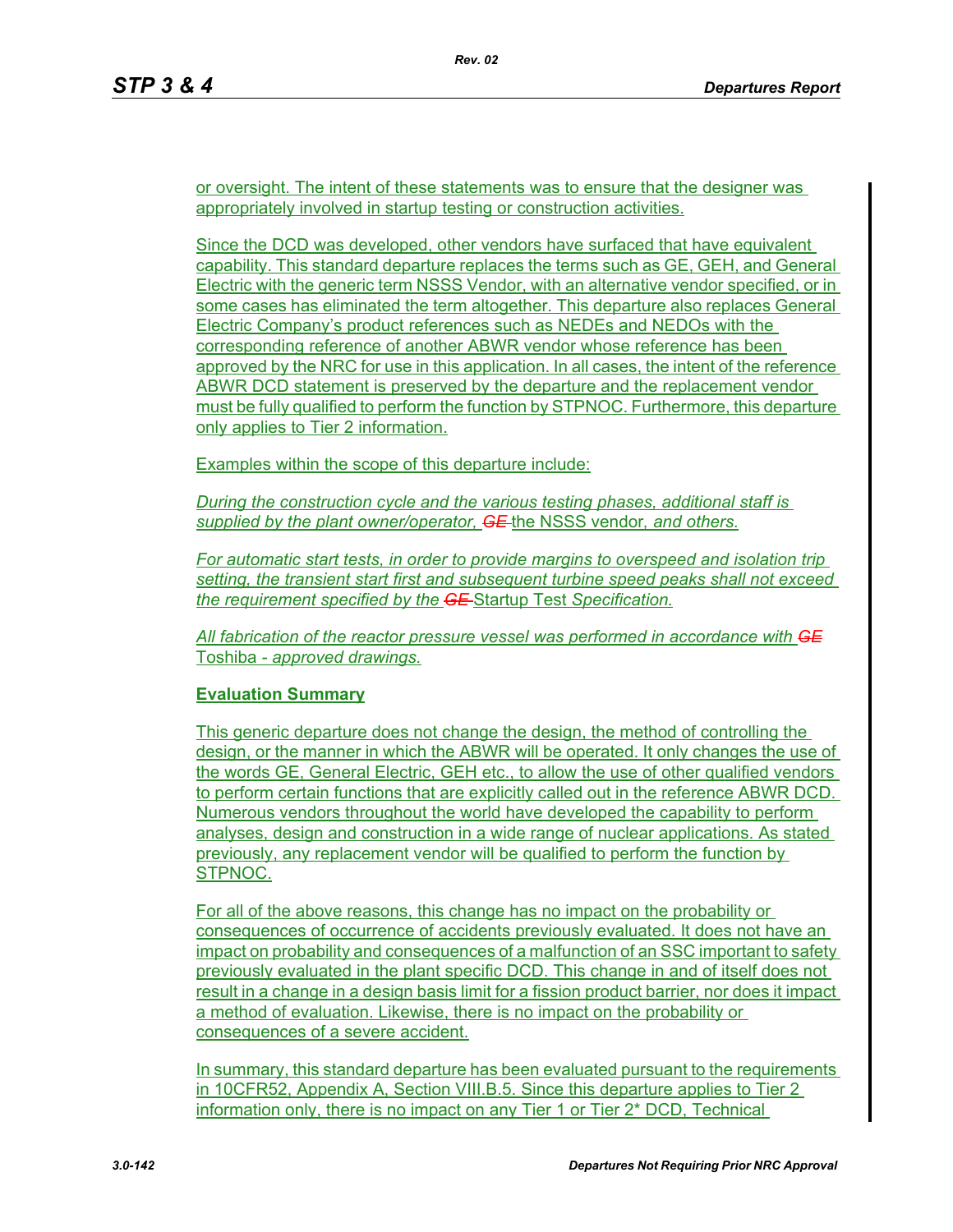Specifications, Basis for Technical Specifications or operational requirements as a result of these changes.

Therefore, this generic change has no adverse impact and does not require prior NRC approval.

## **STP DEP 19R-1 Internal Flooding Due to Removal of RSW Vacuum Breaker Valves Description**

This site-specific departure addresses internal flooding of the control building due the elimination of vacuum breaker valves on the supply and return piping connecting to the RCW heat exchangers. Elimination of the vacuum breaker valves is due to the RSW System design changes that include the use of horizontal type pumps instead of vertical wet-pit type pumps and piping configuration changes between the UHS basin and control building.

The ABWR DCD (Chapter 19 and Appendix 19R) was written with the assumption that vertical wet-pit type pumps would be used in the RSW System design. The ABWR DCD addressed the possibility that the UHS basin water could be siphoned into the control building. The return lines contained vacuum breaker valves located on the header that provided water to the cooling towers.

#### **Evaluation Summary**

The RSW System is now designed with horizontal split case type pumps to increase system availability and reliability. There is no possibility of siphoning on the supply side with this design, because the RCW heat exchanger supply piping is constantly under positive pressure due to the normal operating hydrostatic head above the pump centerlines. Vacuum breaker valves are ineffective with this piping configuration and will not provide any protective measure against internal flooding of the control building. The vacuum breaker valves on the return piping from the RCW heat exchangers are deleted from the RSW System. The horizontal return piping routed inside the UHS basin is substructured in concrete and the vertical risers are encased in concrete. The vertical risers emerge out of the concrete at an elevation that is above the normal operating water level and are routed to the cooling towers' spray header interface point. Vacuum breaker valves on the return piping do not provide any protective measure against control building flooding due to siphoning.

There are redundant safety-related active motor-operated valves in the supply piping to each of the three RCW heat exchangers. Even if one of these valves is postulated to fail in the open position, there is another motor-operated valve that automatically closes on detection of a high-high water level in the RCW heat exchanger room to prevent gravity drainage from the UHS basin to the control building. There are leak detection measures in the control building that would annunciate and require operators to investigate potential flooding as well as trip the affected division's RSW pumps and close redundant supply side motor-operated valves. Relocation of the UHS and RSW Pump House results in a significant reduction of the stored water volume in the buried RSW piping. This reduction in stored water would result in considerably less water